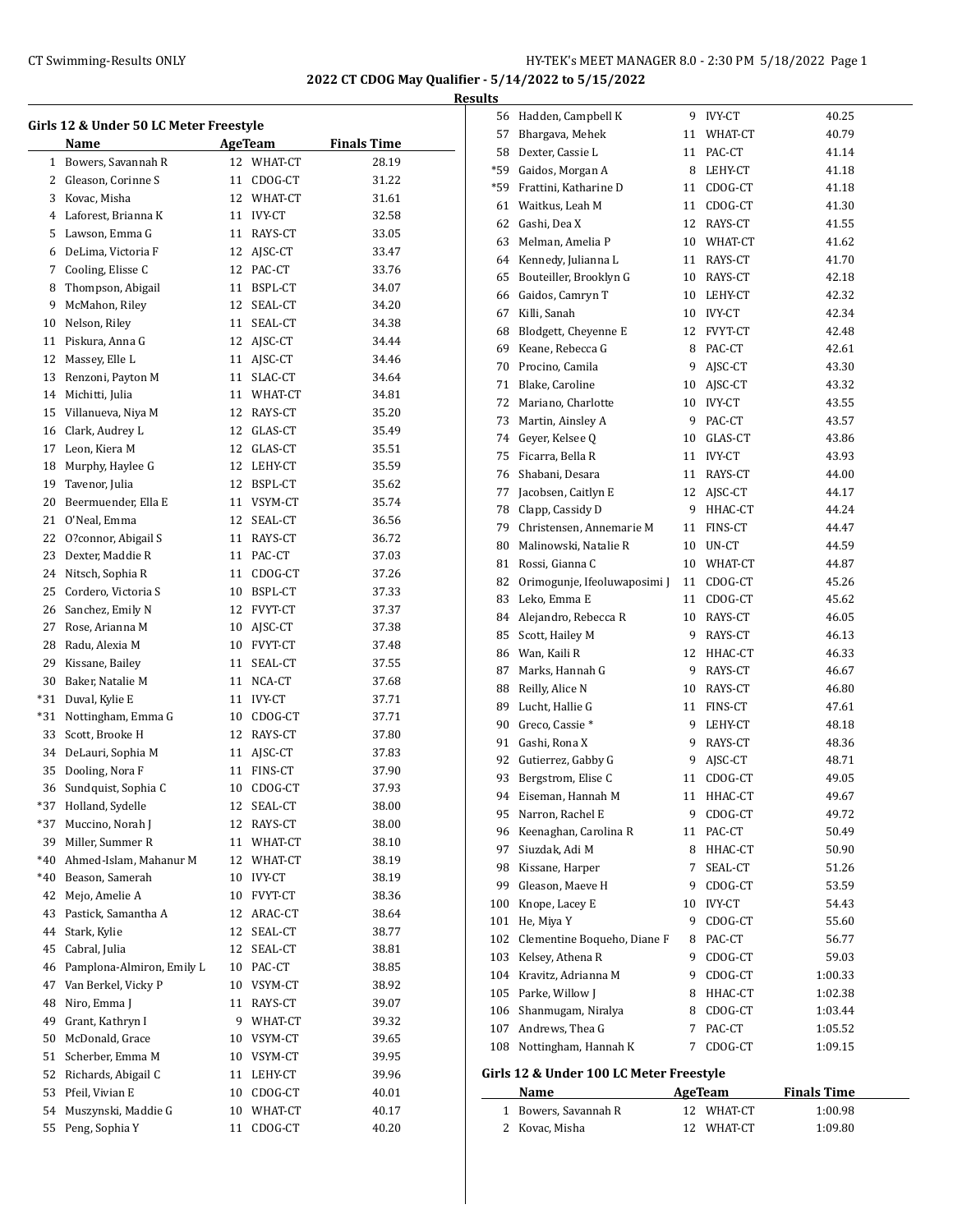## CT Swimming-Results ONLY **EXAMPLE 1999 CONCOMPTER'S MEET MANAGER 8.0 - 2:30 PM 5/18/2022** Page 2

**2022 CT CDOG May Qualifier - 5/14/2022 to 5/15/2022**

| (Girls 12 & Under 100 LC Meter Freestyle) |                           |    |               |                    |  |  |
|-------------------------------------------|---------------------------|----|---------------|--------------------|--|--|
|                                           | Name                      |    | AgeTeam       | <b>Finals Time</b> |  |  |
| 3                                         | Superchi, Annie M         | 12 | CDOG-CT       | 1:10.08            |  |  |
| 4                                         | Laforest, Brianna K       | 11 | <b>IVY-CT</b> | 1:10.70            |  |  |
| 5                                         | Petlik, Maria             | 11 | BSPL-CT       | 1:10.82            |  |  |
| 6                                         | Gleason, Corinne S        | 11 | CDOG-CT       | 1:11.98            |  |  |
| 7                                         | White, Colleen E          |    | 12 NCA-CT     | 1:12.15            |  |  |
| 8                                         | Piskura, Anna G           |    | 12 AJSC-CT    | 1:13.95            |  |  |
| 9                                         | McMahon, Riley            |    | 12 SEAL-CT    | 1:14.00            |  |  |
| 10                                        | Lawson, Emma G            |    | 11 RAYS-CT    | 1:14.11            |  |  |
| 11                                        | Nguyen, Kelly             |    | 12 CDOG-CT    | 1:14.47            |  |  |
| 12                                        | Villanueva, Niya M        |    | 12 RAYS-CT    | 1:15.56            |  |  |
| 13                                        | Samson, Kylie             |    | 12 RAYS-CT    | 1:15.88            |  |  |
| 14                                        | Polnik, Kaylee M          |    | 12 LEHY-CT    | 1:15.97            |  |  |
| 15                                        | Flamino, Grace H          |    | 12 LEHY-CT    | 1:16.73            |  |  |
| 16                                        | Thompson, Abigail         |    | 11 BSPL-CT    | 1:16.99            |  |  |
| 17                                        | O'Connor, Jill A          |    | 12 PAC-CT     | 1:17.37            |  |  |
| 18                                        | Renzoni, Payton M         |    | 11 SLAC-CT    | 1:17.40            |  |  |
| 19                                        | Henry, Abby M             |    | 12 WHAT-CT    | 1:18.27            |  |  |
| 20                                        | Ebert, Rileigh E          |    | 11 CDOG-CT    | 1:18.42            |  |  |
| 21                                        | Leszczyk, Vanessa         |    | 11 BSPL-CT    | 1:18.56            |  |  |
| 22                                        | Chan, Isabella            |    | 12 IVY-CT     | 1:19.62            |  |  |
| 23                                        | Murphy, Haylee G          |    | 12 LEHY-CT    | 1:19.83            |  |  |
| 24                                        | Tavenor, Julia            |    | 12 BSPL-CT    | 1:20.28            |  |  |
| 25                                        | Clark, Audrey L           | 12 | GLAS-CT       | 1:20.41            |  |  |
| 26                                        | Dexter, Maddie R          |    | 11 PAC-CT     | 1:20.82            |  |  |
| 27                                        | Coelho, Adrienne E        |    | 11 PAC-CT     | 1:21.88            |  |  |
| 28                                        | Kissane, Bailey           | 11 | SEAL-CT       | 1:22.29            |  |  |
| 29                                        | Hearrin, Mackenzie M      |    | 11 FINS-CT    | 1:22.48            |  |  |
| 30                                        | Sanchez, Emily N          |    | 12 FVYT-CT    | 1:22.52            |  |  |
| 31                                        | Leon, Kiera M             |    | 12 GLAS-CT    | 1:22.53            |  |  |
| 32                                        | Mejo, Amelie A            |    | 10 FVYT-CT    | 1:22.67            |  |  |
| 33                                        | Gleason, Maeve H          | 9  | CDOG-CT       | 1:22.90            |  |  |
|                                           | 51.35<br>1:22.90          |    |               |                    |  |  |
| 34                                        | Pastick, Samantha A       |    | 12 ARAC-CT    | 1:23.00            |  |  |
| 35                                        | Michitti, Julia           |    | 11 WHAT-CT    | 1:23.09            |  |  |
| 36                                        | Kowalczyk, Livia          | 12 | SEAL-CT       | 1:23.25            |  |  |
| 37                                        | Nitsch, Sophia R          | 11 | CDOG-CT       | 1:24.33            |  |  |
| 38                                        | Cabral, Julia             | 12 | SEAL-CT       | 1:24.59            |  |  |
| 39                                        | Dooling, Nora F           | 11 | FINS-CT       | 1:24.88            |  |  |
|                                           | 41.03<br>1:24.88          |    |               |                    |  |  |
| 40                                        | Baker, Natalie M          | 11 | NCA-CT        | 1:25.30            |  |  |
| 41                                        | Pamplona-Almiron, Emily L |    | 10 PAC-CT     | 1:25.89            |  |  |
| 42                                        | Hadden, Campbell K        |    | 9 IVY-CT      | 1:26.26            |  |  |
| 43                                        | Marcucci, Emilia A        |    | 12 UN-CT      | 1:26.70            |  |  |
| 44                                        | Richards, Abigail C       | 11 | LEHY-CT       | 1:27.06            |  |  |
| 45                                        | Anne, Ishira              | 12 | UN-CT         | 1:27.16            |  |  |
| 46                                        | Miller, Summer R          | 11 | WHAT-CT       | 1:27.57            |  |  |
|                                           | 42.17<br>1:27.57          |    |               |                    |  |  |
| 47                                        | Viveros, Catherine M      |    | 12 PAC-CT     | 1:28.48            |  |  |
| 48                                        | Gaidos, Morgan A          | 8  | LEHY-CT       | 1:30.56            |  |  |
| 49                                        | Duval, Kylie E            |    | 11 IVY-CT     | 1:31.43            |  |  |
| 50                                        | Muccino, Norah J          |    | 12 RAYS-CT    | 1:32.15            |  |  |
| 51                                        | Gashi, Dea X              |    | 12 RAYS-CT    | 1:32.90            |  |  |
| 52                                        | Pfeil, Vivian E           |    | 10 CDOG-CT    | 1:33.01            |  |  |
| 53                                        | Cosby, Genevieve P        |    | 10 LEHY-CT    | 1:33.41            |  |  |
| 54                                        | Frattini, Katharine D     | 11 | CDOG-CT       | 1:33.96            |  |  |
| 55                                        | Laszewski, Sophie X       | 11 | RAYS-CT       | 1:34.21            |  |  |
|                                           |                           |    |               |                    |  |  |

|    | 56 Dexter, Cassie L                             |    | 11 PAC-CT      | 1:34.82            |
|----|-------------------------------------------------|----|----------------|--------------------|
|    | 46.03<br>1:34.82                                |    |                |                    |
| 57 | Muszynski, Maddie G                             |    | 10 WHAT-CT     | 1:36.37            |
|    | 58 Gerber, Georgia                              |    | 8 IVY-CT       | 1:37.13            |
|    | 59 Niro, Emma J                                 |    | 11 RAYS-CT     | 1:37.52            |
| 60 | Williams, Helena C                              |    | 9 LEHY-CT      | 1:38.65            |
|    | 46.60<br>1:38.65                                |    |                |                    |
|    | 61 Rossi, Gianna C                              |    | 10 WHAT-CT     | 1:39.18            |
|    | 62 Keane, Rebecca G                             |    | 8 PAC-CT       | 1:39.37            |
|    | 63 Mariano, Charlotte                           |    | 10 IVY-CT      | 1:39.50            |
|    | 64 Melman, Amelia P                             |    | 10 WHAT-CT     | 1:40.56            |
|    | 65 Ficarra, Bella R                             |    | 11 IVY-CT      | 1:40.64            |
|    | *66 He, Miya Y                                  |    | 9 CDOG-CT      | 1:40.77            |
|    | *66 Scott, Hanna L                              | 9  | WHAT-CT        | 1:40.77            |
|    | 44.35<br>1:40.77                                |    |                |                    |
|    | *66 Agban, Elena                                |    | 12 RAYS-CT     | 1:40.77            |
| 69 | Clapp, Cassidy D                                |    | 9 HHAC-CT      | 1:42.00            |
|    | 70 Wan, Kaili R                                 |    | 12 HHAC-CT     | 1:42.67            |
|    | 71 Martin, Ainsley A                            |    | 9 PAC-CT       | 1:43.51            |
|    | 72 Sriranga, Saanvi                             |    | 12 FVYT-CT     | 1:43.61            |
|    |                                                 |    |                |                    |
|    | 73 Petrenko, Nina M                             |    | 11 PAC-CT      | 1:44.03            |
|    | 74 Malinowski, Natalie R                        |    | 10 UN-CT       | 1:44.17            |
|    | 75 Leko, Emma E                                 |    | 11 CDOG-CT     | 1:44.39            |
|    | 76 Narron, Rachel E                             |    | 9 CDOG-CT      | 1:46.41            |
| 77 | Gashi, Rona X                                   |    | 9 RAYS-CT      | 1:46.78            |
|    | 50.71<br>1:46.78                                |    |                |                    |
|    | 78 Sullivan, Delilah M                          |    | 11 IVY-CT      | 1:47.28            |
| 79 | Lucht, Hallie G                                 |    | 11 FINS-CT     | 1:47.60            |
| 80 | Bergstrom, Elise C                              |    | 11 CDOG-CT     | 1:47.75            |
| 81 | Alejandro, Rebecca R                            |    | 10 RAYS-CT     | 1:48.12            |
|    | 82 Geyer, Kelsee Q                              |    | 10 GLAS-CT     | 1:48.14            |
|    | 83 Christensen, Annemarie M                     |    | 11 FINS-CT     | 1:48.51            |
|    | 84 Cole, Sophia B                               |    | 11 SLAC-CT     | 1:48.93            |
|    | 85 Carroll, Jordyn L                            |    | 10 LEHY-CT     | 1:49.37            |
|    | 86 Orimogunje, Ifeoluwaposimi J                 |    | 11 CDOG-CT     | 1:49.60            |
| 87 | Kissane, Harper                                 |    | 7 SEAL-CT      | 1:50.53            |
| 88 | Lessard, Sophie A                               |    | 11 FVYT-CT     | 1:51.63            |
| 89 | Nguyen, Thanh-Mai L                             |    | 10 CDOG-CT     | 1:53.01            |
| 90 | Eiseman, Hannah M                               |    | 11 HHAC-CT     | 1:54.58            |
| 91 | Keenaghan, Carolina R                           | 11 | PAC-CT         | 1:55.51            |
| 92 | Mooney, Charlotte R                             | 9  | RAYS-CT        | 2:02.08            |
| 93 | Bobba, Hasini*                                  | 12 | LEHY-CT        | 2:05.86            |
|    | 94 Scavacini, Avelina C                         | 9  | SLAC-CT        | 2:08.66            |
|    | 95 Perras, Lisette                              |    | 8 IVY-CT       | 2:10.81            |
|    | 96 Kravitz, Adrianna M                          | 9  | CDOG-CT        | 2:11.94            |
|    | 97 Kelsey, Athena R                             |    | 9 CDOG-CT      | 2:20.58            |
|    | 98 Hu, Dorothea B                               |    | 6 ARAC-CT      | 2:23.75            |
|    | --- Parke, Willow J                             |    | 8 HHAC-CT      | DQ                 |
|    | --- Baird, Amalia G                             | 12 | LEHY-CT        | DQ                 |
|    |                                                 |    |                |                    |
|    | Girls 12 & Under 200 LC Meter Freestyle<br>Name |    | <b>AgeTeam</b> | <b>Finals Time</b> |
|    | 1 Laforest, Brianna K                           |    | 11 IVY-CT      | 2:31.26            |
|    | 35.59<br>1:14.35                                |    | 1:54.32        | 2:31.26            |
| 2  | White, Colleen E                                |    | 12 NCA-CT      | 2:36.72            |
|    | 37.50<br>1:18.83                                |    | 2:00.17        | 2:36.72            |
| 3  | Superchi, Annie M                               |    | 12 CDOG-CT     | 2:36.88            |
|    | 37.08<br>1:18.51                                |    | 1:56.91        | 2:36.88            |
|    |                                                 |    |                |                    |
|    |                                                 |    |                |                    |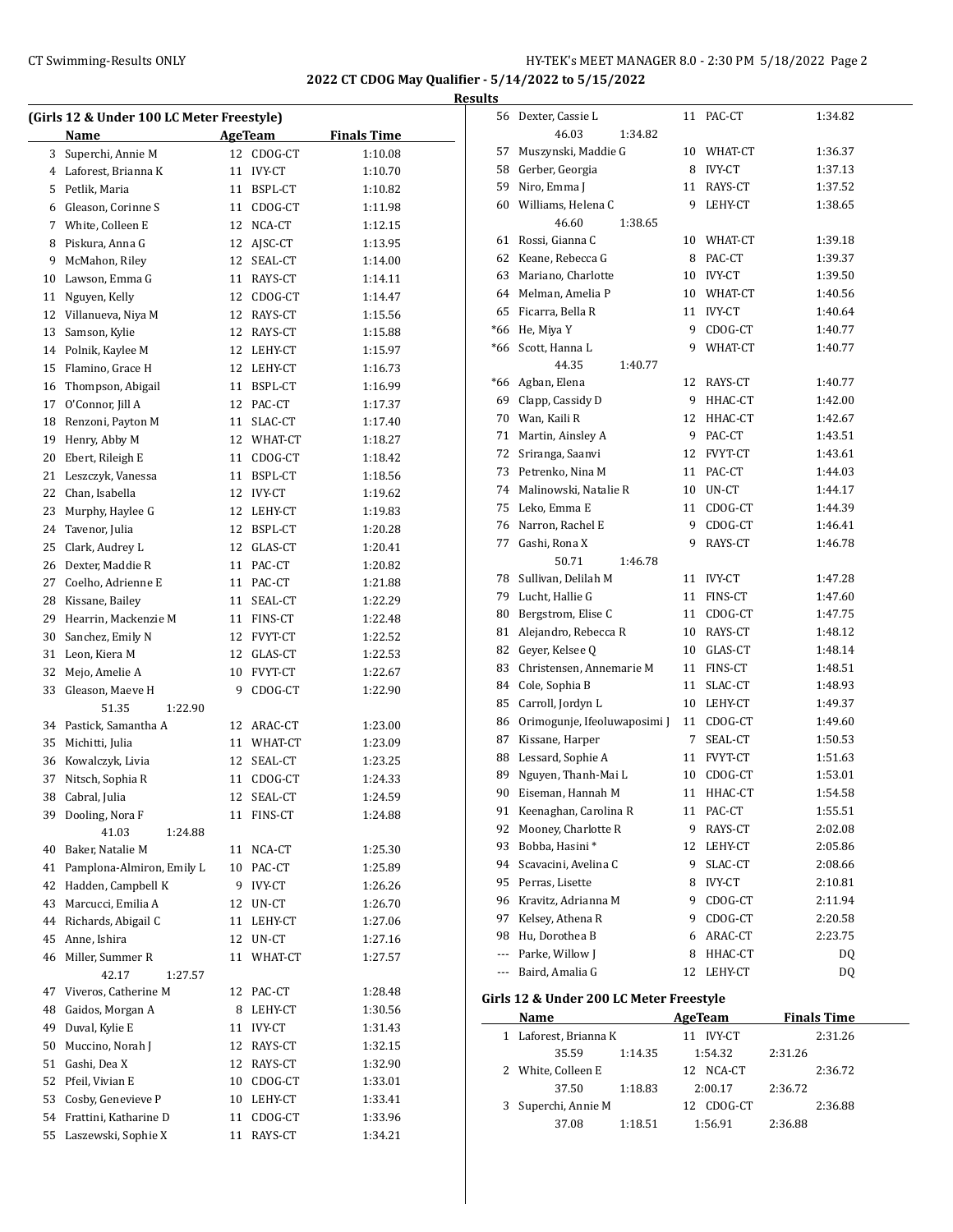**2022 CT CDOG May Qualifier - 5/14/2022 to 5/15/2022 Results**

|    | (Girls 12 & Under 200 LC Meter Freestyle) |         |                                        |         |         |
|----|-------------------------------------------|---------|----------------------------------------|---------|---------|
|    | Name                                      |         | <b>Example 2.1 AgeTeam</b> Finals Time |         |         |
|    | 4 Nelson, Riley                           |         | 11 SEAL-CT                             |         | 2:39.06 |
|    | 36.48                                     | 1:17.59 | 1:59.65                                | 2:39.06 |         |
| 5  | Nguyen, Kelly                             |         | 12 CDOG-CT                             |         | 2:43.22 |
|    | 38.88                                     | 1:21.31 | 2:03.56                                | 2:43.22 |         |
| 6  | McMahon, Riley                            |         | 12 SEAL-CT                             |         | 2:44.57 |
|    | 36.56                                     | 1:19.78 | 2:02.60                                | 2:44.57 |         |
| 7  | Lawson, Emma G                            |         | 11 RAYS-CT                             |         | 2:44.66 |
|    | 39.00                                     | 1:21.97 | 2:05.19                                | 2:44.66 |         |
| 8  | Villanueva, Niya M                        |         | 12 RAYS-CT                             |         | 2:46.82 |
|    | 37.47                                     | 1:22.36 | 2:05.97                                | 2:46.82 |         |
| 9  | Markoja, Kaylee                           |         | 11 SEAL-CT                             |         | 2:49.32 |
|    | 39.47                                     | 1:22.25 | 2:07.43                                | 2:49.32 |         |
| 10 | Cooling, Elisse C                         |         | 12 PAC-CT                              |         | 2:50.12 |
|    | 40.24                                     | 1:23.24 | 2:07.31                                | 2:50.12 |         |
| 11 | Samson, Kylie                             |         | 12 RAYS-CT                             |         | 2:52.91 |
|    | 38.31                                     | 1:23.54 | 2:08.34                                | 2:52.91 |         |
| 12 | Renzoni, Payton M                         |         | 11 SLAC-CT                             |         | 2:54.74 |
|    | 36.57                                     | 1:20.47 | 2:07.48                                | 2:54.74 |         |
| 13 | O'Neal, Emma                              |         | 12 SEAL-CT                             |         | 2:55.04 |
|    | 39.21                                     | 1:22.36 | 2:09.68                                | 2:55.04 |         |
| 14 | Ebert, Rileigh E                          |         | 11 CDOG-CT                             |         | 2:55.65 |
|    | 42.17                                     | 1:27.74 | 2:14.44                                | 2:55.65 |         |
| 15 | Tavenor, Julia                            |         | 12 BSPL-CT                             |         | 2:57.62 |
|    | 40.08                                     | 1:25.95 | 2:11.45                                | 2:57.62 |         |
| 16 | Dexter, Maddie R                          |         | 11 PAC-CT                              |         | 3:00.57 |
|    | 41.08                                     | 1:27.02 | 2:15.64                                | 3:00.57 |         |
| 17 | Mejo, Amelie A                            |         | 10 FVYT-CT                             |         | 3:02.75 |
|    | 42.66                                     | 1:29.91 | 2:19.38                                | 3:02.75 |         |
| 18 | Holland, Sydelle                          |         | 12 SEAL-CT                             |         | 3:03.04 |
|    | 41.49                                     | 1:26.65 | 2:15.75                                | 3:03.04 |         |
|    | 19 Cabral, Julia                          |         | 12 SEAL-CT                             |         | 3:04.34 |
|    | 42.63                                     | 1:30.26 | 2:20.28                                | 3:04.34 |         |
| 20 | Langmaid, Gisella C                       |         | 10 LEHY-CT                             |         | 3:05.29 |
|    | 42.28                                     | 1:30.94 | 2:17.60                                | 3:05.29 |         |
| 21 | Kissane, Bailey                           |         | 11 SEAL-CT                             |         | 3:07.80 |
|    | 43.10                                     | 1:30.45 | 2:21.60                                | 3:07.80 |         |
| 22 | Nottingham, Emma G                        |         | 10 CDOG-CT                             |         | 3:08.04 |
|    | 42.15 1:31.64                             |         | 2:23.88                                | 3:08.04 |         |
|    | 23 Nitsch, Sophia R                       |         | 11 CDOG-CT                             |         | 3:09.67 |
|    | 41.88                                     | 1:32.22 | 2:21.96                                | 3:09.67 |         |
| 24 | Scherber, Emma M                          |         | 10 VSYM-CT                             |         | 3:09.82 |
|    | 43.52                                     | 1:34.18 | 2:23.19                                | 3:09.82 |         |
| 25 | O?connor, Abigail S                       |         | 11 RAYS-CT                             |         | 3:11.19 |
|    | 42.10                                     | 1:33.70 | 2:24.14                                | 3:11.19 |         |
| 26 | Waitkus, Leah M                           |         | 11 CDOG-CT                             |         | 3:13.91 |
|    | 42.80                                     | 1:32.04 | 2:24.30                                | 3:13.91 |         |
| 27 | Gaidos, Morgan A                          |         | 8 LEHY-CT                              |         | 3:21.35 |
|    | 43.12                                     | 1:36.51 | 2:28.61                                | 3:21.35 |         |
| 28 | Kennedy, Julianna L                       |         | 11 RAYS-CT                             |         | 3:34.64 |
|    | 47.70                                     | 1:45.77 | 2:43.71                                | 3:34.64 |         |
| 29 | Shabani, Desara                           |         | 11 RAYS-CT                             |         | 3:43.56 |
|    | 48.76                                     | 1:47.98 | 2:48.82                                | 3:43.56 |         |
|    | Girls 12 & Under 50 LC Meter Backstroke   |         |                                        |         |         |

## **Girls 12 & Under 50 LC Meter Backstroke**

| <b>Name</b>      | AgeTeam    | <b>Finals Time</b> |  |
|------------------|------------|--------------------|--|
| 1 Lawson, Emma G | 11 RAYS-CT | 36.53              |  |

| <u>גו</u> |                              |    |               |       |
|-----------|------------------------------|----|---------------|-------|
| 2         | Kovac, Misha                 | 12 | WHAT-CT       | 37.19 |
| 3         | Ebert, Rileigh E             | 11 | CDOG-CT       | 39.71 |
| 4         | Gleason, Corinne S           | 11 | CDOG-CT       | 39.82 |
| 5         | Petlik, Maria                | 11 | BSPL-CT       | 39.99 |
| 6         | Nguyen, Kelly                | 12 | CDOG-CT       | 40.72 |
| 7         | Massey, Elle L               | 11 | AJSC-CT       | 40.81 |
| 8         | Polnik, Kaylee M             | 12 | LEHY-CT       | 41.22 |
| 9         | Cooling, Elisse C            | 12 | PAC-CT        | 41.34 |
| 10        | McMahon, Rilev               | 12 | SEAL-CT       | 41.37 |
| 11        | Murphy, Haylee G             | 12 | LEHY-CT       | 42.26 |
| 12        | Baker, Natalie M             | 11 | NCA-CT        | 42.30 |
| 13        | Rose, Arianna M              | 10 | AJSC-CT       | 42.40 |
| 14        | Thompson, Abigail            | 11 | BSPL-CT       | 42.56 |
| 15        | Piskura, Anna G              | 12 | AJSC-CT       | 43.10 |
| 16        | Kissane, Bailey              | 11 | SEAL-CT       | 43.47 |
| 17        | Kowalczyk, Livia             | 12 | SEAL-CT       | 43.50 |
| 18        | Clark, Audrey L              | 12 | GLAS-CT       | 43.60 |
| 19        | Hadden, Campbell K           | 9  | <b>IVY-CT</b> | 44.10 |
| 20        | Markoja, Kaylee              | 11 | SEAL-CT       | 44.14 |
| 21        | Sanchez, Emily N             | 12 | FVYT-CT       | 44.26 |
| 22        | Cordero, Victoria S          | 10 | BSPL-CT       | 44.45 |
| 23        | Leon, Kiera M                | 12 | GLAS-CT       | 44.59 |
| 24        | Cabral, Julia                | 12 | SEAL-CT       | 44.64 |
| 25        | Chan, Isabella               | 12 | <b>IVY-CT</b> | 44.72 |
| 26        | Radu, Alexia M               | 10 | FVYT-CT       | 45.05 |
| 27        | O'Neal, Emma                 | 12 | SEAL-CT       | 45.15 |
| 28        | Pastick, Samantha A          | 12 | ARAC-CT       | 45.31 |
| 29        | Geyer, Kelsee Q              | 10 | GLAS-CT       | 45.80 |
| 30        | Hearrin, Mackenzie M         | 11 | FINS-CT       | 45.83 |
| 31        | Pamplona-Almiron, Emily L    | 10 | PAC-CT        | 45.99 |
| 32        | Frattini, Katharine D        | 11 | CDOG-CT       | 46.14 |
| 33        | Ahmed-Islam, Mahanur M       | 12 | WHAT-CT       | 46.86 |
| 34        | Gerber, Tessa                | 10 | <b>IVY-CT</b> | 47.41 |
| 35        | Miller, Summer R             | 11 | WHAT-CT       | 47.71 |
| 36        | Michitti, Julia              | 11 | WHAT-CT       | 47.85 |
| 37        | Pfeil, Vivian E              | 10 | CDOG-CT       | 47.92 |
| 38        | Dooling, Nora F              | 11 | FINS-CT       | 48.13 |
| 39        | Richards, Abigail C          | 11 | LEHY-CT       | 48.50 |
| 40        | Niro, Emma J                 | 11 | RAYS-CT       | 49.01 |
| 41        | Waitkus, Leah M              | 11 | CDOG-CT       | 49.17 |
| 42        | Marcucci, Emilia A           | 12 | UN-CT         | 49.42 |
| 43        | Dexter, Cassie L             | 11 | PAC-CT        | 50.05 |
| 44        | Nitsch, Sophia R             | 11 | CDOG-CT       | 50.31 |
| 45        | Viveros, Catherine M         | 12 | PAC-CT        | 50.45 |
| 46        | Gerber, Georgia              | 8  | IVY-CT        | 50.68 |
| 47        | Orimogunje, Ifeoluwaposimi J | 11 | CDOG-CT       | 50.89 |
| 48        | Melman, Amelia P             | 10 | WHAT-CT       | 50.92 |
| 49        | Blodgett, Cheyenne E         | 12 | FVYT-CT       | 51.16 |
| 50        | Keane, Rebecca G             | 8  | PAC-CT        | 51.17 |
| 51        | Anne, Ishira                 | 12 | UN-CT         | 51.49 |
| 52        | He, Miya Y                   | 9  | CDOG-CT       | 52.13 |
| 53        | Muccino, Norah J             | 12 | RAYS-CT       | 53.27 |
| 54        | Clapp, Cassidy D             | 9  | HHAC-CT       | 53.38 |
| 55        | Rossi, Gianna C              | 10 | WHAT-CT       | 53.89 |
| 56        | Procino, Camila              | 9  | AJSC-CT       | 53.98 |
| 57        | Martin, Ainsley A            | 9  | PAC-CT        | 54.47 |
| 58        | Mooney, Charlotte R          | 9  | RAYS-CT       | 54.58 |
| 59        | Cole, Sophia B               | 11 | SLAC-CT       | 54.99 |
|           |                              |    |               |       |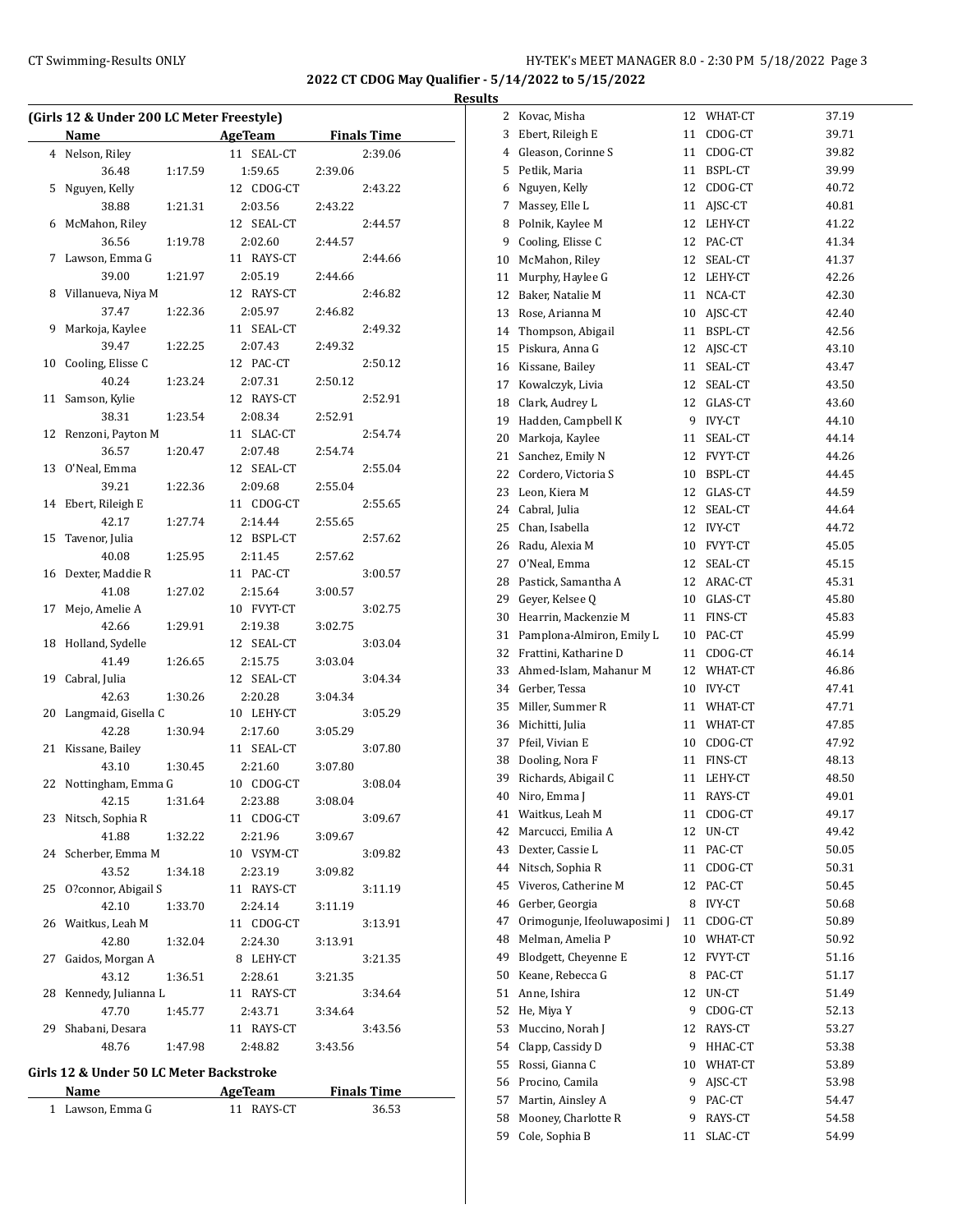$\overline{a}$ 

## CT Swimming-Results ONLY **EXAMPLE 19 AND SET MANAGER 8.0 - 2:30 PM 5/18/2022** Page 4

**2022 CT CDOG May Qualifier - 5/14/2022 to 5/15/2022**

|     |                                           |    |               | 2022 CT CDOG May Qualifier - 5/1 |                |
|-----|-------------------------------------------|----|---------------|----------------------------------|----------------|
|     |                                           |    |               |                                  | <b>Results</b> |
|     | (Girls 12 & Under 50 LC Meter Backstroke) |    |               |                                  | 12             |
|     | Name                                      |    | AgeTeam       | <b>Finals Time</b>               |                |
|     | 60 Williams, Helena C                     |    | 9 LEHY-CT     | 55.11                            | 13             |
|     | 61 Malinowski, Natalie R                  | 10 | UN-CT         | 55.25                            |                |
|     | 62 Blake, Caroline                        |    | 10 AJSC-CT    | 55.43                            | 14             |
|     | 63 Lucht, Hallie G                        |    | 11 FINS-CT    | 55.48                            |                |
|     | 64 Wan, Kaili R                           | 12 | HHAC-CT       | 55.59                            | 15             |
|     | 65 Gutierrez, Gabby G                     | 9  | AJSC-CT       | 55.76                            |                |
|     | 66 Gleason, Maeve H                       | 9  | CDOG-CT       | 56.00                            | 16             |
|     | 67 Narron, Rachel E                       | 9  | CDOG-CT       | 56.18                            |                |
| 68  | Sriranga, Saanvi                          | 12 | FVYT-CT       | 57.41                            | 17             |
|     | 69 Ficarra, Bella R                       | 11 | <b>IVY-CT</b> | 57.42                            |                |
|     | 70 Lessard, Sophie A                      | 11 | FVYT-CT       | 57.66                            | 18             |
| 71  | Leko, Emma E                              | 11 | CDOG-CT       | 58.46                            | 19             |
| 72  | Sullivan, Delilah M                       | 11 | <b>IVY-CT</b> | 58.74                            |                |
| 73  | Petrenko, Nina M                          | 11 | PAC-CT        | 59.28                            | 20             |
|     | 74 Gashi, Rona X                          | 9  | RAYS-CT       | 59.73                            |                |
|     | 75 Agban, Elena                           | 12 | RAYS-CT       | 1:00.23                          | 21             |
|     | *76 Scott, Hanna L                        |    | 9 WHAT-CT     | 1:01.10                          |                |
|     | *76 Parke, Willow J                       | 8  | HHAC-CT       | 1:01.10                          | 22             |
|     | 78 Christensen, Annemarie M               | 11 | FINS-CT       | 1:01.37                          |                |
|     | 79 Kissane, Harper                        | 7  | SEAL-CT       | 1:01.80                          | 23             |
|     | 80 Alejandro, Rebecca R                   | 10 | RAYS-CT       | 1:02.10                          |                |
|     | 81 Keenaghan, Carolina R                  | 11 | PAC-CT        | 1:02.22                          | 24             |
| 82  | Nguyen, Thanh-Mai L                       | 10 | CDOG-CT       | 1:03.94                          | 25             |
| 83  | Bobba, Hasini*                            | 12 | LEHY-CT       | 1:04.54                          |                |
| 84  | Scavacini, Avelina C                      | 9  | SLAC-CT       | 1:05.61                          | 26             |
|     | 85 Perras, Lisette                        | 8  | <b>IVY-CT</b> | 1:06.51                          |                |
|     | 86 Kravitz, Adrianna M                    | 9  | CDOG-CT       | 1:08.08                          | 27             |
| 87  | Carroll, Jordyn L                         | 10 | LEHY-CT       | 1:08.41                          |                |
|     | 88 Kelsey, Athena R                       | 9  | CDOG-CT       | 1:09.81                          | 28             |
|     | 89 Hu, Dorothea B                         |    | 6 ARAC-CT     | 1:10.56                          | 29             |
|     | 90 Andrews, Thea G                        | 7  | PAC-CT        | 1:18.62                          |                |
| --- | Bergstrom, Elise C                        | 11 | CDOG-CT       | DQ                               | 30             |

#### **Girls 12 & Under 100 LC Meter Backstroke**

|    | Name                 |         |    | <b>AgeTeam</b> | <b>Finals Time</b> |
|----|----------------------|---------|----|----------------|--------------------|
|    | 1 Bowers, Savannah R |         |    | 12 WHAT-CT     | 1:14.93            |
|    | 36.96                | 1:14.93 |    |                |                    |
| 2  | Kovac, Misha         |         |    | 12 WHAT-CT     | 1:18.06            |
|    | 38.62                | 1:18.06 |    |                |                    |
|    | 3 Lawson, Emma G     |         |    | 11 RAYS-CT     | 1:18.15            |
|    | 39.25                | 1:18.15 |    |                |                    |
|    | 4 Superchi, Annie M  |         |    | 12 CDOG-CT     | 1:24.05            |
|    | 41.09                | 1:24.05 |    |                |                    |
| 5  | McMahon, Riley       |         |    | 12 SEAL-CT     | 1:25.56            |
|    | 41.05                | 1:25.56 |    |                |                    |
| 6  | Samson, Kylie        |         |    | 12 RAYS-CT     | 1:26.80            |
|    | 42.85                | 1:26.80 |    |                |                    |
| 7  | Thompson, Abigail    |         |    | 11 BSPL-CT     | 1:28.55            |
|    | 45.36                | 1:28.55 |    |                |                    |
| 8  | Beermuender, Ella E  |         |    | 11 VSYM-CT     | 1:29.37            |
|    | 43.16                | 1:29.37 |    |                |                    |
| 9  | Piskura, Anna G      |         |    | 12 AJSC-CT     | 1:30.49            |
|    | 44.24                | 1:30.49 |    |                |                    |
| 10 | Murphy, Haylee G     |         | 12 | LEHY-CT        | 1:30.75            |
| 11 | Radu, Alexia M       |         | 10 | <b>FVYT-CT</b> | 1:32.50            |
|    | 45.47                | 1:32.50 |    |                |                    |

|    | 12 Renzoni, Payton M         |               | 11 SLAC-CT    | 1:33.10 |
|----|------------------------------|---------------|---------------|---------|
|    | 45.52                        | 1:33.10       |               |         |
| 13 | Hadden, Campbell K<br>44.86  | 9             | <b>IVY-CT</b> | 1:33.25 |
|    | 14 O'Neal, Emma              | 1:33.25<br>12 | SEAL-CT       | 1:34.43 |
|    | 46.61                        | 1:34.43       |               |         |
|    | 15 Scherber, Emma M          |               | 10 VSYM-CT    | 1:35.13 |
|    | 46.56                        | 1:35.13       |               |         |
|    | 16 Sanchez, Emily N          |               | 12 FVYT-CT    | 1:35.35 |
|    | 46.90                        | 1:35.35       |               |         |
|    | 17 O?connor, Abigail S       | 11            | RAYS-CT       | 1:35.50 |
|    | 47.65                        | 1:35.50       |               |         |
|    | 18 Clark, Audrey L           |               | 12 GLAS-CT    | 1:35.97 |
|    | 19 Ahmed-Islam, Mahanur M    |               | 12 WHAT-CT    | 1:36.13 |
|    | 45.46                        | 1:36.13       |               |         |
|    | 20 Cordero, Victoria S       |               | 10 BSPL-CT    | 1:36.86 |
|    | 49.13                        | 1:36.86       |               |         |
| 21 | Pastick, Samantha A          |               | 12 ARAC-CT    | 1:37.49 |
|    | 46.21                        | 1:37.49       |               |         |
|    | 22 Baker, Natalie M          | 11            | NCA-CT        | 1:38.70 |
|    | 49.48                        | 1:38.70       |               |         |
| 23 | Nottingham, Emma G           |               | 10 CDOG-CT    | 1:39.09 |
|    | 46.84                        | 1:39.09       |               |         |
|    | 24 Michitti, Julia           |               | 11 WHAT-CT    | 1:39.29 |
|    | 47.27                        | 1:39.29       |               |         |
| 25 | Stark, Kylie                 |               | 12 SEAL-CT    | 1:39.51 |
| 26 | 48.48<br>Peng, Sophia Y      | 1:39.51<br>11 | CDOG-CT       | 1:39.63 |
|    | 49.33                        | 1:39.63       |               |         |
| 27 | Langmaid, Gisella C          |               | 10 LEHY-CT    | 1:40.34 |
|    | 47.68                        | 1:40.34       |               |         |
| 28 | Miller, Summer R             |               | 11 WHAT-CT    | 1:40.63 |
| 29 | Kennedy, Julianna L          |               | 11 RAYS-CT    | 1:41.97 |
|    | 51.15                        | 1:41.97       |               |         |
| 30 | Richards, Abigail C          |               | 11 LEHY-CT    | 1:42.38 |
|    | 47.08                        | 1:42.38       |               |         |
| 31 | Scott, Brooke H              |               | 12 RAYS-CT    | 1:42.68 |
| 32 | Bergstrom, Elise C           | 11            | CDOG-CT       | 1:43.90 |
|    | 52.18                        | 1:43.90       |               |         |
| 33 | Sundquist, Sophia C          | 10            | CDOG-CT       | 1:43.96 |
|    | 49.42                        | 1:43.96       |               |         |
|    | 34 Waitkus, Leah M           |               | 11 CDOG-CT    | 1:44.07 |
|    | 52.28                        | 1:44.07       |               |         |
| 35 | Beason, Samerah              | 10            | IVY-CT        | 1:44.53 |
|    | 48.58                        | 1:44.53       |               |         |
|    | 36 Pamplona-Almiron, Emily L |               | 10 PAC-CT     | 1:44.97 |
| 37 | Pfeil, Vivian E              | 10            | CDOG-CT       | 1:45.97 |
|    | 49.43                        | 1:45.97       |               |         |
| 38 | Geyer, Kelsee Q<br>51.39     | 10            | GLAS-CT       | 1:46.06 |
| 39 | Frattini, Katharine D        | 1:46.06       | 11 CDOG-CT    | 1:47.33 |
| 40 | Grant, Kathryn I             |               | 9 WHAT-CT     | 1:47.51 |
|    | 52.62                        | 1:47.51       |               |         |
| 41 | Bhargava, Mehek              |               | 11 WHAT-CT    | 1:48.96 |
|    | 49.87                        | 1:48.96       |               |         |
| 42 | Dooling, Nora F              |               | 11 FINS-CT    | 1:50.18 |
|    | 52.10                        | 1:50.18       |               |         |
|    |                              |               |               |         |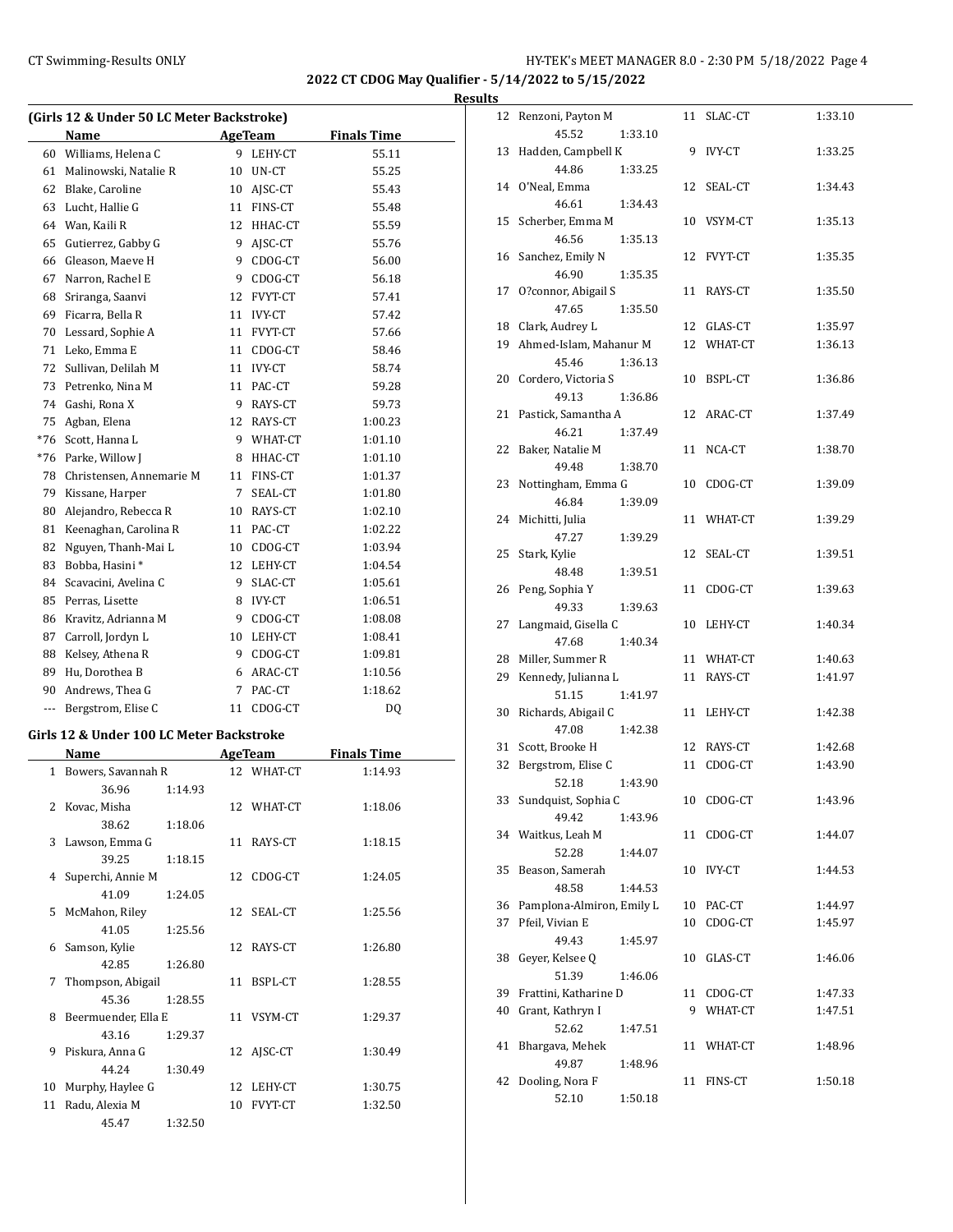÷,

 $\overline{a}$ 

J.

**2022 CT CDOG May Qualifier - 5/14/2022 to 5/15/2022 Results**

|     | (Girls 12 & Under 100 LC Meter Backstroke) |                        |    |                |                    |  |
|-----|--------------------------------------------|------------------------|----|----------------|--------------------|--|
|     | Name                                       |                        |    | AgeTeam        | <b>Finals Time</b> |  |
|     | 43 Keane, Rebecca G                        |                        |    | 8 PAC-CT       | 1:50.47            |  |
|     | 55.44                                      | 1:50.47                |    |                |                    |  |
| 44  | Dexter, Cassie L                           |                        |    | 11 PAC-CT      | 1:50.50            |  |
|     | 53.69                                      | 1:50.50                |    |                |                    |  |
| 45  | Clapp, Cassidy D                           |                        |    | 9 HHAC-CT      | 1:51.29            |  |
| 46  | Blodgett, Cheyenne E                       |                        |    | 12 FVYT-CT     | 1:52.14            |  |
|     | 57.31                                      | 1:52.14                |    |                |                    |  |
| 47  | Orimogunje, Ifeoluwaposimi J               |                        |    | 11 CDOG-CT     | 1:53.95            |  |
|     | 1:00.17                                    | 1:53.95                |    |                |                    |  |
| 48  | Bouteiller, Brooklyn G                     |                        |    | 10 RAYS-CT     | 1:58.18            |  |
|     | 55.55                                      | 1:58.18                |    |                |                    |  |
| 49  | Reilly, Alice N                            |                        |    | 10 RAYS-CT     | 1:58.34            |  |
|     | 56.24                                      | 1:58.34                |    |                |                    |  |
| 50  | Martin, Ainsley A                          |                        | 9  | PAC-CT         | 1:58.60            |  |
|     | 1:03.14                                    | 1:58.60                |    |                |                    |  |
| 51  | Muccino, Norah J                           |                        |    | 12 RAYS-CT     | 1:58.80            |  |
|     | 55.47                                      | 1:58.80                |    |                |                    |  |
|     | 52 Leko, Emma E                            |                        |    | 11 CDOG-CT     | 2:00.21            |  |
|     | 53 Lucht, Hallie G                         |                        |    | 11 FINS-CT     | 2:03.89            |  |
|     | 54 Christensen, Annemarie M                |                        |    | 11 FINS-CT     | 2:09.59            |  |
|     | 1:01.13                                    | 2:09.59                |    |                |                    |  |
| 55  | Narron, Rachel E                           |                        |    | 9 CDOG-CT      | 2:12.45            |  |
|     | 1:07.15                                    | 2:12.45                |    |                |                    |  |
|     | 56 Keenaghan, Carolina R                   |                        |    | 11 PAC-CT      | 2:15.93            |  |
|     | 1:11.45                                    | 2:15.93                |    |                |                    |  |
| 57  | Kravitz, Adrianna M                        |                        |    | 9 CDOG-CT      | 2:17.05            |  |
|     | 1:08.68                                    | 2:17.05                |    |                |                    |  |
| 58  | Alejandro, Rebecca R                       |                        |    | 10 RAYS-CT     | 2:19.03            |  |
| 59  | Shanmugam, Niralya                         |                        |    | 8 CDOG-CT      | 2:25.47            |  |
|     | 1:05.73                                    | 2:25.47                |    |                |                    |  |
| 60  | Kelsey, Athena R                           |                        | 9  | CDOG-CT        | 2:34.69            |  |
|     | 1:12.78                                    | 2:34.69                |    |                |                    |  |
| --- | Rossi, Gianna C                            |                        |    | 10 WHAT-CT     | DQ                 |  |
|     | 56.74                                      | DQ                     |    |                |                    |  |
| --- | He, Miya Y                                 |                        |    | 9 CDOG-CT      | DQ                 |  |
|     | 52.33                                      | DQ                     |    |                |                    |  |
|     | Killi, Sanah                               |                        |    | 10 IVY-CT      | DQ                 |  |
|     | 52.41                                      | $\mathsf{D}\mathsf{Q}$ |    |                |                    |  |
|     | Gashi, Dea X                               |                        |    | 12 RAYS-CT     | DQ                 |  |
|     | Scott, Hailey M                            |                        | 9  | RAYS-CT        | DQ                 |  |
|     | 1:00.67                                    | DQ                     |    |                |                    |  |
| --- | Malinowski, Natalie R                      |                        |    | 10 UN-CT       | DQ                 |  |
|     | 1:06.31                                    | DQ                     |    |                |                    |  |
| --- | Melman, Amelia P                           |                        |    | 10 WHAT-CT     | DQ                 |  |
|     | 53.40                                      | DQ                     |    |                |                    |  |
|     | Muszynski, Maddie G                        |                        |    | 10 WHAT-CT     | DQ                 |  |
|     | Eiseman, Hannah M                          |                        | 11 | HHAC-CT        | DQ                 |  |
|     | 1:00.67                                    | DQ                     |    |                |                    |  |
|     | Girls 12 & Under 50 LC Meter Breaststroke  |                        |    |                |                    |  |
|     | Name                                       |                        |    | <b>AgeTeam</b> | <b>Finals Time</b> |  |
| 1   | Bowers, Savannah R                         |                        |    | 12 WHAT-CT     | 38.67              |  |
| 2   | Nguyen, Kelly                              |                        | 12 | CDOG-CT        | 43.08              |  |
| 3   | White, Colleen E                           |                        | 12 | NCA-CT         | 43.10              |  |
|     | 4 Ebert, Rileigh E                         |                        |    | 11 CDOG-CT     | 43.52              |  |

Kovac, Misha 12 WHAT-CT 44.22

| 6     | Pastick, Samantha A    | 12 | ARAC-CT       | 45.00   |
|-------|------------------------|----|---------------|---------|
| 7     | Radu, Alexia M         | 10 | FVYT-CT       | 45.96   |
| 8     | Samson, Kylie          | 12 | RAYS-CT       | 46.37   |
| 9     | Ivanova, Anna S        | 11 | AJSC-CT       | 47.06   |
| 10    | Tavenor, Julia         | 12 | BSPL-CT       | 47.47   |
| 11    | Van Berkel, Vicky P    |    | 10 VSYM-CT    | 47.67   |
| 12    | Mejo, Amelie A         | 10 | FVYT-CT       | 48.30   |
| 13    | Sundquist, Sophia C    | 10 | CDOG-CT       | 48.34   |
| 14    | Murphy, Haylee G       | 12 | LEHY-CT       | 48.46   |
| 15    | Markoja, Kaylee        | 11 | SEAL-CT       | 48.59   |
| 16    | Peng, Sophia Y         | 11 | CDOG-CT       | 49.39   |
| 17    | DeLauri, Sophia M      | 11 |               | 49.83   |
|       | Thompson, Abigail      |    | AJSC-CT       |         |
| 18    |                        | 11 | BSPL-CT       | 49.89   |
| 19    | Miller, Summer R       | 11 | WHAT-CT       | 49.90   |
| 20    | Beermuender, Ella E    | 11 | VSYM-CT       | 49.92   |
| 21    | Kissane, Bailey        | 11 | SEAL-CT       | 50.17   |
| 22    | Rose, Arianna M        | 10 | AJSC-CT       | 50.80   |
| 23    | Villanueva, Niya M     | 12 | RAYS-CT       | 51.12   |
| 24    | Cordero, Victoria S    | 10 | BSPL-CT       | 51.60   |
| 25    | Pfeil, Vivian E        | 10 | CDOG-CT       | 51.63   |
| 26    | Scott, Brooke H        | 12 | RAYS-CT       | 51.64   |
| 27    | Ahmed-Islam, Mahanur M | 12 | WHAT-CT       | 51.97   |
| 28    | Bhargava, Mehek        | 11 | WHAT-CT       | 52.16   |
| 29    | Gaidos, Camryn T       | 10 | LEHY-CT       | 52.23   |
| 30    | Nitsch, Sophia R       | 11 | CDOG-CT       | 52.46   |
| 31    | Stark, Kylie           | 12 | SEAL-CT       | 52.77   |
| 32    | Muszynski, Maddie G    |    | 10 WHAT-CT    | 54.25   |
| 33    | Michitti, Julia        | 11 | WHAT-CT       | 54.46   |
| 34    | Leon, Kiera M          |    | 12 GLAS-CT    | 54.87   |
| 35    | Grant, Kathryn I       | 9  | WHAT-CT       | 54.91   |
| 36    | Shabani, Desara        | 11 | RAYS-CT       | 54.92   |
| 37    | Duval, Kylie E         | 11 | IVY-CT        | 55.17   |
| 38    | Gaidos, Morgan A       | 8  | LEHY-CT       | 55.38   |
| 39    | Sanchez, Emily N       | 12 | FVYT-CT       | 55.88   |
| 40    | Richards, Abigail C    | 11 | LEHY-CT       | 56.83   |
| 41    | Leko, Emma E           | 11 | CDOG-CT       | 58.09   |
| 42    | Dexter, Cassie L       | 11 | PAC-CT        | 58.54   |
| 43    | Jacobsen, Caitlyn E    | 12 | AJSC-CT       | 58.85   |
| 44    | Killi, Sanah           | 10 | <b>IVY-CT</b> | 58.86   |
| 45    | Dooling, Nora F        | 11 | FINS-CT       | 59.21   |
| 46    | Bergstrom, Elise C     | 11 | CDOG-CT       | 59.38   |
| 47    | Blodgett, Cheyenne E   | 12 | FVYT-CT       | 59.83   |
| 48    | Ficarra, Bella R       | 11 | IVY-CT        | 1:00.32 |
| 49    | Mariano, Charlotte     | 10 | IVY-CT        | 1:00.47 |
| 50    | Frattini, Katharine D  | 11 | CDOG-CT       | 1:00.83 |
| 51    | McDonald, Grace        | 10 | VSYM-CT       | 1:00.91 |
| 52    | Reilly, Alice N        | 10 | RAYS-CT       | 1:02.78 |
| *53   | Niro, Emma J           | 11 | RAYS-CT       | 1:02.89 |
| $*53$ | Cabral, Julia          | 12 | SEAL-CT       | 1:02.89 |
| 55    | He, Miya Y             | 9  | CDOG-CT       | 1:02.92 |
| 56    | Bouteiller, Brooklyn G | 10 | RAYS-CT       | 1:03.24 |
| 57    | Melman, Amelia P       | 10 | WHAT-CT       | 1:05.65 |
| 58    | Wan, Kaili R           | 12 | HHAC-CT       | 1:06.67 |
| 59    | Martin, Ainsley A      | 9  | PAC-CT        | 1:06.96 |
| 60    | Lucht, Hallie G        | 11 | FINS-CT       | 1:08.09 |
| 61    | Rossi, Gianna C        | 10 | WHAT-CT       | 1:09.18 |
| 62    | Clapp, Cassidy D       | 9  | HHAC-CT       | 1:09.21 |
| 63    | Alejandro, Rebecca R   | 10 | RAYS-CT       | 1:09.40 |
|       |                        |    |               |         |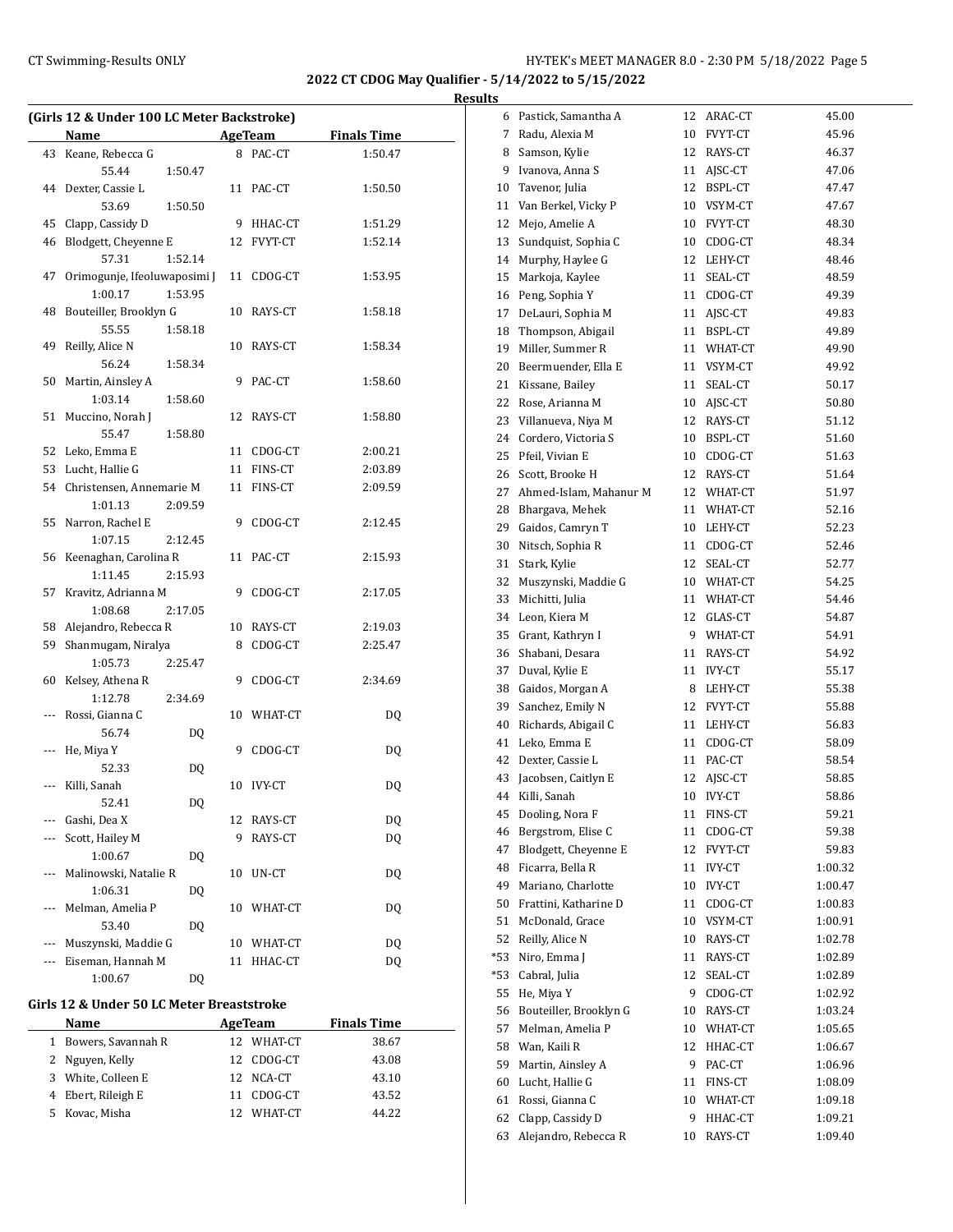## CT Swimming-Results ONLY **EXAMPLE 1999 CONCOMPTER'S MEET MANAGER 8.0 - 2:30 PM 5/18/2022** Page 6

**2022 CT CDOG May Qualifier - 5/14/2022 to 5/15/2022**

**Results**

| (Girls 12 & Under 50 LC Meter Breaststroke) |                              |    |                |                    |  |  |  |
|---------------------------------------------|------------------------------|----|----------------|--------------------|--|--|--|
|                                             | Name                         |    | <b>AgeTeam</b> | <b>Finals Time</b> |  |  |  |
| 64                                          | Knope, Lacey E               | 10 | <b>IVY-CT</b>  | 1:10.06            |  |  |  |
| 65                                          | Shanmugam, Niralya           | 8  | CDOG-CT        | 1:11.77            |  |  |  |
| 66                                          | Eiseman, Hannah M            | 11 | HHAC-CT        | 1:13.10            |  |  |  |
| 67                                          | Kravitz, Adrianna M          | 9  | CDOG-CT        | 1:14.25            |  |  |  |
| 68                                          | Malinowski, Natalie R        | 10 | UN-CT          | 1:15.80            |  |  |  |
| 69                                          | Keenaghan, Carolina R        | 11 | PAC-CT         | 1:15.91            |  |  |  |
| 70                                          | Scott, Hailey M              | 9  | RAYS-CT        | 1:18.06            |  |  |  |
| 71                                          | Marks, Hannah G              | 9  | RAYS-CT        | 1:18.72            |  |  |  |
| 72                                          | Narron, Rachel E             | 9  | CDOG-CT        | 1:21.15            |  |  |  |
| 73                                          | Siuzdak, Adi M               | 8  | HHAC-CT        | 1:28.32            |  |  |  |
| $---$                                       | Petrenko, Nina M             | 11 | PAC-CT         | DO.                |  |  |  |
| $---$                                       | Nottingham, Hannah K         | 7  | CDOG-CT        | DO.                |  |  |  |
| $---$                                       | Baker, Natalie M             | 11 | NCA-CT         | DO.                |  |  |  |
| $---$                                       | Pamplona-Almiron, Emily L    | 10 | PAC-CT         | DQ                 |  |  |  |
| $- - -$                                     | Clementine Boqueho, Diane F  | 8  | PAC-CT         | DQ                 |  |  |  |
| $---$                                       | Kissane, Harper              | 7  | SEAL-CT        | DQ                 |  |  |  |
| $---$                                       | Gashi, Rona X                | 9  | RAYS-CT        | DQ                 |  |  |  |
| $---$                                       | Gashi, Dea X                 | 12 | RAYS-CT        | DO.                |  |  |  |
| ---                                         | Parke, Willow J              | 8  | HHAC-CT        | D <sub>0</sub>     |  |  |  |
| ---                                         | Keane, Rebecca G             | 8  | PAC-CT         | DQ                 |  |  |  |
| $---$                                       | Orimogunje, Ifeoluwaposimi ] | 11 | CDOG-CT        | DQ                 |  |  |  |
| $---$                                       | Christensen, Annemarie M     | 11 | FINS-CT        | DQ                 |  |  |  |
|                                             |                              |    |                |                    |  |  |  |

## **Girls 12 & Under 100 LC Meter Breaststroke**

| Name                   | <b>AgeTeam</b> |                | <b>Finals Time</b>                             |  |
|------------------------|----------------|----------------|------------------------------------------------|--|
| Bowers, Savannah R     | 12             | WHAT-CT        | 1:25.66                                        |  |
| Schang, Madison S      | 12             | VSYM-CT        | 1:31.40                                        |  |
| White, Colleen E       | 12             | NCA-CT         | 1:34.69                                        |  |
| Superchi, Annie M      | 12             | CDOG-CT        | 1:34.74                                        |  |
| Pastick. Samantha A    | 12             | ARAC-CT        | 1:37.73                                        |  |
| Flamino, Grace H       | 12             |                | 1:38.75                                        |  |
| Leszczyk, Vanessa      | 11             | BSPL-CT        | 1:40.53                                        |  |
| Radu, Alexia M         | 10             | FVYT-CT        | 1:42.17                                        |  |
| Samson, Kylie          | 12             | RAYS-CT        | 1:42.75                                        |  |
| Nelson, Riley          | 11             | SEAL-CT        | 1:42.92                                        |  |
| Murphy, Haylee G       | 12             | LEHY-CT        | 1:43.36                                        |  |
| Hearrin, Mackenzie M   | 11             | FINS-CT        | 1:44.26                                        |  |
| Zajac, Aleksa *        | 10             | LEHY-CT        | 1:44.54                                        |  |
| Tavenor, Julia         | 12             | BSPL-CT        | 1:44.65                                        |  |
| O'Connor, Jill A       | 12             | PAC-CT         | 1:44.78                                        |  |
| Markoja, Kaylee        | 11             | SEAL-CT        | 1:45.30                                        |  |
| Baird, Amalia G        | 12             | LEHY-CT        | 1:46.35                                        |  |
| Gaidos, Camryn T       | 10             |                | 1:46.38                                        |  |
| Miller, Summer R       | 11             | WHAT-CT        | 1:47.92                                        |  |
| Ahmed-Islam, Mahanur M |                |                | 1:49.49                                        |  |
| Mejo, Amelie A         | 10             | <b>FVYT-CT</b> | 1:50.68                                        |  |
| Anne, Ishira           | 12             | UN-CT          | 1:51.03                                        |  |
| Marcucci, Emilia A     | 12             | UN-CT          | 1:51.23                                        |  |
| Gashi, Dea X           | 12             | RAYS-CT        | 1:52.75                                        |  |
| Nottingham, Emma G     | 10             | CDOG-CT        | 1:54.85                                        |  |
| Muszynski, Maddie G    |                |                | 1:54.92                                        |  |
| Sanchez, Emily N       | 12             | <b>FVYT-CT</b> | 1:58.07                                        |  |
| Duval, Kylie E         | 11             | <b>IVY-CT</b>  | 1:58.52                                        |  |
| Gaidos, Morgan A       | 8              | LEHY-CT        | 1:58.63                                        |  |
| Kowalczyk, Livia       | 12             | SEAL-CT        | 1:59.06                                        |  |
| Blodgett, Cheyenne E   | 12             | <b>FVYT-CT</b> | 2:02.95                                        |  |
|                        |                |                | LEHY-CT<br>LEHY-CT<br>12 WHAT-CT<br>10 WHAT-CT |  |

| ເພ  |                       |    |               |         |
|-----|-----------------------|----|---------------|---------|
| 32  | Richards, Abigail C   | 11 | LEHY-CT       | 2:04.28 |
| 33  | Waitkus, Leah M       | 11 | CDOG-CT       | 2:06.50 |
| 34  | Laszewski, Sophie X   | 11 | RAYS-CT       | 2:06.69 |
| 35  | Holland, Sydelle      | 12 | SEAL-CT       | 2:06.97 |
| 36  | He, Miya Y            | 9  | CDOG-CT       | 2:11.13 |
| 37  | Leko, Emma E          | 11 | CDOG-CT       | 2:11.32 |
| 38  | Dexter, Cassie L      | 11 | PAC-CT        | 2:12.73 |
| 39  | Cabral, Julia         | 12 | SEAL-CT       | 2:12.77 |
| 40  | Ficarra, Bella R      | 11 | <b>IVY-CT</b> | 2:13.99 |
| 41  | Mariano, Charlotte    | 10 | <b>IVY-CT</b> | 2:14.25 |
| 42  | Sriranga, Saanvi      | 12 | FVYT-CT       | 2:15.36 |
| 43  | Melman, Amelia P      | 10 | WHAT-CT       | 2:17.27 |
| 44  | Eiseman, Hannah M     | 11 | HHAC-CT       | 2:17.66 |
| 45  | Carroll, Jordyn L     | 10 | LEHY-CT       | 2:36.95 |
| 46  | Perras, Lisette       | 8  | <b>IVY-CT</b> | 3:07.72 |
| --- | Mooney, Charlotte R   | 9  | RAYS-CT       | DQ      |
|     | Frattini, Katharine D | 11 | CDOG-CT       | DQ      |
|     | Nitsch, Sophia R      | 11 | CDOG-CT       | DQ      |
|     |                       |    |               |         |

## **Girls 12 & Under 50 LC Meter Butterfly**

|    | Name                   |    | AgeTeam       | <b>Finals Time</b> |
|----|------------------------|----|---------------|--------------------|
| 1  | Kovac, Misha           | 12 | WHAT-CT       | 32.87              |
| 2  | Petlik, Maria          | 11 | BSPL-CT       | 34.66              |
| 3  | Laforest, Brianna K    | 11 | <b>IVY-CT</b> | 35.36              |
| 4  | Zajac, Aleksa *        | 10 | LEHY-CT       | 36.18              |
| 5  | Schang, Madison S      |    | 12 VSYM-CT    | 36.47              |
| 6  | DeLima, Victoria F     | 12 | AJSC-CT       | 36.88              |
| 7  | Cooling, Elisse C      | 12 | PAC-CT        | 37.55              |
| 8  | Chan, Isabella         | 12 | <b>IVY-CT</b> | 38.25              |
| 9  | Nelson, Riley          | 11 | SEAL-CT       | 38.50              |
| 10 | Polnik, Kaylee M       |    | 12 LEHY-CT    | 39.26              |
| 11 | Henry, Abby M          |    | 12 WHAT-CT    | 39.33              |
| 12 | Thompson, Abigail      | 11 | BSPL-CT       | 39.78              |
| 13 | Villanueva, Niya M     | 12 | RAYS-CT       | 40.07              |
| 14 | Leszczyk, Vanessa      | 11 | BSPL-CT       | 40.13              |
| 15 | Baker, Natalie M       | 11 | NCA-CT        | 40.73              |
| 16 | Renzoni, Payton M      | 11 | SLAC-CT       | 40.96              |
| 17 | Mejo, Amelie A         | 10 | FVYT-CT       | 40.99              |
| 18 | Leon, Kiera M          | 12 | GLAS-CT       | 41.00              |
| 19 | O'Neal, Emma           | 12 | SEAL-CT       | 41.18              |
| 20 | Tavenor, Julia         | 12 | BSPL-CT       | 42.38              |
| 21 | DeLauri, Sophia M      | 11 | AJSC-CT       | 42.47              |
| 22 | Cordero, Victoria S    | 10 | BSPL-CT       | 43.40              |
| 23 | Coelho, Adrienne E     | 11 | PAC-CT        | 43.41              |
| 24 | Rose, Arianna M        | 10 | AJSC-CT       | 43.49              |
| 25 | Gaidos, Camryn T       |    | 10 LEHY-CT    | 43.55              |
| 26 | Nottingham, Emma G     |    | 10 CDOG-CT    | 43.72              |
| 27 | Markoja, Kaylee        | 11 | SEAL-CT       | 44.29              |
| 28 | Cosby, Genevieve P     |    | 10 LEHY-CT    | 44.32              |
| 29 | Dexter, Maddie R       |    | 11 PAC-CT     | 44.51              |
| 30 | Michitti, Julia        | 11 | WHAT-CT       | 45.59              |
| 31 | Holland, Sydelle       | 12 | SEAL-CT       | 45.62              |
| 32 | Gaidos, Morgan A       | 8  | LEHY-CT       | 45.63              |
| 33 | Ahmed-Islam, Mahanur M |    | 12 WHAT-CT    | 45.70              |
| 34 | Radu, Alexia M         | 10 | FVYT-CT       | 45.90              |
| 35 | Blake, Caroline        | 10 | AJSC-CT       | 46.26              |
| 36 | Viveros. Catherine M   | 12 | PAC-CT        | 46.98              |
| 37 | Dooling, Nora F        | 11 | FINS-CT       | 47.83              |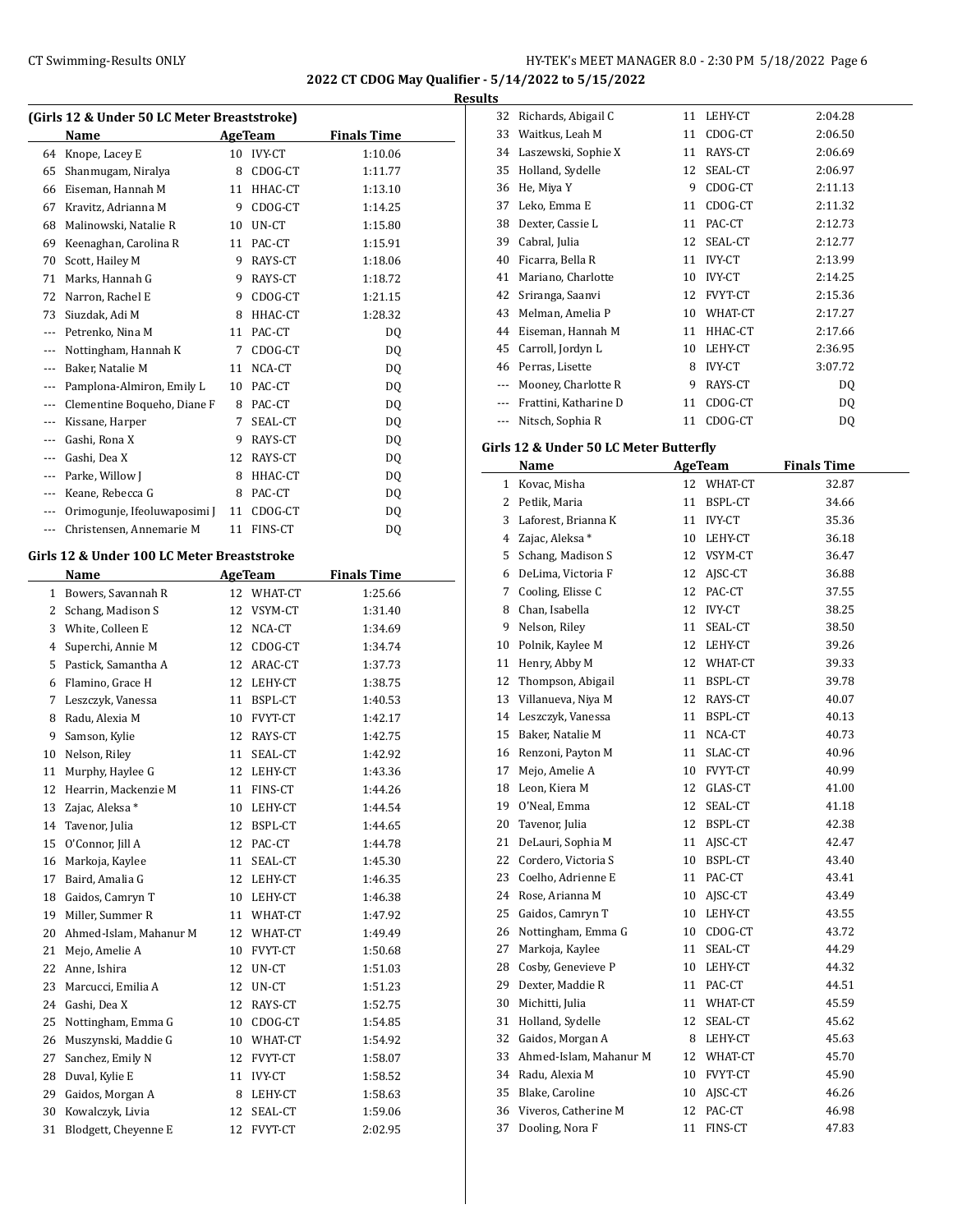## CT Swimming-Results ONLY **EXAMPLE 19 AND SET MANAGER 8.0 - 2:30 PM 5/18/2022** Page 7

**2022 CT CDOG May Qualifier - 5/14/2022 to 5/15/2022**

## **Results**

|     | (Girls 12 & Under 50 LC Meter Butterfly) |    |                |                    |  |
|-----|------------------------------------------|----|----------------|--------------------|--|
|     | Name                                     |    | AgeTeam        | <b>Finals Time</b> |  |
| 38  | Muszynski, Maddie G                      |    | 10 WHAT-CT     | 47.86              |  |
| 39  | Anne, Ishira                             | 12 | UN-CT          | 48.50              |  |
| 40  | Orimogunje, Ifeoluwaposimi ]             | 11 | CDOG-CT        | 48.72              |  |
| 41  | Pfeil, Vivian E                          | 10 | CDOG-CT        | 49.82              |  |
| 42  | Gerber, Tessa                            | 10 | <b>IVY-CT</b>  | 51.57              |  |
| 43  | Niro, Emma J                             | 11 | RAYS-CT        | 51.83              |  |
| 44  | Waitkus, Leah M                          | 11 | CDOG-CT        | 53.21              |  |
| 45  | Williams, Helena C                       | 9  | LEHY-CT        | 53.68              |  |
| 46  | Duval, Kylie E                           | 11 | <b>IVY-CT</b>  | 53.70              |  |
| 47  | Cole, Sophia B                           | 11 | SLAC-CT        | 54.96              |  |
| 48  | Agban, Elena                             | 12 | RAYS-CT        | 54.97              |  |
| 49  | Keane, Rebecca G                         | 8  | PAC-CT         | 57.15              |  |
| 50  | Lucht, Hallie G                          | 11 | FINS-CT        | 57.39              |  |
| 51  | Eiseman, Hannah M                        | 11 | HHAC-CT        | 57.84              |  |
| 52  | Ficarra, Bella R                         | 11 | <b>IVY-CT</b>  | 58.46              |  |
| 53  | Scott, Hanna L                           | 9. | WHAT-CT        | 59.16              |  |
| 54  | Gashi, Rona X                            | 9  | RAYS-CT        | 59.29              |  |
| 55  | Sullivan, Delilah M                      | 11 | <b>IVY-CT</b>  | 1:00.16            |  |
| 56  | Christensen, Annemarie M                 | 11 | FINS-CT        | 1:00.23            |  |
| 57  | Gleason, Maeve H                         | 9  | CDOG-CT        | 1:01.10            |  |
| 58  | Bobba, Hasini*                           | 12 | LEHY-CT        | 1:02.04            |  |
| 59  | Malinowski, Natalie R                    | 10 | UN-CT          | 1:07.15            |  |
| 60  | Clapp, Cassidy D                         | 9  | HHAC-CT        | 1:07.84            |  |
| 61  | Rossi, Gianna C                          |    | 10 WHAT-CT     | 1:08.34            |  |
| 62  | Lessard, Sophie A                        | 11 | FVYT-CT        | 1:11.69            |  |
| 63  | Scavacini, Avelina C                     | 9  | SLAC-CT        | 1:12.71            |  |
| --- | Blodgett, Cheyenne E                     | 12 | <b>FVYT-CT</b> | DQ                 |  |
| --- | Kravitz, Adrianna M                      | 9  | CDOG-CT        | D <sub>0</sub>     |  |

## **Girls 12 & Under 100 LC Meter Butterfly**

|   | Name                 |         | AgeTeam |            | <b>Finals Time</b> |
|---|----------------------|---------|---------|------------|--------------------|
|   | 1 White, Colleen E   |         |         | 12 NCA-CT  | 1:18.94            |
|   | 38.18                | 1:18.94 |         |            |                    |
|   | 2 Superchi, Annie M  |         |         | 12 CDOG-CT | 1:19.16            |
|   | 37.63                | 1:19.16 |         |            |                    |
| 3 | Nguyen, Kelly        |         |         | 12 CDOG-CT | 1:26.66            |
|   | 39.28                | 1:26.66 |         |            |                    |
|   | 4 Gleason, Corinne S |         |         | 11 CDOG-CT | 1:26.82            |
|   | 39.62                | 1:26.82 |         |            |                    |
|   | 5 Nelson, Riley      |         |         | 11 SEAL-CT | 1:28.27            |
|   | 41.66                | 1:28.27 |         |            |                    |
|   | 6 Cooling, Elisse C  |         |         | 12 PAC-CT  | 1:31.84            |
|   | 42.33                | 1:31.84 |         |            |                    |
| 7 | Langmaid, Gisella C  |         |         | 10 LEHY-CT | 1:37.80            |
|   | 47.57                | 1:37.80 |         |            |                    |
|   | 8 Markoja, Kaylee    |         |         | 11 SEAL-CT | 1:39.68            |
|   | 47.73                | 1:39.68 |         |            |                    |
|   | 9 Leon, Kiera M      |         |         | 12 GLAS-CT | 1:40.41            |
|   | 44.35                | 1:40.41 |         |            |                    |
|   | 10 Ebert, Rileigh E  |         |         | 11 CDOG-CT | 1:42.18            |
|   | 47.21                | 1:42.18 |         |            |                    |
|   | 11 Gaidos, Camryn T  |         |         | 10 LEHY-CT | 1:43.07            |
|   | 49.20                | 1:43.07 |         |            |                    |
|   | 12 Dexter, Maddie R  |         |         | 11 PAC-CT  | 1:44.77            |
|   | 46.44                | 1:44.77 |         |            |                    |

| ILS |                     |         |    |            |         |
|-----|---------------------|---------|----|------------|---------|
|     | 13 Holland, Sydelle |         |    | 12 SEAL-CT | 1:45.62 |
|     | 47.83               | 1:45.62 |    |            |         |
|     | 14 McDonald, Grace  |         | 10 | VSYM-CT    | 1:55.72 |
|     | 50.70               | 1:55.72 |    |            |         |
|     | 15 Niro, Emma J     |         | 11 | RAYS-CT    | 2:00.43 |
|     | 52.26               | 2:00.43 |    |            |         |
|     | 16 Gashi, Rona X    |         | 9  | RAYS-CT    | 2:05.72 |
|     | 1:00.87             | 2:05.72 |    |            |         |

## **Girls 12 & Under 200 LC Meter IM**

|              | Name                  |    |                       |                               |
|--------------|-----------------------|----|-----------------------|-------------------------------|
| $\mathbf{1}$ |                       |    | AgeTeam<br>12 WHAT-CT | <b>Finals Time</b><br>2:36.40 |
|              | Bowers, Savannah R    |    |                       |                               |
| 2            | 1:13.47<br>2:36.40    |    |                       |                               |
|              | Schang, Madison S     |    | 12 VSYM-CT            | 2:56.22                       |
| 3            | 1:24.28<br>2:56.22    | 12 | CDOG-CT               | 2:56.69                       |
|              | Superchi, Annie M     |    |                       |                               |
|              | 1:23.75<br>2:56.69    |    |                       |                               |
|              | 4 White, Colleen E    |    | 12 NCA-CT             | 2:58.17                       |
|              | 1:26.40<br>2:58.17    |    |                       |                               |
| 5            | Petlik, Maria         | 11 | BSPL-CT               | 3:00.84                       |
|              | 1:28.80<br>3:00.84    |    |                       |                               |
| 6            | Nguyen, Kelly         | 12 | CDOG-CT               | 3:01.24                       |
| 7            | 1:28.78<br>3:01.24    | 11 |                       |                               |
|              | Nelson, Riley         |    | SEAL-CT               | 3:04.83                       |
|              | 1:30.64<br>3:04.83    |    |                       |                               |
| 8            | Gleason, Corinne S    | 11 | CDOG-CT               | 3:05.30                       |
|              | 1:25.46<br>3:05.30    |    |                       |                               |
| 9            | Lawson, Emma G        |    | 11 RAYS-CT            | 3:08.87                       |
|              | 1:29.44<br>3:08.87    |    |                       |                               |
| 10           | Flamino, Grace H      |    | 12 LEHY-CT            | 3:09.83                       |
|              | 1:33.73<br>3:09.83    |    |                       |                               |
|              | 11 Cooling, Elisse C  |    | 12 PAC-CT             | 3:10.74                       |
|              | 1:31.15<br>3:10.74    |    |                       |                               |
|              | 12 Zajac, Aleksa *    |    | 10 LEHY-CT            | 3:11.60                       |
|              | 1:34.20<br>3:11.60    |    |                       |                               |
|              | 13 Samson, Kylie      |    | 12 RAYS-CT            | 3:11.70                       |
|              | 1:31.22<br>3:11.70    |    |                       |                               |
|              | 14 Villanueva, Niya M |    | 12 RAYS-CT            | 3:11.77                       |
|              | 1:30.03<br>3:11.77    |    |                       |                               |
|              | 15 Leszczyk, Vanessa  |    | 11 BSPL-CT            | 3:13.86                       |
|              | 16 McMahon, Riley     | 12 | SEAL-CT               | 3:14.38                       |
|              | 1:33.38<br>3:14.38    |    |                       |                               |
| 17           | Ebert, Rileigh E      | 11 | CDOG-CT               | 3:14.58                       |
|              | 1:35.69<br>3:14.58    |    |                       |                               |
| 18           | DeLauri, Sophia M     | 11 | AJSC-CT               | 3:16.22                       |
|              | 1:34.93<br>3:16.22    |    |                       |                               |
| 19           | O'Neal, Emma          | 12 | SEAL-CT               | 3:16.81                       |
|              | 1:38.29<br>3:16.81    |    |                       |                               |
| 20           | Renzoni, Payton M     |    | 11 SLAC-CT            | 3:17.67                       |
|              | 1:37.23<br>3:17.67    |    |                       |                               |
| 21           | Henry, Abby M         |    | 12 WHAT-CT            | 3:18.02                       |
|              | 1:30.28<br>3:18.02    |    |                       |                               |
|              | 22 O'Connor, Jill A   |    | 12 PAC-CT             | 3:19.43                       |
|              | 1:38.44<br>3:19.43    |    |                       |                               |
| 23           | Dexter, Maddie R      |    | 11 PAC-CT             | 3:22.19                       |
|              | 1:38.05<br>3:22.19    |    |                       |                               |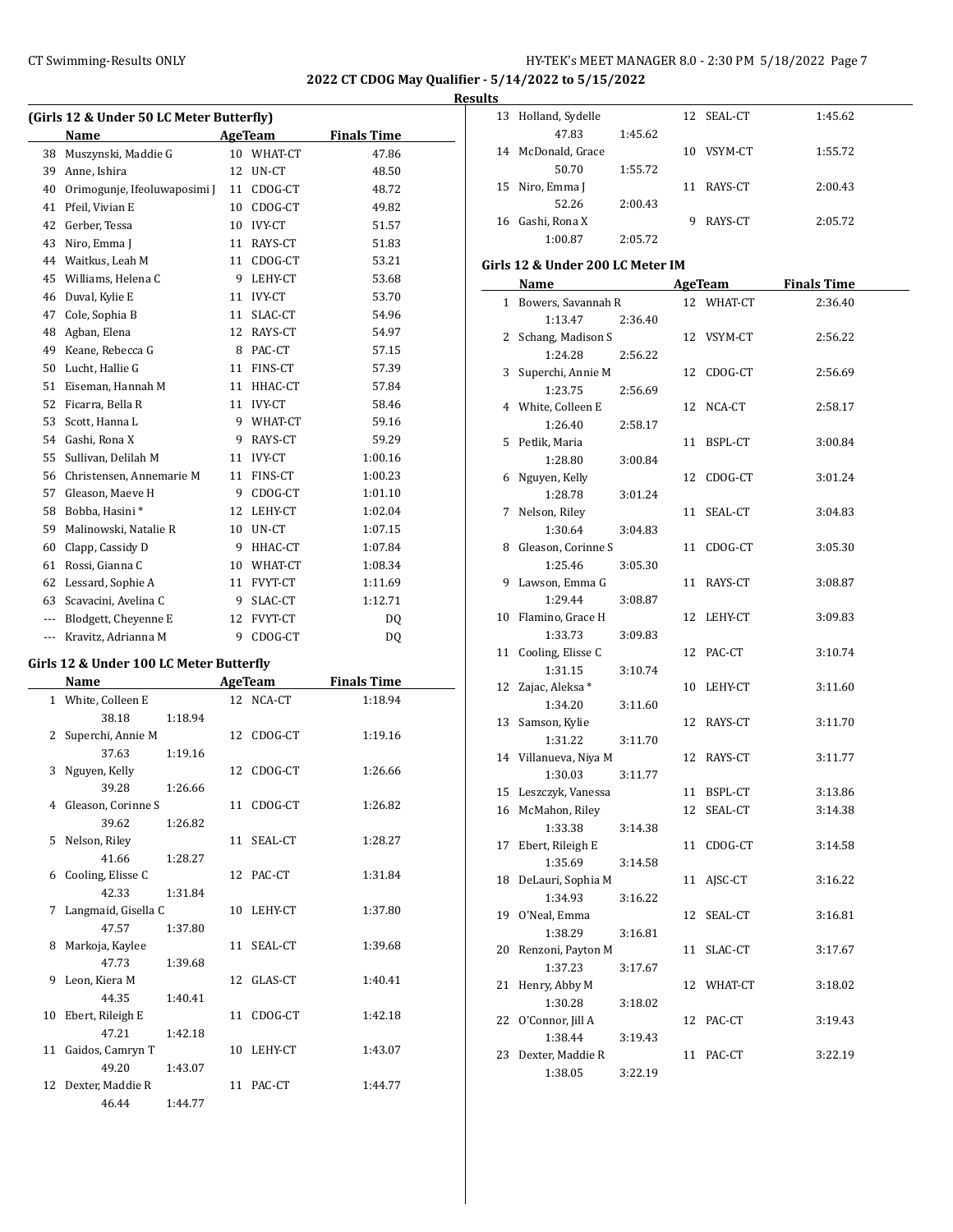**2022 CT CDOG May Qualifier - 5/14/2022 to 5/15/2022**

**Results**

|                | (Girls 12 & Under 200 LC Meter IM)    |    |                |                    |
|----------------|---------------------------------------|----|----------------|--------------------|
|                | Name                                  |    | <b>AgeTeam</b> | <b>Finals Time</b> |
| 24             | Cordero, Victoria S                   |    | 10 BSPL-CT     | 3:25.42            |
|                | 15:00.00<br>10:00.00                  |    |                | 1:40.96            |
|                | 3:25.42                               |    |                |                    |
| 25             | Baird, Amalia G                       | 12 | LEHY-CT        | 3:25.99            |
|                | 1:40.31<br>3:25.99                    |    |                |                    |
|                | 26 Kissane, Bailey                    | 11 | SEAL-CT        | 3:27.78            |
|                | 609:10:00.00 510:16:40.00             |    |                | 1:38.90            |
|                | 3:27.78                               |    |                |                    |
| 27             | Coelho, Adrienne E                    | 11 | PAC-CT         | 3:29.24            |
|                | 1:40.81<br>3:29.24                    |    |                |                    |
| 28             | Clark, Audrey L                       | 12 | GLAS-CT        | 3:32.26            |
|                | 1:41.82<br>3:32.26                    |    |                |                    |
| 29             | Gaidos, Camryn T                      | 10 | LEHY-CT        | 3:33.55            |
|                | 1:44.51<br>3:33.55                    |    |                |                    |
| 30             | Nottingham, Emma G                    |    | 10 CDOG-CT     | 3:33.56            |
| 31             | Holland, Sydelle                      | 12 | SEAL-CT        | 3:38.01            |
|                | 1:42.54<br>3:38.01                    |    |                |                    |
| 32             | Cosby, Genevieve P                    | 10 | LEHY-CT        | 3:47.60            |
|                | 1:46.13<br>3:47.60                    |    |                |                    |
| 33             | Gashi, Dea X                          | 12 | RAYS-CT        | 3:52.83            |
|                | 1:54.48<br>3:52.83                    |    |                |                    |
| 34             | Bergstrom, Elise C                    | 11 | CDOG-CT        | 3:59.89            |
|                | 1:56.45<br>3:59.89                    |    |                |                    |
|                | Girls 13 & Over 50 LC Meter Freestyle |    |                |                    |
|                | Name                                  |    | AgeTeam        | <b>Finals Time</b> |
| $\mathbf{1}$   | Schuster, Sabrina M                   |    | 15 LEHY-CT     | 29.20              |
| 2              | Niemczyk, Jocelyn D                   |    | 15 IVY-CT      | 29.41              |
| 3              | Kudlac, Riley E                       |    | 16 LEHY-CT     | 29.42              |
| $\overline{4}$ | Raut, Jaee K                          |    | 16 WHAT-CT     | 29.43              |
| 5              | Brodowicz, Milena A                   |    | 13 LEHY-CT     | 29.50              |
| 6              | Cahill, Carly A                       |    | 14 CDOG-CT     | 29.51              |
| 7              | Paluska, Annika G                     |    | 16 LEHY-CT     | 29.57              |
| 8              | Fox, Jacqui O                         |    | 17 FVYT-CT     | 29.90              |
| 9              | Mahon, Grace N                        |    | 16 HHAC-CT     | 29.95              |
| 10             | Beach, Emmy L                         |    | 14 ARAC-CT     | 30.24              |
| 11             | Uricchio, Jasmine L                   |    | 17 NCA-CT      | 30.30              |
| 12             | DePinto, Alanna B                     |    | 18 LEHY-CT     | 30.33              |
| 13             | Richardson, Elise C                   |    | 16 CDOG-CT     | 30.41              |
| 14             | Gangaway, Megan R                     |    | 16 LEHY-CT     | 30.43              |
| $*15$          | Richards, Erin J                      |    | 15 FVYT-CT     | 30.51              |
| $*15$          | Benoit, Marin T                       |    | 13 WHAT-CT     | 30.51              |
| 17             | Nordquist, Molly B                    |    | 16 WHAT-CT     | 30.54              |

18 Miller, Lillian 15 VSYM-CT 30.68

19 Kudlac, Avery B 16 LEHY-CT 30.75<br>
20 Johnson, Jaiden E 16 HHAC-CT 30.79<br>
21 Laszewski, Julia 15 RAYS-CT 30.95 20 Johnson, Jaiden E 16 HHAC-CT 30.79 Laszewski, Julia 15 RAYS-CT 30.95 Zajac, Iza 15 FVYT-CT 31.01 23 Tyler, Julianna M 16 CDOG-CT 31.02 \*24 Mulmi, Aarya 14 ARAC-CT 31.07 \*24 Etters, Reese K 14 PAC-CT 31.07 26 Youel, Miriam J 15 WHAT-CT 31.08 27 Potter, Arianna I 14 SLAC-CT 31.09

\*28 Hanke, Grace W 16 CDOG-CT 31.12<br>
\*28 Christensen, Belle G 15 LEHY-CT 31.12<br>
30 Gagliardi Notalia C \*28 Christensen, Belle G 15 LEHY-CT 31.12 30 Gagliardi, Natalia S<br>
15 AJSC-CT 31.13

| 31    | Starzman, Emme J        | 15 | CDOG-CT       | 31.16 |
|-------|-------------------------|----|---------------|-------|
| 32    | Boguniecki, Paige E     |    | 16 HHAC-CT    | 31.20 |
| 33    | Hammarlund, Meghan      |    | 18 RAYS-CT    | 31.21 |
|       | 34 Alejandro, Rachel    |    | 13 RAYS-CT    | 31.26 |
| 35    | Markoja, Addison        | 13 | SEAL-CT       | 31.27 |
| 36    | DeGennaro, Laura M      |    | 15 CDOG-CT    | 31.28 |
| 37    | Jacob, Anna C           | 13 | SLAC-CT       | 31.46 |
| 38    | Keegan, Katie M         |    | 16 WHAT-CT    | 31.48 |
| 39    | Krawec, Caroline J      |    | 18 HHAC-CT    | 31.52 |
| 40    | Morton, Kaleigh N       | 17 | AISC-CT       | 31.53 |
| 41    | Foito, Avery L          |    | 13 ARAC-CT    | 31.54 |
| 42    | Riordan, Maeve G        |    | 15 WHAT-CT    | 31.62 |
| 43    | Kim, Sarah Meeyeon      |    | 15 SEAL-CT    | 31.63 |
|       | 44 Funderburk, Tess A   |    | 15 UN-CT      | 31.65 |
| 45    | Curtin, Amelia J        |    | 14 FVYT-CT    | 31.68 |
| 46    | Oconnell, Sydney H      |    | 15 CDOG-CT    | 31.73 |
| 47    | Anderson, Vanessa M     |    | 13 CDOG-CT    | 31.77 |
| *48   | Samson, Reaghan         |    | 15 RAYS-CT    | 31.79 |
|       | *48 Zeng, Amber S       |    | 16 NCA-CT     | 31.79 |
| 50    | Sowka, Brooke E         |    | 16 LEHY-CT    | 31.84 |
| 51    | Maciaszek, Vanessa M    | 15 | CDOG-CT       | 31.89 |
| 52    | Redfern, Sophie M       |    | 16 GLAS-CT    | 31.92 |
| 53    | Stephenson, Hannah R    |    | 17 FVYT-CT    | 32.04 |
| 54    | Labadze, Mariam X       |    | 15 RAYS-CT    | 32.05 |
| 55    | Nat, Zara               | 14 | SLAC-CT       | 32.06 |
| *56   | Noonan, Kendall         | 17 | RAYS-CT       | 32.15 |
| *56   | Chemacki, Samy R        |    | 15 HHAC-CT    | 32.15 |
|       | 58 Leary, Ally R        |    | 13 FVYT-CT    | 32.22 |
| 59    | Nedobity, Beth A        |    | 14 FINS-CT    | 32.33 |
| 60    | Behrle, Kyla P          |    | 18 CDOG-CT    | 32.35 |
| *61   | Kroll, Bryndle          |    | 16 RAYS-CT    | 32.38 |
| $*61$ | Dabek, Zuzanna M        |    | 14 FINS-CT    | 32.38 |
| 63    | Agnihotri, Preksha      |    | 14 FVYT-CT    | 32.39 |
| 64    | Lord, Lauren H          |    | 15 GLAS-CT    | 32.52 |
| 65    | Plourde, Audrey L       |    | 15 IVY-CT     | 32.61 |
| 66    | Tevelde, Ella M         |    | 15 IVY-CT     | 32.62 |
| 67    | Riccobon, Ruthie E      |    | 16 WHAT-CT    | 32.69 |
| 68    | Tevelde, Anna G         |    | 15 IVY-CT     | 32.80 |
| 69    | Korczak, Victoria N     | 15 | FINS-CT       | 32.85 |
| 70    | Ferony, Claire E        | 16 | LEHY-CT       | 32.87 |
| 71    | Szczepanik, Alexandra G | 14 | FINS-CT       | 32.95 |
| 72    | Gutmann, Courtney M     | 13 | CDOG-CT       | 32.96 |
| *73   | Curran, Penelope J      | 14 | LEHY-CT       | 32.97 |
| *73   | Roth, Samantha L        | 13 | <b>IVY-CT</b> | 32.97 |
| 75    | Jo, Meghan K            | 14 | WHAT-CT       | 33.05 |
| 76    | Tran, Thuy              | 17 | RAYS-CT       | 33.11 |
| 77    | Sohn, Charlotte S       | 13 | WHAT-CT       | 33.20 |
| 78    | Rodriguez, Violeta S    | 13 | SEAL-CT       | 33.23 |
| 79    | Vitola, Abigail G       | 18 | VSYM-CT       | 33.27 |
| 80    | Raffaeli, Catie M       | 13 | ARAC-CT       | 33.31 |
| 81    | Niemczyk, Alina M       | 15 | <b>IVY-CT</b> | 33.35 |
| 82    | Rodriguez, Alison D     | 15 | WHAT-CT       | 33.49 |
| 83    | Langmaid, Sarah E       | 13 | LEHY-CT       | 33.60 |
| 84    | Loughlin, Meredith E    | 14 | CDOG-CT       | 33.65 |
| 85    | Wardman, Chloe M        | 14 | AJSC-CT       | 33.67 |
| 86    | Jones, Sydney A         | 14 | WHAT-CT       | 33.72 |
| 87    | Alejandro, Ruth C       | 15 | RAYS-CT       | 33.82 |
| 88    | Vogel, Evelyn V         | 13 | NCA-CT        | 33.83 |
|       |                         |    |               |       |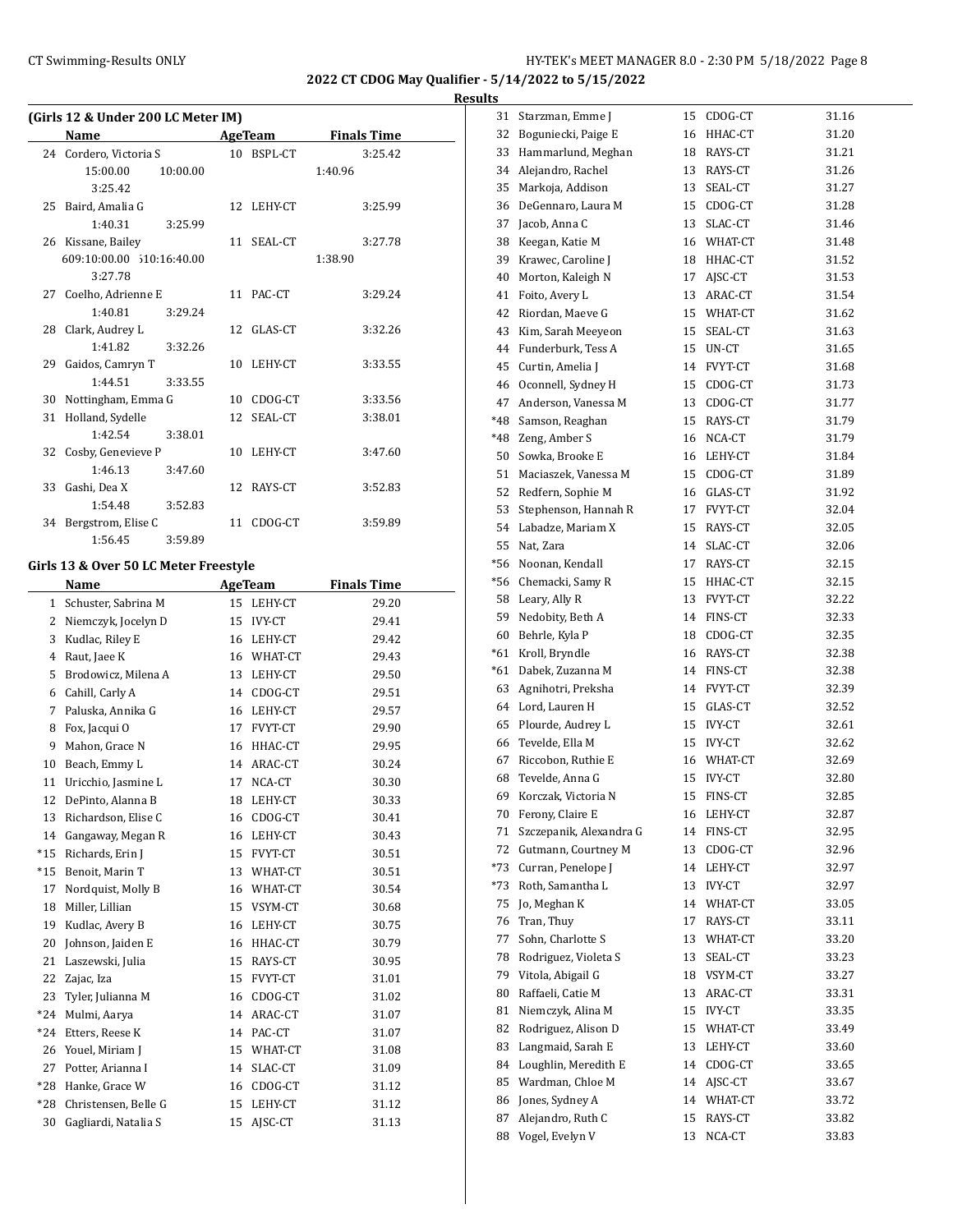## CT Swimming-Results ONLY **EXAMPLE 19 AND SET MANAGER 8.0 - 2:30 PM 5/18/2022** Page 9

**2022 CT CDOG May Qualifier - 5/14/2022 to 5/15/2022 Results**

| (Girls 13 & Over 50 LC Meter Freestyle) |                      |    |                |                    |  |  |  |
|-----------------------------------------|----------------------|----|----------------|--------------------|--|--|--|
|                                         | Name                 |    | <b>AgeTeam</b> | <b>Finals Time</b> |  |  |  |
| *89                                     | Kim, Kate S          | 15 | HHAC-CT        | 33.90              |  |  |  |
| *89                                     | Niejelow, Larissa N  | 13 | UN-CT          | 33.90              |  |  |  |
| 91                                      | Rossi, Olivia K      | 13 | WHAT-CT        | 33.92              |  |  |  |
| 92                                      | Ellsworth, Madi      | 17 | FVYT-CT        | 34.00              |  |  |  |
| 93                                      | Kelly, Maddison      | 13 | SEAL-CT        | 34.16              |  |  |  |
| 94                                      | Damico, Grace E      |    | 14 HHAC-CT     | 34.28              |  |  |  |
| 95                                      | Donorfio, Julia      | 15 | RAYS-CT        | 34.42              |  |  |  |
| 96                                      | Horesco, Tali A      | 14 | GLAS-CT        | 34.50              |  |  |  |
| 97                                      | Walkup, Gracie E     | 15 | PAC-CT         | 34.66              |  |  |  |
| 98                                      | McLaughlin, Karlee A | 13 | LEHY-CT        | 34.80              |  |  |  |
| 99                                      | Rivera, Emily E      | 16 | CDOG-CT        | 34.90              |  |  |  |
| 100                                     | Ma, Bianca J         | 13 | FVYT-CT        | 34.93              |  |  |  |
| 101                                     | Connolly, Cailyn A   | 16 | CDOG-CT        | 35.06              |  |  |  |
| 102                                     | Welch, Nina          | 13 | SEAL-CT        | 35.07              |  |  |  |
| 103                                     | Baldelli, Gianna M   | 14 | PAC-CT         | 35.31              |  |  |  |
| 104                                     | LaPlant, Arwen L     | 18 | AJSC-CT        | 35.50              |  |  |  |
| $*105$                                  | Heck, Aimee O        | 14 | PAC-CT         | 35.81              |  |  |  |
| $*105$                                  | Peralta, Joseliz A   | 13 | FINS-CT        | 35.81              |  |  |  |
| 107                                     | Ahern, Kara L        |    | 14 WHAT-CT     | 35.83              |  |  |  |
| 108                                     | Burdeshaw, Raegan E  |    | 13 RAYS-CT     | 35.98              |  |  |  |
| 109                                     | Krebs, Heather K     |    | 13 WHAT-CT     | 36.17              |  |  |  |
| 110                                     | Zeng, Grace H        | 14 | NCA-CT         | 36.18              |  |  |  |
| 111                                     | Butler, Emily G      | 15 | SLAC-CT        | 36.33              |  |  |  |
| 112                                     | Khattar, Panya       | 14 | FVYT-CT        | 36.90              |  |  |  |
| 113                                     | Pugliese, Madelyn    | 14 | RAYS-CT        | 37.14              |  |  |  |
| 114                                     | Potter, Mariela A    | 13 | SLAC-CT        | 37.32              |  |  |  |
| 115                                     | Dickens, Sophia N    | 13 | PAC-CT         | 37.38              |  |  |  |
| 116                                     | Yazici, Melisa L     | 13 | GLAS-CT        | 38.15              |  |  |  |
| 117                                     | Murtari, Emily R     | 14 | FVYT-CT        | 38.22              |  |  |  |
| 118                                     | Zea, Lilly *         | 13 | LEHY-CT        | 38.78              |  |  |  |
| 119                                     | Patel, Ameya T       | 13 | SLAC-CT        | 39.23              |  |  |  |
| 120                                     | Eggers, Alexandria N | 14 | RAYS-CT        | 40.37              |  |  |  |
| 121                                     | Cieslik, Amelia E    | 15 | RAYS-CT        | 40.44              |  |  |  |

## **Girls 13 & Over 100 LC Meter Freestyle**

|    | Name                   |         |    | AgeTeam    | <b>Finals Time</b> |  |
|----|------------------------|---------|----|------------|--------------------|--|
| 1  | DePinto, Alanna B      |         |    | 18 LEHY-CT | 1:02.59            |  |
|    | 30.69                  | 1:02.59 |    |            |                    |  |
| 2  | Kudlac, Riley E        |         |    | 16 LEHY-CT | 1:02.78            |  |
|    | 30.37                  | 1:02.78 |    |            |                    |  |
| 3  | Oleary, Katrine V      |         |    | 16 UN-CT   | 1:02.83            |  |
|    | 30.87                  | 1:02.83 |    |            |                    |  |
| 4  | McKirryher, Kylie M    |         | 13 | CDOG-CT    | 1:03.16            |  |
|    | 30.23                  | 1:03.16 |    |            |                    |  |
|    | 5 Brodowicz, Milena A  |         |    | 13 LEHY-CT | 1:03.48            |  |
|    | 30.90                  | 1:03.48 |    |            |                    |  |
| 6  | Nadeau, Ella           |         |    | 15 RAYS-CT | 1:03.82            |  |
|    | 30.69                  | 1:03.82 |    |            |                    |  |
| 7  | Gangaway, Megan R      |         |    | 16 LEHY-CT | 1:03.90            |  |
|    | 30.51                  | 1:03.90 |    |            |                    |  |
| 8  | Youel, Miriam J        |         |    | 15 WHAT-CT | 1:04.25            |  |
|    | 31.70                  | 1:04.25 |    |            |                    |  |
| 9  | Schuster, Sabrina M    |         |    | 15 LEHY-CT | 1:04.35            |  |
|    | 30.11                  | 1:04.35 |    |            |                    |  |
| 10 | Beauchene, Katherine E |         |    | 15 FVYT-CT | 1:04.59            |  |
|    | 31.51                  | 1:04.59 |    |            |                    |  |

| 11  | Richards, Erin J      |         |    | 15 FVYT-CT | 1:04.72 |
|-----|-----------------------|---------|----|------------|---------|
|     | 31.34                 | 1:04.72 |    |            |         |
| 12  | Niemczyk, Jocelyn D   |         |    | 15 IVY-CT  | 1:04.92 |
|     | 31.76                 | 1:04.92 |    |            |         |
| *13 | Cahill, Carly A       |         |    | 14 CDOG-CT | 1:04.96 |
|     | 31.02                 | 1:04.96 |    |            |         |
| *13 | Nordquist, Molly B    |         |    | 16 WHAT-CT | 1:04.96 |
|     | 31.87                 | 1:04.96 |    |            |         |
| 15  | Raut, Jaee K          |         |    | 16 WHAT-CT | 1:05.09 |
|     | 31.50                 | 1:05.09 |    |            |         |
| 16  | Beach, Emmy L         |         |    | 14 ARAC-CT | 1:05.19 |
|     | 31.67                 | 1:05.19 |    |            |         |
| 17  | Kudlac, Avery B       |         |    | 16 LEHY-CT | 1:05.24 |
|     |                       |         |    |            |         |
|     | 30.67                 | 1:05.24 |    |            |         |
| 18  | Christensen, Belle G  |         | 15 | LEHY-CT    | 1:05.31 |
|     | 31.77                 | 1:05.31 |    |            |         |
| 19  | Fox, Jacqui O         |         |    | 17 FVYT-CT | 1:05.35 |
|     | 31.88                 | 1:05.35 |    |            |         |
| 20  | Benoit, Marin T       |         |    | 13 WHAT-CT | 1:05.37 |
|     | 30.61                 | 1:05.37 |    |            |         |
| 21  | Pan, Ellen            |         |    | 15 AJSC-CT | 1:05.47 |
|     | 31.57                 | 1:05.47 |    |            |         |
| 22  | Snow, Julia A         |         | 17 | CDOG-CT    | 1:05.71 |
|     | 30.53                 | 1:05.71 |    |            |         |
| 23  | Liu, Jenney J         |         |    | 15 WHAT-CT | 1:05.75 |
|     | 31.71                 | 1:05.75 |    |            |         |
|     | 24 DeGennaro, Laura M |         | 15 | CDOG-CT    | 1:05.85 |
|     | 31.54                 | 1:05.85 |    |            |         |
| 25  | Mahon, Grace N        |         |    | 16 HHAC-CT | 1:06.00 |
|     | 31.80                 | 1:06.00 |    |            |         |
| 26  | Krawec, Caroline J    |         | 18 | HHAC-CT    | 1:06.11 |
|     | 31.58                 | 1:06.11 |    |            |         |
| 27  | Davis, Rachel L       |         | 17 | IVY-CT     | 1:06.12 |
|     | 31.26                 | 1:06.12 |    |            |         |
| 28  | Uricchio, Jasmine L   |         | 17 | NCA-CT     | 1:06.61 |
|     | 32.01                 | 1:06.61 |    |            |         |
| 29  | Tejeda, Julia A       |         |    | 14 CDOG-CT | 1:06.79 |
|     | 32.43                 | 1:06.79 |    |            |         |
| 30  | Chemacki, Samy R      |         | 15 | HHAC-CT    | 1:07.00 |
|     | 32.16                 | 1:07.00 |    |            |         |
|     |                       |         |    |            |         |
| 31  | Omar, Sara M          |         |    | 14 WHAT-CT | 1:07.04 |
|     | 31.83                 | 1:07.04 |    |            |         |
| 32  | Gray, Callie J        |         |    | 18 WHAT-CT | 1:07.11 |
|     | 32.37                 | 1:07.11 |    |            |         |
| *33 | Johnson, Jaiden E     |         | 16 | HHAC-CT    | 1:07.17 |
|     | 31.43                 | 1:07.17 |    |            |         |
| *33 | Hanke, Grace W        |         | 16 | CDOG-CT    | 1:07.17 |
|     | 32.59                 | 1:07.17 |    |            |         |
| 35  | Sowka, Brooke E       |         | 16 | LEHY-CT    | 1:07.38 |
|     | 31.78                 | 1:07.38 |    |            |         |
| 36  | Morton, Kaleigh N     |         | 17 | AJSC-CT    | 1:07.41 |
|     | 32.33                 | 1:07.41 |    |            |         |
| 37  | Foito, Avery L        |         | 13 | ARAC-CT    | 1:07.56 |
|     | 32.27                 | 1:07.56 |    |            |         |
| 38  | Jacob, Anna C         |         | 13 | SLAC-CT    | 1:07.83 |
|     | 33.09                 | 1:07.83 |    |            |         |
| 39  | Wysocka, Julia *      |         | 15 | WHAT-CT    | 1:07.94 |
|     | 31.40                 | 1:07.94 |    |            |         |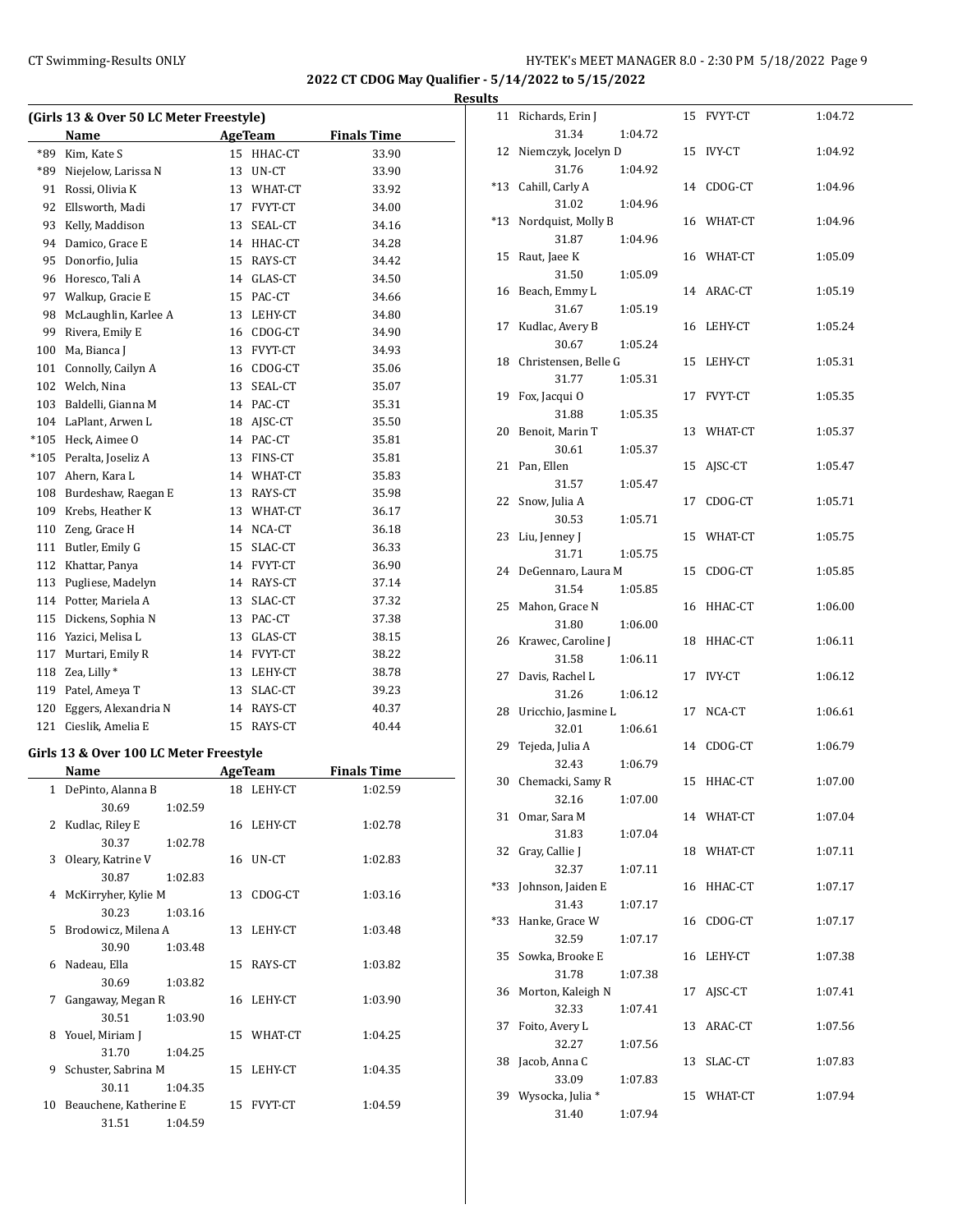## CT Swimming-Results ONLY **CT Swimming-Results ONLY** 10 12:30 PM 5/18/2022 Page 10

**2022 CT CDOG May Qualifier - 5/14/2022 to 5/15/2022**

|    | (Girls 13 & Over 100 LC Meter Freestyle) |         |    |               |                    |
|----|------------------------------------------|---------|----|---------------|--------------------|
|    | Name                                     |         |    | AgeTeam       | <b>Finals Time</b> |
|    | 40 Potter, Arianna I                     |         |    | 14 SLAC-CT    | 1:07.98            |
|    | 33.14                                    |         |    |               |                    |
|    |                                          | 1:07.98 |    |               |                    |
|    | 41 Miller, Lillian                       |         |    | 15 VSYM-CT    | 1:08.07            |
|    | 31.92                                    | 1:08.07 |    |               |                    |
|    | 42 Etters, Reese K                       |         |    | 14 PAC-CT     | 1:08.15            |
|    | 32.46                                    | 1:08.15 |    |               |                    |
|    | 43 Laszewski, Julia                      |         |    | 15 RAYS-CT    | 1:08.27            |
|    | 33.69                                    | 1:08.27 |    |               |                    |
|    | 44 Jo, Meghan K                          |         |    | 14 WHAT-CT    | 1:08.38            |
|    | 33.34                                    | 1:08.38 |    |               |                    |
|    | 45 Samson, Reaghan                       |         |    | 15 RAYS-CT    | 1:08.44            |
|    | 32.95                                    | 1:08.44 |    |               |                    |
|    | 46 Bodie, Elizabeth A                    |         |    | 15 CDOG-CT    | 1:08.48            |
|    | 32.76                                    | 1:08.48 |    |               |                    |
| 47 | Zeng, Amber S                            |         |    | 16 NCA-CT     | 1:08.51            |
|    | 32.28                                    | 1:08.51 |    |               |                    |
|    | 48 Cox, Savannah M                       |         |    | 16 UN-NE      | 1:08.60            |
|    | 32.52                                    | 1:08.60 |    |               |                    |
|    |                                          |         |    |               |                    |
|    | 49 Mulmi, Aarya                          |         |    | 14 ARAC-CT    | 1:08.64            |
|    | 32.63                                    | 1:08.64 |    |               |                    |
|    | 50 Keegan, Katie M                       |         |    | 16 WHAT-CT    | 1:08.67            |
|    | 32.23                                    | 1:08.67 |    |               |                    |
|    | 51 Okurowski, Veronica P                 |         |    | 15 RAYS-CT    | 1:08.77            |
|    | 33.50                                    | 1:08.77 |    |               |                    |
|    | 52 Bertolette, Abby K                    |         |    | 16 WHAT-CT    | 1:08.79            |
|    | 33.49                                    | 1:08.79 |    |               |                    |
|    | 53 Leary, Ally R                         |         |    | 13 FVYT-CT    | 1:08.88            |
|    | 32.74                                    | 1:08.88 |    |               |                    |
|    | 54 Nedobity, Beth A                      |         |    | 14 FINS-CT    | 1:09.16            |
|    | 33.57                                    | 1:09.16 |    |               |                    |
|    | 55 Gutmann, Courtney M                   |         | 13 | CDOG-CT       | 1:09.33            |
|    | 33.13                                    | 1:09.33 |    |               |                    |
|    | 56 Boguniecki, Paige E                   |         |    | 16 HHAC-CT    | 1:09.36            |
|    | 33.36                                    | 1:09.36 |    |               |                    |
|    | 57 Anderson, Vanessa M                   |         |    | 13 CDOG-CT    | 1:09.65            |
|    | 32.39                                    | 1:09.65 |    |               |                    |
|    |                                          |         |    | 17 RAYS-CT    |                    |
|    | 58 Noonan, Kendall                       |         |    |               | 1:09.72            |
|    | 32.55                                    | 1:09.72 |    |               |                    |
|    | 59 Funderburk, Tess A                    |         |    | 15 UN-CT      | 1:09.79            |
|    | 31.99                                    | 1:09.79 |    |               |                    |
|    | 60 Alejandro, Rachel                     |         |    | 13 RAYS-CT    | 1:09.92            |
|    | 33.98                                    | 1:09.92 |    |               |                    |
| 61 | Gill, Ava                                |         | 13 | SEAL-CT       | 1:09.95            |
|    | 33.60                                    | 1:09.95 |    |               |                    |
| 62 | Oconnell, Sydney H                       |         | 15 | CDOG-CT       | 1:09.98            |
|    | 33.25                                    | 1:09.98 |    |               |                    |
| 63 | Dabek, Zuzanna M                         |         |    | 14 FINS-CT    | 1:10.06            |
|    | 33.64                                    | 1:10.06 |    |               |                    |
|    | 64 Boisoneau, Lucy C                     |         |    | 14 LEHY-CT    | 1:10.29            |
|    | 33.07                                    | 1:10.29 |    |               |                    |
| 65 | Roth, Samantha L                         |         | 13 | <b>IVY-CT</b> | 1:10.39            |
|    | 33.28                                    | 1:10.39 |    |               |                    |
| 66 | Gagliardi, Natalia S                     |         | 15 | AJSC-CT       | 1:10.50            |
|    | 32.49                                    | 1:10.50 |    |               |                    |
| 67 | Nordquist, Claire E                      |         |    | 13 WHAT-CT    | 1:10.53            |
|    | 33.90                                    | 1:10.53 |    |               |                    |
|    |                                          |         |    |               |                    |

|    | 68 McDermott, Sophia P        |         |    | 17 ARAC-CT | 1:10.55 |
|----|-------------------------------|---------|----|------------|---------|
| 69 | 33.30<br>Stephenson, Hannah R | 1:10.55 |    | 17 FVYT-CT | 1:10.86 |
| 70 | 33.52<br>Agnihotri, Preksha   | 1:10.86 |    | 14 FVYT-CT | 1:11.08 |
| 71 | 33.71<br>Nguyen, Alyssa T     | 1:11.08 |    | 14 IVY-CT  | 1:11.09 |
|    | 34.21                         | 1:11.09 |    |            |         |
|    | 72 Jung, Marina M<br>34.18    | 1:11.12 | 15 | FVYT-CT    | 1:11.12 |
|    | 73 Rossi, Olivia K<br>34.17   | 1:11.13 |    | 13 WHAT-CT | 1:11.13 |
| 74 | Beltrami, Maura E<br>34.09    | 1:11.49 | 17 | CDOG-CT    | 1:11.49 |
| 75 | Perkowski, Olivia A           |         |    | 14 ARAC-CT | 1:11.62 |
| 76 | 34.71<br>McCann, Sarah A      | 1:11.62 | 13 | ARAC-CT    | 1:11.91 |
| 77 | 35.11<br>Raffaeli, Catie M    | 1:11.91 |    | 13 ARAC-CT | 1:11.97 |
|    | 34.74<br>78 Hodum, Isabelle R | 1:11.97 | 14 | CDOG-CT    | 1:12.02 |
|    | 34.35<br>79 Labadze, Mariam X | 1:12.02 |    | 15 RAYS-CT |         |
|    | 35.40                         | 1:12.22 |    |            | 1:12.22 |
| 80 | Ferony, Claire E<br>34.29     | 1:12.29 | 16 | LEHY-CT    | 1:12.29 |
| 81 | Walkup, Gracie E<br>34.86     | 1:12.90 | 15 | PAC-CT     | 1:12.90 |
| 82 | Vogel, Evelyn V<br>35.44      | 1:12.98 | 13 | NCA-CT     | 1:12.98 |
| 83 | Loughlin, Meredith E          |         |    | 14 CDOG-CT | 1:12.99 |
| 84 | 34.58<br>Tran, Thuy           | 1:12.99 |    | 17 RAYS-CT | 1:13.12 |
| 85 | 33.68<br>Kelly, Maddison      | 1:13.12 |    | 13 SEAL-CT | 1:13.14 |
| 86 | 33.74<br>Gagliardi, Gianna L  | 1:13.14 |    | 16 AJSC-CT | 1:13.52 |
|    | 35.75                         | 1:13.52 |    |            |         |
| 87 | Curran, Penelope J<br>34.74   | 1:13.58 |    | 14 LEHY-CT | 1:13.58 |
| 88 | Branson, Lola M<br>36.45      | 1:13.67 |    | 17 GLAS-CT | 1:13.67 |
| 89 | Dale, Leah S<br>35.87         | 1:13.68 | 14 | CDOG-CT    | 1:13.68 |
| 90 | Ellsworth, Madi<br>34.46      | 1:13.99 | 17 | FVYT-CT    | 1:13.99 |
| 91 | Shatalov, Alicia I            |         | 14 | CDOG-CT    | 1:14.03 |
| 92 | 35.72<br>Kim, Kate S          | 1:14.03 | 15 | HHAC-CT    | 1:14.06 |
| 93 | 34.35<br>Demarest, Alora      | 1:14.06 | 16 | SEAL-CT    | 1:14.75 |
| 94 | 35.55<br>Rodriguez, Violeta S | 1:14.75 | 13 | SEAL-CT    | 1:14.81 |
|    | 34.03                         | 1:14.81 |    |            |         |
| 95 | Waitkus, Lauren E<br>34.51    | 1:14.90 | 15 | CDOG-CT    | 1:14.90 |
| 96 | Evans, Elizabeth C<br>36.21   | 1:15.10 | 16 | GLAS-CT    | 1:15.10 |
|    |                               |         |    |            |         |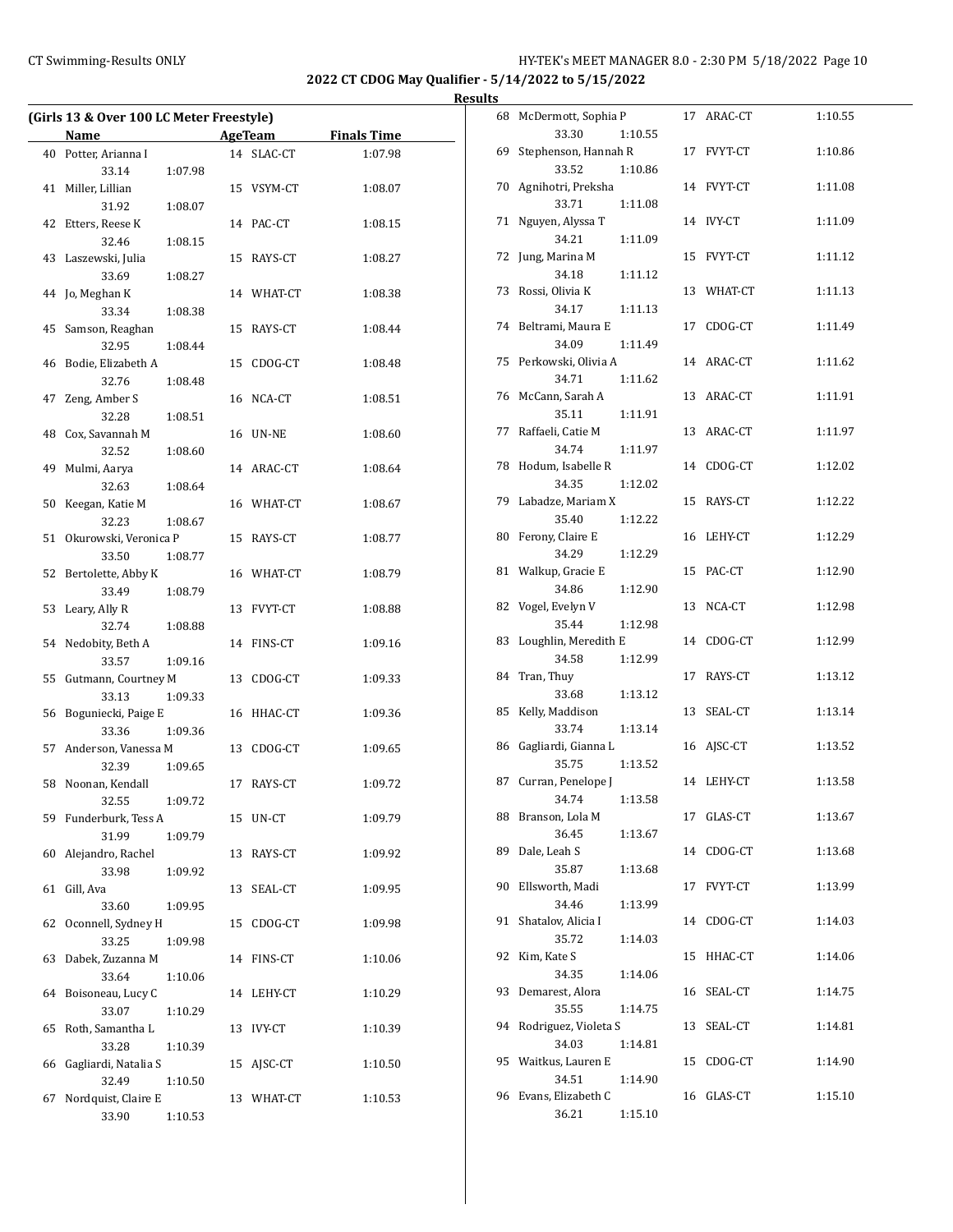## CT Swimming-Results ONLY **CT Swimming-Results ONLY** 11 CT Swimming-Results ONLY

**2022 CT CDOG May Qualifier - 5/14/2022 to 5/15/2022**

**Results**

| (Girls 13 & Over 100 LC Meter Freestyle) |                               |         |    |                |                    |  |
|------------------------------------------|-------------------------------|---------|----|----------------|--------------------|--|
|                                          | Name                          |         |    | <b>AgeTeam</b> | <b>Finals Time</b> |  |
| 97                                       | Maciaszek, Vanessa M          |         |    | 15 CDOG-CT     | 1:15.96            |  |
|                                          | 36.67                         | 1:15.96 |    |                |                    |  |
| *98                                      | Jones, Sydney A               |         |    | 14 WHAT-CT     | 1:15.97            |  |
|                                          | 37.89                         | 1:15.97 |    |                |                    |  |
| *98                                      | Rivera, Emily E               |         | 16 | CDOG-CT        | 1:15.97            |  |
|                                          | 35.89                         | 1:15.97 |    |                |                    |  |
| 100                                      | Sohn, Charlotte S             |         |    | 13 WHAT-CT     | 1:16.14            |  |
|                                          | 36.43                         | 1:16.14 |    |                |                    |  |
| 101                                      | Dwyer, Alanna C               |         |    | 17 FINS-CT     | 1:16.19            |  |
|                                          | 34.32                         | 1:16.19 |    |                |                    |  |
|                                          | 102 Wardman, Chloe M          |         |    | 14 AISC-CT     | 1:16.43            |  |
|                                          | 37.35                         | 1:16.43 |    |                |                    |  |
| 103                                      | Niejelow, Larissa N<br>35.92  | 1:16.75 | 13 | UN-CT          | 1:16.75            |  |
|                                          | 104 Green, Stella G           |         | 13 | CDOG-CT        | 1:16.78            |  |
|                                          | 36.55                         | 1:16.78 |    |                |                    |  |
| 105                                      | Pugliese, Madelyn             |         |    | 14 RAYS-CT     | 1:17.06            |  |
|                                          | 37.74                         | 1:17.06 |    |                |                    |  |
| 106                                      | McLaughlin, Karlee A          |         | 13 | LEHY-CT        | 1:17.27            |  |
|                                          | 36.13                         | 1:17.27 |    |                |                    |  |
| 107                                      | Baldelli, Gianna M            |         |    | 14 PAC-CT      | 1:17.29            |  |
|                                          | 37.13                         | 1:17.29 |    |                |                    |  |
|                                          | 108 Koziol, Natalie S         |         | 15 | GLAS-CT        | 1:17.47            |  |
|                                          | 37.45                         | 1:17.47 |    |                |                    |  |
| 109                                      | Gordon, Olivia M              |         | 13 | SLAC-CT        | 1:17.85            |  |
|                                          | 36.55                         | 1:17.85 |    |                |                    |  |
| 110                                      | Dickens, Sophia N             |         | 13 | PAC-CT         | 1:18.24            |  |
|                                          | 38.09                         | 1:18.24 |    |                |                    |  |
| 111                                      | Ma, Bianca J                  |         | 13 | FVYT-CT        | 1:18.49            |  |
|                                          | 36.07                         | 1:18.49 |    |                |                    |  |
| 112                                      | Gilbert, Kaitlyn M            |         | 16 | FINS-CT        | 1:18.69            |  |
|                                          | 36.58                         | 1:18.69 |    |                |                    |  |
| 113                                      | Ryerson, Macy L<br>37.32      |         | 16 | IVY-CT         | 1:19.41            |  |
|                                          | 114 Welch, Nina               | 1:19.41 |    |                | 1:19.44            |  |
|                                          | 37.80                         | 1:19.44 | 13 | SEAL-CT        |                    |  |
| 115                                      | Blanchard, Maggie M           |         |    | 17 RAYS-CT     | 1:19.53            |  |
|                                          | 37.64 1:19.53                 |         |    |                |                    |  |
|                                          | 116 Burdeshaw, Raegan E       |         |    | 13 RAYS-CT     | 1:19.74            |  |
|                                          | 35.99                         | 1:19.74 |    |                |                    |  |
|                                          | 117 Walsh, Isabell U          |         | 13 | SWAT-CT        | 1:20.02            |  |
|                                          | 37.06                         | 1:20.02 |    |                |                    |  |
| 118                                      | Scates, Leah E                |         | 13 | ARAC-CT        | 1:20.08            |  |
|                                          | 37.52                         | 1:20.08 |    |                |                    |  |
| $*119$                                   | Ruffo, Madi G                 |         | 13 | SLAC-CT        | 1:20.98            |  |
|                                          | 37.45                         | 1:20.98 |    |                |                    |  |
| *119                                     | Potter, Mariela A             |         | 13 | SLAC-CT        | 1:20.98            |  |
|                                          | 38.35                         | 1:20.98 |    |                |                    |  |
| 121                                      | Zeng, Grace H                 |         | 14 | NCA-CT         | 1:21.19            |  |
|                                          | 39.57                         | 1:21.19 |    |                |                    |  |
| 122                                      | Hoban, Colleen M              |         | 13 | SLAC-CT        | 1:21.32            |  |
|                                          | 38.06                         | 1:21.32 |    |                |                    |  |
| 123                                      | Berube, Gianna L              |         | 14 | FINS-CT        | 1:22.58            |  |
|                                          | 37.10                         | 1:22.58 |    |                |                    |  |
|                                          | 124 Salemi, Alison R<br>40.78 | 1:22.67 | 15 | CDOG-CT        | 1:22.67            |  |
|                                          |                               |         |    |                |                    |  |

|     | 125 Smith, Martha J     |         |     | 13 GLAS-CT | 1:23.00 |
|-----|-------------------------|---------|-----|------------|---------|
|     | 38.92                   | 1:23.00 |     |            |         |
|     | 126 Hoban, Meghan C     |         |     | 13 SLAC-CT | 1:24.60 |
|     | 40.03                   | 1:24.60 |     |            |         |
|     | 127 Zea, Lilly *        |         | 13  | LEHY-CT    | 1:25.29 |
|     | 40.36                   | 1:25.29 |     |            |         |
|     | 128 Forristall, Olive E |         | 13. | SLAC-CT    | 1:26.25 |
|     | 40.21                   | 1:26.25 |     |            |         |
| 129 | Yazici, Melisa L        |         | 13. | GLAS-CT    | 1:30.79 |
|     | 40.66                   | 1:30.79 |     |            |         |
| 130 | Eggers, Alexandria N    |         |     | 14 RAYS-CT | 1:31.19 |
|     | 43.98                   | 1:31.19 |     |            |         |
|     | 131 Ambrusco, Ava M     |         | 13  | AISC-CT    | 1:35.37 |
|     | 44.64                   | 1:35.37 |     |            |         |
|     |                         |         |     |            |         |

## **Girls 13 & Over 200 LC Meter Freestyle**

|              | <b>Name</b>            | <b>AgeTeam</b> | <b>Finals Time</b> |
|--------------|------------------------|----------------|--------------------|
| $\mathbf{1}$ | Gangaway, Megan R      | 16 LEHY-CT     | 2:17.13            |
|              | 33.05<br>1:07.31       | 1:43.11        | 2:17.13            |
| 2            | Kudlac, Avery B        | 16 LEHY-CT     | 2:18.21            |
|              | 33.15<br>1:08.71       | 1:44.87        | 2:18.21            |
| 3            | Beauchene, Katherine E | 15 FVYT-CT     | 2:18.31            |
|              | 33.01<br>1:07.91       | 1:44.48        | 2:18.31            |
| 4            | Brodowicz, Milena A    | 13 LEHY-CT     | 2:18.47            |
|              | 32.39<br>1:07.84       | 1:43.92        | 2:18.47            |
| 5            | Youel, Miriam J        | 15 WHAT-CT     | 2:19.14            |
|              | 33.23<br>1:08.48       | 1:44.96        | 2:19.14            |
| 6            | Uricchio, Jasmine L    | 17 NCA-CT      | 2:19.51            |
|              | 33.62<br>1:08.83       | 1:45.29        | 2:19.51            |
| 7            | McKirryher, Kylie M    | 13 CDOG-CT     | 2:19.73            |
|              | 32.20<br>1:07.31       | 1:43.60        | 2:19.73            |
| 8            | Gajecki, Natalia E     | 14 FINS-CT     | 2:21.13            |
|              | 32.98<br>1:08.58       | 1:46.06        | 2:21.13            |
| 9            | Liu, Jenney J          | 15 WHAT-CT     | 2:21.39            |
|              | 33.74<br>1:08.84       | 1:46.70        | 2:21.39            |
| 10           | Davis, Rachel L        | 17 IVY-CT      | 2:21.41            |
|              | 34.17<br>1:10.23       | 1:47.26        | 2:21.41            |
| 11           | Beach, Emmy L          | 14 ARAC-CT     | 2:22.10            |
|              | 32.72<br>1:09.34       | 1:46.09        | 2:22.10            |
| 12           | Schuster, Sabrina M    | 15 LEHY-CT     | 2:22.39            |
|              | 33.52<br>1:10.19       | 1:47.24        | 2:22.39            |
| 13           | Markoja, Addison       | 13 SEAL-CT     | 2:22.43            |
|              | 33.04<br>1:11.36       | 1:47.24        | 2:22.43            |
|              | 14 Richardson, Elise C | 16 CDOG-CT     | 2:22.45            |
|              | 1:10.19<br>33.79       | 1:46.60        | 2:22.45            |
| 15           | Sowka, Brooke E        | 16 LEHY-CT     | 2:22.94            |
|              | 33.67<br>1:09.67       | 1:47.14        | 2:22.94            |
| 16           | Krawec, Caroline J     | 18 HHAC-CT     | 2:23.18            |
|              | 33.95<br>1:10.05       | 1:47.00        | 2:23.18            |
| 17           | Tyler, Julianna M      | 16 CDOG-CT     | 2:23.23            |
|              | 33.74<br>1:10.13       | 1:46.82        | 2:23.23            |
| 18           | Paluska, Annika G      | 16 LEHY-CT     | 2:23.68            |
|              | 32.85<br>1:09.43       | 1:46.70        | 2:23.68            |
| 19           | Chemacki, Samy R       | 15 HHAC-CT     | 2:23.95            |
|              | 32.74<br>1:09.71       | 1:46.66        | 2:23.95            |
| 20           | Nordquist, Molly B     | 16 WHAT-CT     | 2:24.82            |
|              | 34.11<br>1:11.08       | 1:47.77        | 2:24.82            |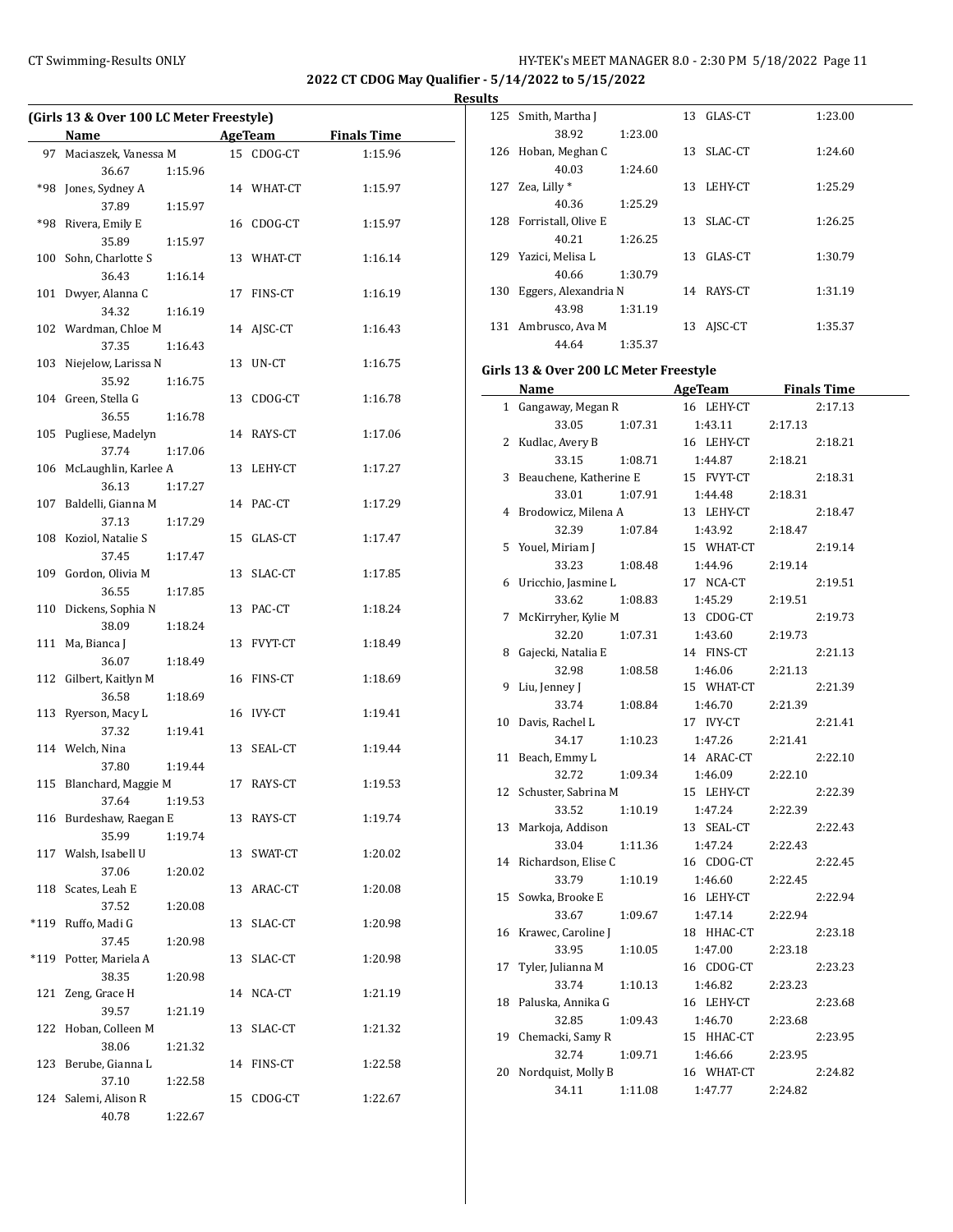**2022 CT CDOG May Qualifier - 5/14/2022 to 5/15/2022**

|    | (Girls 13 & Over 200 LC Meter Freestyle) |         |            |         |                    |  |  |
|----|------------------------------------------|---------|------------|---------|--------------------|--|--|
|    | Name                                     |         | AgeTeam    |         | <b>Finals Time</b> |  |  |
| 21 | Christensen, Belle G                     |         | 15 LEHY-CT |         | 2:25.21            |  |  |
|    | 33.45                                    | 1:11.51 | 1:48.15    | 2:25.21 |                    |  |  |
| 22 | DeGennaro, Laura M                       |         | 15 CDOG-CT |         | 2:25.70            |  |  |
|    | 34.10                                    | 1:10.53 | 1:48.42    | 2:25.70 |                    |  |  |
| 23 | Tejeda, Julia A                          |         | 14 CDOG-CT |         | 2:25.80            |  |  |
|    | 34.34                                    | 1:10.72 | 1:48.69    | 2:25.80 |                    |  |  |
| 24 | Milhomens, Sophie C                      |         | 16 CDOG-CT |         | 2:25.99            |  |  |
|    | 33.82                                    | 1:10.30 | 1:48.33    | 2:25.99 |                    |  |  |
| 25 | Raut, Jaee K                             |         | 16 WHAT-CT |         | 2:27.25            |  |  |
|    | 33.97                                    | 1:09.63 | 1:49.24    | 2:27.25 |                    |  |  |
| 26 | Evans, Samantha C                        |         | 14 UN-CT   |         | 2:27.59            |  |  |
|    | 35.34                                    | 1:12.03 | 1:50.39    | 2:27.59 |                    |  |  |
| 27 | Mahon, Grace N                           |         | 16 HHAC-CT |         | 2:27.65            |  |  |
|    | 34.37                                    | 1:11.94 | 1:50.99    | 2:27.65 |                    |  |  |
| 28 | Miller, Lillian                          |         | 15 VSYM-CT |         | 2:28.17            |  |  |
|    | 33.89                                    | 1:12.90 | 1:50.74    | 2:28.17 |                    |  |  |
| 29 | Omar, Sara M                             |         | 14 WHAT-CT |         | 2:28.28            |  |  |
|    | 34.05                                    | 1:12.63 | 1:50.49    | 2:28.28 |                    |  |  |
| 30 | Foito, Avery L                           |         | 13 ARAC-CT |         | 2:28.54            |  |  |
|    | 34.52                                    | 1:13.01 | 1:52.85    | 2:28.54 |                    |  |  |
| 31 | Jo, Meghan K                             |         | 14 WHAT-CT |         | 2:28.70            |  |  |
|    | 35.62                                    | 1:12.92 | 1:51.86    | 2:28.70 |                    |  |  |
| 32 | McDonough, Morgan A                      |         | 16 CDOG-CT |         | 2:28.96            |  |  |
|    | 35.50                                    | 1:12.89 | 1:50.70    | 2:28.96 |                    |  |  |
| 33 | Tevelde, Ella M                          |         | 15 IVY-CT  |         | 2:29.38            |  |  |
|    | 34.70                                    | 1:13.28 | 1:51.27    | 2:29.38 |                    |  |  |
| 34 | Leary, Ally R                            |         | 13 FVYT-CT |         | 2:30.50            |  |  |
|    | 34.78                                    | 1:13.56 | 1:52.53    | 2:30.50 |                    |  |  |
| 35 | Tevelde, Anna G                          |         | 15 IVY-CT  |         | 2:30.95            |  |  |
|    | 35.39                                    | 1:13.60 | 1:53.46    | 2:30.95 |                    |  |  |
| 36 | Jacob, Anna C                            |         | 13 SLAC-CT |         | 2:31.06            |  |  |
|    | 35.31                                    | 1:13.21 | 1:53.55    | 2:31.06 |                    |  |  |
| 37 | Etters, Reese K                          |         | 14 PAC-CT  |         | 2:31.09            |  |  |
|    | 36.22                                    | 1:14.72 | 1:55.04    | 2:31.09 |                    |  |  |
| 38 | Anderson, Vanessa M                      |         | 13 CDOG-CT |         | 2:31.23            |  |  |
|    | 36.45                                    | 1:13.95 | 1:54.23    | 2:31.23 |                    |  |  |
| 39 | Keegan, Katie M                          |         | 16 WHAT-CT |         | 2:31.66            |  |  |
|    | 35.16                                    | 1:13.07 | 1:53.47    | 2:31.66 |                    |  |  |
| 40 | Langmaid, Sarah E                        |         | 13 LEHY-CT |         | 2:32.32            |  |  |
|    | 35.26                                    | 1:14.07 | 1:52.91    | 2:32.32 |                    |  |  |
| 41 | Nedobity, Beth A                         |         | 14 FINS-CT |         | 2:32.41            |  |  |
|    | 35.88                                    | 1:14.16 | 1:54.38    | 2:32.41 |                    |  |  |
| 42 | Funderburk, Tess A                       |         | 15 UN-CT   |         | 2:32.87            |  |  |
|    | 36.81                                    | 1:15.97 | 1:55.66    | 2:32.87 |                    |  |  |
| 43 | Plourde, Audrey L                        |         | 15 IVY-CT  |         | 2:32.96            |  |  |
|    | 34.66                                    | 1:12.34 | 1:53.51    | 2:32.96 |                    |  |  |
| 44 | Johnson, Jaiden E                        |         | 16 HHAC-CT |         | 2:33.08            |  |  |
|    | 34.51                                    | 1:13.63 | 1:52.29    | 2:33.08 |                    |  |  |
| 45 | Samson, Reaghan                          |         | 15 RAYS-CT |         | 2:33.49            |  |  |
|    | 35.29                                    | 1:14.19 | 1:55.53    | 2:33.49 |                    |  |  |
| 46 | Dabek, Zuzanna M                         |         | 14 FINS-CT |         | 2:33.69            |  |  |
|    | 36.31                                    | 1:15.08 | 1:55.87    | 2:33.69 |                    |  |  |
| 47 | Noonan, Kendall                          |         | 17 RAYS-CT |         | 2:33.90            |  |  |
|    | 34.40                                    | 1:13.60 | 1:53.63    | 2:33.90 |                    |  |  |
| 48 | Potter, Arianna I                        |         | 14 SLAC-CT |         | 2:33.97            |  |  |
|    | 34.71                                    | 1:13.50 | 1:53.65    | 2:33.97 |                    |  |  |

| 49  | Riccobon, Ruthie E         |         | 16 WHAT-CT            |         | 2:34.28 |
|-----|----------------------------|---------|-----------------------|---------|---------|
|     | 36.30                      | 1:16.55 | 1:56.10               | 2:34.28 |         |
| 50  | Beltrami, Maura E          |         | 17 CDOG-CT            |         | 2:34.61 |
|     | 36.58                      | 1:14.82 | 1:56.02               | 2:34.61 |         |
| 51  | Boguniecki, Paige E        |         | 16 HHAC-CT            |         | 2:34.80 |
|     | 34.34                      | 1:14.54 | 1:54.28               | 2:34.80 |         |
| 52  | Oconnell, Sydney H         |         | 15 CDOG-CT            |         | 2:34.81 |
|     | 36.43                      | 1:15.57 | 1:57.47               | 2:34.81 |         |
| 53  | Damico, Grace E            |         | 14 HHAC-CT            |         | 2:34.95 |
|     | 35.35                      | 1:14.85 | 1:56.01               | 2:34.95 |         |
| 54  | Gagliardi, Natalia S       |         | 15 AJSC-CT            |         | 2:35.11 |
|     | 36.89                      | 1:16.03 | 1:57.18               | 2:35.11 |         |
| 55  | Bertolette, Abby K         |         | 16 WHAT-CT            |         | 2:35.16 |
|     | 35.54                      | 1:15.61 | 1:55.28               | 2:35.16 |         |
| 56  | Hodum, Isabelle R          |         | 14 CDOG-CT            |         | 2:35.49 |
|     | 36.69                      | 1:18.29 | 1:55.95               | 2:35.49 |         |
| 57  | Raffaeli, Catie M          |         | 13 ARAC-CT            |         | 2:35.93 |
|     | 36.03                      | 1:16.93 | 1:56.48               | 2:35.93 |         |
| 58  | Daukas, Emily M            |         | 14 CDOG-CT            |         | 2:36.01 |
|     | 35.75                      | 1:16.23 | 1:55.78               | 2:36.01 |         |
| 59  | Nordquist, Claire E        |         | 13 WHAT-CT            |         | 2:36.09 |
|     | 37.39                      | 1:17.86 | 1:58.47               | 2:36.09 |         |
| 60  | Rossi, Olivia K            |         | 13 WHAT-CT            |         | 2:36.75 |
|     | 36.85                      | 1:15.82 | 1:58.16               | 2:36.75 |         |
| 61  | Connolly, Cailyn A         |         | 16 CDOG-CT            |         | 2:37.00 |
|     | 36.56                      | 1:16.47 | 1:57.40               | 2:37.00 |         |
| 62  | Waitkus, Lauren E          |         | 15 CDOG-CT            |         | 2:37.27 |
|     | 35.81                      | 1:17.22 | 1:57.11               | 2:37.27 |         |
| 63  | Kroll, Bryndle             |         | 16 RAYS-CT            |         | 2:38.05 |
|     | 35.59                      | 1:16.81 | 1:57.31               | 2:38.05 |         |
| 64  | Walkup, Gracie E           |         | 15 PAC-CT             |         | 2:38.26 |
|     | 36.72                      | 1:18.69 | 1:58.87               | 2:38.26 |         |
| 65  | Roth, Samantha L           |         | 13 IVY-CT             |         | 2:38.48 |
|     | 36.10                      | 1:15.14 | 1:57.20               | 2:38.48 |         |
| 66  | Riordan, Maeve G           |         | 15 WHAT-CT            |         | 2:38.62 |
|     | 37.26                      | 1:18.13 | 2:00.91               | 2:38.62 | 2:38.68 |
| 67  | Alejandro, Rachel<br>38.39 |         | 13 RAYS-CT<br>2:00.57 | 2:38.68 |         |
| 68  | Kennedy, Mia A             | 1:18.83 | 14 RAYS-CT            |         | 2:39.02 |
|     | 35.00                      | 1:16.08 | 1:57.72               | 2:39.02 |         |
| 69  | Faulkner, Giulia G         |         | 17 HHAC-CT            |         | 2:39.26 |
|     | 37.23                      | 1:17.39 | 1:59.16               | 2:39.26 |         |
| 70  | Vogel, Evelyn V            |         | 13 NCA-CT             |         | 2:39.66 |
|     | 37.25                      | 1:17.02 | 1:59.69               | 2:39.66 |         |
| *71 | Shatalov, Alicia I         |         | 14 CDOG-CT            |         | 2:39.92 |
|     | 37.26                      | 1:18.10 | 2:00.38               | 2:39.92 |         |
| *71 | Curran, Penelope J         |         | 14 LEHY-CT            |         | 2:39.92 |
|     | 35.43                      | 1:15.59 | 1:58.02               | 2:39.92 |         |
| 73  | Loughlin, Meredith E       |         | 14 CDOG-CT            |         | 2:40.08 |
|     | 37.33                      | 1:17.58 | 1:59.86               | 2:40.08 |         |
| 74  | Redfern, Sophie M          |         | 16 GLAS-CT            |         | 2:40.17 |
|     | 38.43                      | 1:20.09 | 2:02.04               | 2:40.17 |         |
| 75  | McLaughlin, Karlee A       |         | 13 LEHY-CT            |         | 2:42.40 |
|     | 35.77                      | 1:18.72 | 1:59.08               | 2:42.40 |         |
| 76  | Korczak, Victoria N        |         | 15 FINS-CT            |         | 2:42.59 |
|     | 37.45                      | 1:19.06 | 2:02.27               | 2:42.59 |         |
| 77  | Pugliese, Madelyn          |         | 14 RAYS-CT            |         | 2:42.97 |
|     | 38.36                      | 1:18.61 | 2:01.61               | 2:42.97 |         |
|     |                            |         |                       |         |         |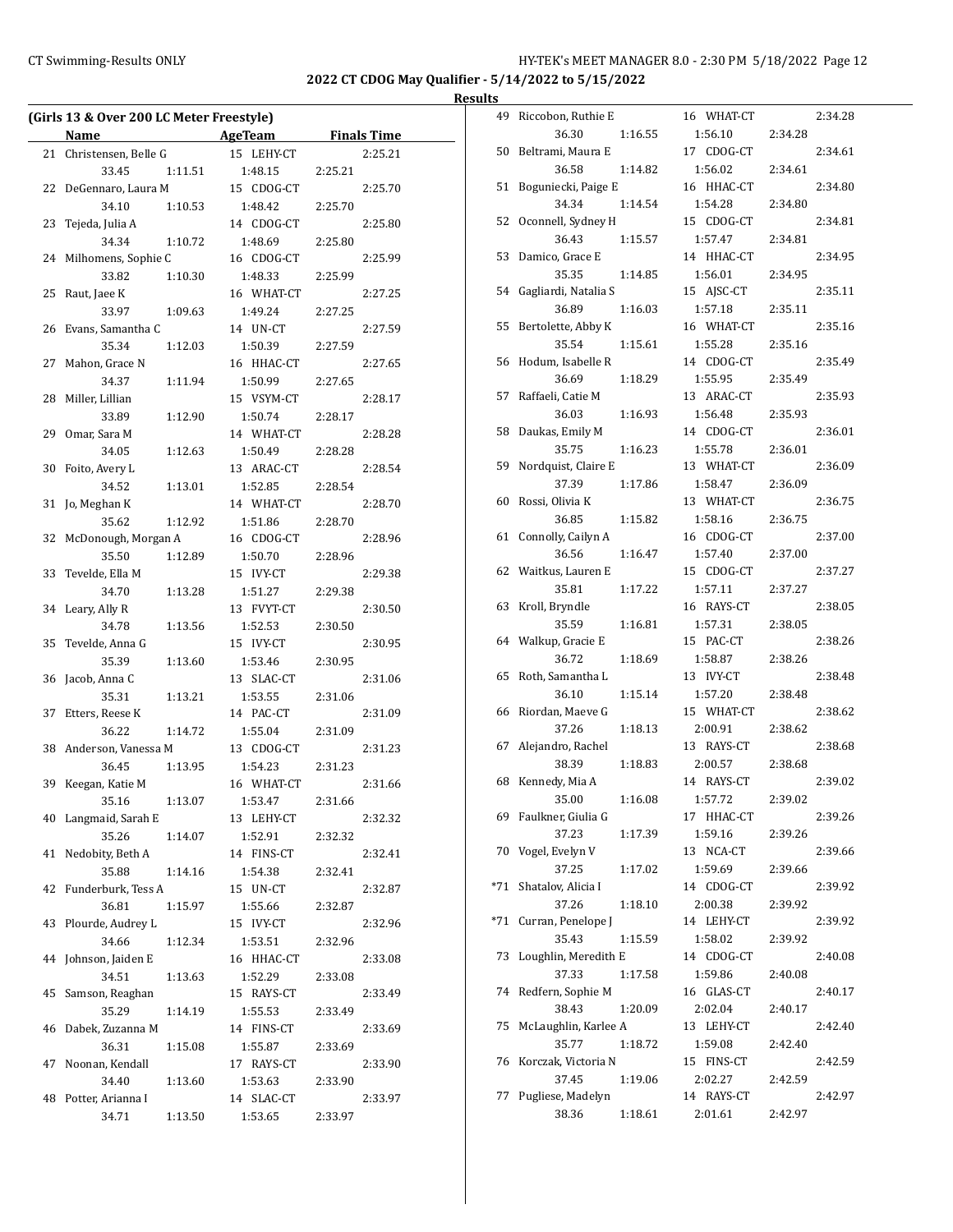**2022 CT CDOG May Qualifier - 5/14/2022 to 5/15/2022**

|       | (Girls 13 & Over 200 LC Meter Freestyle)                                                                                                 |                |         |                    |  |  |  |  |
|-------|------------------------------------------------------------------------------------------------------------------------------------------|----------------|---------|--------------------|--|--|--|--|
|       | Name<br>$\mathcal{L}^{\mathcal{L}}$ and $\mathcal{L}^{\mathcal{L}}$ are the set of the set of the set of the $\mathcal{L}^{\mathcal{L}}$ | <b>AgeTeam</b> |         | <b>Finals Time</b> |  |  |  |  |
| 78    | Gagliardi, Gianna L                                                                                                                      | 16 AJSC-CT     |         | 2:43.17            |  |  |  |  |
|       | 36.21<br>1:18.74                                                                                                                         | 1:59.92        | 2:43.17 |                    |  |  |  |  |
| 79    | Donorfio, Julia                                                                                                                          | 15 RAYS-CT     |         | 2:43.27            |  |  |  |  |
|       | 37.17<br>1:18.89                                                                                                                         | 2:02.06        | 2:43.27 |                    |  |  |  |  |
| 80    | Szczepanik, Alexandra G                                                                                                                  | 14 FINS-CT     |         | 2:43.49            |  |  |  |  |
|       | 1:16.79<br>36.88                                                                                                                         | 2:00.99        | 2:43.49 |                    |  |  |  |  |
| 81    | Tran, Thuy                                                                                                                               | 17 RAYS-CT     |         | 2:43.88            |  |  |  |  |
|       | 35.88<br>1:17.18                                                                                                                         | 1:59.52        | 2:43.88 |                    |  |  |  |  |
| 82    | Nguyen, Alyssa T                                                                                                                         | 14 IVY-CT      |         | 2:44.23            |  |  |  |  |
|       | 38.50<br>1:20.09                                                                                                                         | 2:03.76        | 2:44.23 |                    |  |  |  |  |
| 83    | Butler, Emily G                                                                                                                          | 15 SLAC-CT     |         | 2:44.34            |  |  |  |  |
|       | 38.47<br>1:21.20                                                                                                                         | 2:03.57        | 2:44.34 |                    |  |  |  |  |
| 84    | Alejandro, Ruth C                                                                                                                        | 15 RAYS-CT     |         | 2:44.41            |  |  |  |  |
|       | 40.04<br>1:20.77                                                                                                                         | 2:05.07        | 2:44.41 |                    |  |  |  |  |
| 85    | Kim, Kate S                                                                                                                              | 15 HHAC-CT     |         | 2:45.78            |  |  |  |  |
|       | 37.91<br>1:21.00                                                                                                                         | 2:03.80        | 2:45.78 |                    |  |  |  |  |
| 86    | Krebs, Heather K                                                                                                                         | 13 WHAT-CT     |         | 2:46.35            |  |  |  |  |
|       | 38.88<br>1:21.93                                                                                                                         | 2:06.33        | 2:46.35 |                    |  |  |  |  |
| 87    | Sohn, Charlotte S                                                                                                                        | 13 WHAT-CT     |         | 2:46.44            |  |  |  |  |
|       | 39.13<br>1:23.92                                                                                                                         | 2:08.93        | 2:46.44 |                    |  |  |  |  |
| 88    | Baldelli, Gianna M                                                                                                                       | 14 PAC-CT      |         | 2:46.48            |  |  |  |  |
|       | 38.93<br>1:21.46                                                                                                                         | 2:05.71        | 2:46.48 |                    |  |  |  |  |
| 89    | Rodriguez, Violeta S                                                                                                                     | 13 SEAL-CT     |         | 2:48.03            |  |  |  |  |
|       | 37.47<br>1:19.22                                                                                                                         | 2:04.25        | 2:48.03 |                    |  |  |  |  |
| 90    | Nesta, Josie B                                                                                                                           | 15 CDOG-CT     |         | 2:48.89            |  |  |  |  |
|       | 38.95<br>1:21.55                                                                                                                         | 2:06.04        | 2:48.89 |                    |  |  |  |  |
| 91    | Dickens, Sophia N                                                                                                                        | 13 PAC-CT      |         | 2:49.02            |  |  |  |  |
|       | 40.19<br>1:22.82                                                                                                                         | 2:07.86        | 2:49.02 |                    |  |  |  |  |
| 92    | Jones, Sydney A                                                                                                                          | 14 WHAT-CT     |         | 2:49.06            |  |  |  |  |
|       | 37.96<br>1:23.95                                                                                                                         | 2:09.17        | 2:49.06 |                    |  |  |  |  |
| 93    | Gilbert, Kaitlyn M                                                                                                                       | 16 FINS-CT     |         | 2:50.20            |  |  |  |  |
|       | 40.12<br>1:23.07                                                                                                                         | 2:08.10        | 2:50.20 |                    |  |  |  |  |
| 94    | Gordon, Olivia M                                                                                                                         | 13 SLAC-CT     |         | 2:52.55            |  |  |  |  |
|       | 40.23<br>1:24.56                                                                                                                         | 2:11.79        | 2:52.55 |                    |  |  |  |  |
| 95    | Heck, Aimee O                                                                                                                            | 14 PAC-CT      |         | 2:54.08            |  |  |  |  |
|       | 38.78<br>1:23.85                                                                                                                         | 2:09.02        | 2:54.08 |                    |  |  |  |  |
| 96    | Walsh, Isabell U                                                                                                                         | 13 SWAT-CT     |         | 2:55.00            |  |  |  |  |
|       | 40.01<br>1:24.34                                                                                                                         | 2:11.02        | 2:55.00 |                    |  |  |  |  |
| *97   | Potter, Mariela A                                                                                                                        | 13 SLAC-CT     |         | 2:56.98            |  |  |  |  |
|       | 38.54<br>1:24.82                                                                                                                         | 2:11.13        | 2:56.98 |                    |  |  |  |  |
| $*97$ | Murtari, Emily R                                                                                                                         | 14 FVYT-CT     |         | 2:56.98            |  |  |  |  |
|       | 38.38<br>1:24.30                                                                                                                         | 2:09.11        | 2:56.98 |                    |  |  |  |  |
| 99    | Ahern, Kara L                                                                                                                            | 14 WHAT-CT     |         | 2:58.72            |  |  |  |  |
|       | 39.28<br>1:26.84                                                                                                                         | 2:13.22        | 2:58.72 |                    |  |  |  |  |
| 100   | Blanchard, Maggie M                                                                                                                      | 17 RAYS-CT     |         | 2:58.96            |  |  |  |  |
|       | 39.19<br>1:24.44                                                                                                                         | 2:10.87        | 2:58.96 |                    |  |  |  |  |
| 101   | Zea, Lilly*                                                                                                                              | 13 LEHY-CT     |         | 3:02.35            |  |  |  |  |
|       | 40.82<br>1:26.86                                                                                                                         | 2:16.05        | 3:02.35 |                    |  |  |  |  |
| 102   | Patel, Ameya T                                                                                                                           | 13 SLAC-CT     |         | 3:08.27            |  |  |  |  |
|       | 41.98<br>1:29.93                                                                                                                         | 2:21.23        | 3:08.27 |                    |  |  |  |  |
| 103   | Eggers, Alexandria N                                                                                                                     | 14 RAYS-CT     |         | 3:14.54            |  |  |  |  |
|       | 44.41<br>1:33.65                                                                                                                         | 2:26.03        | 3:14.54 |                    |  |  |  |  |
| 104   | Cieslik, Amelia E                                                                                                                        | 15 RAYS-CT     |         | 3:22.00            |  |  |  |  |
|       | 43.96<br>1:33.78                                                                                                                         | 2:29.19        | 3:22.00 |                    |  |  |  |  |
|       |                                                                                                                                          |                |         |                    |  |  |  |  |

|    | <b>Name</b>              |         |    | <b>AgeTeam</b> | <b>Finals Time</b> |
|----|--------------------------|---------|----|----------------|--------------------|
|    | 1 Fox, Jacqui O          |         |    | 17 FVYT-CT     | 1:08.56            |
|    | 33.38                    | 1:08.56 |    |                |                    |
|    | 2 Gajecki, Natalia E     |         |    | 14 FINS-CT     | 1:10.51            |
|    | 35.25                    | 1:10.51 |    |                |                    |
|    | 3 Richards, Erin J       |         |    | 15 FVYT-CT     | 1:10.83            |
|    | 35.32                    | 1:10.83 |    |                |                    |
|    | 4 Oleary, Katrine V      |         |    | 16 UN-CT       | 1:11.07            |
|    | 36.01                    | 1:11.07 |    |                |                    |
|    | 5 McKirryher, Kylie M    |         |    | 13 CDOG-CT     | 1:11.54            |
|    | 35.06                    | 1:11.54 |    |                |                    |
|    | 6 Beauchene, Katherine E |         |    | 15 FVYT-CT     | 1:12.64            |
|    | 35.52                    | 1:12.64 |    |                |                    |
|    | 7 Kudlac, Riley E        |         |    | 16 LEHY-CT     | 1:12.90            |
|    | 35.48                    | 1:12.90 |    |                |                    |
|    | 8 Pan, Ellen             |         |    | 15 AJSC-CT     | 1:13.66            |
|    | 35.98                    | 1:13.66 |    |                |                    |
|    | 9 Nadeau, Ella           |         |    | 15 RAYS-CT     | 1:13.86            |
|    | 36.67                    | 1:13.86 |    |                |                    |
|    | 10 Milhomens, Sophie C   |         |    | 16 CDOG-CT     | 1:14.94            |
|    | 35.37                    | 1:14.94 |    |                |                    |
|    | 11 Krawec, Caroline J    |         |    | 18 HHAC-CT     | 1:15.15            |
|    | 36.21                    | 1:15.15 |    |                |                    |
|    | 12 Sowka, Brooke E       |         |    | 16 LEHY-CT     | 1:15.28            |
|    | 36.97                    | 1:15.28 |    |                |                    |
|    | 13 Davis, Rachel L       |         |    | 17 IVY-CT      | 1:15.62            |
|    | 16.99                    | 1:15.62 |    |                |                    |
|    | 14 Evans, Samantha C     |         |    | 14 UN-CT       | 1:16.63            |
|    | 37.82                    | 1:16.63 |    |                |                    |
|    | 15 Hammarlund, Meghan    |         |    | 18 RAYS-CT     | 1:16.68            |
|    | 37.30                    | 1:16.68 |    |                |                    |
|    | 16 Liu, Jenney J         |         |    | 15 WHAT-CT     | 1:17.02            |
|    | 38.44                    | 1:17.02 |    |                |                    |
|    | 17 DePinto, Alanna B     |         |    | 18 LEHY-CT     | 1:17.17            |
|    | 38.24                    | 1:17.17 |    |                |                    |
|    | 18 Cahill, Carly A       |         |    | 14 CDOG-CT     | 1:17.65            |
|    | 38.14                    | 1:17.65 |    |                |                    |
| 19 | Mulmi, Aarya             |         |    | 14 ARAC-CT     | 1:17.76            |
|    | 37.27                    | 1:17.76 |    |                |                    |
| 20 | Tejeda, Julia A          |         |    | 14 CDOG-CT     | 1:17.77            |
|    | 37.49                    |         |    |                |                    |
| 21 | Foito, Avery L           | 1:17.77 | 13 | ARAC-CT        | 1:18.24            |
|    |                          |         |    |                |                    |
|    | 39.26                    | 1:18.24 |    | 16 WHAT-CT     |                    |
| 22 | Keegan, Katie M          |         |    |                | 1:18.34            |
|    | 39.45                    | 1:18.34 |    |                |                    |
| 23 | Nordquist, Claire E      |         | 13 | WHAT-CT        | 1:18.53            |
|    | 38.21                    | 1:18.53 |    |                |                    |
| 24 | Behrle, Kyla P           |         | 18 | CDOG-CT        | 1:18.80            |
|    | 38.49                    | 1:18.80 |    |                |                    |
| 25 | Laszewski, Julia         |         | 15 | RAYS-CT        | 1:18.84            |
|    | 38.54                    | 1:18.84 |    |                |                    |
| 26 | Samson, Reaghan          |         | 15 | RAYS-CT        | 1:19.39            |
|    | 38.64                    | 1:19.39 |    |                |                    |
| 27 | Oconnell, Sydney H       |         | 15 | CDOG-CT        | 1:19.67            |
|    | 39.62                    | 1:19.67 |    |                |                    |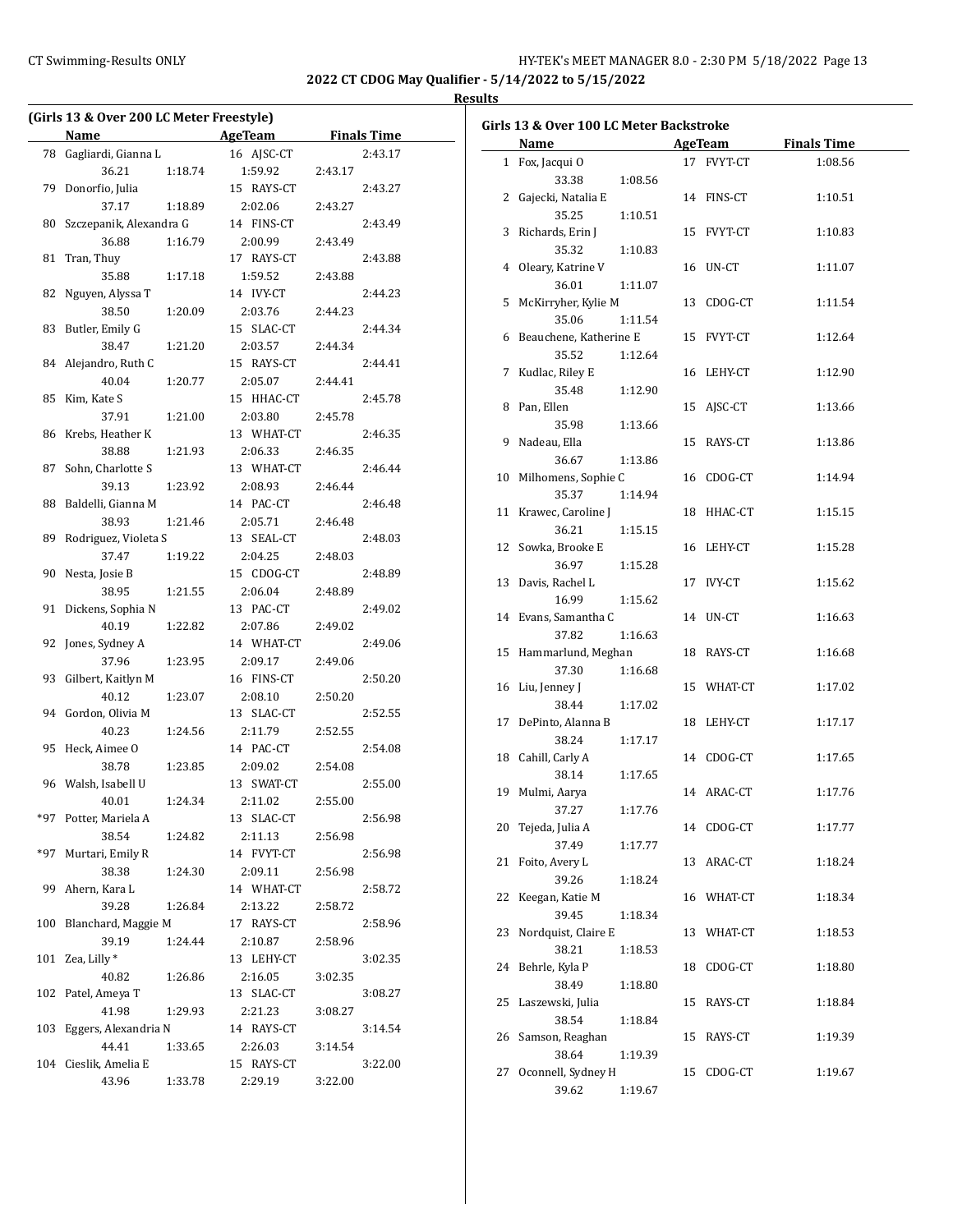## CT Swimming-Results ONLY **CT Swimming-Results ONLY** 14

**2022 CT CDOG May Qualifier - 5/14/2022 to 5/15/2022**

**Results**

|    | (Girls 13 & Over 100 LC Meter Backstroke)<br>Name |    | AgeTeam    | <b>Finals Time</b> |
|----|---------------------------------------------------|----|------------|--------------------|
|    | 28 Funderburk, Tess A                             |    | 15 UN-CT   | 1:19.93            |
|    |                                                   |    |            |                    |
|    | 38.94<br>1:19.93                                  |    |            |                    |
| 29 | Raffaeli, Catie M                                 |    | 13 ARAC-CT | 1:20.25            |
|    | 39.95<br>1:20.25                                  |    |            |                    |
|    | 30 Miller, Lillian                                |    | 15 VSYM-CT | 1:20.46            |
|    | 39.53<br>1:20.46                                  |    |            |                    |
| 31 | Curtin, Amelia J                                  |    | 14 FVYT-CT | 1:20.73            |
|    | 41.06<br>1:20.73                                  |    |            |                    |
| 32 | Dabek, Zuzanna M                                  |    | 14 FINS-CT | 1:21.00            |
|    | 39.76<br>1:21.00                                  |    |            |                    |
| 33 | Hodum, Isabelle R                                 |    | 14 CDOG-CT | 1:21.65            |
|    | 39.47<br>1:21.65                                  |    |            |                    |
| 34 | Boguniecki, Paige E                               |    | 16 HHAC-CT | 1:21.71            |
|    | 39.31<br>1:21.71                                  |    |            |                    |
| 35 | Walkup, Gracie E                                  |    | 15 PAC-CT  | 1:21.88            |
|    | 41.05<br>1:21.88                                  |    |            |                    |
| 36 | Etters, Reese K                                   |    | 14 PAC-CT  | 1:22.02            |
|    | 17.50<br>1:22.02                                  |    |            |                    |
| 37 | Omar, Sara M                                      |    | 14 WHAT-CT | 1:22.04            |
|    | 40.13<br>1:22.04                                  |    |            |                    |
|    | 38 Brenson, Sofi                                  |    | 13 FVYT-CT | 1:22.15            |
|    | 39.65<br>1:22.15                                  |    |            |                    |
| 39 | Beach, Emmy L                                     |    | 14 ARAC-CT | 1:22.28            |
|    | 40.33<br>1:22.28                                  |    |            |                    |
| 40 | Tevelde, Anna G                                   |    | 15 IVY-CT  | 1:22.62            |
|    | 39.12<br>1:22.62                                  |    |            |                    |
| 41 | Langmaid, Sarah E                                 |    | 13 LEHY-CT | 1:22.65            |
|    | 44.65<br>1:22.65                                  |    |            |                    |
| 42 | Nguyen, Alyssa T                                  |    | 14 IVY-CT  | 1:22.69            |
|    | 40.33<br>1:22.69                                  |    |            |                    |
| 43 | Horesco, Tali A                                   |    | 14 GLAS-CT | 1:22.73            |
|    | 41.70<br>1:22.73                                  |    |            |                    |
| 44 | Ellsworth, Madi                                   |    | 17 FVYT-CT | 1:22.98            |
|    | 16.99<br>1:22.98                                  |    |            |                    |
| 45 | LaPlant, Arwen L                                  | 18 | AJSC-CT    | 1:23.01            |
|    | 40.83<br>1:23.01                                  |    |            |                    |
| 46 | Noonan, Kendall                                   | 17 | RAYS-CT    | 1:23.16            |
|    | 1:23.16<br>40.02                                  |    |            |                    |
| 47 | Anderson, Vanessa M                               |    | 13 CDOG-CT | 1:23.31            |
| 48 | Murtari, Gabby                                    | 16 | FVYT-CT    | 1:23.62            |
|    | 41.09<br>1:23.62                                  |    |            |                    |
| 49 | Waitkus, Lauren E                                 |    | 15 CDOG-CT | 1:23.82            |
| 50 | Zajac, Iza                                        |    | 15 FVYT-CT | 1:23.93            |
|    | 41.16<br>1:23.93                                  |    |            |                    |
| 51 | DeGennaro, Laura M                                | 15 | CDOG-CT    | 1:23.99            |
|    | 39.37<br>1:23.99                                  |    |            |                    |
| 52 | Kennedy, Mia A                                    |    | 14 RAYS-CT | 1:24.04            |
|    | 41.15<br>1:24.04                                  |    |            |                    |
|    | 53 Ma, Bianca J                                   |    | 13 FVYT-CT | 1:24.11            |
| 54 | Cadoff, Elizabeth                                 |    | 13 FVYT-CT | 1:24.19            |
|    | 39.32<br>1:24.19                                  |    |            |                    |
| 55 | Rodriguez, Alison D                               |    | 15 WHAT-CT | 1:24.38            |
|    | 40.13<br>1:24.38                                  |    |            |                    |
| 56 | Rodriguez, Violeta S                              | 13 | SEAL-CT    | 1:24.56            |
| 57 | Wardman, Chloe M                                  |    | 14 AJSC-CT | 1:24.62            |
|    | 41.47<br>1:24.62                                  |    |            |                    |

| 58    | Bertolette, Abby K           |    | 16 WHAT-CT | 1:24.90 |
|-------|------------------------------|----|------------|---------|
| 59    | McDonough, Morgan A          |    | 16 CDOG-CT | 1:25.13 |
|       | 16.99<br>1:25.13             |    |            |         |
| *60   | Ferony, Claire E             |    | 16 LEHY-CT | 1:25.33 |
|       | 41.99<br>1:25.33             |    |            |         |
| $*60$ | McLaughlin, Karlee A         |    | 13 LEHY-CT | 1:25.33 |
|       | 62 Okurowski, Veronica P     |    | 15 RAYS-CT | 1:25.38 |
| *63   | Beltrami, Maura E            |    | 17 CDOG-CT | 1:25.43 |
|       | 43.09<br>1:25.43             |    |            |         |
|       | *63 Riordan, Maeve G         |    | 15 WHAT-CT | 1:25.43 |
| 65    | Faulkner, Giulia G           |    | 17 HHAC-CT | 1:25.47 |
|       | 41.35<br>1:25.47             |    |            |         |
|       | 66 Roth, Samantha L          |    | 13 IVY-CT  | 1:25.60 |
|       | 67 Rossi, Olivia K           |    | 13 WHAT-CT | 1:26.21 |
|       | 68 Connolly, Cailyn A        |    | 16 CDOG-CT | 1:26.62 |
|       | 41.10<br>1:26.62             |    |            |         |
|       |                              |    |            |         |
| 69    | Welch, Nina                  | 13 | SEAL-CT    | 1:26.69 |
|       | 42.02<br>1:26.69             |    |            |         |
|       | 70 Dale, Leah S              |    | 14 CDOG-CT | 1:26.86 |
|       | 71 Daukas, Emily M           |    | 14 CDOG-CT | 1:27.20 |
|       | 42.95<br>1:27.20             |    |            |         |
| 72    | Redfern, Sophie M            |    | 16 GLAS-CT | 1:27.41 |
|       | 44.17<br>1:27.41             |    |            |         |
| 73    | Rivera, Emily E              |    | 16 CDOG-CT | 1:27.60 |
|       | 42.85<br>1:27.60             |    |            |         |
|       | 74 Loughlin, Meredith E      | 14 | CDOG-CT    | 1:27.70 |
|       | 42.23<br>1:27.70             |    |            |         |
| 75    | Korczak, Victoria N          | 15 | FINS-CT    | 1:27.78 |
|       | 43.43<br>1:27.78             |    |            |         |
| 76    | Nesta, Josie B               | 15 | CDOG-CT    | 1:28.90 |
|       | 44.32<br>1:28.90             |    |            |         |
| 77    | Gordon, Olivia M             | 13 | SLAC-CT    | 1:29.57 |
|       | 42.74<br>1:29.57             |    |            |         |
| 78    | Jones, Sydney A              |    | 14 WHAT-CT | 1:29.92 |
|       | 45.18<br>1:29.92             |    |            |         |
| 79    | Donorfio, Julia              | 15 | RAYS-CT    | 1:30.33 |
|       | 43.43<br>1:30.33             |    |            |         |
| 80    | Zeng, Grace H                |    | 14 NCA-CT  | 1:30.47 |
|       | 43.59<br>1:30.47             |    |            |         |
| 81    | Butler, Emily G              |    | 15 SLAC-CT | 1:31.26 |
|       | 44.73<br>1:31.26             |    |            |         |
| 82    | Gilbert, Kaitlyn M           |    | 16 FINS-CT | 1:31.45 |
|       | 45.85<br>1:31.45             |    |            |         |
| 83    | Heck, Aimee O                |    | 14 PAC-CT  | 1:31.63 |
|       | 45.19<br>1:31.63             |    |            |         |
| 84    | Eggers, Alexandria N         |    | 14 RAYS-CT | 1:31.72 |
| 85    | Dickens, Sophia N            |    | 13 PAC-CT  | 1:31.83 |
|       | 44.41<br>1:31.83             |    |            |         |
| 86    | Szczepanik, Alexandra G      |    | 14 FINS-CT | 1:31.92 |
|       | 45.46<br>1:31.92             |    |            |         |
| 87    | Pugliese, Madelyn            |    | 14 RAYS-CT | 1:32.67 |
|       | 43.87<br>1:32.67             |    |            |         |
| 88    | Shatalov, Alicia I           |    | 14 CDOG-CT | 1:32.84 |
|       | 46.72<br>1:32.84             |    |            |         |
| 89    | Blanchard, Maggie M          | 17 | RAYS-CT    | 1:34.01 |
|       | 46.77                        |    |            |         |
| 90    | 1:34.01<br>Alejandro, Ruth C | 15 | RAYS-CT    | 1:34.33 |
|       | 46.11                        |    |            |         |
|       | 1:34.33                      |    |            |         |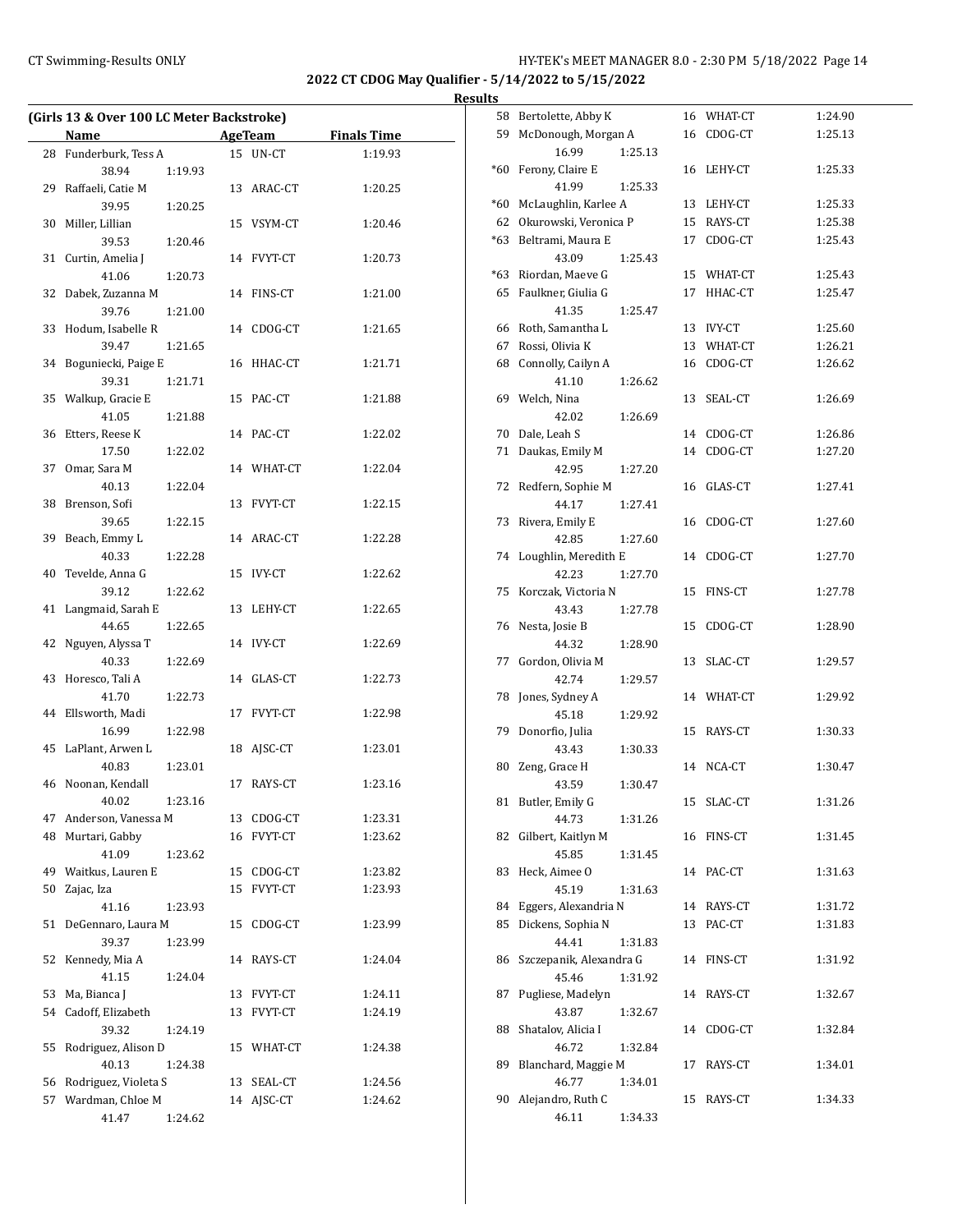**2022 CT CDOG May Qualifier - 5/14/2022 to 5/15/2022**

**Results**

| (Girls 13 & Over 100 LC Meter Backstroke) |                        |         |  |            |                    |  |
|-------------------------------------------|------------------------|---------|--|------------|--------------------|--|
|                                           | Name                   |         |  | AgeTeam    | <b>Finals Time</b> |  |
|                                           | 91 Krebs, Heather K    |         |  | 13 WHAT-CT | 1:34.86            |  |
|                                           | 47.34                  | 1:34.86 |  |            |                    |  |
|                                           | 92 Baldelli, Gianna M  |         |  | 14 PAC-CT  | 1:34.94            |  |
|                                           | 49.18                  | 1:34.94 |  |            |                    |  |
|                                           | 93 Burdeshaw, Raegan E |         |  | 13 RAYS-CT | 1:35.04            |  |
|                                           | 48.55                  | 1:35.04 |  |            |                    |  |
|                                           | 94 Ahern, Kara L       |         |  | 14 WHAT-CT | 1:36.02            |  |
|                                           | 47.03                  | 1:36.02 |  |            |                    |  |
|                                           | 95 Peralta, Joseliz A  |         |  | 13 FINS-CT | 1:36.08            |  |
|                                           | 47.22                  | 1:36.08 |  |            |                    |  |
|                                           | 96 Zea, Lilly *        |         |  | 13 LEHY-CT | 1:37.36            |  |
|                                           | 46.51                  | 1:37.36 |  |            |                    |  |
|                                           | 97 Walsh, Isabell U    |         |  | 13 SWAT-CT | 1:37.58            |  |
|                                           | 45.51                  | 1:37.58 |  |            |                    |  |
|                                           | 98 Khattar, Panya      |         |  | 14 FVYT-CT | 1:37.60            |  |
|                                           | 47.26                  | 1:37.60 |  |            |                    |  |
|                                           | 99 Potter, Mariela A   |         |  | 13 SLAC-CT | 1:38.43            |  |
|                                           | 48.69                  | 1:38.43 |  |            |                    |  |
|                                           | 100 Patel, Ameya T     |         |  | 13 SLAC-CT | 1:42.10            |  |
|                                           | 48.96                  | 1:42.10 |  |            |                    |  |
|                                           | 101 Yazici, Melisa L   |         |  | 13 GLAS-CT | 1:46.71            |  |
|                                           | 49.11                  | 1:46.71 |  |            |                    |  |
|                                           | 102 Cieslik, Amelia E  |         |  | 15 RAYS-CT | 1:51.26            |  |
|                                           | 53.04                  | 1:51.26 |  |            |                    |  |

## **Girls 13 & Over 200 LC Meter Backstroke**

|   | Name                     |         | <b>AgeTeam</b> | <b>Finals Time</b> |
|---|--------------------------|---------|----------------|--------------------|
|   | 1 Beauchene, Katherine E |         | 15 FVYT-CT     | 2:33.53            |
|   | 35.75                    | 1:15.00 | 1:54.64        | 2:33.53            |
|   | 2 Milhomens, Sophie C    |         | 16 CDOG-CT     | 2:36.17            |
|   | 36.01                    | 1:15.60 | 1:55.08        | 2:36.17            |
|   | 3 Fox, Jacqui O          |         | 17 FVYT-CT     | 2:36.34            |
|   | 37.53                    | 1:17.77 | 1:59.03        | 2:36.34            |
|   | 4 McKirryher, Kylie M    |         | 13 CDOG-CT     | 2:38.20            |
|   | 37.81                    | 1:17.85 | 1:59.67        | 2:38.20            |
|   | 5 Kudlac, Riley E        |         | 16 LEHY-CT     | 2:38.68            |
|   | 36.59                    | 1:17.78 | 1:58.36        | 2:38.68            |
|   | 6 Pan, Ellen             |         | 15 AJSC-CT     | 2:39.52            |
|   | 36.49                    | 1:17.34 | 1:58.00        | 2:39.52            |
| 7 | Snow, Julia A            |         | 17 CDOG-CT     | 2:40.08            |
|   | 39.20                    | 1:19.42 | 2:01.04        | 2:40.08            |
|   | 8 Sowka, Brooke E        |         | 16 LEHY-CT     | 2:40.11            |
|   | 38.59                    | 1:18.22 | 2:00.07        | 2:40.11            |
|   | 9 Pickel, Abbey E        |         | 15 FINS-CT     | 2:41.09            |
|   | 36.56                    | 1:18.60 | 1:59.26        | 2:41.09            |
|   | 10 Bodie, Elizabeth A    |         | 15 CDOG-CT     | 2:41.52            |
|   | 36.93                    | 1:18.84 | 1:59.79        | 2:41.52            |
|   | 11 Liu, Jenney J         |         | 15 WHAT-CT     | 2:42.18            |
|   | 40.34                    | 1:20.89 | 2:03.20        | 2:42.18            |
|   | 12 Starzman, Emme J      |         | 15 CDOG-CT     | 2:45.28            |
|   | 40.80                    | 1:22.29 | 2:05.27        | 2:45.28            |
|   | 13 Samson, Reaghan       |         | 15 RAYS-CT     | 2:45.38            |
|   | 40.03                    | 1:21.38 | 2:05.62        | 2:45.38            |
|   | 14 Keegan, Katie M       |         | 16 WHAT-CT     | 2:45.43            |
|   | 40.47                    | 1:22.25 | 2:05.68        | 2:45.43            |

| 15 | Tyler, Julianna M    |         | 16 CDOG-CT           |         | 2:45.81 |
|----|----------------------|---------|----------------------|---------|---------|
|    | 40.37                | 1:22.39 | 2:04.55              | 2:45.81 |         |
| 16 | Kim, Sarah Meeyeon   |         | 15<br>SEAL-CT        |         | 2:46.72 |
|    | 38.23                | 1:19.56 | 2:04.42              | 2:46.72 |         |
| 17 | Youel, Miriam J      |         | 15 WHAT-CT           |         | 2:47.17 |
|    | 40.17                | 1:22.19 | 2:06.35              | 2:47.17 |         |
| 18 | Behrle, Kyla P       |         | 18 CDOG-CT           |         | 2:48.35 |
|    | 39.55                | 1:23.21 | 2:05.65              | 2:48.35 |         |
| 19 | Hodum, Isabelle R    |         | 14 CDOG-CT           |         | 2:48.54 |
|    | 41.49                | 1:25.50 | 2:08.45              | 2:48.54 |         |
| 20 | Agnihotri, Preksha   |         | 14 FVYT-CT           |         | 2:48.69 |
|    | 40.52                | 1:22.91 | 2:08.16              | 2:48.69 |         |
| 21 | Nordquist, Claire E  |         | 13 WHAT-CT           |         | 2:49.01 |
|    | 38.72                | 1:22.66 | 2:06.42              | 2:49.01 |         |
| 22 | Jacob, Anna C        |         | 13 SLAC-CT           |         | 2:49.92 |
|    | 38.65                | 1:22.49 | 2:06.09              | 2:49.92 |         |
| 23 | Miller, Lillian      |         | 15 VSYM-CT           |         | 2:50.79 |
|    | 41.48                | 1:24.85 | 2:09.43              | 2:50.79 |         |
| 24 | Brenson, Sofi        |         | 13<br><b>FVYT-CT</b> |         | 2:51.06 |
|    | 40.31                | 1:24.30 | 2:07.85              | 2:51.06 |         |
| 25 | Langmaid, Sarah E    |         | LEHY-CT<br>13        |         | 2:52.66 |
|    | 42.89                | 1:25.49 | 2:10.52              | 2:52.66 |         |
| 26 | Walkup, Gracie E     |         | 15 PAC-CT            |         | 2:52.83 |
|    | 43.13                | 1:26.70 | 2:11.47              | 2:52.83 |         |
| 27 | Nguyen, Alyssa T     |         | 14 IVY-CT            |         | 2:52.88 |
|    | 41.13                | 1:24.14 | 2:09.91              | 2:52.88 |         |
| 28 | Kennedy, Mia A       |         | 14 RAYS-CT           |         | 2:53.06 |
|    | 40.89                | 1:25.15 | 2:08.69              | 2:53.06 |         |
| 29 | Boguniecki, Paige E  |         | 16 HHAC-CT           |         | 2:54.80 |
|    | 38.86                | 1:23.46 | 2:08.30              | 2:54.80 |         |
| 30 | Boisoneau, Lucy C    |         | 14 LEHY-CT           |         | 2:55.43 |
|    | 39.89                | 1:24.54 | 2:10.03              | 2:55.43 |         |
| 31 | Mulmi, Aarya         |         | 14 ARAC-CT           |         | 2:55.66 |
|    | 39.93                | 1:23.27 | 2:10.05              | 2:55.66 |         |
| 32 | Wysocka, Julia *     |         | 15 WHAT-CT           |         | 2:57.08 |
|    | 39.99                | 1:26.16 | 2:11.18              | 2:57.08 |         |
| 33 | Cadoff, Elizabeth    |         | 13 FVYT-CT           |         | 2:57.23 |
|    | 40.61                | 1:25.33 | 2:14.73              | 2:57.23 |         |
| 34 | Ellsworth, Madi      |         | 17 FVYT-CT           |         | 2:58.07 |
|    | 40.48                | 1:27.52 | 2:12.57              | 2:58.07 |         |
| 35 | Noonan, Kendall      |         | 17 RAYS-CT           |         | 2:58.08 |
|    | 41.16                | 1:25.84 | 2:13.14              | 2:58.08 |         |
| 36 | Dabek, Zuzanna M     |         | FINS-CT<br>14        |         | 2:59.54 |
|    | 41.27                | 1:27.74 | 2:13.05              | 2:59.54 |         |
| 37 | Roth, Samantha L     |         | <b>IVY-CT</b><br>13  |         | 3:01.21 |
|    | 43.72                | 1:29.72 | 2:17.74              | 3:01.21 |         |
| 38 | Loughlin, Meredith E |         | 14 CDOG-CT           |         | 3:01.25 |
|    | 40.76                | 1:27.45 | 2:13.12              | 3:01.25 |         |
| 39 | Hoban, Molly M       |         | 16 SLAC-CT           |         | 3:03.16 |
|    | 43.35                | 1:28.97 | 2:17.62              | 3:03.16 |         |
| 40 | McLaughlin, Karlee A |         | 13 LEHY-CT           |         | 3:03.40 |
|    | 44.59                | 1:31.32 | 2:17.79              | 3:03.40 |         |
| 41 | Daukas, Emily M      |         | 14 CDOG-CT           |         | 3:04.15 |
|    | 46.18                | 1:31.80 | 2:20.14              | 3:04.15 |         |
| 42 | McDermott, Sophia P  |         | 17 ARAC-CT           |         | 3:06.27 |
|    | 43.09                | 1:32.08 | 2:19.39              | 3:06.27 |         |
| 43 | Koziol, Natalie S    |         | 15 GLAS-CT           |         | 3:06.54 |
|    | 41.78                | 1:31.01 | 2:19.44              | 3:06.54 |         |
|    |                      |         |                      |         |         |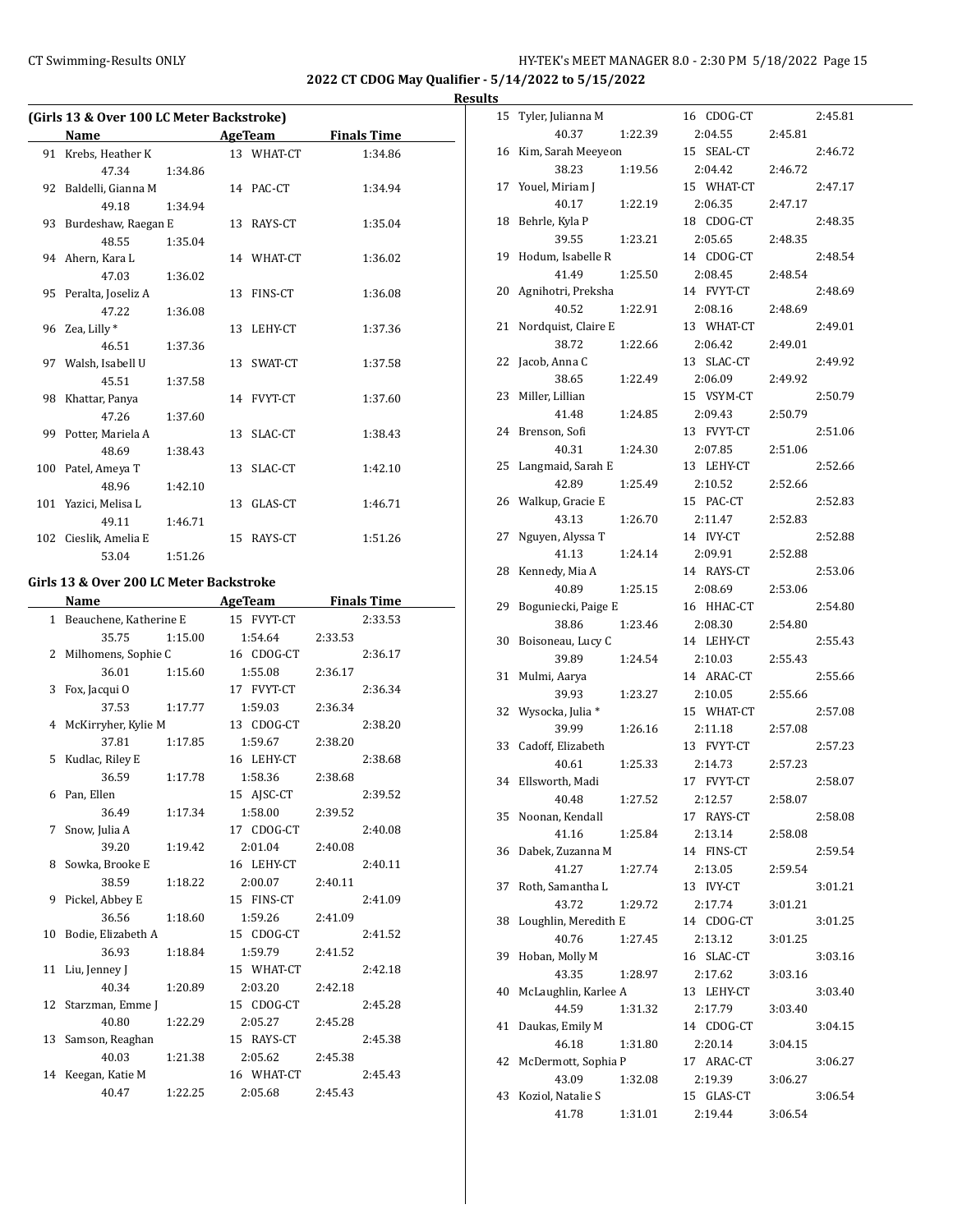## CT Swimming-Results ONLY **CT Swimming-Results ONLY** 16 and the MANAGER 8.0 - 2:30 PM 5/18/2022 Page 16

**2022 CT CDOG May Qualifier - 5/14/2022 to 5/15/2022**

|    | (Girls 13 & Over 200 LC Meter Backstroke) |         |            |                    |
|----|-------------------------------------------|---------|------------|--------------------|
|    | Name                                      |         | AgeTeam    | <b>Finals Time</b> |
|    | 44 Welch, Nina                            |         | 13 SEAL-CT | 3:06.60            |
|    | 40.08                                     | 1:27.08 | 2:17.83    | 3:06.60            |
|    | 45 Gordon, Olivia M                       |         | 13 SLAC-CT | 3:08.04            |
|    | 45.23                                     | 1:32.86 | 2:23.64    | 3:08.04            |
|    | 46 Maciaszek, Vanessa M                   |         | 15 CDOG-CT | 3:08.19            |
|    | 44.61                                     | 1:32.40 | 2:21.87    | 3:08.19            |
|    | 47 Nesta, Josie B                         |         | 15 CDOG-CT | 3:09.63            |
|    | 45.31                                     | 1:33.00 | 2:23.96    | 3:09.63            |
|    | 48 Perkowski, Olivia A                    |         | 14 ARAC-CT | 3:10.27            |
|    | 44.72                                     | 1:34.65 | 2:24.10    | 3:10.27            |
|    | 49 Pugliese, Madelyn                      |         | 14 RAYS-CT | 3:14.06            |
|    | 48.17                                     | 1:36.26 | 2:27.43    | 3:14.06            |
|    | 50 Ryerson, Macy L                        |         | 16 IVY-CT  | 3:15.24            |
|    | 46.78                                     | 1:35.73 | 3:15.24    |                    |
| 51 | Salemi, Alison R                          |         | 15 CDOG-CT | 3:17.10            |
|    | 46.82                                     | 1:38.11 | 2:27.73    | 3:17.10            |
| 52 | Shatalov, Alicia I                        |         | 14 CDOG-CT | 3:17.35            |
|    | 47.95                                     | 1:37.44 | 2:29.52    | 3:17.35            |
|    | 53 Ruffo, Madi G                          |         | 13 SLAC-CT | 3:17.46            |
|    | 45.26                                     | 1:36.79 | 2:26.18    | 3:17.46            |
|    | 54 Walsh, Isabell U                       |         | 13 SWAT-CT | 3:17.81            |
|    | 45.14                                     | 1:36.72 | 2:25.98    | 3:17.81            |
| 55 | Eggers, Alexandria N                      |         | 14 RAYS-CT | 3:18.29            |
|    | 49.21                                     | 1:38.83 | 2:31.70    | 3:18.29            |
|    | 56 Blanchard, Maggie M                    |         | 17 RAYS-CT | 3:18.40            |
|    | 46.32                                     | 1:37.29 | 2:27.16    | 3:18.40            |
|    | Girls 13 & Over 100 LC Meter Breaststroke |         |            |                    |
|    | Name                                      |         | AgeTeam    | <b>Finals Time</b> |
|    | 1 Brodowicz, Milena A                     |         | 13 LEHY-CT | 1:20.59            |
|    | $27.02$ 1.20 FO                           |         |            |                    |

| 1 - Brodowicz, Milena A    |         | 13 LEHY-CT | 1:20.59 |
|----------------------------|---------|------------|---------|
| 37.93                      | 1:20.59 |            |         |
| 2 Krawec, Caroline J       |         | 18 HHAC-CT | 1:21.47 |
| 39.19                      | 1:21.47 |            |         |
| 3 Davis, Rachel L          |         | 17 IVY-CT  | 1:22.66 |
| 39.92                      | 1:22.66 |            |         |
| 4 Nadeau, Ella             |         | 15 RAYS-CT | 1:22.77 |
| 38.95                      | 1:22.77 |            |         |
| 5 Niemczyk, Jocelyn D      |         | 15 IVY-CT  | 1:22.97 |
| 37.58                      | 1:22.97 |            |         |
| 6 Starzman, Emme J         |         | 15 CDOG-CT | 1:23.36 |
| 40.26                      | 1:23.36 |            |         |
| 7 Zeng, Amber S            |         | 16 NCA-CT  | 1:24.00 |
| 40.35                      | 1:24.00 |            |         |
| 8 Liu, Jenney J            |         | 15 WHAT-CT | 1:24.88 |
| 41.66                      | 1:24.88 |            |         |
| 9 DePinto, Alanna B        |         | 18 LEHY-CT | 1:25.77 |
| 39.80                      | 1:25.77 |            |         |
| 10   Okurowski, Veronica P |         | 15 RAYS-CT | 1:26.09 |
| 41.77                      | 1:26.09 |            |         |
| 11 Chemacki, Samy R        |         | 15 HHAC-CT | 1:26.24 |
| 40.60                      | 1:26.24 |            |         |
| 12 Oleary, Katrine V       |         | 16 UN-CT   | 1:26.94 |
| 41.23                      | 1:26.94 |            |         |
| 13 Christensen, Belle G    |         | 15 LEHY-CT | 1:27.06 |
| 39.24                      | 1:27.06 |            |         |
|                            |         |            |         |

| s  |                            |         |    |            |         |
|----|----------------------------|---------|----|------------|---------|
| 14 | Benoit, Marin T            |         |    | 13 WHAT-CT | 1:27.60 |
|    | 42.53                      | 1:27.60 |    |            |         |
| 15 | Schuster, Sabrina M        |         |    | 15 LEHY-CT | 1:28.10 |
|    | 40.14                      | 1:28.10 |    |            |         |
| 16 | Tyler, Julianna M          |         |    | 16 CDOG-CT | 1:28.57 |
|    | 40.59                      | 1:28.57 |    |            |         |
| 17 | Gray, Callie J             |         |    | 18 WHAT-CT | 1:28.85 |
|    | 41.91                      | 1:28.85 |    |            |         |
| 18 | Markoja, Addison           |         |    | 13 SEAL-CT | 1:29.42 |
|    | 43.33                      | 1:29.42 |    |            |         |
| 19 | Lord, Lauren H             |         | 15 | GLAS-CT    | 1:29.45 |
|    | 41.82                      | 1:29.45 |    |            |         |
| 20 | Cox, Savannah M            |         |    | 16 UN-NE   | 1:29.58 |
|    | 41.88                      | 1:29.58 |    |            |         |
| 21 | Sohn, Charlotte S          |         |    | 13 WHAT-CT | 1:30.83 |
|    | 45.05                      | 1:30.83 |    |            |         |
| 22 | Hanke, Grace W             |         |    | 16 CDOG-CT | 1:30.86 |
|    | 42.04                      | 1:30.86 |    |            |         |
| 23 | Foito, Avery L             |         |    | 13 ARAC-CT | 1:31.98 |
|    | 44.67                      | 1:31.98 |    |            |         |
| 24 | Kelly, Maddison            |         | 13 | SEAL-CT    | 1:32.13 |
|    | 42.85                      | 1:32.13 |    |            |         |
| 25 | Richards, Erin J           |         |    | 15 FVYT-CT | 1:32.48 |
|    | 42.59                      | 1:32.48 |    |            |         |
| 26 | McDermott, Sophia P        |         |    | 17 ARAC-CT | 1:32.97 |
|    | 44.55                      | 1:32.97 |    |            |         |
| 27 | Curran, Penelope J         |         |    | 14 LEHY-CT | 1:33.03 |
|    | 43.88                      | 1:33.03 |    |            |         |
| 28 | Gangaway, Megan R<br>44.73 | 1:33.04 |    | 16 LEHY-CT | 1:33.04 |
|    | 29 Perkowski, Olivia A     |         |    | 14 ARAC-CT | 1:33.10 |
|    | 45.47                      | 1:33.10 |    |            |         |
| 30 | Gutmann, Courtney M        |         |    | 13 CDOG-CT | 1:33.23 |
|    | 45.66                      | 1:33.23 |    |            |         |
| 31 | Zeng, Grace H              |         |    | 14 NCA-CT  | 1:33.29 |
|    | 42.65                      | 1:33.29 |    |            |         |
| 32 | Hoban, Molly M             |         |    | 16 SLAC-CT | 1:33.81 |
|    | 43.42                      | 1:33.81 |    |            |         |
| 33 | Laszewski, Julia           |         |    | 15 RAYS-CT | 1:33.95 |
|    | 45.88                      | 1:33.95 |    |            |         |
|    | 34 Labadze, Mariam X       |         |    | 15 RAYS-CT | 1:34.25 |
|    | 42.39                      | 1:34.25 |    |            |         |
| 35 | Potter, Arianna I          |         |    | 14 SLAC-CT | 1:34.28 |
|    | 41.42                      | 1:34.28 |    |            |         |
| 36 | Dabek, Zuzanna M           |         |    | 14 FINS-CT | 1:34.68 |
|    | 43.68                      | 1:34.68 |    |            |         |
| 37 | DeGennaro, Laura M         |         |    | 15 CDOG-CT | 1:35.03 |
|    | 45.64                      | 1:35.03 |    |            |         |
| 38 | Milhomens, Sophie C        |         |    | 16 CDOG-CT | 1:35.33 |
|    | 45.95                      | 1:35.33 |    |            |         |
| 39 | Cahill, Carly A            |         |    | 14 CDOG-CT | 1:35.54 |
|    | 45.61                      | 1:35.54 |    |            |         |
| 40 | Kennedy, Mia A             |         |    | 14 RAYS-CT | 1:35.56 |
|    | 46.27                      | 1:35.56 |    |            |         |
| 41 | Dwyer, Alanna C            |         | 17 | FINS-CT    | 1:35.67 |
|    | 43.06                      | 1:35.67 |    |            |         |
| 42 | Beach, Emmy L              |         |    | 14 ARAC-CT | 1:35.86 |
|    | 43.49                      | 1:35.86 |    |            |         |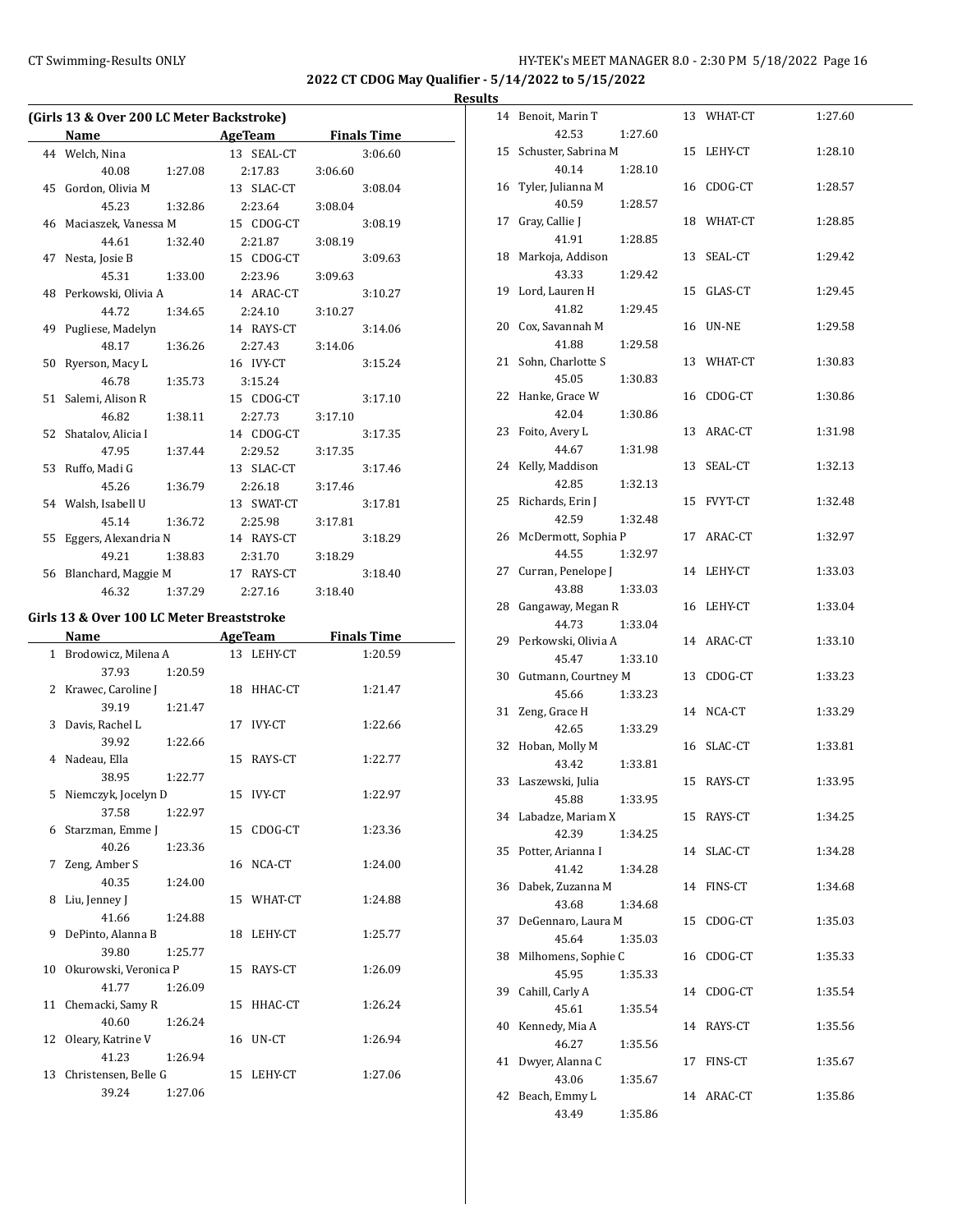## CT Swimming-Results ONLY **EXAMPLE 12 CONCRET MANAGER 8.0 - 2:30 PM 5/18/2022** Page 17

**2022 CT CDOG May Qualifier - 5/14/2022 to 5/15/2022**

## **Results**

|     | (Girls 13 & Over 100 LC Meter Breaststroke) |         |    |                |                    |  |  |
|-----|---------------------------------------------|---------|----|----------------|--------------------|--|--|
|     | Name                                        |         |    | <b>AgeTeam</b> | <b>Finals Time</b> |  |  |
| 43  | Kim, Sarah Meeyeon                          |         |    | 15 SEAL-CT     | 1:36.09            |  |  |
|     | 45.51                                       | 1:36.09 |    |                |                    |  |  |
| 44  | Nordquist, Claire E                         |         |    | 13 WHAT-CT     | 1:36.13            |  |  |
|     | 45.84                                       | 1:36.13 |    |                |                    |  |  |
| 45  | Tran, Thuy                                  |         |    | 17 RAYS-CT     | 1:36.20            |  |  |
|     | 46.54                                       | 1:36.20 |    |                |                    |  |  |
|     | 46 Raffaeli, Catie M                        |         |    | 13 ARAC-CT     | 1:36.39            |  |  |
|     | 46.34                                       | 1:36.39 |    |                |                    |  |  |
| 47  | Niemczyk, Alina M                           |         | 15 | <b>IVY-CT</b>  | 1:36.92            |  |  |
|     | 46.96                                       | 1:36.92 |    |                |                    |  |  |
| 48  | Dale, Leah S                                |         |    | 14 CDOG-CT     | 1:37.08            |  |  |
|     | 45.23                                       | 1:37.08 |    |                |                    |  |  |
| 49  | Etters, Reese K                             |         | 14 | PAC-CT         | 1:37.31            |  |  |
|     | 45.48                                       | 1:37.31 |    |                |                    |  |  |
| 50  | Samson, Reaghan                             |         | 15 | RAYS-CT        | 1:37.62            |  |  |
|     | 44.45                                       | 1:37.62 |    |                |                    |  |  |
| 51  | Bertolette, Abby K                          |         |    | 16 WHAT-CT     | 1:37.99            |  |  |
|     | 47.81                                       | 1:37.99 |    |                |                    |  |  |
|     |                                             |         |    |                |                    |  |  |
| 52  | Burdeshaw, Raegan E                         |         |    | 13 RAYS-CT     | 1:38.40            |  |  |
|     | 46.78                                       | 1:38.40 |    |                |                    |  |  |
| 53  | Kim, Kate S                                 |         |    | 15 HHAC-CT     | 1:38.55            |  |  |
|     | 44.79                                       | 1:38.55 |    |                |                    |  |  |
|     | 54 Cadoff, Elizabeth                        |         |    | 13 FVYT-CT     | 1:38.74            |  |  |
|     | 44.72                                       | 1:38.74 |    |                |                    |  |  |
| 55  | Rivera, Emily E                             |         | 16 | CDOG-CT        | 1:38.77            |  |  |
|     | 44.50                                       | 1:38.77 |    |                |                    |  |  |
| 56  | Leary, Ally R                               |         |    | 13 FVYT-CT     | 1:38.99            |  |  |
|     | 45.49                                       | 1:38.99 |    |                |                    |  |  |
| 57  | Nedobity, Beth A                            |         |    | 14 FINS-CT     | 1:39.07            |  |  |
|     | 45.13                                       | 1:39.07 |    |                |                    |  |  |
|     | 58 Anderson, Vanessa M                      |         | 13 | CDOG-CT        | 1:39.57            |  |  |
|     | 47.36                                       | 1:39.57 |    |                |                    |  |  |
| 59  | Jung, Marina M                              |         |    | 15 FVYT-CT     | 1:39.66            |  |  |
|     | 48.42                                       | 1:39.66 |    |                |                    |  |  |
| 60  | Alejandro, Rachel                           |         |    | 13 RAYS-CT     | 1:39.71            |  |  |
|     | 48.09                                       | 1:39.71 |    |                |                    |  |  |
| 61  | Jo, Meghan K                                |         |    | 14 WHAT-CT     | 1:40.12            |  |  |
|     | 47.50                                       | 1:40.12 |    |                |                    |  |  |
| 62  | Ferony, Claire E                            |         |    | 16 LEHY-CT     | 1:41.38            |  |  |
|     | 48.61                                       | 1:41.38 |    |                |                    |  |  |
| 63  | Evans, Elizabeth C                          |         |    | 16 GLAS-CT     | 1:41.75            |  |  |
|     | 48.91                                       | 1:41.75 |    |                |                    |  |  |
| 64  | Walkup, Gracie E                            |         | 15 | PAC-CT         | 1:41.96            |  |  |
|     | 48.22                                       | 1:41.96 |    |                |                    |  |  |
| 65  | Demarest, Alora                             |         | 16 | SEAL-CT        | 1:42.09            |  |  |
|     | 48.24                                       | 1:42.09 |    |                |                    |  |  |
| 66  | Baldelli, Gianna M                          |         |    | 14 PAC-CT      | 1:42.45            |  |  |
|     | 47.66                                       |         |    |                |                    |  |  |
|     |                                             | 1:42.45 |    |                |                    |  |  |
| *67 | Gagliardi, Gianna L                         |         | 16 | AJSC-CT        | 1:43.11            |  |  |
|     | 48.18                                       | 1:43.11 |    |                |                    |  |  |
| *67 | Niejelow, Larissa N                         |         | 13 | UN-CT          | 1:43.11            |  |  |
|     | 49.03                                       | 1:43.11 |    |                |                    |  |  |
| 69  | Omar, Sara M                                |         |    | 14 WHAT-CT     | 1:43.23            |  |  |
|     | 47.90                                       | 1:43.23 |    |                |                    |  |  |
| 70  | Vogel, Evelyn V                             |         | 13 | NCA-CT         | 1:43.67            |  |  |
|     | 50.29                                       | 1:43.67 |    |                |                    |  |  |

|    | 71 Dickens, Sophia N<br>48.59  | 1:44.42 |    | 13 PAC-CT  | 1:44.42 |
|----|--------------------------------|---------|----|------------|---------|
| 72 | McCann, Sarah A<br>47.53       | 1:44.97 |    | 13 ARAC-CT | 1:44.97 |
|    | 73 Oconnell, Sydney H<br>50.41 | 1:45.34 |    | 15 CDOG-CT | 1:45.34 |
|    | 74 Hoban, Colleen M            |         |    | 13 SLAC-CT | 1:46.32 |
| 75 | 49.08<br>Gilbert, Kaitlyn M    | 1:46.32 |    | 16 FINS-CT | 1:46.40 |
| 76 | 51.45<br>Langmaid, Sarah E     | 1:46.40 |    | 13 LEHY-CT | 1:47.57 |
| 77 | 52.15<br>Blanchard, Maggie M   | 1:47.57 |    | 17 RAYS-CT | 1:47.68 |
| 78 | 50.83<br>Berube, Gianna L      | 1:47.68 |    | 14 FINS-CT | 1:48.45 |
| 79 | 48.04<br>Maciaszek, Vanessa M  | 1:48.45 |    | 15 CDOG-CT | 1:48.66 |
| 80 | 50.73<br>Hoban, Meghan C       | 1:48.66 | 13 | SLAC-CT    | 1:48.78 |
| 81 | 52.36<br>Salemi, Alison R      | 1:48.78 | 15 | CDOG-CT    | 1:49.01 |
| 82 | 53.75<br>Khattar, Panya        | 1:49.01 |    | 14 FVYT-CT | 1:49.38 |
| 83 | 52.27<br>Potter, Mariela A     | 1:49.38 | 13 | SLAC-CT    | 1:51.69 |
|    | 51.54                          | 1:51.69 |    |            |         |
| 84 | Scates, Leah E<br>54.31        | 1:52.33 |    | 13 ARAC-CT | 1:52.33 |
| 85 | Forristall, Olive E<br>52.52   | 1:53.05 |    | 13 SLAC-CT | 1:53.05 |
| 86 | Rodriguez, Violeta S<br>51.89  | 1:53.53 |    | 13 SEAL-CT | 1:53.53 |
| 87 | Smith, Martha J<br>53.09       | 1:53.65 |    | 13 GLAS-CT | 1:53.65 |
| 88 | Walsh, Isabell U<br>55.75      | 1:54.01 |    | 13 SWAT-CT | 1:54.01 |
| 89 | Yazici, Melisa L<br>55.09      | 1:59.50 | 13 | GLAS-CT    | 1:59.50 |
|    |                                |         |    |            |         |

## **Girls 13 & Over 200 LC Meter Breaststroke**

|              | Name                  |         | AgeTeam    | <b>Finals Time</b> |
|--------------|-----------------------|---------|------------|--------------------|
| $\mathbf{1}$ | Benoit, Lucy A        |         | 17 WHAT-CT | 2:51.93            |
|              | 40.02                 | 1:23.29 | 2:09.03    | 2:51.93            |
|              | 2 Niemczyk, Jocelyn D |         | 15 IVY-CT  | 2:54.18            |
|              | 40.56                 | 1:24.99 | 2:11.10    | 2:54.18            |
| 3            | Brodowicz, Milena A   |         | 13 LEHY-CT | 2:56.77            |
|              | 38.51                 | 1:24.20 | 2:09.96    | 2:56.77            |
| 4            | Nadeau, Ella          |         | 15 RAYS-CT | 2:58.06            |
|              | 40.95                 | 1:26.05 | 2:12.52    | 2:58.06            |
| 5.           | Zeng, Amber S         |         | 16 NCA-CT  | 2:59.62            |
|              | 40.72                 | 1:25.86 | 2:13.36    | 2:59.62            |
| 6            | Chemacki, Samy R      |         | 15 HHAC-CT | 3:00.25            |
|              |                       | 1:26.78 | 2:13.58    | 3:00.25            |
| 7            | Paluska, Annika G     |         | 16 LEHY-CT | 3:00.88            |
|              | 41.67                 | 1:26.22 | 2:14.07    | 3:00.88            |
| 8            | Liu, Jenney J         |         | 15 WHAT-CT | 3:01.27            |
|              | 40.68                 | 1:27.99 | 2:13.03    | 3:01.27            |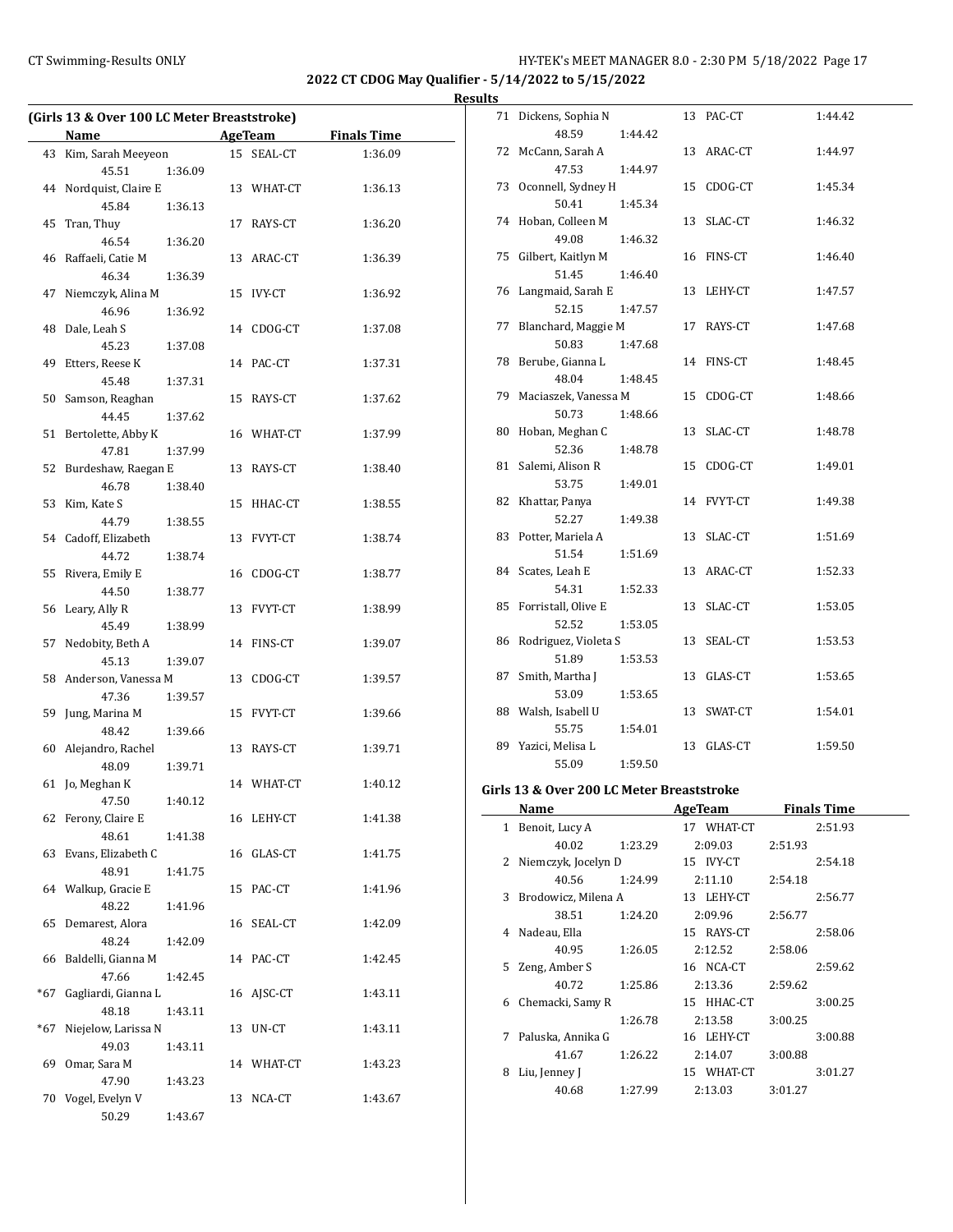## CT Swimming-Results ONLY **CT Swimming-Results ONLY** 18 18

**2022 CT CDOG May Qualifier - 5/14/2022 to 5/15/2022**

**Results**

 $\frac{1}{2}$ 

| (Girls 13 & Over 200 LC Meter Breaststroke) |                             |         |                       |         |                    |
|---------------------------------------------|-----------------------------|---------|-----------------------|---------|--------------------|
|                                             |                             |         |                       |         |                    |
|                                             | Name                        |         | AgeTeam               |         | <b>Finals Time</b> |
|                                             | 9 Starzman, Emme J          |         | 15 CDOG-CT            |         | 3:01.91            |
|                                             | 41.45                       | 1:27.81 | 2:14.54               | 3:01.91 |                    |
| 10                                          | Oleary, Katrine V           |         | 16 UN-CT              |         | 3:03.83            |
|                                             | 43.11                       | 1:29.67 | 2:17.63               | 3:03.83 |                    |
| 11                                          | Tyler, Julianna M           |         | 16 CDOG-CT            |         | 3:06.47            |
|                                             | 42.14                       | 1:30.05 | 2:17.18               | 3:06.47 |                    |
| 12                                          | Benoit, Marin T             |         | 13 WHAT-CT            |         | 3:08.44            |
|                                             | 43.25                       | 1:30.95 | 2:20.47               | 3:08.44 |                    |
| 13                                          | Schuster, Sabrina M         |         | 15 LEHY-CT            |         | 3:09.22            |
|                                             | 41.62                       | 1:30.99 | 2:19.53               | 3:09.22 |                    |
| 14                                          | Hanke, Grace W              |         | 16 CDOG-CT            |         | 3:09.65            |
|                                             |                             | 1:30.56 | 2:20.16               | 3:09.65 |                    |
|                                             | 15 Agnihotri, Preksha       |         | 14 FVYT-CT            |         | 3:09.98            |
|                                             | 43.98                       | 1:30.68 | 2:21.41               | 3:09.98 |                    |
| 16                                          | Okurowski, Veronica P       |         | 15 RAYS-CT            |         | 3:10.01            |
|                                             | 44.43                       | 1:32.35 | 2:22.98               | 3:10.01 |                    |
| 17                                          | Christensen, Belle G        |         | 15 LEHY-CT            |         | 3:11.82            |
|                                             | 44.07                       | 1:32.67 | 3:11.82               |         |                    |
| 18                                          | Richardson, Elise C         |         | 16 CDOG-CT            |         | 3:12.46            |
|                                             | 45.99                       | 1:33.70 | 2:23.99               | 3:12.46 |                    |
| 19                                          | Lord, Lauren H              |         | 15 GLAS-CT            |         | 3:12.50            |
|                                             | 44.54                       | 1:32.98 | 2:23.28               | 3:12.50 |                    |
| 20                                          | Vitola, Abigail G           |         | 18 VSYM-CT            |         | 3:14.10            |
|                                             | 44.72                       | 1:32.95 | 2:24.71               | 3:14.10 |                    |
| 21                                          | Curran, Penelope J          |         | 14 LEHY-CT            |         | 3:14.92            |
|                                             | 43.78                       | 1:34.80 | 2:23.97               | 3:14.92 |                    |
| 22                                          | Tejeda, Julia A             |         | 14 CDOG-CT            |         | 3:18.54            |
|                                             | 44.58                       | 1:36.16 | 2:26.47               | 3:18.54 |                    |
|                                             | 23 Nat, Zara                |         | 14 SLAC-CT            |         | 3:19.20            |
|                                             | 45.22                       | 1:36.43 | 3:19.20               |         |                    |
| 24                                          | Gutmann, Courtney M         |         | 13 CDOG-CT            |         | 3:19.28            |
|                                             | 46.94                       | 1:36.38 | 2:29.98               | 3:19.28 |                    |
| 25                                          | Sohn, Charlotte S           |         | 13 WHAT-CT            |         | 3:19.49            |
|                                             |                             | 1:38.65 | 2:28.49               | 3:19.49 |                    |
| 26                                          | McDonough, Morgan A         |         | 16 CDOG-CT            |         | 3:20.41            |
|                                             | 43.61                       | 1:35.90 | 2:25.56               | 3:20.41 |                    |
| 27                                          | Zeng, Grace H               |         | 14 NCA-CT             |         | 3:21.51            |
|                                             |                             |         |                       |         |                    |
|                                             | 44.47                       | 1:35.74 | 2:28.04               | 3:21.51 |                    |
|                                             | 28 Kelly, Maddison<br>45.75 | 1:37.95 | 13 SEAL-CT<br>2:29.75 |         | 3:21.72            |
|                                             |                             |         |                       | 3:21.72 |                    |
| 29                                          | Kim, Sarah Meeyeon          |         | 15 SEAL-CT            |         | 3:22.17            |
|                                             | 48.12                       | 1:39.10 | 2:33.39               | 3:22.17 |                    |
| 30                                          | Cahill, Carly A             |         | 14 CDOG-CT            |         | 3:23.45            |
|                                             | 46.12                       | 1:37.20 | 2:29.07               | 3:23.45 |                    |
| 31                                          | Kim, Kate S                 |         | 15 HHAC-CT            |         | 3:23.65            |
|                                             | 46.59                       | 1:38.28 | 2:32.09               | 3:23.65 |                    |
| 32                                          | Labadze, Mariam X           |         | 15 RAYS-CT            |         | 3:23.68            |
|                                             | 46.89                       | 1:37.23 | 2:31.97               | 3:23.68 |                    |
| 33                                          | Kennedy, Mia A              |         | 14 RAYS-CT            |         | 3:24.76            |
|                                             | 48.29                       | 1:40.81 | 2:33.42               | 3:24.76 |                    |
| 34                                          | Tran, Thuy                  |         | 17 RAYS-CT            |         | 3:26.08            |
|                                             | 47.33                       | 1:39.43 | 2:33.66               | 3:26.08 |                    |
| 35                                          | Burdeshaw, Raegan E         |         | 13 RAYS-CT            |         | 3:26.42            |
|                                             | 45.29                       | 1:38.41 | 2:31.86               | 3:26.42 |                    |
| 36                                          | Dale, Leah S                |         | 14 CDOG-CT            |         | 3:29.46            |
|                                             |                             | 1:39.05 | 3:29.46               |         |                    |

| 37  | Rivera, Emily E                        | 16 CDOG-CT     | 3:31.60            |
|-----|----------------------------------------|----------------|--------------------|
|     | 45.58<br>1:42.02                       | 2:34.81        | 3:31.60            |
| 38  | Cadoff, Elizabeth                      | 13 FVYT-CT     | 3:33.29            |
|     | 47.59<br>1:41.17                       | 2:38.06        | 3:33.29            |
| 39  | Niejelow, Larissa N                    | 13 UN-CT       | 3:39.60            |
|     | 46.57<br>1:44.84                       | 2:40.80        | 3:39.60            |
| 40  | Gilbert, Kaitlyn M                     | 16 FINS-CT     | 3:43.30            |
|     | 49.67<br>1:44.25                       | 2:44.47        | 3:43.30            |
| 41  | Maciaszek, Vanessa M                   | 15 CDOG-CT     | 3:50.08            |
|     | 52.92<br>1:51.23                       | 2:51.70        | 3:50.08            |
| --- | Blanchard, Maggie M                    | 17 RAYS-CT     | D <sub>0</sub>     |
|     | 51.79<br>1:48.66                       | 2:53.04        | DQ                 |
|     |                                        |                |                    |
|     | Girls 13 & Over 100 LC Meter Butterfly |                |                    |
|     | Name                                   | <b>AgeTeam</b> | <b>Finals Time</b> |
|     | 1 Benoit, Lucy A                       | 17 WHAT-CT     | 1:07.24            |
|     | 31.90<br>1:07.24                       |                |                    |
| 2   | McKirryher, Kylie M                    | 13 CDOG-CT     | 1:08.61            |
|     | 31.71<br>1:08.61                       |                |                    |
| 3   | Kudlac, Riley E                        | LEHY-CT<br>16  | 1:08.73            |
|     | 32.77<br>1:08.73                       |                |                    |
| 4   | Benoit, Marin T                        | WHAT-CT<br>13  | 1:09.03            |
|     | 32.24<br>1:09.03                       |                |                    |
| 5   | Mahon, Grace N                         | HHAC-CT<br>16  | 1:09.45            |
|     | 32.55<br>1:09.45                       |                |                    |
|     | 6 Kudlac, Avery B                      | 16 LEHY-CT     | 1:10.86            |
|     | Nadeau, Ella<br>7                      | 15<br>RAYS-CT  | 1:11.08            |
|     | 32.28<br>1:11.08                       |                |                    |
| 8   | Nordquist, Molly B                     | 16 WHAT-CT     | 1:11.34            |
|     | 33.49<br>1:11.34                       |                |                    |
| 9   | Johnson, Jaiden E                      | 16<br>HHAC-CT  | 1:12.14            |
|     | 32.56<br>1:12.14                       |                |                    |
| 10  | Behrle, Kyla P                         | 18<br>CDOG-CT  | 1:12.19            |
|     | 34.71<br>1:12.19                       |                |                    |
| 11  | Davis, Rachel L                        | 17<br>IVY-CT   | 1:12.55            |
|     | 33.88<br>1:12.55                       |                |                    |
| 12  | Gangaway, Megan R                      | 16<br>LEHY-CT  | 1:12.73            |
|     | 34.81<br>1:12.73                       |                |                    |
| 13  | Milhomens, Sophie C                    | 16<br>CDOG-CT  | 1:12.75            |
|     | 34.50<br>1:12.75                       |                |                    |
|     | 14 Uricchio, Jasmine L                 | 17 NCA-CT      | 1:12.82            |
|     | 34.68<br>1:12.82                       |                |                    |
| 15  | Starzman, Emme J                       | 15<br>CDOG-CT  | 1:12.87            |
|     | 34.44<br>1:12.87                       |                |                    |
| 16  | Hammarlund, Meghan                     | 18<br>RAYS-CT  | 1:13.15            |
|     | 33.06<br>1:13.15                       |                |                    |
| 17  | DePinto, Alanna B                      | 18<br>LEHY-CT  | 1:13.23            |
|     | 33.92<br>1:13.23                       |                |                    |
| 18  | Beauchene, Katherine E                 | FVYT-CT<br>15  | 1:13.56            |
|     | 34.12<br>1:13.56                       |                |                    |
| 19  | Raut, Jaee K                           | 16<br>WHAT-CT  | 1:13.91            |
|     | 33.92<br>1:13.91                       |                |                    |
| 20  | Gajecki, Natalia E                     | 14 FINS-CT     | 1:13.93            |
|     | 33.20<br>1:13.93                       |                |                    |
| 21  | Brenson, Sofi                          | 13<br>FVYT-CT  | 1:14.22            |
|     | 35.13<br>1:14.22                       |                |                    |
| 22  | Zajac, Iza                             | 15<br>FVYT-CT  | 1:14.73            |
|     | 33.62<br>1:14.73                       |                |                    |
|     |                                        |                |                    |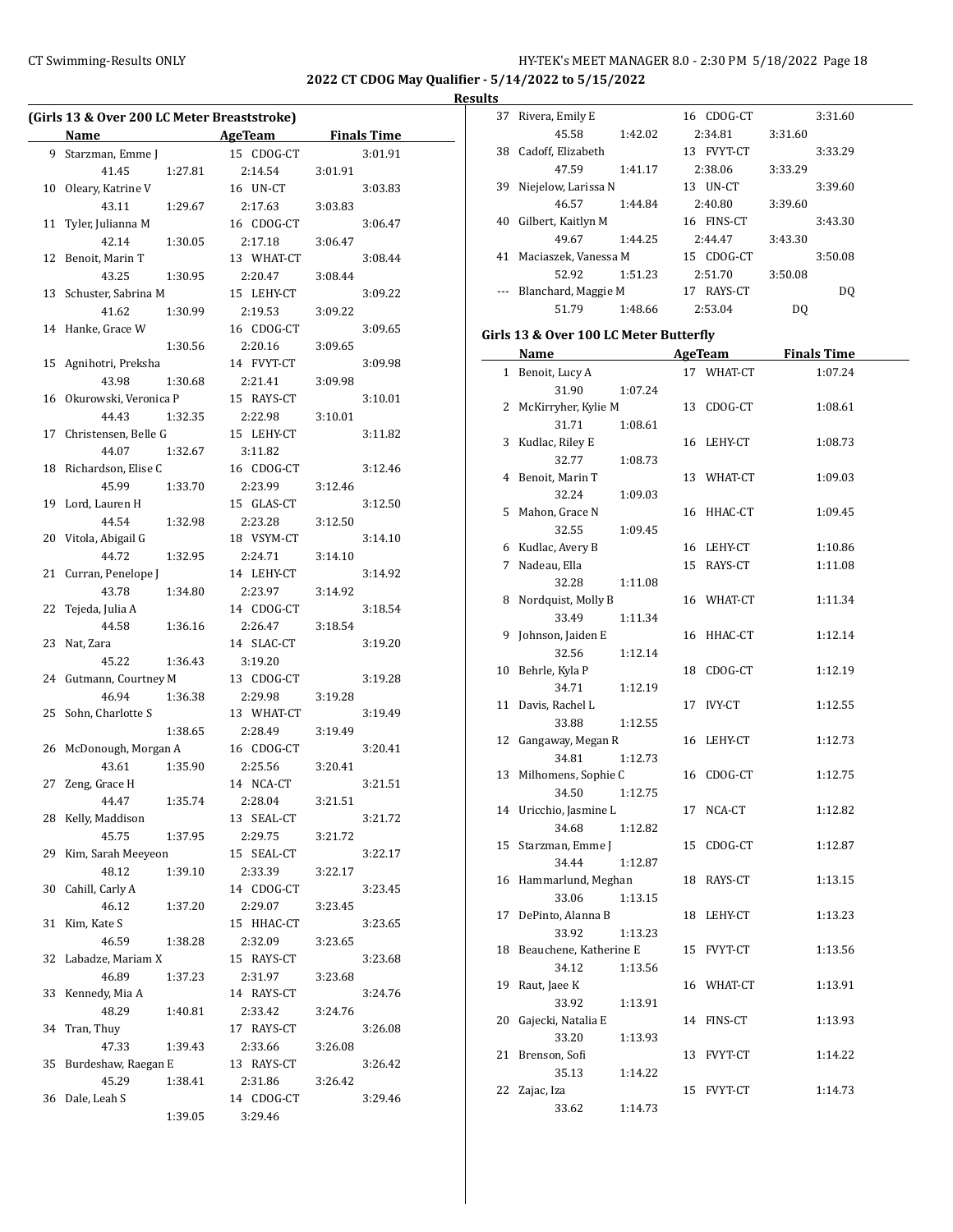## CT Swimming-Results ONLY **CT Swimming-Results ONLY** 19

**2022 CT CDOG May Qualifier - 5/14/2022 to 5/15/2022**

## **Results**

| (Girls 13 & Over 100 LC Meter Butterfly) |                          |         |    |            |                    |
|------------------------------------------|--------------------------|---------|----|------------|--------------------|
|                                          | Name                     |         |    | AgeTeam    | <b>Finals Time</b> |
| 23                                       | Oleary, Katrine V        |         |    | 16 UN-CT   | 1:14.78            |
|                                          | 35.10                    | 1:14.78 |    |            |                    |
| 24                                       | Beltrami, Maura E        |         |    | 17 CDOG-CT | 1:14.80            |
|                                          | 35.56                    | 1:14.80 |    |            |                    |
| 25                                       | Hanke, Grace W           |         |    | 16 CDOG-CT | 1:15.16            |
|                                          | 35.05                    | 1:15.16 |    |            |                    |
| 26                                       | Morton, Kaleigh N        |         |    | 17 AJSC-CT | 1:15.54            |
|                                          | 35.63                    | 1:15.54 |    |            |                    |
| 27                                       | Jo, Meghan K             |         |    | 14 WHAT-CT | 1:15.83            |
|                                          | 37.01                    | 1:15.83 |    |            |                    |
|                                          | 28 Okurowski, Veronica P |         |    | 15 RAYS-CT | 1:16.25            |
|                                          | 35.72                    | 1:16.25 |    |            |                    |
| 29                                       | Omar, Sara M             |         |    | 14 WHAT-CT | 1:16.40            |
|                                          | 36.34                    | 1:16.40 |    |            |                    |
| 30                                       | Riccobon, Ruthie E       |         |    | 16 WHAT-CT | 1:16.94            |
|                                          | 35.73                    | 1:16.94 |    |            |                    |
| 31                                       | Laszewski, Julia         |         |    | 15 RAYS-CT | 1:16.98            |
|                                          | 36.22                    | 1:16.98 |    |            |                    |
| 32                                       | Stephenson, Hannah R     |         | 17 | FVYT-CT    | 1:17.06            |
|                                          | 36.35                    | 1:17.06 |    |            |                    |
| 33                                       | Pan, Ellen               |         |    | 15 AISC-CT | 1:17.14            |
|                                          | 33.97                    | 1:17.14 |    |            |                    |
|                                          | 34 Niemczyk, Alina M     |         |    | 15 IVY-CT  | 1:17.16            |
|                                          | 37.44                    | 1:17.16 |    |            |                    |
| 35                                       | Vitola, Abigail G        |         |    | 18 VSYM-CT | 1:18.26            |
|                                          | 36.77                    | 1:18.26 |    |            |                    |
|                                          | 36 Plourde, Audrey L     |         |    | 15 IVY-CT  | 1:18.51            |
|                                          | 36.55                    | 1:18.51 |    |            |                    |
| 37                                       | Markoja, Addison         |         | 13 | SEAL-CT    | 1:18.79            |
|                                          | 36.59                    | 1:18.79 |    |            |                    |
|                                          | 38 Curtin, Amelia J      |         |    | 14 FVYT-CT | 1:19.11            |
|                                          | 36.14                    | 1:19.11 |    |            |                    |
|                                          | 39 Waitkus, Lauren E     |         | 15 | CDOG-CT    | 1:19.84            |
|                                          | 36.64                    | 1:19.84 |    |            |                    |
| 40                                       | Jacob, Anna C            |         | 13 | SLAC-CT    | 1:20.11            |
|                                          | 37.44                    | 1:20.11 |    |            |                    |
| 41                                       | Bertolette, Abby K       |         |    | 16 WHAT-CT | 1:20.33            |
|                                          | 35.56                    | 1:20.33 |    |            |                    |
|                                          | 42 Kroll, Bryndle        |         |    | 16 RAYS-CT | 1:20.34            |
|                                          | 36.04                    | 1:20.34 |    |            |                    |
| 43                                       | Nordquist, Claire E      |         | 13 | WHAT-CT    | 1:20.36            |
|                                          | 36.15                    | 1:20.36 |    |            |                    |
| 44                                       | Zeng, Amber S            |         | 16 | NCA-CT     | 1:20.82            |
|                                          | 35.72                    | 1:20.82 |    |            |                    |
| 45                                       | Ferony, Claire E         |         | 16 | LEHY-CT    | 1:20.96            |
|                                          | 35.74                    | 1:20.96 |    |            |                    |
| 46                                       | Leary, Ally R            |         | 13 | FVYT-CT    | 1:21.07            |
|                                          | 36.55                    | 1:21.07 |    |            |                    |
| 47                                       | Nesta, Josie B           |         | 15 | CDOG-CT    | 1:21.40            |
|                                          | 39.09                    | 1:21.40 |    |            |                    |
| 48                                       | Kim, Sarah Meeyeon       |         | 15 | SEAL-CT    | 1:21.41            |
|                                          | 38.10                    | 1:21.41 |    |            |                    |
| 49                                       | Nedobity, Beth A         |         |    | 14 FINS-CT | 1:21.44            |
|                                          | 37.77                    | 1:21.44 |    |            |                    |
| 50                                       | Nguyen, Alyssa T         |         |    | 14 IVY-CT  | 1:21.54            |
|                                          | 38.34                    | 1:21.54 |    |            |                    |

|                          | 51 Faulkner, Giulia G    |         |    | 17 HHAC-CT | 1:22.68 |
|--------------------------|--------------------------|---------|----|------------|---------|
|                          | 37.23                    | 1:22.68 |    |            |         |
| 52                       | Daukas, Emily M<br>38.67 | 1:23.03 |    | 14 CDOG-CT | 1:23.03 |
|                          | 53 Potter, Arianna I     |         |    | 14 SLAC-CT | 1:23.50 |
|                          | 38.29                    | 1:23.50 |    |            |         |
|                          | 54 Hodum, Isabelle R     |         |    | 14 CDOG-CT | 1:24.24 |
|                          | 38.62                    | 1:24.24 |    |            |         |
| 55                       | Alejandro, Rachel        |         |    | 13 RAYS-CT | 1:24.31 |
|                          | 37.74                    | 1:24.31 |    |            |         |
|                          | 56 Labadze, Mariam X     |         |    | 15 RAYS-CT | 1:24.90 |
|                          | 38.81                    | 1:24.90 |    |            |         |
| 57                       | Evans, Samantha C        |         |    | 14 UN-CT   | 1:25.56 |
|                          | 37.64                    | 1:25.56 |    |            |         |
| 58                       | Murtari, Gabby           |         |    | 16 FVYT-CT | 1:26.04 |
|                          | 38.35                    | 1:26.04 |    |            |         |
| 59                       | Youel, Miriam J          |         |    | 15 WHAT-CT | 1:26.59 |
|                          | 38.01                    | 1:26.59 |    |            |         |
| 60                       | Kelly, Maddison          |         |    | 13 SEAL-CT | 1:27.21 |
|                          | 39.65                    | 1:27.21 |    |            |         |
| 61                       | Niejelow, Larissa N      |         | 13 | UN-CT      | 1:27.60 |
|                          | 40.76                    | 1:27.60 |    |            |         |
|                          | 62 Maciaszek, Vanessa M  |         | 15 | CDOG-CT    | 1:27.99 |
|                          | 38.72                    | 1:27.99 |    |            |         |
| 63                       | Mulmi, Aarya             |         |    | 14 ARAC-CT | 1:28.91 |
|                          | 37.40                    | 1:28.91 |    |            |         |
| 64                       | Shatalov, Alicia I       |         |    | 14 CDOG-CT | 1:29.16 |
|                          | 41.97                    | 1:29.16 |    |            |         |
| 65                       | Vogel, Evelyn V          |         | 13 | NCA-CT     | 1:30.45 |
|                          | 41.79                    | 1:30.45 |    |            |         |
| 66                       | Ma, Bianca J             |         |    | 13 FVYT-CT | 1:31.04 |
|                          | 40.02                    | 1:31.04 |    |            |         |
|                          | 67 Peralta, Joseliz A    |         |    | 13 FINS-CT | 1:32.08 |
|                          | 68 Welch, Nina           |         |    | 13 SEAL-CT | 1:34.54 |
|                          | 42.67                    | 1:34.54 |    |            |         |
|                          | 69 Gutmann, Courtney M   |         |    | 13 CDOG-CT | 1:34.88 |
|                          | 41.83                    | 1:34.88 |    |            |         |
| 70                       | Dale, Leah S             |         |    | 14 CDOG-CT | 1:36.37 |
|                          | 41.95                    | 1:36.37 |    |            |         |
| 71                       | Gordon, Olivia M         |         | 13 | SLAC-CT    | 1:36.71 |
| 72                       | Rodriguez, Alison D      |         | 15 | WHAT-CT    | 1:38.70 |
|                          | 43.67                    | 1:38.70 |    |            |         |
| 73                       | Walsh, Isabell U         |         | 13 | SWAT-CT    | 1:46.03 |
| $\overline{\phantom{a}}$ | Nat, Zara                |         | 14 | SLAC-CT    | DQ      |
|                          | 37.81                    | DQ      |    |            |         |
| $\overline{\phantom{a}}$ | Lord, Lauren H           |         | 15 | GLAS-CT    | DQ      |
|                          | 33.87                    | DQ      |    |            |         |

## **Girls 13 & Over 200 LC Meter Butterfly**

|   | Name                | AgeTeam |                      | <b>Finals Time</b> |         |
|---|---------------------|---------|----------------------|--------------------|---------|
| 1 | Nordquist, Molly B  |         | WHAT-CT<br>16        |                    | 2:32.89 |
|   | 33.74               | 1:12.71 | 1:52.64              | 2:32.89            |         |
|   | 2 Tyler, Julianna M |         | CDOG-CT<br>16        |                    | 2:33.19 |
|   | 34.27               | 1:13.78 | 1:53.66              | 2:33.19            |         |
| 3 | Milhomens, Sophie C |         | CDOG-CT<br>16        |                    | 2:34.19 |
|   | 34.06               | 1:13.99 | 1:54.21              | 2:34.19            |         |
|   | 4 Pickel, Abbey E   |         | <b>FINS-CT</b><br>15 |                    | 2:34.90 |
|   | 33.50               | 1:13.00 | 1:54.64              | 2:34.90            |         |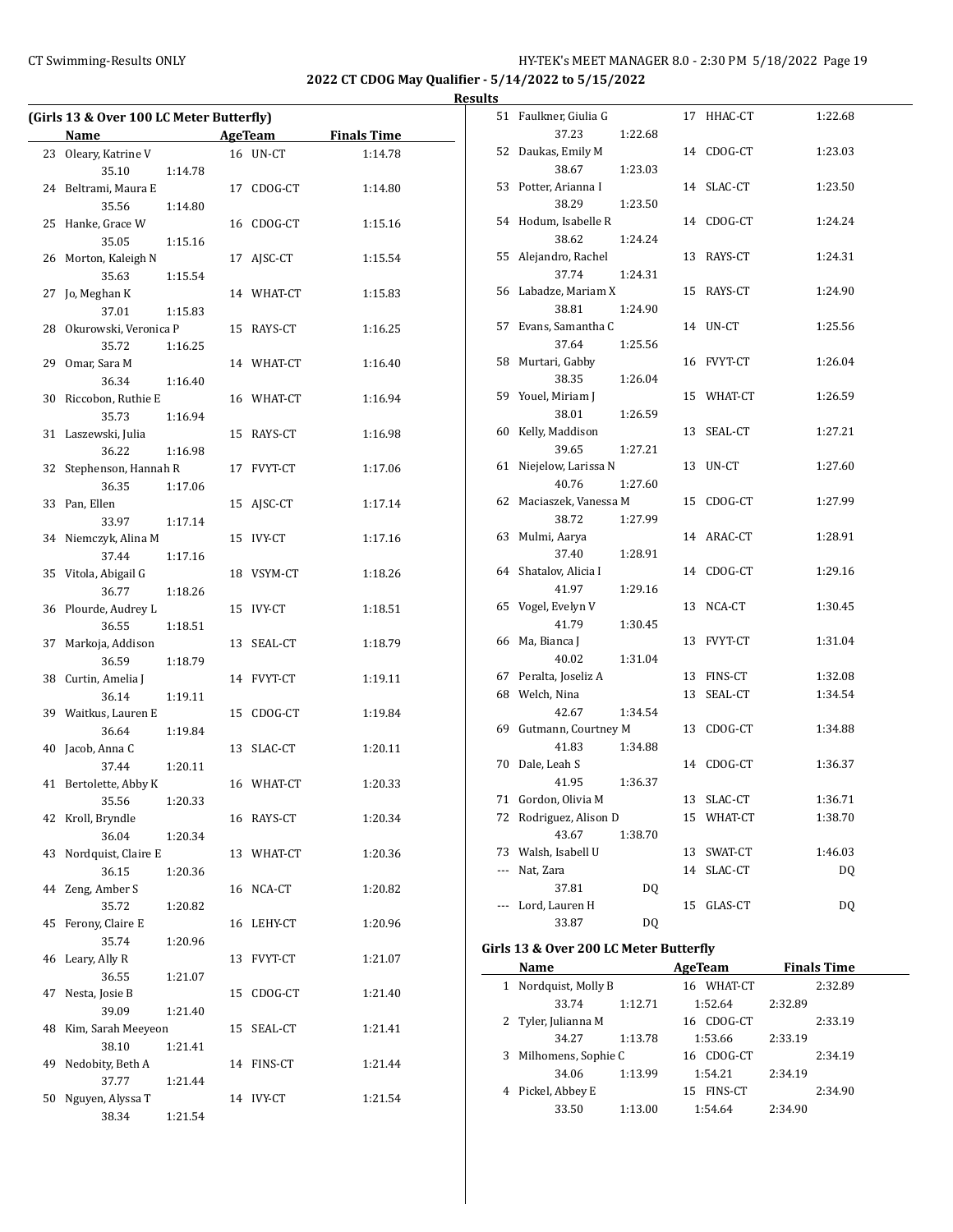#### CT Swimming-Results ONLY HY-TEK's MEET MANAGER 8.0 - 2:30 PM 5/18/2022 Page 20

**2022 CT CDOG May Qualifier - 5/14/2022 to 5/15/2022**

#### **Results**

|     | (Girls 13 & Over 200 LC Meter Butterfly) |               |                    |
|-----|------------------------------------------|---------------|--------------------|
|     | Name                                     | AgeTeam       | <b>Finals Time</b> |
| 5   | McKirryher, Kylie M                      | 13 CDOG-CT    | 2:35.83            |
|     | 32.50<br>1:10.25                         | 1:52.71       | 2:35.83            |
| 6   | Uricchio, Jasmine L                      | 17 NCA-CT     | 2:36.02            |
|     | 34.30<br>1:13.66                         | 1:55.38       | 2:36.02            |
| 7   | Mahon, Grace N                           | 16 HHAC-CT    | 2:37.01            |
|     | 34.15<br>1:12.31                         | 1:54.52       | 2:37.01            |
| 8   | Behrle, Kyla P                           | 18 CDOG-CT    | 2:38.34            |
|     | 36.09<br>1:16.65                         | 1:58.04       | 2:38.34            |
| 9   | Bodie, Elizabeth A                       | 15 CDOG-CT    | 2:39.58            |
|     | 34.51<br>1:14.40                         | 1:57.30       | 2:39.58            |
| 10  | Kudlac, Avery B                          | 16 LEHY-CT    | 2:40.48            |
|     | 33.69<br>1:13.74                         | 1:55.93       | 2:40.48            |
| 11  | Johnson, Jaiden E                        | 16 HHAC-CT    | 2:43.35            |
|     | 35.08<br>1:14.13                         | 1:58.17       | 2:43.35            |
| 12  | Beltrami, Maura E                        | 17 CDOG-CT    | 2:45.98            |
|     | 36.39<br>1:17.86                         | 2:01.65       | 2:45.98            |
| 13  | Brenson, Sofi                            | 13 FVYT-CT    | 2:47.59            |
|     | 36.05<br>1:17.96                         | 2:01.37       | 2:47.59            |
| 14  | Tejeda, Julia A                          | 14 CDOG-CT    | 2:48.19            |
|     | 36.10<br>1:18.04                         | 2:03.32       | 2:48.19            |
| 15  | Lord, Lauren H                           | 15 GLAS-CT    | 2:51.51            |
|     | 35.76<br>1:17.90                         | 2:04.98       | 2:51.51            |
| 16  | Niemczyk, Alina M                        | 15 IVY-CT     | 2:52.64            |
|     | 37.19<br>1:20.91                         | 2:07.44       | 2:52.64            |
| 17  | Langmaid, Sarah E                        | 13 LEHY-CT    | 2:57.71            |
|     | 37.31<br>1:22.13                         | 2:09.55       | 2:57.71            |
| 18  | Markoja, Addison                         | 13 SEAL-CT    | 3:01.17            |
|     | 39.07<br>1:25.42                         | 2:14.77       | 3:01.17            |
| 19  | Nesta, Josie B                           | 15 CDOG-CT    | 3:02.27            |
|     | 38.46<br>1:25.00                         | 2:14.19       | 3:02.27            |
| 20  | Green, Stella G                          | 13 CDOG-CT    | 3:05.00            |
|     | 38.47<br>1:26.18                         | 2:15.81       | 3:05.00            |
| 21  | Waitkus, Lauren E                        | 15 CDOG-CT    | 3:06.83            |
|     | 37.47<br>1:23.90                         | 2:16.44       | 3:06.83            |
| 22  | Daukas, Emily M                          | 14 CDOG-CT    | 3:11.32            |
|     | 41.02<br>1:29.34                         | 2:20.53       | 3:11.32            |
| --- | Kim, Sarah Meeyeon                       | SEAL-CT<br>15 | DQ                 |
|     | 37.49<br>1:24.15                         | 2:15.42       | <b>DQ</b>          |

#### **Girls 13 & Over 200 LC Meter IM**

| Name |                        | AgeTeam | <b>Finals Time</b> |         |  |
|------|------------------------|---------|--------------------|---------|--|
| 1    | Oleary, Katrine V      |         | 16 UN-CT           | 2:34.62 |  |
|      | 33.52                  | 1:14.17 | 2:00.09            | 2:34.62 |  |
| 2    | Beauchene, Katherine E |         | 15 FVYT-CT         | 2:35.69 |  |
|      | 33.66                  | 1:13.55 | 2:00.33            | 2:35.69 |  |
| 3    | Kudlac, Riley E        |         | 16 LEHY-CT         | 2:36.53 |  |
|      | 33.79                  | 1:14.30 | 2:02.62            | 2:36.53 |  |
| 4    | Nadeau, Ella           |         | 15 RAYS-CT         | 2:37.22 |  |
|      | 32.42                  | 1:13.51 | 2:00.28            | 2:37.22 |  |
| 5    | Davis, Rachel L        |         | 17 IVY-CT          | 2:37.42 |  |
|      | 33.97                  |         | 2:03.10            | 2:37.42 |  |
| 6    | Pickel, Abbey E        |         | 15 FINS-CT         | 2:38.24 |  |
|      | 33.44                  | 1:15.61 | 2:02.73            | 2:38.24 |  |
| 7    | Richards, Erin J       |         | 15 FVYT-CT         | 2:38.39 |  |
|      | 33.80                  | 1:13.89 | 2:03.86            | 2:38.39 |  |
|      |                        |         |                    |         |  |

| 8  | Krawec, Caroline J    |         | 18 HHAC-CT |         | 2:38.69 |
|----|-----------------------|---------|------------|---------|---------|
|    | 33.62                 | 1:15.67 | 2:01.09    | 2:38.69 |         |
| 9  | Gray, Callie J        |         | 18 WHAT-CT |         | 2:39.56 |
|    | 34.52                 | 1:16.08 | 2:03.69    | 2:39.56 |         |
| 10 | Benoit, Marin T       |         | 13 WHAT-CT |         | 2:41.28 |
|    | 34.12                 | 1:15.79 | 2:06.28    | 2:41.28 |         |
| 11 | Tejeda, Julia A       |         | 14 CDOG-CT |         | 2:41.85 |
|    | 35.34                 | 1:18.01 | 2:05.34    | 2:41.85 |         |
| 12 | Chemacki, Samy R      |         | 15 HHAC-CT |         | 2:42.04 |
|    | 34.50                 | 1:19.72 | 2:04.88    | 2:42.04 |         |
| 13 | Schuster, Sabrina M   |         | 15 LEHY-CT |         | 2:42.67 |
|    | 34.10                 | 1:17.83 | 2:06.83    | 2:42.67 |         |
| 14 | Uricchio, Jasmine L   |         | 17 NCA-CT  |         | 2:42.81 |
|    | 33.23                 | 1:17.08 | 2:06.44    | 2:42.81 |         |
| 15 | Gangaway, Megan R     |         | 16 LEHY-CT |         | 2:43.00 |
|    | 33.65                 | 1:18.03 | 2:08.10    | 2:43.00 |         |
| 16 | Lord, Lauren H        |         | 15 GLAS-CT |         | 2:43.23 |
|    | 34.75                 | 1:19.19 | 2:06.66    | 2:43.23 |         |
| 17 | Brodowicz, Milena A   |         | 13 LEHY-CT |         | 2:43.55 |
|    | 35.88                 | 1:20.90 | 2:06.67    | 2:43.55 |         |
| 18 | Snow, Julia A         |         | 17 CDOG-CT |         | 2:44.20 |
|    | 34.14                 | 1:18.17 | 2:05.88    | 2:44.20 |         |
| 19 | Morton, Kaleigh N     |         | 17 AJSC-CT |         | 2:44.87 |
|    | 34.98                 | 1:17.20 | 2:08.56    | 2:44.87 |         |
| 20 | DePinto, Alanna B     |         | 18 LEHY-CT |         | 2:44.91 |
|    | 33.63                 |         | 2:09.32    | 2:44.91 |         |
| 21 | Christensen, Belle G  |         | 15 LEHY-CT |         | 2:44.99 |
|    | 34.53                 | 1:19.67 | 2:07.95    | 2:44.99 |         |
| 22 | Behrle, Kyla P        |         | 18 CDOG-CT |         | 2:45.06 |
|    | 34.87                 | 1:17.36 | 2:08.34    | 2:45.06 |         |
| 23 | Sowka, Brooke E       |         | 16 LEHY-CT |         | 2:45.68 |
|    | 34.65                 | 1:17.68 | 2:07.90    | 2:45.68 |         |
| 24 | Hanke, Grace W        |         | 16 CDOG-CT |         | 2:45.94 |
|    | 34.76                 | 1:17.29 | 2:07.68    | 2:45.94 |         |
| 25 | Mahon, Grace N        |         | 16 HHAC-CT |         | 2:45.95 |
|    | 33.77                 | 1:17.45 | 2:08.44    | 2:45.95 |         |
| 26 | Raut, Jaee K          |         | 16 WHAT-CT |         | 2:46.43 |
|    | 32.88                 | 1:17.72 | 2:07.31    | 2:46.43 |         |
| 27 | Cahill, Carly A       |         | 14 CDOG-CT |         | 2:46.92 |
|    | 33.73                 | 1:17.52 | 2:09.57    | 2:46.92 |         |
| 28 | Markoja, Addison      |         | 13 SEAL-CT |         | 2:48.88 |
|    | 35.96                 | 1:25.37 | 2:12.77    | 2:48.88 |         |
| 29 | Kudlac, Avery B       |         | 16 LEHY-CT |         | 2:49.05 |
|    | 33.50                 | 1:18.75 | 2:15.45    | 2:49.05 |         |
| 30 | Foito, Avery L        |         | 13 ARAC-CT |         | 2:49.34 |
|    | 36.07                 | 1:20.61 | 2:10.74    | 2:49.34 |         |
| 31 | Stephenson, Hannah R  |         | 17 FVYT-CT |         | 2:49.81 |
|    | 36.45                 | 1:20.46 | 2:11.63    | 2:49.81 |         |
| 32 | Zeng, Amber S         |         | 16 NCA-CT  |         | 2:49.87 |
|    | 36.55                 |         | 2:11.16    | 2:49.87 |         |
| 33 | DeGennaro, Laura M    |         | 15 CDOG-CT |         | 2:50.10 |
|    | 35.91                 | 1:20.31 | 2:11.96    | 2:50.10 |         |
| 34 | Nordquist, Molly B    |         | 16 WHAT-CT |         | 2:50.90 |
|    | 32.67                 | 1:20.05 | 2:13.41    | 2:50.90 |         |
| 35 | Omar, Sara M          |         | 14 WHAT-CT |         | 2:51.21 |
|    | 36.72                 | 1:20.23 | 2:16.00    | 2:51.21 |         |
| 36 | Okurowski, Veronica P |         | 15 RAYS-CT |         | 2:51.29 |
|    | 35.65                 | 1:22.04 | 2:12.63    | 2:51.29 |         |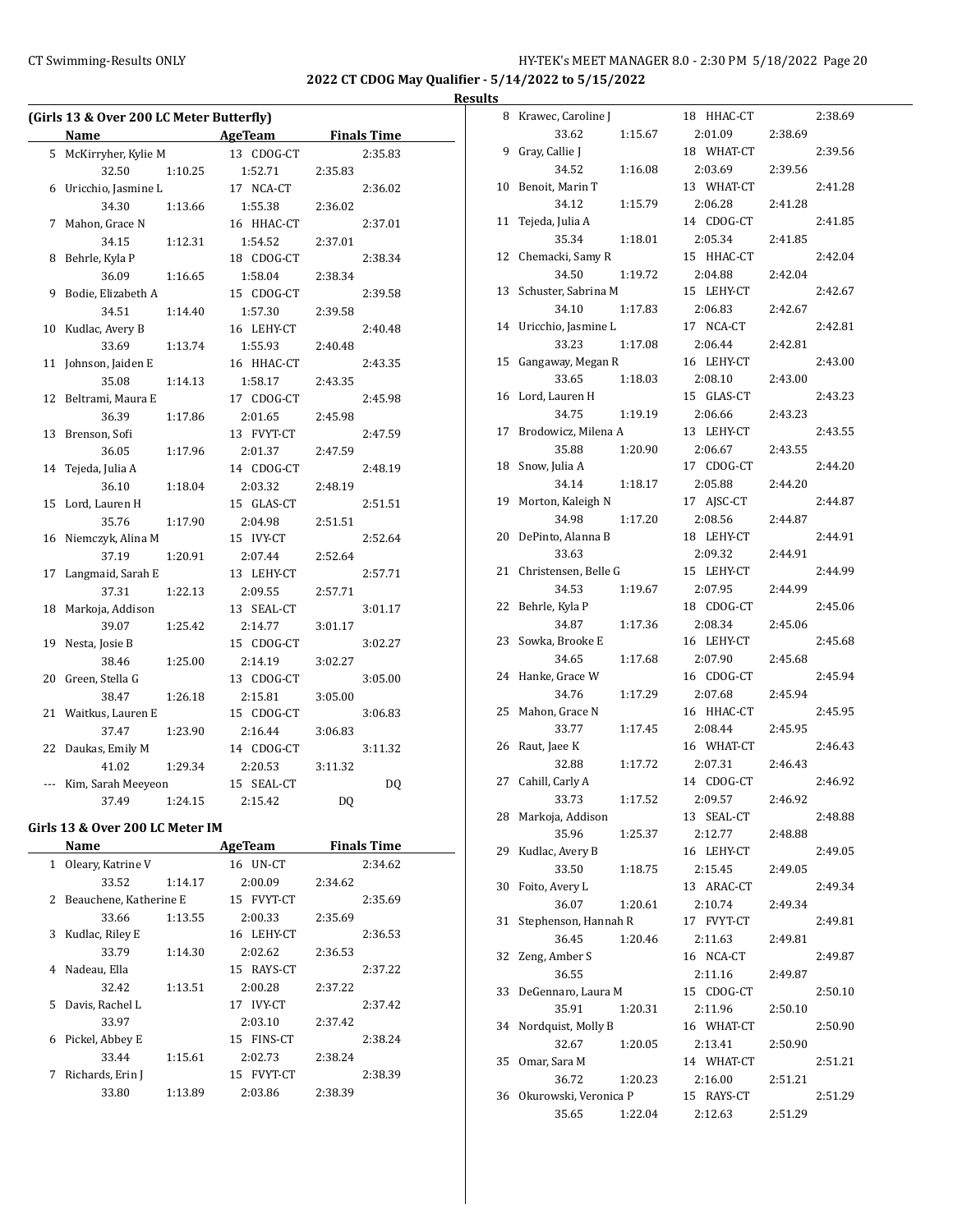## CT Swimming-Results ONLY **CT Swimming-Results ONLY** 12:30 PM 5/18/2022 Page 21

**2022 CT CDOG May Qualifier - 5/14/2022 to 5/15/2022**

|    | (Girls 13 & Over 200 LC Meter IM) |         |                     |         |         |
|----|-----------------------------------|---------|---------------------|---------|---------|
|    | <b>Name</b>                       |         | AgeTeam Finals Time |         |         |
|    | 37 Johnson, Jaiden E              |         | 16 HHAC-CT          |         | 2:52.42 |
|    | 34.79                             | 1:18.88 | 2:12.52             | 2:52.42 |         |
|    | 38 Jacob, Anna C                  |         | 13 SLAC-CT          |         | 2:53.21 |
|    | 35.74                             | 1:21.87 | 2:13.62             | 2:53.21 |         |
|    | 39 Laszewski, Julia               |         | 15 RAYS-CT          |         | 2:53.46 |
|    | 36.06                             | 1:21.48 | 2:13.51             | 2:53.46 |         |
|    | 40 Nedobity, Beth A               |         | 14 FINS-CT          |         | 2:53.71 |
|    | 36.60                             | 1:23.26 | 2:14.48             | 2:53.71 |         |
|    | 41 Beach, Emmy L                  |         | 14 ARAC-CT          |         | 2:53.82 |
|    | 37.66                             | 1:21.97 | 2:17.87             | 2:53.82 |         |
| 42 | Beltrami, Maura E                 |         | 17 CDOG-CT          |         | 2:53.90 |
|    | 36.48                             | 1:22.88 | 2:14.35             | 2:53.90 |         |
|    | 43 Boisoneau, Lucy C              |         | 14 LEHY-CT          |         | 2:55.19 |
|    | 36.98                             | 1:22.21 | 2:18.06             | 2:55.19 |         |
|    | 44 Hodum, Isabelle R              |         | 14 CDOG-CT          |         | 2:55.33 |
|    | 39.24                             | 1:26.17 | 2:18.75             | 2:55.33 |         |
|    |                                   |         |                     |         |         |
|    | 45 Miller, Lillian                |         | 15 VSYM-CT          |         | 2:55.74 |
|    | 36.88                             | 1:20.14 | 2:17.35             | 2:55.74 |         |
|    | 46 Boguniecki, Paige E            |         | 16 HHAC-CT          |         | 2:56.29 |
|    | 35.90                             | 1:23.19 | 2:15.53             | 2:56.29 |         |
| 47 | Bertolette, Abby K                |         | 16 WHAT-CT          |         | 2:57.03 |
|    | 35.04                             | 1:22.93 | 2:16.88             | 2:57.03 |         |
|    | 48 Ferony, Claire E               |         | 16 LEHY-CT          |         | 2:57.06 |
|    | 36.46                             | 1:23.80 | 2:17.76             | 2:57.06 |         |
|    | 49 Potter, Arianna I              |         | 14 SLAC-CT          |         | 2:57.11 |
|    | 38.03                             | 1:24.59 | 2:17.59             | 2:57.11 |         |
|    | 50 Anderson, Vanessa M            |         | 13 CDOG-CT          |         | 2:57.91 |
|    | 37.79                             | 1:26.28 | 2:18.90             | 2:57.91 |         |
|    | 51 Kennedy, Mia A                 |         | 14 RAYS-CT          |         | 2:58.27 |
|    | 40.86                             | 1:25.48 | 2:19.18             | 2:58.27 |         |
|    | 52 Curran, Penelope J             |         | 14 LEHY-CT          |         | 2:58.87 |
|    | 41.56                             | 1:27.12 | 2:17.38             | 2:58.87 |         |
|    | 53 Labadze, Mariam X              |         | 15 RAYS-CT          |         | 2:59.50 |
|    | 38.11                             | 1:24.95 | 2:17.56             | 2:59.50 |         |
|    | 54 Hoban, Molly M                 |         | 16 SLAC-CT          |         | 2:59.59 |
|    | 38.13                             | 1:24.40 | 2:18.39             | 2:59.59 |         |
|    | 55 Gutmann, Courtney M            |         | 13 CDOG-CT          |         | 2:59.75 |
|    | 42.38                             | 1:27.87 | 2:21.09             | 2:59.75 |         |
|    | 56 Funderburk, Tess A             |         | 15 UN-CT            |         | 3:00.12 |
|    | 40.01                             | 1:26.68 | 2:21.33             | 3:00.12 |         |
| 57 | Leary, Ally R                     |         | 13 FVYT-CT          |         | 3:00.19 |
|    | 38.94                             | 1:28.68 | 2:22.20             | 3:00.19 |         |
| 58 | Kelly, Maddison                   |         | 13 SEAL-CT          |         | 3:01.46 |
|    | 40.81                             | 1:31.40 | 2:21.68             | 3:01.46 |         |
| 59 | Wysocka, Julia *                  |         | 15 WHAT-CT          |         | 3:01.62 |
|    | 38.66                             | 1:25.67 | 2:22.96             | 3:01.62 |         |
| 60 | Raffaeli, Catie M                 |         | 13 ARAC-CT          |         | 3:01.84 |
|    | 41.58                             | 1:28.84 | 2:22.02             | 3:01.84 |         |
|    | 61 Waitkus, Lauren E              |         | 15 CDOG-CT          |         | 3:02.06 |
|    | 37.59                             | 1:26.73 | 2:21.96             | 3:02.06 |         |
|    |                                   |         |                     |         |         |
| 62 | Mulmi, Aarya                      |         | 14 ARAC-CT          |         | 3:02.51 |
|    | 38.64                             | 1:24.15 | 2:24.19             | 3:02.51 |         |
| 63 | Nesta, Josie B                    |         | 15 CDOG-CT          |         | 3:03.63 |
|    | 36.73                             | 1:26.71 | 2:22.26             | 3:03.63 |         |
| 64 | Branson, Lola M                   |         | 17 GLAS-CT          |         | 3:03.77 |
|    | 37.36                             | 1:25.99 | 2:20.43             | 3:03.77 |         |

| 65 | Youel, Miriam J      |         | 15 WHAT-CT    |         | 3:03.83 |
|----|----------------------|---------|---------------|---------|---------|
|    | 39.58                | 1:22.74 | 2:30.07       | 3:03.83 |         |
| 66 | Oconnell, Sydney H   |         | 15 CDOG-CT    |         | 3:03.85 |
|    | 40.93                | 1:28.31 | 2:23.82       | 3:03.85 |         |
| 67 | Jung, Marina M       |         | 15 FVYT-CT    |         | 3:05.10 |
|    | 44.70                | 1:30.74 | 2:27.21       | 3:05.10 |         |
| 68 | Dwyer, Alanna C      |         | 17 FINS-CT    |         | 3:05.88 |
|    | 39.85                | 1:27.70 | 2:23.41       | 3:05.88 |         |
| 69 | Green, Stella G      |         | 13 CDOG-CT    |         | 3:05.98 |
|    | 38.59                | 1:29.10 | 2:25.30       | 3:05.98 |         |
| 70 | Vogel, Evelyn V      |         | 13 NCA-CT     |         | 3:06.23 |
|    | 41.43                | 1:28.31 | 2:26.69       | 3:06.23 |         |
| 71 | Dale, Leah S         |         | 14 CDOG-CT    |         | 3:06.25 |
|    | 43.07                | 1:30.61 | 2:24.69       | 3:06.25 |         |
| 72 | Loughlin, Meredith E |         | 14 CDOG-CT    |         | 3:06.38 |
|    | 40.56                |         | 2:24.48       | 3:06.38 |         |
| 73 | Ma, Bianca J         |         | 13 FVYT-CT    |         | 3:06.69 |
|    | 40.12                | 1:25.11 | 2:23.21       | 3:06.69 |         |
| 74 | Kim, Kate S          |         | 15 HHAC-CT    |         | 3:07.14 |
|    | 40.82                | 1:34.38 | 2:27.02       | 3:07.14 |         |
| 75 | Tran, Thuy           |         | 17 RAYS-CT    |         | 3:07.35 |
|    | 37.68                | 1:30.51 | 2:25.61       | 3:07.35 |         |
| 76 | Rossi, Olivia K      |         | 13 WHAT-CT    |         | 3:09.63 |
|    | 42.72                | 1:32.01 | 2:27.08       | 3:09.63 |         |
| 77 | Sohn, Charlotte S    |         | 13 WHAT-CT    |         | 3:09.81 |
|    | 42.79                | 1:33.67 | 2:27.62       | 3:09.81 |         |
| 78 | Evans, Elizabeth C   |         | 16 GLAS-CT    |         | 3:09.95 |
|    | 40.30                | 1:34.30 | 2:28.66       | 3:09.95 |         |
| 79 | McLaughlin, Karlee A |         | 13 LEHY-CT    |         | 3:10.38 |
|    | 44.12                | 1:30.13 | 2:30.65       | 3:10.38 |         |
| 80 | McCann, Sarah A      |         | 13 ARAC-CT    |         | 3:12.40 |
|    | 39.98                | 1:31.58 | 2:30.91       | 3:12.40 |         |
| 81 | Demarest, Alora      |         | 16 SEAL-CT    |         | 3:12.46 |
|    | 40.36                | 1:33.72 | 2:29.01       | 3:12.46 |         |
| 82 | Shatalov, Alicia I   |         | 14 CDOG-CT    |         | 3:13.18 |
|    | 41.94                | 1:35.11 | 2:30.92       | 3:13.18 |         |
| 83 | Baldelli, Gianna M   |         | 14 PAC-CT     |         | 3:13.64 |
|    | 45.26                | 1:34.82 | 2:32.45       | 3:13.64 |         |
| 84 | Gordon, Olivia M     |         | 13 SLAC-CT    |         | 3:14.58 |
|    | 45.38                | 1:34.48 | 2:33.23       | 3:14.58 |         |
| 85 | Rivera, Emily E      |         | 16 CDOG-CT    |         | 3:14.64 |
|    | 44.82                | 1:35.86 | 2:30.26       | 3:14.64 |         |
| 86 | Scates, Leah E       |         | 13 ARAC-CT    |         | 3:15.30 |
|    | 43.83                | 1:32.90 | 2:33.45       | 3:15.30 |         |
| 87 | Burdeshaw, Raegan E  |         | 13 RAYS-CT    |         | 3:15.92 |
|    | 42.84                | 1:37.68 | 2:30.67       | 3:15.92 |         |
| 88 | Pugliese, Madelyn    |         | 14 RAYS-CT    |         | 3:15.97 |
|    | 44.89                | 1:36.00 | 2:34.05       | 3:15.97 |         |
| 89 | Rodriguez, Violeta S |         | SEAL-CT<br>13 |         | 3:17.36 |
|    | 43.96                | 1:34.17 | 2:35.34       | 3:17.36 |         |
| 90 | Ruffo, Madi G        |         | 13 SLAC-CT    |         | 3:18.06 |
|    | 42.26                | 1:34.13 | 2:32.30       | 3:18.06 |         |
| 91 | Gilbert, Kaitlyn M   |         | 16 FINS-CT    |         | 3:19.30 |
|    | 43.48                | 1:37.92 | 2:33.66       | 3:19.30 |         |
| 92 | Hoban, Colleen M     |         | 13 SLAC-CT    |         | 3:22.44 |
|    | 42.95                | 1:40.16 | 2:36.12       | 3:22.44 |         |
| 93 | Zea, Lilly *         |         | 13 LEHY-CT    |         | 3:24.80 |
|    | 45.85                | 1:36.78 | 2:38.04       | 3:24.80 |         |
|    |                      |         |               |         |         |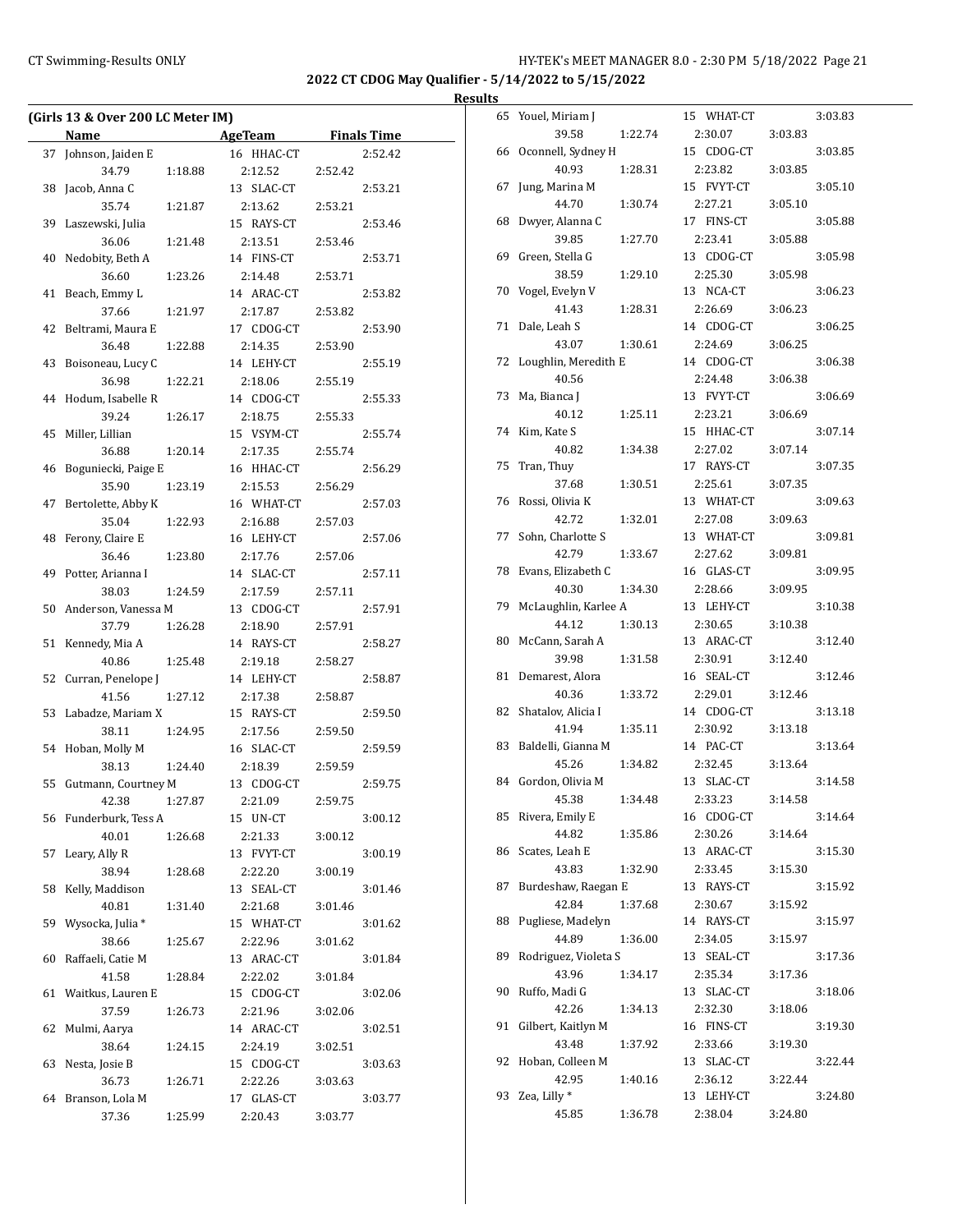**2022 CT CDOG May Qualifier - 5/14/2022 to 5/15/2022**

|       | (Girls 13 & Over 200 LC Meter IM)       |                             |                    |  |
|-------|-----------------------------------------|-----------------------------|--------------------|--|
|       | Name                                    | <b>AgeTeam</b>              | <b>Finals Time</b> |  |
| 94    | Berube, Gianna L                        | 14 FINS-CT                  | 3:29.74            |  |
|       | 1:33.48                                 | 2:36.47                     | 3:29.74            |  |
| 95    | Khattar, Panya                          | 14 FVYT-CT                  | 3:31.26            |  |
|       | 46.29<br>1:42.28                        | 2:42.16                     | 3:31.26            |  |
| 96    | Hoban, Meghan C                         | 13 SLAC-CT                  | 3:32.34            |  |
|       | 50.13<br>1:41.43                        | 2:41.90                     | 3:32.34            |  |
| 97    | Welch, Nina                             | 13 SEAL-CT                  | 3:32.55            |  |
| 98    | 44.39<br>1:33.43<br>Forristall, Olive E | 2:47.07<br>13 SLAC-CT       | 3:32.55<br>3:43.40 |  |
|       | 53.00<br>1:50.58                        | 2:55.76                     | 3:43.40            |  |
| 99    | Eggers, Alexandria N                    | 14 RAYS-CT                  | 3:47.35            |  |
|       | 53.97<br>1:46.84                        | 2:55.31                     | 3:47.35            |  |
|       | Potter, Mariela A                       | 13 SLAC-CT                  | DQ                 |  |
|       | 51.53<br>1:45.45                        | 2:45.08                     | DQ                 |  |
|       | Alejandro, Rachel                       | 13 RAYS-CT                  | DQ                 |  |
|       | 38.37<br>1:30.72                        | 2:28.36                     | DQ                 |  |
|       | Niejelow, Larissa N                     | 13 UN-CT                    | DQ                 |  |
|       | 39.63<br>1:31.93                        | 2:28.97                     | DQ                 |  |
|       | Daukas, Emily M                         | 14 CDOG-CT                  | DQ                 |  |
|       | 39.13<br>1:28.45                        | 2:25.63                     | DQ                 |  |
|       |                                         |                             |                    |  |
|       | Boys 12 & Under 50 LC Meter Freestyle   |                             | <b>Finals Time</b> |  |
|       | Name<br>1 Keane, Hunter Q               | <b>AgeTeam</b><br>12 PAC-CT | 30.00              |  |
|       | 2 Szymczyk, Filip                       | 12 WHAT-CT                  | 30.16              |  |
| 3     | Kassem, Yasseen                         | 12 GLAS-CT                  | 30.69              |  |
| 4     | Gajecki, Matthew J                      | 12 FINS-CT                  | 31.52              |  |
| 5     |                                         |                             |                    |  |
|       | Nazarczuk, Gabriel M                    | 11 WHAT-CT                  | 31.53              |  |
| 6     | White, Peter R                          | 12 PAC-CT                   | 31.80              |  |
| 7     | Krol, Matthew J                         | 12 WHAT-CT                  | 32.12              |  |
| 8     | Hadden, Fisher B                        | 12 IVY-CT                   | 32.30              |  |
| 9     | Piccirillo, R.J. J                      | 12 PAC-CT                   | 32.66              |  |
| 10    | Ly, Jaxson W                            | 12 RAYS-CT                  | 32.76              |  |
|       | 11 Patterson, Benjamin S                | 12 NCA-CT                   | 32.81              |  |
| 12    | Kovac, Marco                            | 10 WHAT-CT                  | 32.84              |  |
| 13    | Shearer, Carter J                       | AJSC-CT<br>12               | 32.87              |  |
|       | 14 Adlianitski-Pachobut, Sebasti        | 11 CDOG-CT                  | 33.05              |  |
| 15    | Martin, Thomas C                        | 12<br>PAC-CT                | 33.22              |  |
| 16    | Ohara, Ryan L                           | 12<br>ARAC-CT               | 33.30              |  |
| 17    | Feng, Ethan W                           | 12<br><b>IVY-CT</b>         | 33.49              |  |
| 18    | Tyurin, Nicholas                        | 11<br>WHAT-CT               | 33.69              |  |
| 19    | Villarreal Rodriguez, Roberto           | 10<br>CDOG-CT               | 34.09              |  |
| 20    | Daukas, Andrew K                        | 11<br>PAC-CT                | 35.21              |  |
| 21    | Gorenbeyn, Samuel J                     | 12<br>LEHY-CT               | 35.34              |  |
| 22    | Isakoff, Dylan M                        | 11<br>WHAT-CT               | 35.73              |  |
| 23    | Matheson, Ansley J                      | 12<br>ARAC-CT               | 35.80              |  |
| 24    | Sehrt, Grant E                          | 12<br><b>IVY-CT</b>         | 35.86              |  |
| 25    | Dlugos, Steven G                        | 12<br>RAYS-CT               | 35.90              |  |
| 26    | Kim, Joshua                             | 12<br>SEAL-CT               | 36.05              |  |
| 27    | Cappuccia Romero, Nicandro              | 11<br>SEAL-CT               | 36.10              |  |
| 28    | Giampietro, Jude V                      | 12<br>FINS-CT               | 36.21              |  |
| 29    | Gonzalez, Skyelar A                     | 12<br>AJSC-CT               | 36.52              |  |
| $*30$ | Bodie, William R                        | 11<br>ARAC-CT               | 37.43              |  |
| $*30$ | Grandieri, Charlie J                    | 12<br>PAC-CT                | 37.43              |  |
| 32    | Metlitski, Michael                      | 11<br>WHAT-CT               | 37.63              |  |
| 33    | Daukas, Charlie L                       | 9<br>PAC-CT                 | 38.01              |  |

| 34 | Ramos, Blaise E                        | 10       | ARAC-CT           | 38.08              |  |  |  |  |  |  |
|----|----------------------------------------|----------|-------------------|--------------------|--|--|--|--|--|--|
| 35 | Lieto, Jace C                          | 12       | UN-CT             | 38.11              |  |  |  |  |  |  |
|    | 36 Crozier, Charles W                  | 11       | SLAC-CT           | 38.19              |  |  |  |  |  |  |
| 37 | Thompson, Knox R                       | 11       | LEHY-CT           | 38.26              |  |  |  |  |  |  |
|    | 38 Keane, Declan M                     | 10       | PAC-CT            | 38.44              |  |  |  |  |  |  |
|    | 39 Cail, Brody M                       | 12       | CDOG-CT           | 38.89              |  |  |  |  |  |  |
| 40 | Fan, James J                           | 12       | CDOG-CT           | 38.90              |  |  |  |  |  |  |
| 41 | DiGuiseppi, Jack A                     | 12       | PAC-CT            | 39.16              |  |  |  |  |  |  |
| 42 | Rodriguez, Simon S                     | 11       | SEAL-CT           | 39.74              |  |  |  |  |  |  |
| 43 | Mosman, Gus C                          | 10       | PAC-CT            | 40.35              |  |  |  |  |  |  |
|    | 44 Thompson, Mac C                     | 9        | LEHY-CT           | 40.40              |  |  |  |  |  |  |
| 45 | Clementine Boqueho, Max                | 10       | PAC-CT            | 41.51              |  |  |  |  |  |  |
| 46 | Halpin, Campbell T                     | 10       | <b>IVY-CT</b>     | 41.80              |  |  |  |  |  |  |
| 47 | Knoop, Marnix L                        | 9        | VSYM-CT           | 41.94              |  |  |  |  |  |  |
| 48 | Thompson, Neal E                       | 11       | LEHY-CT           | 42.06              |  |  |  |  |  |  |
|    | 49 Candelora, Dan The Man J            | 9        | SLAC-CT           | 42.22              |  |  |  |  |  |  |
|    | 50 Famiglietti, Declan M               | 11       | PAC-CT            | 42.44              |  |  |  |  |  |  |
| 51 | Patel, Avik A                          | 10       | SLAC-CT           | 42.51              |  |  |  |  |  |  |
| 52 | Maliar, Christopher D                  | 10       | CDOG-CT           | 42.84              |  |  |  |  |  |  |
|    | 53 Tamilselvan, Varan A                | 10       | <b>IVY-CT</b>     | 43.00              |  |  |  |  |  |  |
|    | 54 Rosenberg, Sam J                    | 10       | GLAS-CT           | 43.02              |  |  |  |  |  |  |
| 55 | Futrell, Wilson W                      | 10       | HHAC-CT           | 43.29              |  |  |  |  |  |  |
|    | 56 Cappuccia Romero, Enzo E            | 10       | SEAL-CT           | 44.00              |  |  |  |  |  |  |
|    | 57 Zhu, Evan C                         | 10       | WHAT-CT           | 44.24              |  |  |  |  |  |  |
| 58 | Ramasamy, Kavin K                      | 10       | ARAC-CT           | 44.29              |  |  |  |  |  |  |
|    | 59 Maciaszek, Aiden T                  | 11       | CDOG-CT           | 44.42              |  |  |  |  |  |  |
|    | 60 Roshan, Advik                       | 11       | WHAT-CT           | 44.78              |  |  |  |  |  |  |
| 61 | Piccirillo, Zac T                      | 8        | PAC-CT            | 44.82              |  |  |  |  |  |  |
|    | 62 Dunnuck, Calen L                    | 10       | UN-CT             | 44.83              |  |  |  |  |  |  |
| 63 | Douglass, Ryan M                       | 10       |                   |                    |  |  |  |  |  |  |
|    |                                        |          | SLAC-CT           | 45.24<br>45.32     |  |  |  |  |  |  |
|    | 64 Gupta, Jiggy                        | 10<br>11 | AJSC-CT           |                    |  |  |  |  |  |  |
| 65 | Kulpa, Mason                           | 8        | SEAL-CT<br>PAC-CT | 45.71              |  |  |  |  |  |  |
|    | 66 Estrella, Rocco M                   | 9        |                   | 46.55              |  |  |  |  |  |  |
| 67 | Elder, Nathaniel H                     |          | CDOG-CT           | 47.06              |  |  |  |  |  |  |
|    | 68 Cozzolino, Peter J                  | 8        | AJSC-CT           | 47.83              |  |  |  |  |  |  |
| 69 | Chimade, Mihir A                       | 11       | WHAT-CT           | 48.11              |  |  |  |  |  |  |
| 70 | Dickman, Quinn M<br>Zacherl, Caeden M  | 9        | LEHY-CT           | 48.27<br>48.32     |  |  |  |  |  |  |
| 71 |                                        | 8        | LEHY-CT           |                    |  |  |  |  |  |  |
|    | 72 Schmidt, Miles *                    | 10       | LEHY-CT           | 51.26              |  |  |  |  |  |  |
| 73 | Omar, Kareem M                         | 8        | WHAT-CT           | 52.39              |  |  |  |  |  |  |
| 74 | Brandom, Gregory L                     | 9        | CDOG-CT           | 54.91              |  |  |  |  |  |  |
| 75 | Malinowski, Andrew T                   | 8        | GLAS-CT           | 56.93              |  |  |  |  |  |  |
| 76 | Summers, Noah R                        | 11       | CDOG-CT           | 58.55              |  |  |  |  |  |  |
| 77 | Lyons, Gabriel W                       | 8        | PAC-CT            | 59.51              |  |  |  |  |  |  |
| 78 | Shearer, Lincoln M                     | 7        | AJSC-CT           | 1:00.19            |  |  |  |  |  |  |
| 79 | Virgil, Sebastian R                    | 9        | ARAC-CT           | 1:01.23            |  |  |  |  |  |  |
| 80 | Garner, Evan                           | 10       | VSYM-CT           | 1:01.57            |  |  |  |  |  |  |
| 81 | Babington, Ryan J                      | 7        | PAC-CT            | 1:05.06            |  |  |  |  |  |  |
| 82 | Coyle, Owen R                          | 7        | PAC-CT            | 1:18.39            |  |  |  |  |  |  |
|    | Boys 12 & Under 100 LC Meter Freestyle |          |                   |                    |  |  |  |  |  |  |
|    | Name                                   |          | AgeTeam           | <b>Finals Time</b> |  |  |  |  |  |  |
| 1  | Alejandro, Neil M                      | 12       | CDOG-CT           | 1:04.61            |  |  |  |  |  |  |
| 2  | Szymczyk, Filip                        | 12       | WHAT-CT           | 1:06.34            |  |  |  |  |  |  |
|    | 3 Keane, Hunter Q                      | 12       | PAC-CT            | 1:07.34            |  |  |  |  |  |  |
|    | 4 Schwartzman, Cooper                  | 12       | SEAL-CT           | 1:10.68            |  |  |  |  |  |  |
| 5  | Nazarczuk, Gabriel M                   | 11       | WHAT-CT           | 1:10.79            |  |  |  |  |  |  |
|    | 6 Feng, Ethan W                        |          | 12 IVY-CT         | 1:12.29            |  |  |  |  |  |  |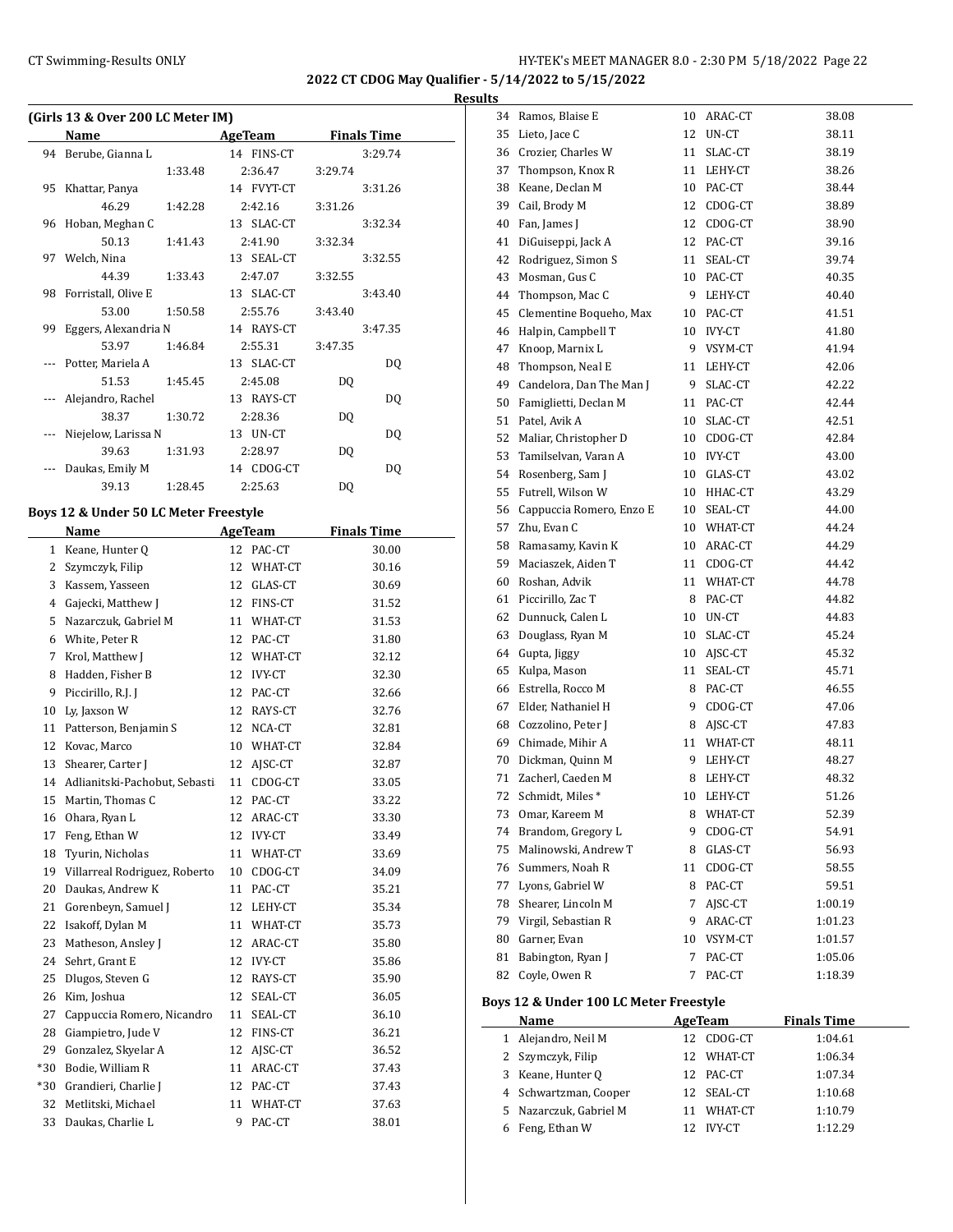**2022 CT CDOG May Qualifier - 5/14/2022 to 5/15/2022**

**Results**

|    | (Boys 12 & Under 100 LC Meter Freestyle) |    |            |                    |  |  |  |  |
|----|------------------------------------------|----|------------|--------------------|--|--|--|--|
|    | Name                                     |    | AgeTeam    | <b>Finals Time</b> |  |  |  |  |
| 7  | Krol, Matthew J                          | 12 | WHAT-CT    | 1:12.37            |  |  |  |  |
|    | 8 Martin, Thomas C                       | 12 | PAC-CT     | 1:12.79            |  |  |  |  |
|    | 9 Hadden, Fisher B                       |    | 12 IVY-CT  | 1:12.89            |  |  |  |  |
|    | 10 Paznokas, Darren                      |    | 12 BSPL-CT | 1:13.38            |  |  |  |  |
| 11 | Villarreal Rodriguez, Roberto            |    | 10 CDOG-CT | 1:13.42            |  |  |  |  |
| 12 | Shearer, Carter J                        |    | 12 AJSC-CT | 1:13.87            |  |  |  |  |
|    | 13 Kovac, Marco                          |    | 10 WHAT-CT | 1:14.00            |  |  |  |  |
|    | 14 Lessard, Christopher A                |    | 10 UN-CT   | 1:14.40            |  |  |  |  |
|    | 15 Forero, Sam                           |    | 12 FVYT-CT | 1:14.67            |  |  |  |  |
|    | 16 Tyurin, Nicholas                      |    | 11 WHAT-CT | 1:14.89            |  |  |  |  |
| 17 | Ly, Jaxson W                             |    | 12 RAYS-CT | 1:15.89            |  |  |  |  |
| 18 | Patterson, Benjamin S                    |    | 12 NCA-CT  | 1:16.02            |  |  |  |  |
| 19 | Piccirillo, R.J. J                       |    | 12 PAC-CT  | 1:17.17            |  |  |  |  |
| 20 | Dlugos, Steven G                         |    | 12 RAYS-CT | 1:18.52            |  |  |  |  |
| 21 | Gorenbeyn, Samuel J                      |    | 12 LEHY-CT | 1:20.36            |  |  |  |  |
| 22 | Isakoff, Dylan M                         |    | 11 WHAT-CT | 1:20.44            |  |  |  |  |
| 23 | Thompson, Knox R                         |    | 11 LEHY-CT | 1:20.57            |  |  |  |  |
| 24 | Grandieri, Charlie J                     |    | 12 PAC-CT  | 1:21.35            |  |  |  |  |
| 25 | Fitzpatrick, Sean J                      |    | 11 ARAC-CT | 1:23.02            |  |  |  |  |
| 26 | Cappuccia Romero, Nicandro               | 11 | SEAL-CT    | 1:23.12            |  |  |  |  |
| 27 | Gerber, Jackson                          |    | 11 IVY-CT  | 1:23.21            |  |  |  |  |
| 28 | Talar, Filip                             |    | 12 WHAT-CT | 1:23.44            |  |  |  |  |
| 29 | Matheson, Ansley J                       |    | 12 ARAC-CT | 1:23.77            |  |  |  |  |
| 30 | Keane, Declan M                          |    | 10 PAC-CT  | 1:24.32            |  |  |  |  |
| 31 | Daukas, Charlie L                        | 9. | PAC-CT     | 1:24.49            |  |  |  |  |
|    | 32 Bodie, William R                      |    | 11 ARAC-CT | 1:24.86            |  |  |  |  |
| 33 | Mosman, Gus C                            |    | 10 PAC-CT  | 1:26.40            |  |  |  |  |
|    |                                          |    |            |                    |  |  |  |  |
| 34 | Cail, Brody M                            |    | 12 CDOG-CT | 1:26.80            |  |  |  |  |
| 35 | Baldelli, Nick/Nicholas/J                |    | 11 PAC-CT  | 1:26.92            |  |  |  |  |
| 36 | Morales, Luca                            |    | 11 ARAC-CT | 1:29.15            |  |  |  |  |
| 37 | Metlitski, Michael                       |    | 11 WHAT-CT | 1:29.35            |  |  |  |  |
|    | 38 Rodriguez, Simon S                    | 11 | SEAL-CT    | 1:29.49            |  |  |  |  |
| 39 | Nichols, Adam K                          |    | 9 ARAC-CT  | 1:31.80            |  |  |  |  |
| 40 | Tamilselvan, Varan A                     |    | 10 IVY-CT  | 1:31.97            |  |  |  |  |
| 41 | Fan, James J                             | 12 | CDOG-CT    | 1:32.38            |  |  |  |  |
| 42 | Maciaszek, Aiden T                       | 11 | CDOG-CT    | 1:32.93            |  |  |  |  |
| 43 | Thompson, Mac C                          | 9  | LEHY-CT    | 1:32.98            |  |  |  |  |
| 44 | Maliar, Christopher D                    | 10 | CDOG-CT    | 1:33.35            |  |  |  |  |
| 45 | Alvarado, James                          | 11 | SLAC-CT    | 1:33.93            |  |  |  |  |
| 46 | Halpin, Campbell T                       | 10 | IVY-CT     | 1:34.25            |  |  |  |  |
| 47 | Roshan, Advik                            | 11 | WHAT-CT    | 1:34.94            |  |  |  |  |
| 48 | Palmas, Davi C                           | 10 | PAC-CT     | 1:35.83            |  |  |  |  |
| 49 | Famiglietti, Declan M                    | 11 | PAC-CT     | 1:36.91            |  |  |  |  |
| 50 | Smith, Oliver                            | 12 | VSYM-CT    | 1:37.32            |  |  |  |  |
| 51 | Dunnuck, Calen L                         | 10 | $UN-CT$    | 1:37.74            |  |  |  |  |
| 52 | Thompson, Neal E                         | 11 | LEHY-CT    | 1:38.37            |  |  |  |  |
| 53 | Douglass, Ryan M                         | 10 | SLAC-CT    | 1:39.27            |  |  |  |  |
| 54 | Dickman, Quinn M                         | 9  | LEHY-CT    | 1:41.17            |  |  |  |  |
| 55 | Candelora, Dan The Man J                 | 9  | SLAC-CT    | 1:41.32            |  |  |  |  |
| 56 | Ramasamy, Kavin K                        | 10 | ARAC-CT    | 1:41.86            |  |  |  |  |
| 57 | Zhu, Evan C                              | 10 | WHAT-CT    | 1:43.06            |  |  |  |  |
| 58 | Marcella, Asher J                        | 9  | BSPL-CT    | 1:43.51            |  |  |  |  |
| 59 | Estrella, Rocco M                        | 8  | PAC-CT     | 1:43.84            |  |  |  |  |
| 60 | Elder, Nathaniel H                       | 9  | CDOG-CT    | 1:44.85            |  |  |  |  |
| 61 | Xu, Justin                               | 11 | CDOG-CT    | 1:45.65            |  |  |  |  |
| 62 | DiSorbo, Luca R                          | 12 | ARAC-CT    | 1:47.17            |  |  |  |  |
|    |                                          |    |            |                    |  |  |  |  |

| 63           | Zacherl, Caeden M                      | 8       | LEHY-CT        |         | 1:47.23            |
|--------------|----------------------------------------|---------|----------------|---------|--------------------|
| 64           | Cappuccia Romero, Enzo E               | 10      | SEAL-CT        |         | 1:48.53            |
| 65           | Futrell, Wilson W                      | 10      | HHAC-CT        |         | 1:50.28            |
| 66           | Torres, Aaron A                        |         | 9 HHAC-CT      |         | 1:56.08            |
| 67           | Schmidt, Miles*                        |         | 10 LEHY-CT     |         | 1:56.29            |
|              | 68 Brandom, Gregory L                  |         | 9 CDOG-CT      |         | 1:56.43            |
|              |                                        |         |                |         |                    |
|              | 69 Omar, Kareem M                      |         | 8 WHAT-CT      |         | 1:56.77            |
|              | 70 Nichols, Brent R                    |         | 7 ARAC-CT      |         | 1:57.26            |
|              | 71 Hu, Isaac D                         |         | 9 ARAC-CT      |         | 2:01.81            |
|              | 72 Summers, Noah R                     |         | 11 CDOG-CT     |         | 2:04.09            |
|              | 73 Malinowski, Andrew T                |         | 8 GLAS-CT      |         | 2:07.12            |
|              | 74 Hawley, Sean W                      | 10      | HHAC-CT        |         | 2:07.47            |
| 75           | Lyons, Gabriel W                       |         | 8 PAC-CT       |         | 2:18.88            |
|              | Boys 12 & Under 200 LC Meter Freestyle |         |                |         |                    |
|              | Name                                   |         | <b>AgeTeam</b> |         | <b>Finals Time</b> |
| $\mathbf{1}$ | Alejandro, Neil M                      |         | 12 CDOG-CT     |         | 2:26.36            |
|              | 34.92                                  | 1:12.79 | 1:49.87        | 2:26.36 |                    |
| 2            | Ohara, Ryan L                          |         | 12 ARAC-CT     |         | 2:34.29            |
|              | 35.84                                  | 1:16.26 | 1:55.35        | 2:34.29 |                    |
| 3            | Hadden, Fisher B                       |         | 12 IVY-CT      |         | 2:34.35            |
|              | 35.89                                  | 1:16.49 | 1:55.86        | 2:34.35 |                    |
| 4            | Keane, Hunter Q                        |         | 12 PAC-CT      |         | 2:34.37            |
|              | 35.91                                  | 1:16.21 | 1:58.60        | 2:34.37 |                    |
| 5            | Nazarczuk, Gabriel M                   |         | 11 WHAT-CT     |         | 2:36.09            |
|              | 35.04                                  | 1:16.14 | 1:56.77        | 2:36.09 |                    |
| 6            | Adlianitski-Pachobut, Sebasti          |         | 11 CDOG-CT     |         | 2:37.93            |
|              | 36.67                                  | 1:16.38 | 1:58.81        | 2:37.93 |                    |
| 7            | Feng, Ethan W                          |         | 12 IVY-CT      |         | 2:38.54            |
|              |                                        |         |                |         |                    |
|              | 38.48                                  | 1:19.25 | 2:01.04        | 2:38.54 |                    |
| 8            | Villarreal Rodriguez, Roberto          |         | 10 CDOG-CT     |         | 2:38.67            |
|              | 37.48                                  | 1:17.89 | 2:00.22        | 2:38.67 |                    |
|              | 9 White, Peter R                       |         | 12 PAC-CT      |         | 2:39.12            |
|              | 37.03                                  | 1:17.81 | 2:00.02        | 2:39.12 |                    |
| 10           | Piccirillo, R.J. J                     |         | 12 PAC-CT      |         | 2:39.48            |
|              | 38.48                                  | 1:19.32 | 2:01.74        | 2:39.48 |                    |
| 11           | Krol, Matthew J                        |         | 12 WHAT-CT     |         | 2:40.28            |
|              | 38.09                                  | 1:20.13 | 2:02.17        | 2:40.28 |                    |
| 12           | Martin, Thomas C                       |         | 12 PAC-CT      |         | 2:42.17            |
|              | 37.08                                  | 1:20.33 | 2:01.90        | 2:42.17 |                    |
| 13           | Tyurin, Nicholas                       |         | 11 WHAT-CT     |         | 2:42.25            |
|              | 37.11                                  | 1:17.18 | 2:00.71        | 2:42.25 |                    |
| 14           | Gajecki, Matthew J                     |         | 12 FINS-CT     |         | 2:45.50            |
|              | 37.60                                  | 1:19.03 | 2:03.58        | 2:45.50 |                    |
| 15           | Kovac, Marco                           |         | 10 WHAT-CT     |         | 2:47.83            |
|              | 39.43                                  | 1:24.51 | 2:07.26        | 2:47.83 |                    |
| 16           | Kim, Joshua                            |         | 12 SEAL-CT     |         | 2:49.14            |
|              | 36.57                                  | 1:20.71 | 2:04.50        | 2:49.14 |                    |
| 17           | Ly, Jaxson W                           |         | 12 RAYS-CT     |         | 2:50.61            |
|              | 38.08                                  | 1:21.84 | 2:06.21        | 2:50.61 |                    |
| 18           | Dlugos, Steven G                       |         | 12 RAYS-CT     |         | 2:56.28            |
|              | 41.84                                  | 1:28.20 | 2:15.50        | 2:56.28 |                    |
| 19           | Thompson, Knox R                       |         | 11 LEHY-CT     |         | 2:56.35            |
|              | 40.65                                  | 1:26.55 | 2:12.20        | 2:56.35 |                    |
| 20           | Isakoff, Dylan M                       |         | 11 WHAT-CT     |         | 2:57.10            |
|              | 41.84                                  | 1:26.95 | 2:14.08        | 2:57.10 |                    |
| 21           | Daukas, Andrew K                       |         | 11 PAC-CT      |         | 2:58.08            |
|              | 39.41                                  | 1:25.78 | 2:13.60        | 2:58.08 |                    |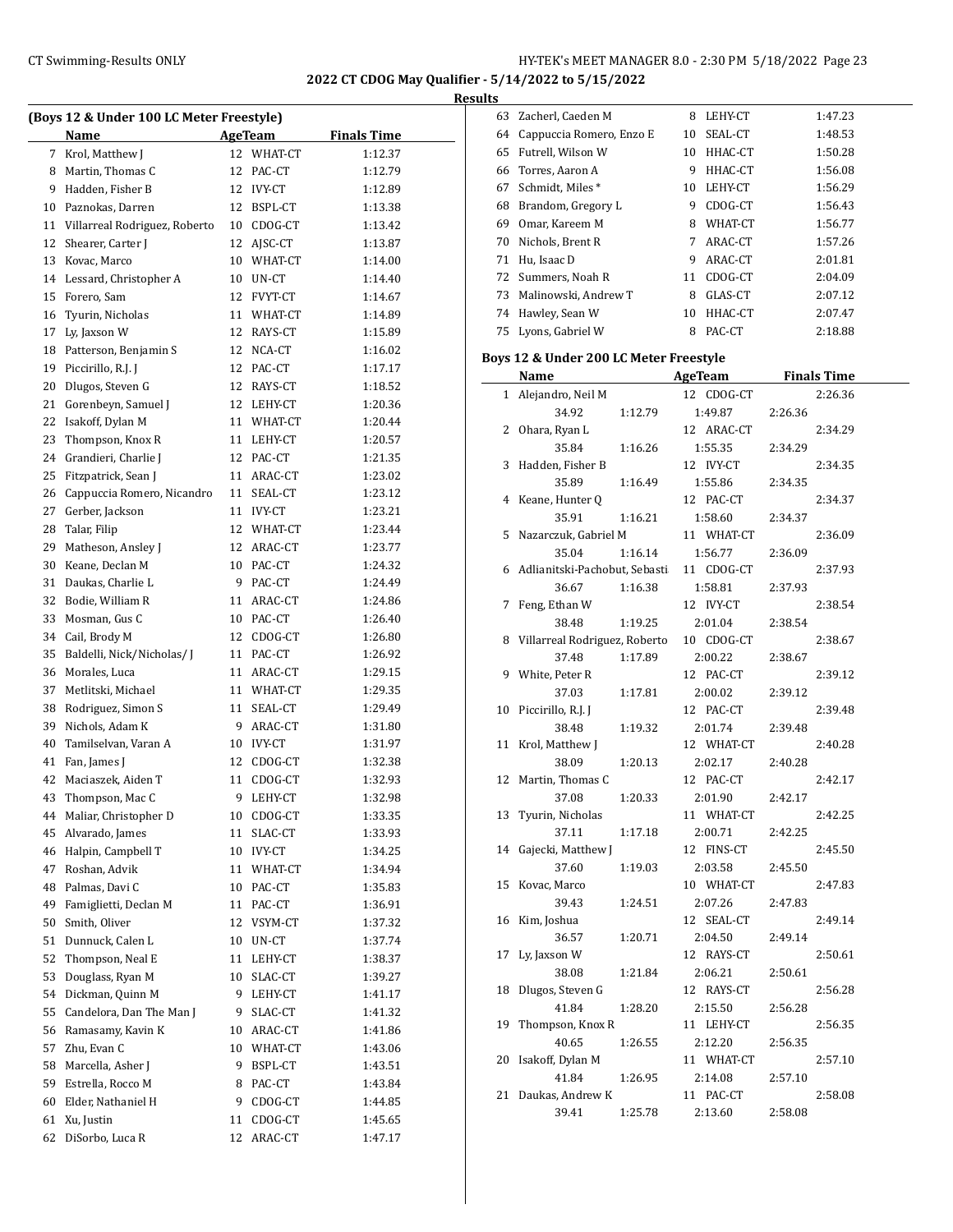l.

**2022 CT CDOG May Qualifier - 5/14/2022 to 5/15/2022**

#### **Results**

| (Boys 12 & Under 200 LC Meter Freestyle) |                            |         |  |            |         |                    |
|------------------------------------------|----------------------------|---------|--|------------|---------|--------------------|
|                                          | Name                       |         |  | AgeTeam    |         | <b>Finals Time</b> |
| 22                                       | Cappuccia Romero, Nicandro |         |  | 11 SEAL-CT |         | 3:02.71            |
| 23                                       | Gorenbeyn, Samuel J        |         |  | 12 LEHY-CT |         | 3:04.21            |
|                                          | 41.49                      | 1:27.14 |  | 2:17.80    | 3:04.21 |                    |
| 24                                       | Delviscio, Simon A         |         |  | 12 CDOG-CT |         | 3:05.95            |
|                                          | 41.60                      | 1:30.21 |  | 2:22.16    | 3:05.95 |                    |
| 25                                       | Keane, Declan M            |         |  | 10 PAC-CT  |         | 3:06.37            |
|                                          | 43.07                      | 1:32.46 |  | 2:19.66    | 3:06.37 |                    |
| 26                                       | Cail, Brody M              |         |  | 12 CDOG-CT |         | 3:06.99            |
|                                          |                            | 1:30.23 |  | 3:06.99    |         |                    |
| 27                                       | Bodie, William R           |         |  | 11 ARAC-CT |         | 3:08.86            |
|                                          | 43.23                      |         |  | 2:24.77    | 3:08.86 |                    |
| 28                                       | Rodriguez, Simon S         |         |  | 11 SEAL-CT |         | 3:09.57            |
|                                          | 42.20                      | 1:31.72 |  | 2:23.62    | 3:09.57 |                    |
| 29                                       | Fan, James J               |         |  | 12 CDOG-CT |         | 3:18.46            |
|                                          | 45.11                      | 1:35.33 |  | 2:30.98    | 3:18.46 |                    |
|                                          | 30 Tamilselvan, Varan A    |         |  | 10 IVY-CT  |         | 3:18.63            |
|                                          | 45.94                      | 1:37.10 |  | 2:31.99    | 3:18.63 |                    |
|                                          | 31 Maciaszek, Aiden T      |         |  | 11 CDOG-CT |         | 3:22.38            |
|                                          | 47.41                      | 1:38.45 |  | 2:34.17    | 3:22.38 |                    |
| 32                                       | Thompson, Mac C            |         |  | 9 LEHY-CT  |         | 3:25.13            |
|                                          | 45.01                      |         |  | 2:30.67    | 3:25.13 |                    |
| 33                                       | Maliar, Christopher D      |         |  | 10 CDOG-CT |         | 3:28.84            |
|                                          | 49.39                      | 1:41.94 |  | 2:37.65    | 3:28.84 |                    |
| 34                                       | Thompson, Neal E           |         |  | 11 LEHY-CT |         | 3:36.39            |
|                                          | 46.82                      | 1:47.11 |  | 2:43.83    | 3:36.39 |                    |
| 35                                       | Dickman, Quinn M           |         |  | 9 LEHY-CT  |         | 3:44.68            |
|                                          | 51.43                      | 1:49.24 |  | 2:51.12    | 3:44.68 |                    |
| 36                                       | Schmidt, Miles*            |         |  | 10 LEHY-CT |         | 3:58.68            |
|                                          | 55.06                      | 1:57.02 |  | 2:57.32    | 3:58.68 |                    |

## **Boys 12 & Under 50 LC Meter Backstroke**

|                | Name                      |    | AgeTeam        | <b>Finals Time</b> |
|----------------|---------------------------|----|----------------|--------------------|
| $\mathbf{1}$   | Keane, Hunter Q           | 12 | PAC-CT         | 34.93              |
| 2              | Szymczyk, Filip           | 12 | WHAT-CT        | 36.23              |
| 3              | Hadden, Fisher B          | 12 | <b>IVY-CT</b>  | 38.20              |
| $\overline{4}$ | Krol, Matthew J           | 12 | WHAT-CT        | 38.71              |
| 5              | Nazarczuk, Gabriel M      | 11 | WHAT-CT        | 38.90              |
| 6              | Schwartzman, Cooper       | 12 | SEAL-CT        | 38.93              |
| 7              | Martin, Thomas C          | 12 | PAC-CT         | 38.97              |
| 8              | Thompson, Knox R          | 11 | LEHY-CT        | 39.43              |
| 9              | Paznokas, Darren          | 12 | BSPL-CT        | 40.63              |
| 10             | Patterson, Benjamin S     | 12 | NCA-CT         | 40.72              |
| 11             | Piccirillo, R.J. J        | 12 | PAC-CT         | 41.12              |
| 12             | Talar, Filip              | 12 | WHAT-CT        | 43.17              |
| 13             | Daukas, Andrew K          | 11 | PAC-CT         | 43.32              |
| 14             | Fitzpatrick, Sean J       | 11 | ARAC-CT        | 43.45              |
| 15             | Delviscio, Simon A        | 12 | CDOG-CT        | 43.67              |
| 16             | Forero, Sam               | 12 | <b>FVYT-CT</b> | 43.69              |
| 17             | Giampietro, Jude V        | 12 | FINS-CT        | 44.01              |
| 18             | Lessard, Christopher A    | 10 | UN-CT          | 44.32              |
| 19             | Bodie, William R          | 11 | ARAC-CT        | 44.65              |
| 20             | Baldelli, Nick/Nicholas/I | 11 | PAC-CT         | 44.78              |
| $*21$          | Metlitski, Michael        | 11 | WHAT-CT        | 45.47              |
| $*21$          | Keane, Declan M           | 10 | PAC-CT         | 45.47              |
| 23             | Isakoff, Dylan M          | 11 | WHAT-CT        | 45.97              |
| 24             | Morales, Luca             | 11 | ARAC-CT        | 46.06              |

| 25 | Cappuccia Romero, Nicandro | 11 | SEAL-CT    | 46.53   |
|----|----------------------------|----|------------|---------|
| 26 | Dlugos, Steven G           |    | 12 RAYS-CT | 46.86   |
| 27 | Grandieri, Charlie J       |    | 12 PAC-CT  | 47.00   |
| 28 | Daukas, Charlie L          |    | 9 PAC-CT   | 47.18   |
| 29 | Chan, William              |    | 8 IVY-CT   | 47.43   |
| 30 | Halpin, Campbell T         |    | 10 IVY-CT  | 47.49   |
| 31 | Matheson, Ansley J         |    | 12 ARAC-CT | 47.59   |
| 32 | Gerber, Jackson            |    | 11 IVY-CT  | 47.75   |
| 33 | Roshan, Advik              |    | 11 WHAT-CT | 48.69   |
| 34 | Candelora, Dan The Man J   |    | 9 SLAC-CT  | 49.36   |
| 35 | Smith, Oliver              |    | 12 VSYM-CT | 49.87   |
| 36 | Thompson, Neal E           |    | 11 LEHY-CT | 50.41   |
| 37 | Tamilselvan, Varan A       |    | 10 IVY-CT  | 50.92   |
| 38 | Mosman, Gus C              |    | 10 PAC-CT  | 51.12   |
| 39 | Ramasamy, Kavin K          |    | 10 ARAC-CT | 52.12   |
| 40 | Dunnuck, Calen L           |    | 10 UN-CT   | 52.52   |
| 41 | Fan, James J               |    | 12 CDOG-CT | 52.56   |
| 42 | Thompson, Mac C            |    | 9 LEHY-CT  | 52.90   |
| 43 | DiSorbo, Luca R            |    | 12 ARAC-CT | 53.63   |
| 44 | Famiglietti, Declan M      |    | 11 PAC-CT  | 53.66   |
| 45 | Gupta, Jiggy               | 10 | AJSC-CT    | 54.69   |
| 46 | Hu, Isaac D                | 9  | ARAC-CT    | 55.18   |
| 47 | Dickman, Quinn M           |    | 9 LEHY-CT  | 55.29   |
| 48 | Cappuccia Romero, Enzo E   | 10 | SEAL-CT    | 56.39   |
| 49 | Nichols, Adam K            |    | 9 ARAC-CT  | 57.04   |
| 50 | Joshi, Archer A            |    | 10 AJSC-CT | 57.16   |
| 51 | Zhu, Evan C                |    | 10 WHAT-CT | 57.52   |
| 52 | Torres, Aaron A            |    | 9 HHAC-CT  | 58.01   |
| 53 | Futrell, Wilson W          |    | 10 HHAC-CT | 58.17   |
| 54 | Hawley, Sean W             |    | 10 HHAC-CT | 58.41   |
| 55 | Brandom, Gregory L         | 9  | CDOG-CT    | 58.90   |
| 56 | Estrella, Rocco M          |    | 8 PAC-CT   | 59.28   |
| 57 | Malinowski, Andrew T       |    | 8 GLAS-CT  | 59.48   |
| 58 | Elder, Nathaniel H         | 9  | CDOG-CT    | 59.80   |
| 59 | Marcella, Asher J          |    | 9 BSPL-CT  | 1:00.12 |
| 60 | Omar, Kareem M             |    | 8 WHAT-CT  | 1:00.75 |
| 61 | Xu, Justin                 | 11 | CDOG-CT    | 1:00.78 |
| 62 | Douglass, Ryan M           | 10 | SLAC-CT    | 1:00.80 |
| 63 | Schmidt, Miles*            | 10 | LEHY-CT    | 1:02.06 |
| 64 | Nichols, Brent R           | 7  | ARAC-CT    | 1:03.03 |
| 65 | Kim, Ayden                 | 10 | VSYM-CT    | 1:03.28 |
| 66 | Zacherl, Caeden M          | 8  | LEHY-CT    | 1:05.21 |
| 67 | Lyons, Gabriel W           | 8  | PAC-CT     | 1:05.50 |
| 68 | Palmas, Davi C             | 10 | PAC-CT     | 1:05.62 |
| 69 | Coman, Alexander           | 7  | RAYS-CT    | 1:05.89 |
| 70 | Babington, Ryan J          | 7  | PAC-CT     | 1:13.92 |
| 71 | Coyle, Owen R              | 7  | PAC-CT     | 1:53.23 |

## **Boys 12 & Under 100 LC Meter Backstroke**

| Name                              |         | AgeTeam    | <b>Finals Time</b> |  |
|-----------------------------------|---------|------------|--------------------|--|
| Alejandro, Neil M<br>$\mathbf{1}$ |         | 12 CDOG-CT | 1:10.56            |  |
| 35.12                             | 1:10.56 |            |                    |  |
| 2 Szymczyk, Filip                 |         | 12 WHAT-CT | 1:15.82            |  |
| 38.57                             | 1:15.82 |            |                    |  |
| 3 Ohara, Ryan L                   |         | 12 ARAC-CT | 1:19.98            |  |
| 38.67                             | 1:19.98 |            |                    |  |
| Hadden, Fisher B<br>4             |         | 12 IVY-CT  | 1:20.29            |  |
| 40.41                             | 1:20.29 |            |                    |  |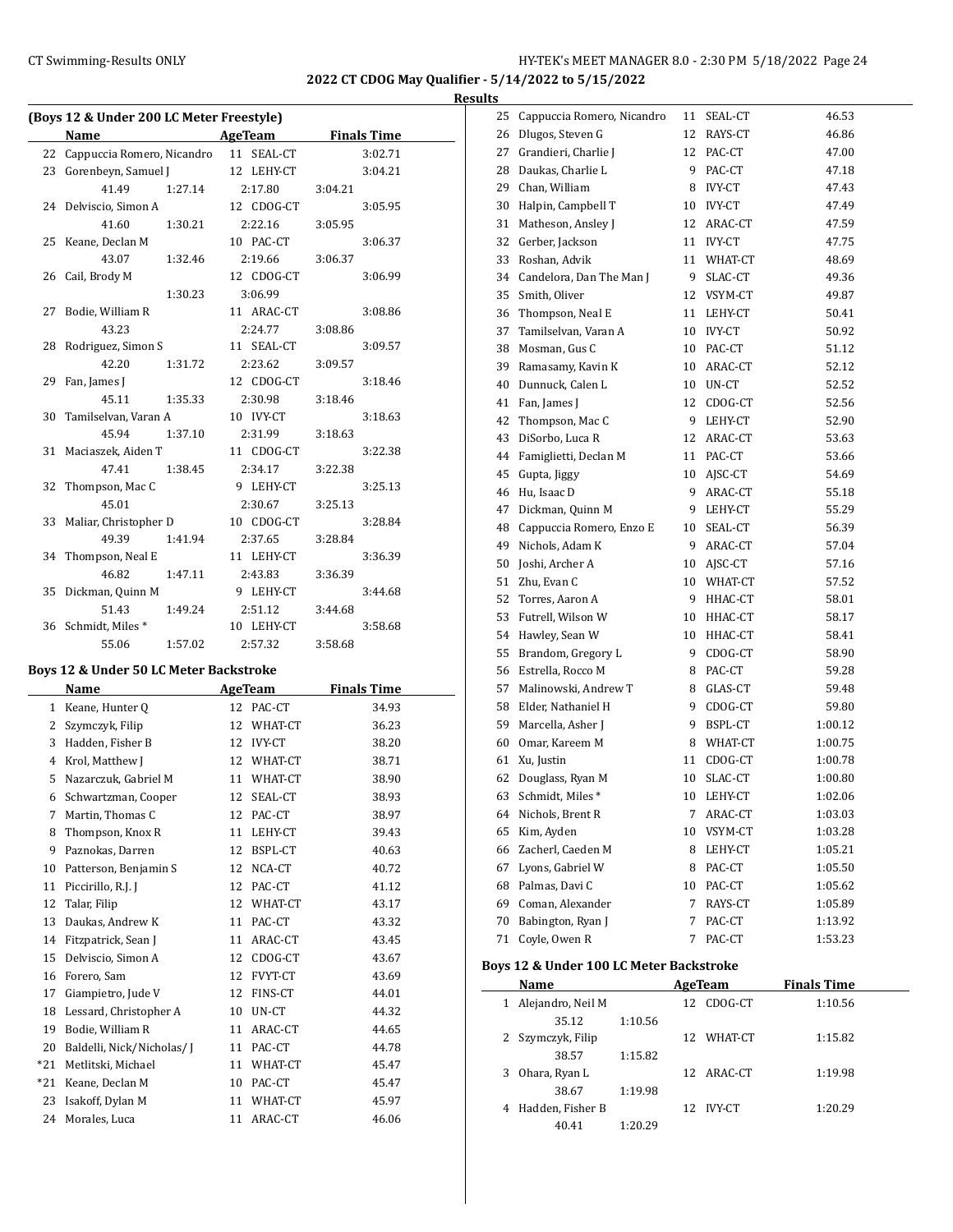**2022 CT CDOG May Qualifier - 5/14/2022 to 5/15/2022**

#### **Results**

| <b>Name</b><br>Keane, Hunter Q<br>5<br>40.42<br>1:20.82<br>Martin, Thomas C<br>6<br>38.95<br>1:22.38<br>7 Nazarczuk, Gabriel M<br>39.54<br>1:22.99<br>Krol, Matthew J<br>8<br>41.77<br>1:24.44<br>9<br>Adlianitski-Pachobut, Sebasti<br>40.59<br>1:25.06<br>10<br>Kassem, Yasseen<br>12<br>39.62<br>1:25.46<br>11 Villarreal Rodriguez, Roberto<br>43.39<br>1:26.58<br>12<br>Thompson, Knox R<br>11<br>42.43<br>1:27.96<br>Patterson, Benjamin S<br>13<br>43.77<br>1:28.35<br>14<br>Piccirillo, R.J. J<br>12<br>42.98<br>1:29.00<br>Ly, Jaxson W<br>15<br>16 Daukas, Andrew K<br>47.52<br>1:33.24<br>Lieto, Jace C<br>17<br>12<br>48.88<br>1:34.23<br>Dlugos, Steven G<br>18 | AgeTeam<br><b>Finals Time</b><br>12 PAC-CT<br>1:20.82<br>12 PAC-CT<br>1:22.38<br>11 WHAT-CT<br>1:22.99<br>12 WHAT-CT<br>1:24.44 |
|------------------------------------------------------------------------------------------------------------------------------------------------------------------------------------------------------------------------------------------------------------------------------------------------------------------------------------------------------------------------------------------------------------------------------------------------------------------------------------------------------------------------------------------------------------------------------------------------------------------------------------------------------------------------------|---------------------------------------------------------------------------------------------------------------------------------|
|                                                                                                                                                                                                                                                                                                                                                                                                                                                                                                                                                                                                                                                                              |                                                                                                                                 |
|                                                                                                                                                                                                                                                                                                                                                                                                                                                                                                                                                                                                                                                                              |                                                                                                                                 |
|                                                                                                                                                                                                                                                                                                                                                                                                                                                                                                                                                                                                                                                                              |                                                                                                                                 |
|                                                                                                                                                                                                                                                                                                                                                                                                                                                                                                                                                                                                                                                                              |                                                                                                                                 |
|                                                                                                                                                                                                                                                                                                                                                                                                                                                                                                                                                                                                                                                                              |                                                                                                                                 |
|                                                                                                                                                                                                                                                                                                                                                                                                                                                                                                                                                                                                                                                                              |                                                                                                                                 |
|                                                                                                                                                                                                                                                                                                                                                                                                                                                                                                                                                                                                                                                                              |                                                                                                                                 |
|                                                                                                                                                                                                                                                                                                                                                                                                                                                                                                                                                                                                                                                                              |                                                                                                                                 |
|                                                                                                                                                                                                                                                                                                                                                                                                                                                                                                                                                                                                                                                                              |                                                                                                                                 |
|                                                                                                                                                                                                                                                                                                                                                                                                                                                                                                                                                                                                                                                                              | 11 CDOG-CT<br>1:25.06                                                                                                           |
|                                                                                                                                                                                                                                                                                                                                                                                                                                                                                                                                                                                                                                                                              |                                                                                                                                 |
|                                                                                                                                                                                                                                                                                                                                                                                                                                                                                                                                                                                                                                                                              | GLAS-CT<br>1:25.46                                                                                                              |
|                                                                                                                                                                                                                                                                                                                                                                                                                                                                                                                                                                                                                                                                              |                                                                                                                                 |
|                                                                                                                                                                                                                                                                                                                                                                                                                                                                                                                                                                                                                                                                              | 10 CDOG-CT<br>1:26.58                                                                                                           |
|                                                                                                                                                                                                                                                                                                                                                                                                                                                                                                                                                                                                                                                                              |                                                                                                                                 |
|                                                                                                                                                                                                                                                                                                                                                                                                                                                                                                                                                                                                                                                                              | LEHY-CT<br>1:27.96                                                                                                              |
|                                                                                                                                                                                                                                                                                                                                                                                                                                                                                                                                                                                                                                                                              |                                                                                                                                 |
|                                                                                                                                                                                                                                                                                                                                                                                                                                                                                                                                                                                                                                                                              | 12 NCA-CT<br>1:28.35                                                                                                            |
|                                                                                                                                                                                                                                                                                                                                                                                                                                                                                                                                                                                                                                                                              |                                                                                                                                 |
|                                                                                                                                                                                                                                                                                                                                                                                                                                                                                                                                                                                                                                                                              |                                                                                                                                 |
|                                                                                                                                                                                                                                                                                                                                                                                                                                                                                                                                                                                                                                                                              | PAC-CT<br>1:29.00                                                                                                               |
|                                                                                                                                                                                                                                                                                                                                                                                                                                                                                                                                                                                                                                                                              |                                                                                                                                 |
|                                                                                                                                                                                                                                                                                                                                                                                                                                                                                                                                                                                                                                                                              | 12 RAYS-CT<br>1:29.04                                                                                                           |
|                                                                                                                                                                                                                                                                                                                                                                                                                                                                                                                                                                                                                                                                              | 11 PAC-CT<br>1:33.24                                                                                                            |
|                                                                                                                                                                                                                                                                                                                                                                                                                                                                                                                                                                                                                                                                              |                                                                                                                                 |
|                                                                                                                                                                                                                                                                                                                                                                                                                                                                                                                                                                                                                                                                              | UN-CT<br>1:34.23                                                                                                                |
|                                                                                                                                                                                                                                                                                                                                                                                                                                                                                                                                                                                                                                                                              |                                                                                                                                 |
|                                                                                                                                                                                                                                                                                                                                                                                                                                                                                                                                                                                                                                                                              | 12 RAYS-CT<br>1:34.90                                                                                                           |
| Bodie, William R<br>19                                                                                                                                                                                                                                                                                                                                                                                                                                                                                                                                                                                                                                                       | 11 ARAC-CT<br>1:36.69                                                                                                           |
| 47.61<br>1:36.69                                                                                                                                                                                                                                                                                                                                                                                                                                                                                                                                                                                                                                                             |                                                                                                                                 |
| Daukas, Charlie L<br>20<br>9                                                                                                                                                                                                                                                                                                                                                                                                                                                                                                                                                                                                                                                 | PAC-CT<br>1:36.92                                                                                                               |
| 48.80<br>1:36.92                                                                                                                                                                                                                                                                                                                                                                                                                                                                                                                                                                                                                                                             |                                                                                                                                 |
| 21<br>Giampietro, Jude V                                                                                                                                                                                                                                                                                                                                                                                                                                                                                                                                                                                                                                                     | 12 FINS-CT<br>1:37.50                                                                                                           |
| 46.68<br>1:37.50                                                                                                                                                                                                                                                                                                                                                                                                                                                                                                                                                                                                                                                             |                                                                                                                                 |
| 22<br>Delviscio, Simon A<br>12                                                                                                                                                                                                                                                                                                                                                                                                                                                                                                                                                                                                                                               | CDOG-CT<br>1:38.05                                                                                                              |
| 48.41<br>1:38.05                                                                                                                                                                                                                                                                                                                                                                                                                                                                                                                                                                                                                                                             |                                                                                                                                 |
| 23<br>Keane, Declan M<br>10                                                                                                                                                                                                                                                                                                                                                                                                                                                                                                                                                                                                                                                  | 1:39.44<br>PAC-CT                                                                                                               |
| 50.22<br>1:39.44                                                                                                                                                                                                                                                                                                                                                                                                                                                                                                                                                                                                                                                             |                                                                                                                                 |
| Sehrt, Grant E<br>12<br>24                                                                                                                                                                                                                                                                                                                                                                                                                                                                                                                                                                                                                                                   | <b>IVY-CT</b><br>1:39.54                                                                                                        |
| 45.73<br>1:39.54                                                                                                                                                                                                                                                                                                                                                                                                                                                                                                                                                                                                                                                             |                                                                                                                                 |
| 25<br>Crozier, Charles W<br>11                                                                                                                                                                                                                                                                                                                                                                                                                                                                                                                                                                                                                                               | SLAC-CT<br>1:39.61                                                                                                              |
| 49.45<br>1:39.61                                                                                                                                                                                                                                                                                                                                                                                                                                                                                                                                                                                                                                                             |                                                                                                                                 |
| Metlitski, Michael<br>26<br>11                                                                                                                                                                                                                                                                                                                                                                                                                                                                                                                                                                                                                                               | WHAT-CT<br>1:40.81                                                                                                              |
| 48.97<br>1:40.81                                                                                                                                                                                                                                                                                                                                                                                                                                                                                                                                                                                                                                                             |                                                                                                                                 |
| Grandieri, Charlie J<br>27<br>12                                                                                                                                                                                                                                                                                                                                                                                                                                                                                                                                                                                                                                             | PAC-CT<br>1:42.59                                                                                                               |
| 50.58<br>1:42.59                                                                                                                                                                                                                                                                                                                                                                                                                                                                                                                                                                                                                                                             |                                                                                                                                 |
| Thompson, Mac C<br>9<br>28                                                                                                                                                                                                                                                                                                                                                                                                                                                                                                                                                                                                                                                   | LEHY-CT<br>1:44.00                                                                                                              |
| 51.68<br>1:44.00                                                                                                                                                                                                                                                                                                                                                                                                                                                                                                                                                                                                                                                             |                                                                                                                                 |
| 29<br>Fan, James J<br>12                                                                                                                                                                                                                                                                                                                                                                                                                                                                                                                                                                                                                                                     | CDOG-CT<br>1:44.29                                                                                                              |
| 51.56<br>1:44.29                                                                                                                                                                                                                                                                                                                                                                                                                                                                                                                                                                                                                                                             |                                                                                                                                 |
| Matheson, Ansley J<br>30                                                                                                                                                                                                                                                                                                                                                                                                                                                                                                                                                                                                                                                     | 12 ARAC-CT<br>1:44.43                                                                                                           |
| Rosenberg, Sam J<br>31<br>10                                                                                                                                                                                                                                                                                                                                                                                                                                                                                                                                                                                                                                                 | GLAS-CT<br>1:46.20                                                                                                              |
| 50.05<br>1:46.20                                                                                                                                                                                                                                                                                                                                                                                                                                                                                                                                                                                                                                                             |                                                                                                                                 |
| 32<br>Maliar, Christopher D<br>10                                                                                                                                                                                                                                                                                                                                                                                                                                                                                                                                                                                                                                            |                                                                                                                                 |
| 52.34<br>1:47.01                                                                                                                                                                                                                                                                                                                                                                                                                                                                                                                                                                                                                                                             | CDOG-CT<br>1:47.01                                                                                                              |
| Maciaszek, Aiden T<br>33<br>11                                                                                                                                                                                                                                                                                                                                                                                                                                                                                                                                                                                                                                               |                                                                                                                                 |
| 52.03<br>1:47.08                                                                                                                                                                                                                                                                                                                                                                                                                                                                                                                                                                                                                                                             | CDOG-CT<br>1:47.08                                                                                                              |

| 34  | Thompson, Neal E                         |         |    | 11 LEHY-CT | 1:47.31 |
|-----|------------------------------------------|---------|----|------------|---------|
|     | 55.64                                    | 1:47.31 |    |            |         |
| 35  | Mosman, Gus C                            |         |    | 10 PAC-CT  | 1:52.97 |
| 36  | Dunnuck, Calen L                         |         |    | 10 UN-CT   | 1:53.23 |
| 37  | Ramasamy, Kavin K                        |         |    | 10 ARAC-CT | 1:54.93 |
| 38  | Dickman, Quinn M                         |         |    | 9 LEHY-CT  | 1:54.98 |
| 39  | Cappuccia Romero, Enzo E                 |         |    | 10 SEAL-CT | 1:59.14 |
|     | 56.41                                    | 1:59.14 |    |            |         |
| 40  | Virgil, Sebastian R                      |         | 9  | ARAC-CT    | 1:59.62 |
|     | 57.16                                    | 1:59.62 |    |            |         |
| 41  | Douglass, Ryan M                         |         |    | 10 SLAC-CT | 1:59.92 |
| 42  | Elder, Nathaniel H                       |         |    | 9 CDOG-CT  | 2:02.04 |
| 43  | Ramos, Blaise E                          |         |    | 10 ARAC-CT | 2:04.23 |
|     | 59.01                                    | 2:04.23 |    |            |         |
| 44  | Zhu, Evan C                              |         | 10 | WHAT-CT    | 2:05.38 |
|     | 1:00.55                                  | 2:05.38 |    |            |         |
| 45  | Brandom, Gregory L                       |         | 9  | CDOG-CT    | 2:08.95 |
|     | 1:06.78                                  | 2:08.95 |    |            |         |
| 46  | Zacherl, Caeden M                        |         | 8  | LEHY-CT    | 2:15.07 |
|     | 1:04.40                                  | 2:15.07 |    |            |         |
| 47  | Estrella, Rocco M                        |         |    | 8 PAC-CT   | 2:17.01 |
| 48  | Chimade, Mihir A                         |         | 11 | WHAT-CT    | 2:17.90 |
|     | 1:11.42                                  | 2:17.90 |    |            |         |
|     | Candelora, Dan The Man J                 |         |    | 9 SLAC-CT  | DQ      |
|     | --- Patel, Avik A                        |         | 10 | SLAC-CT    | DQ      |
|     | 48.63                                    | DQ      |    |            |         |
| --- | Omar, Kareem M                           |         | 8  | WHAT-CT    | DQ      |
|     | 1:05.18                                  | DQ      |    |            |         |
| --- | Kulpa, Mason                             |         | 11 | SEAL-CT    | DQ      |
| --- | Piccirillo, Zac T                        |         | 8  | PAC-CT     | DQ      |
|     | 1:00.92                                  | DQ      |    |            |         |
| --- | Roshan, Advik                            |         |    | 11 WHAT-CT | DQ      |
|     | 56.50                                    | DQ      |    |            |         |
| --- | Clementine Boqueho, Max                  |         | 10 | PAC-CT     | DQ      |
|     | 53.55                                    | DQ      |    |            |         |
|     | Summers, Noah R                          |         |    | 11 CDOG-CT | DQ      |
|     | 1:22.02                                  | DQ      |    |            |         |
|     | Boys 12 & Under 50 LC Meter Breaststroke |         |    |            |         |

## **Name Age Team Finals Time** 1 Gajecki, Matthew J 12 FINS-CT 39.79 2 Szymczyk, Filip 12 WHAT-CT 39.80 3 Tyurin, Nicholas 11 WHAT-CT 43.87 4 Kovac, Marco 10 WHAT-CT 45.40 5 Giampietro, Jude V 12 FINS-CT 45.90 6 Isakoff, Dylan M 11 WHAT-CT 47.18 7 Gorenbeyn, Samuel J 12 LEHY-CT 47.85 8 Shearer, Carter J 12 AJSC-CT 48.10 9 Cail, Brody M 12 CDOG-CT 49.48 10 Rodriguez, Simon S 11 SEAL-CT 49.68 11 Sehrt, Grant E 12 IVY-CT 51.14 12 Kassem, Yasseen 12 GLAS-CT 52.78 13 Douglass, Ryan M 10 SLAC-CT 52.94 14 Daukas, Charlie L 9 PAC-CT 53.74 15 Lieto, Jace C 12 UN-CT 53.83 16 Jiang, Kevin 10 IVY-CT 54.35 17 Metlitski, Michael 11 WHAT-CT 55.88 18 Mosman, Gus C 10 PAC-CT 56.17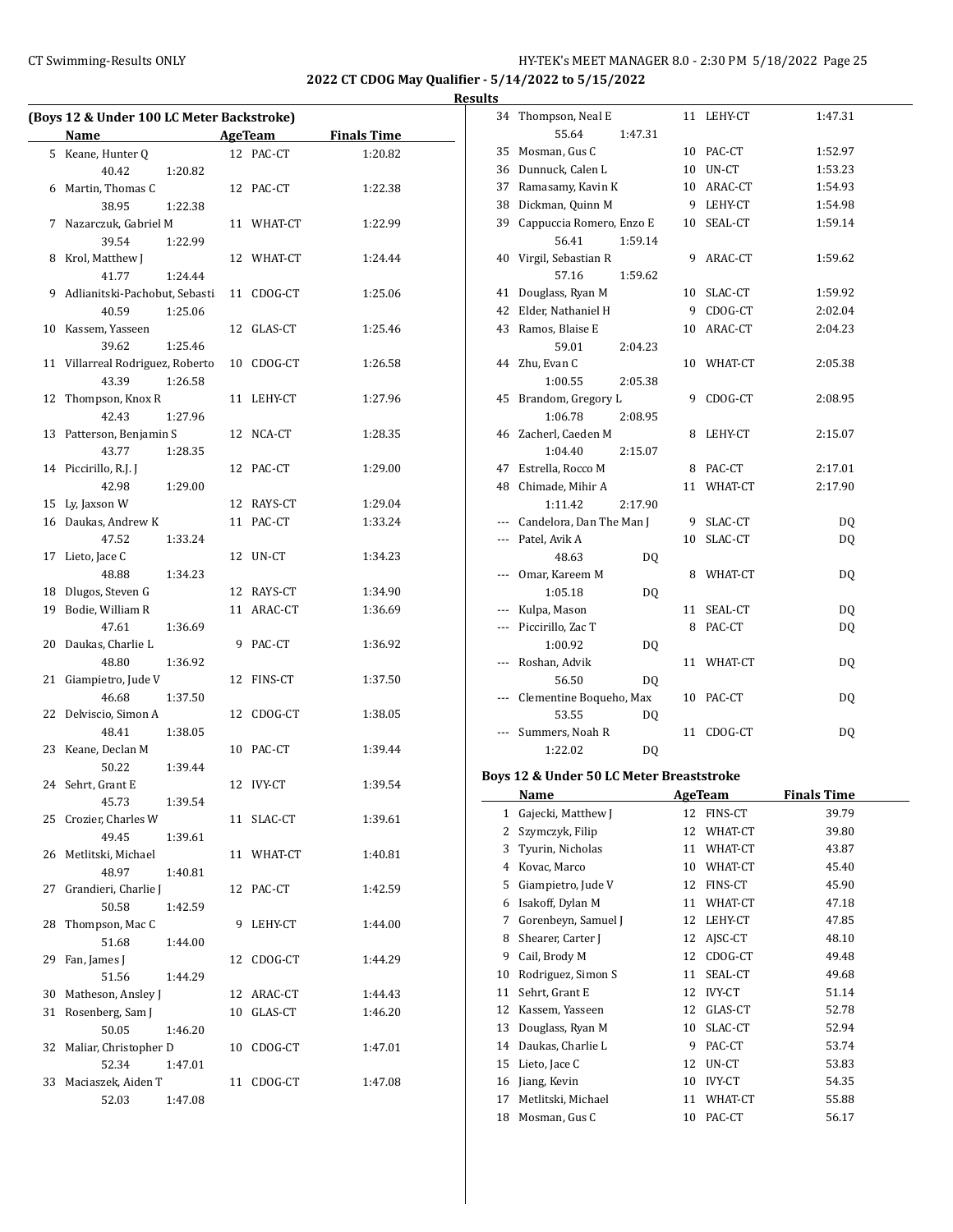**2022 CT CDOG May Qualifier - 5/14/2022 to 5/15/2022**

**Results**

|          |                                                   |    |                |                    | ĸt |
|----------|---------------------------------------------------|----|----------------|--------------------|----|
|          | (Boys 12 & Under 50 LC Meter Breaststroke)        |    |                |                    |    |
|          | Name                                              | 11 | <b>AgeTeam</b> | <b>Finals Time</b> |    |
| 19       | Crozier, Charles W                                | 9  | SLAC-CT        | 56.88              |    |
|          | 20 Elder, Nathaniel H                             |    | CDOG-CT        | 56.98              |    |
|          | 21 Matheson, Ansley J                             | 12 | ARAC-CT        | 57.00              |    |
|          | 22 Grandieri, Charlie J                           |    | 12 PAC-CT      | 57.17              |    |
| 23       | Halpin, Campbell T                                | 10 | IVY-CT         | 58.05              |    |
| 24       | Schmidt, Miles*                                   | 10 | LEHY-CT        | 58.50              |    |
| 25       | Cappuccia Romero, Nicandro                        | 11 | SEAL-CT        | 58.84              |    |
| 26       | Roshan, Advik                                     | 11 | WHAT-CT        | 59.49              |    |
| 27       | Zhu, Evan C                                       | 10 | WHAT-CT        | 1:00.16            |    |
|          | 28 Brandom, Gregory L                             | 9  | CDOG-CT        | 1:00.24            |    |
| 29       | Futrell, Wilson W                                 | 10 | HHAC-CT        | 1:00.96            |    |
| 30       | Chimade, Mihir A                                  | 11 | WHAT-CT        | 1:02.15            |    |
| 31       | Clementine Boqueho, Max                           | 10 | PAC-CT         | 1:02.19            |    |
| 32       | Ramasamy, Kavin K                                 | 10 | ARAC-CT        | 1:02.61            |    |
|          | 33 Candelora, Dan The Man J                       | 9  | SLAC-CT        | 1:02.97            |    |
|          | 34 Cozzolino, Peter J                             | 8  | AJSC-CT        | 1:05.43            |    |
| 35       | Omar, Kareem M                                    | 8  | WHAT-CT        | 1:05.61            |    |
| 36       | Cappuccia Romero, Enzo E                          | 10 | SEAL-CT        | 1:05.91            |    |
| 37       | Ramos, Blaise E                                   | 10 | ARAC-CT        | 1:07.19            |    |
|          | 38 Knoop, Marnix L                                | 9  | VSYM-CT        | 1:08.53            |    |
| 39       | Shearer, Lincoln M                                | 7  | AJSC-CT        | 1:12.24            |    |
| 40       | Babington, Ryan J                                 | 7  | PAC-CT         | 1:17.58            |    |
| 41       | Summers, Noah R                                   | 11 | CDOG-CT        | 1:29.59            |    |
| 42       | Malinowski, Andrew T                              | 8  | GLAS-CT        | 1:30.61            |    |
| ---      | DiGuiseppi, Jack A                                | 12 | PAC-CT         | DQ                 |    |
| $\cdots$ | Dunnuck, Calen L                                  | 10 | UN-CT          | DQ                 |    |
| ---      | Lyons, Gabriel W                                  | 8  | PAC-CT         | DQ                 |    |
| $\cdots$ | Kulpa, Mason                                      | 11 | SEAL-CT        | DQ                 |    |
| ---      | Piccirillo, Zac T                                 | 8  | PAC-CT         | DQ                 |    |
|          | --- Garner, Evan                                  | 10 | VSYM-CT        | DQ                 |    |
| $\cdots$ | Zacherl, Caeden M                                 | 8  | LEHY-CT        | DQ                 |    |
| $\cdots$ | Virgil, Sebastian R                               | 9  | ARAC-CT        | DQ                 |    |
| ---      | Cozzolino, James D                                | 7  | AJSC-CT        | DQ                 |    |
|          |                                                   |    |                |                    |    |
|          | Boys 12 & Under 100 LC Meter Breaststroke<br>Name |    | <b>AgeTeam</b> | <b>Finals Time</b> |    |
|          |                                                   |    |                |                    |    |
| 1        | Alejandro, Neil M                                 | 12 | CDOG-CT        | 1:23.18            |    |
| 2        | White, Peter R                                    | 12 | PAC-CT         | 1:29.51            |    |
| 3        | Szymczyk, Filip                                   | 12 | WHAT-CT        | 1:30.26            |    |
| 4        | Tyurin, Nicholas                                  | 11 | WHAT-CT        | 1:37.12            |    |
| 5        | Lessard, Christopher A                            | 10 | UN-CT          | 1:37.23            |    |
| 6        | Kim, Joshua                                       | 12 | SEAL-CT        | 1:39.49            |    |
| 7        | Isakoff, Dylan M                                  | 11 | WHAT-CT        | 1:41.02            |    |
| 8        | Gorenbeyn, Samuel J                               | 12 | LEHY-CT        | 1:41.25            |    |
| 9        | Giampietro, Jude V                                | 12 | FINS-CT        | 1:45.23            |    |
| 10       | Adlianitski-Pachobut, Sebasti                     | 11 | CDOG-CT        | 1:45.95            |    |
| 11       | Kovac, Marco                                      | 10 | WHAT-CT        | 1:46.47            |    |
| 12       | Cail, Brody M                                     | 12 | CDOG-CT        | 1:47.26            |    |
| 13       | Daukas, Andrew K                                  | 11 | PAC-CT         | 1:50.15            |    |
| 14       | Rodriguez, Simon S                                | 11 | SEAL-CT        | 1:53.72            |    |
| 15       | Jiang, Kevin                                      | 10 | <b>IVY-CT</b>  | 1:55.12            |    |
| 16       | Fan, James J                                      | 12 | CDOG-CT        | 1:56.49            |    |
| 17       | Alvarado, James                                   | 11 | SLAC-CT        | 2:02.69            |    |
| 18       | Thompson, Neal E                                  | 11 | LEHY-CT        | 2:03.65            |    |
| 19       | Joshi, Archer A                                   | 10 | AJSC-CT        | 2:05.30            |    |
| 20       | Maliar, Christopher D                             | 10 | CDOG-CT        | 2:07.39            |    |

| เ๖    |                    |    |         |         |
|-------|--------------------|----|---------|---------|
| 21    | Elder, Nathaniel H | 9  | CDOG-CT | 2:07.49 |
| 22    | Talar, Filip       | 12 | WHAT-CT | 2:09.40 |
| 23    | Zacherl, Caeden M  | 8  | LEHY-CT | 2:09.56 |
| 24    | Brandom, Gregory L | 9  | CDOG-CT | 2:09.68 |
| 25    | Zhu, Evan C        | 10 | WHAT-CT | 2:10.64 |
| 26    | Omar, Kareem M     | 8  | WHAT-CT | 2:18.25 |
| 27    | Schmidt, Miles*    | 10 | LEHY-CT | 2:18.91 |
| 28    | Dickman, Quinn M   | 9  | LEHY-CT | 2:18.99 |
| 29    | Palmas, Davi C     | 10 | PAC-CT  | 2:26.27 |
| 30    | Summers, Noah R    | 11 | CDOG-CT | 3:10.10 |
|       | Dunnuck, Calen L   | 10 | UN-CT   | DQ      |
|       | Marcella, Asher J  | 9  | BSPL-CT | DQ      |
| $---$ | Smith, Oliver      | 12 | VSYM-CT | DQ      |
|       | Douglass, Ryan M   | 10 | SLAC-CT | DQ      |

## **Boys 12 & Under 50 LC Meter Butterfly**

|    | Name                          |    | <b>AgeTeam</b> | <b>Finals Time</b> |
|----|-------------------------------|----|----------------|--------------------|
|    | 1 White, Peter R              |    | 12 PAC-CT      | 34.11              |
| 2  | Nazarczuk, Gabriel M          | 11 | WHAT-CT        | 34.91              |
| 3  | Patterson, Benjamin S         |    | 12 NCA-CT      | 35.04              |
|    | 4 Paznokas, Darren            |    | 12 BSPL-CT     | 35.88              |
| 5  | Feng, Ethan W                 |    | 12 IVY-CT      | 36.78              |
| 6  | Ly, Jaxson W                  | 12 | RAYS-CT        | 37.91              |
| 7  | Fitzpatrick, Sean J           | 11 | ARAC-CT        | 37.99              |
| 8  | Forero, Sam                   | 12 | FVYT-CT        | 38.54              |
| 9  | Adlianitski-Pachobut, Sebasti |    | 11 CDOG-CT     | 38.56              |
| 10 | Kim, Joshua                   | 12 | SEAL-CT        | 38.81              |
| 11 | Piccirillo, R.J. J            |    | 12 PAC-CT      | 39.00              |
|    | 12 Kovac, Marco               |    | 10 WHAT-CT     | 39.29              |
| 13 | Tyurin, Nicholas              |    | 11 WHAT-CT     | 40.76              |
| 14 | Giampietro, Jude V            |    | 12 FINS-CT     | 41.10              |
| 15 | Delviscio, Simon A            | 12 | CDOG-CT        | 41.21              |
| 16 | Villarreal Rodriguez, Roberto |    | 10 CDOG-CT     | 41.38              |
| 17 | Dlugos, Steven G              |    | 12 RAYS-CT     | 41.59              |
| 18 | Daukas, Andrew K              |    | 11 PAC-CT      | 41.92              |
| 19 | Matheson, Ansley J            |    | 12 ARAC-CT     | 42.34              |
| 20 | Cappuccia Romero, Nicandro    |    | 11 SEAL-CT     | 43.61              |
| 21 | Metlitski, Michael            |    | 11 WHAT-CT     | 44.02              |
| 22 | Baldelli, Nick/Nicholas/ J    |    | 11 PAC-CT      | 45.09              |
| 23 | Daukas, Charlie L             | 9  | PAC-CT         | 46.00              |
| 24 | Alvarado, James               | 11 | SLAC-CT        | 46.03              |
| 25 | Grandieri, Charlie J          | 12 | PAC-CT         | 46.79              |
|    | 26 Chan, William              | 8  | IVY-CT         | 47.59              |
| 27 | Thompson, Mac C               |    | 9 LEHY-CT      | 48.33              |
| 28 | Morales, Luca                 |    | 11 ARAC-CT     | 49.08              |
| 29 | Roshan, Advik                 |    | 11 WHAT-CT     | 50.03              |
| 30 | Jiang, Kevin                  |    | 10 IVY-CT      | 50.19              |
| 31 | Maciaszek, Aiden T            |    | 11 CDOG-CT     | 53.53              |
| 32 | Mosman, Gus C                 | 10 | PAC-CT         | 54.55              |
| 33 | Nichols, Adam K               | 9  | ARAC-CT        | 54.71              |
| 34 | Ramasamy, Kavin K             |    | 10 ARAC-CT     | 54.92              |
| 35 | Candelora, Dan The Man J      |    | 9 SLAC-CT      | 57.33              |
| 36 | Gupta, Jiggy                  |    | 10 AJSC-CT     | 57.61              |
| 37 | Maliar, Christopher D         |    | 10 CDOG-CT     | 1:01.78            |
| 38 | Cappuccia Romero, Enzo E      |    | 10 SEAL-CT     | 1:03.93            |
| 39 | Summers, Noah R               |    | 11 CDOG-CT     | 1:10.94            |
| 40 | DiSorbo, Luca R               | 12 | ARAC-CT        | 1:15.81            |
| 41 | Hu, Isaac D                   | 9  | ARAC-CT        | 1:20.07            |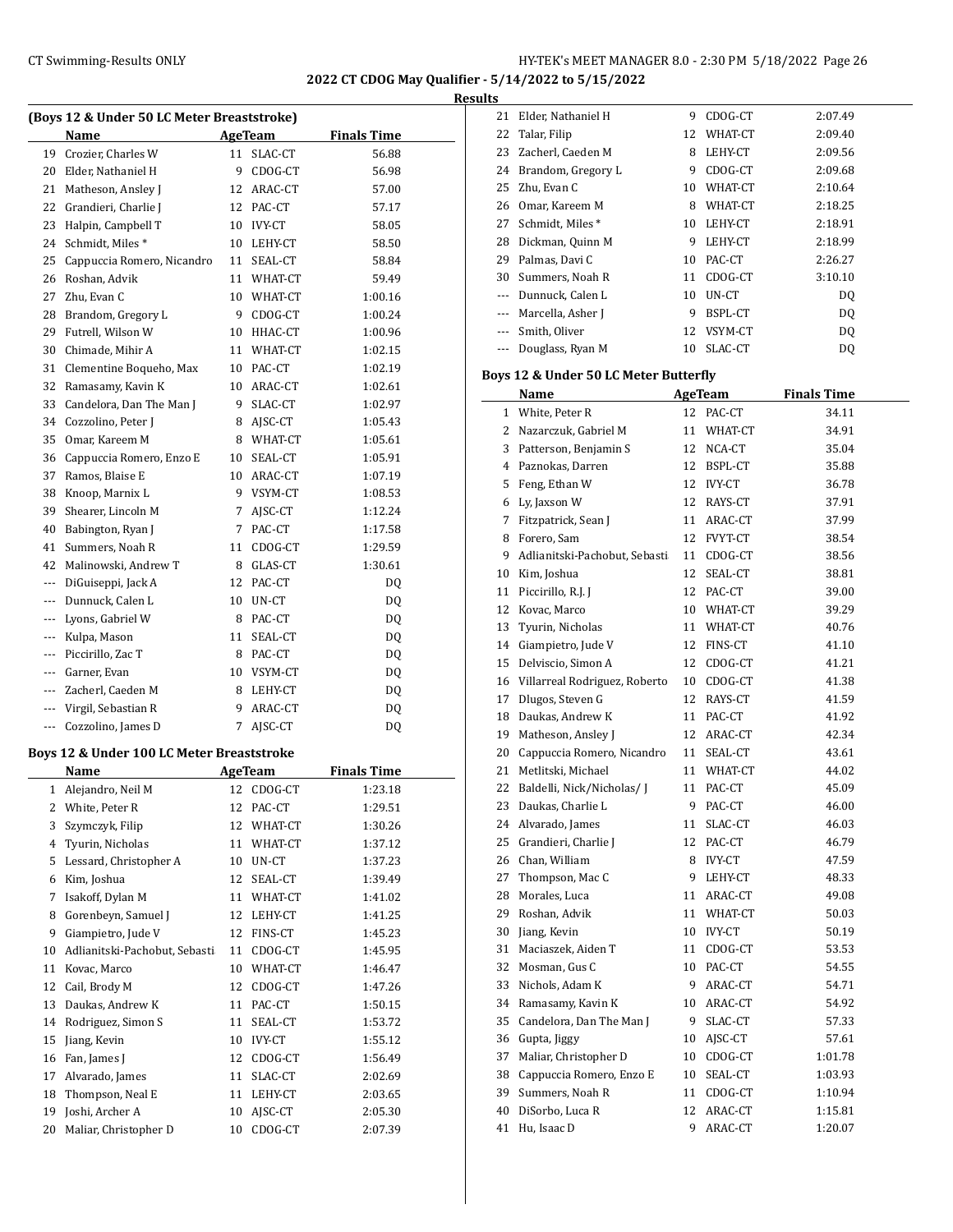## CT Swimming-Results ONLY **CT Swimming-Results ONLY** 127 EX's MEET MANAGER 8.0 - 2:30 PM 5/18/2022 Page 27

**2022 CT CDOG May Qualifier - 5/14/2022 to 5/15/2022**

**Results**

|               |                                         |         |    |            |                    | R |
|---------------|-----------------------------------------|---------|----|------------|--------------------|---|
|               | (Boys 12 & Under 50 LC Meter Butterfly) |         |    |            |                    |   |
|               | Name                                    |         |    | AgeTeam    | <b>Finals Time</b> |   |
| 42            | Nichols, Brent R                        |         | 7  | ARAC-CT    | 1:20.60            |   |
| $- - -$       | Rodriguez, Simon S                      |         | 11 | SEAL-CT    | DQ                 |   |
| ---           | Kim, Ayden                              |         |    | 10 VSYM-CT | DQ                 |   |
|               | Boys 12 & Under 100 LC Meter Butterfly  |         |    |            |                    |   |
|               | Name                                    |         |    | AgeTeam    | <b>Finals Time</b> |   |
|               | 1 Alejandro, Neil M                     |         |    | 12 CDOG-CT | 1:10.35            |   |
|               | 32.47                                   | 1:10.35 |    |            |                    |   |
| $\mathcal{L}$ | White, Peter R                          |         |    | 12 PAC-CT  | 1:18.85            |   |
|               | 36.11                                   | 1:18.85 |    |            |                    |   |
| 3             | Feng, Ethan W                           |         |    | 12 IVY-CT  | 1:19.95            |   |
|               | 37.95                                   | 1:19.95 |    |            |                    |   |
| 4             | Patterson, Benjamin S                   |         |    | 12 NCA-CT  | 1:23.45            |   |
|               | 37.18                                   | 1:23.45 |    |            |                    |   |
| 5             | Kim, Joshua                             |         |    | 12 SEAL-CT | 1:29.01            |   |
|               | 40.03                                   | 1:29.01 |    |            |                    |   |
| 6             | Delviscio, Simon A                      |         |    | 12 CDOG-CT | 1:38.84            |   |
|               | 45.60                                   | 1:38.84 |    |            |                    |   |
| 7             | Jiang, Kevin                            |         | 10 | IVY-CT     | 1:59.88            |   |
|               | 54.27                                   | 1:59.88 |    |            |                    |   |
| 8             | Patel, Avik A                           |         | 10 | SLAC-CT    | 2:12.34            |   |
|               | 1:01.16                                 | 2:12.34 |    |            |                    |   |

#### **Boys 12 & Under 200 LC Meter IM**

L

|    | Name                             |         |    | <b>AgeTeam</b> | <b>Finals Time</b> |
|----|----------------------------------|---------|----|----------------|--------------------|
|    | 1 Alejandro, Neil M              |         |    | 12 CDOG-CT     | 2:36.27            |
|    | 1:13.50                          | 2:36.27 |    |                |                    |
|    | 2 Keane, Hunter Q                |         |    | 12 PAC-CT      | 2:54.96            |
|    | 1:21.85                          | 2:54.96 |    |                |                    |
|    | 3 White, Peter R                 |         |    | 12 PAC-CT      | 2:55.35            |
|    | 1:22.89                          | 2:55.35 |    |                |                    |
|    | 4 Hadden, Fisher B               |         | 12 | <b>IVY-CT</b>  | 2:56.97            |
|    | 1:24.68                          | 2:56.97 |    |                |                    |
|    | 5 Schwartzman, Cooper            |         |    | 12 SEAL-CT     | 3:02.01            |
|    | 1:27.74                          | 3:02.01 |    |                |                    |
|    | 6 Feng, Ethan W                  |         |    | 12 IVY-CT      | 3:02.66            |
|    | 1:27.05                          | 3:02.66 |    |                |                    |
|    | 7 Martin, Thomas C               |         |    | 12 PAC-CT      | 3:03.41            |
|    | 1:28.52                          | 3:03.41 |    |                |                    |
|    | 8 Krol, Matthew J                |         |    | 12 WHAT-CT     | 3:03.91            |
|    | 1:28.25                          | 3:03.91 |    |                |                    |
|    | 9 Adlianitski-Pachobut, Sebasti  |         | 11 | CDOG-CT        | 3:04.83            |
|    | 1:28.97                          | 3:04.83 |    |                |                    |
|    | 10 Paznokas, Darren              |         | 12 | BSPL-CT        | 3:06.12            |
|    | 1:27.90                          | 3:06.12 |    |                |                    |
|    | 11 Kim, Joshua                   |         | 12 | SEAL-CT        | 3:07.58            |
|    | 1:30.63                          | 3:07.58 |    |                |                    |
|    | 12 Ly, Jaxson W                  |         |    | 12 RAYS-CT     | 3:08.60            |
|    | 1:29.36                          | 3:08.60 |    |                |                    |
|    | 13 Villarreal Rodriguez, Roberto |         |    | 10 CDOG-CT     | 3:13.06            |
|    | 1:34.72                          | 3:13.06 |    |                |                    |
|    | 14 Delviscio, Simon A            |         | 12 | CDOG-CT        | 3:13.29            |
|    | 1:33.40                          | 3:13.29 |    |                |                    |
| 15 | Thompson, Knox R                 |         | 11 | LEHY-CT        | 3:19.68            |
|    | 1:32.80                          | 3:19.68 |    |                |                    |

|     | 16 Keane, Declan M                   |    | 10 PAC-CT      | 3:39.75            |
|-----|--------------------------------------|----|----------------|--------------------|
|     | 1:49.17<br>3:39.75                   |    |                |                    |
| 17  | Maciaszek, Aiden T                   | 11 | CDOG-CT        | 3:52.16            |
|     | 1:52.97<br>3:52.16                   |    |                |                    |
|     | Cail, Brody M                        | 12 | CDOG-CT        | DQ                 |
|     | 1:48.05<br>DQ                        |    |                |                    |
|     | Boys 13 & Over 50 LC Meter Freestyle |    |                |                    |
|     | Name                                 |    | <b>AgeTeam</b> | <b>Finals Time</b> |
|     | 1 Niro, Matthew T                    |    | 16 RAYS-CT     | 25.84              |
|     | 2 Stabach, Oliver C                  | 15 | <b>IVY-CT</b>  | 25.91              |
|     | 3 Rusnock, John S                    | 15 | FVYT-CT        | 26.16              |
|     | 4 Czartoryjski, Damian C             |    | 15 CDOG-CT     | 26.18              |
|     | 5 Palaj, Mikel                       |    | 17 WHAT-CT     | 26.21              |
| 6   | Stevens, Chase L                     | 17 | FVYT-CT        | 26.55              |
|     | 7 Liao, James                        | 16 | IVY-CT         | 26.56              |
| 8   | Silverman, Sander W                  | 15 | IVY-CT         | 26.61              |
|     | 9 McFall, Campbell H                 | 15 | IVY-CT         | 26.72              |
|     | 10 Collette, Jacob E                 | 16 | AJSC-CT        | 26.75              |
|     | 11 Zalewski, Peter J                 | 15 | CDOG-CT        | 27.04              |
|     | 12 Metlitski, Max*                   | 16 | WHAT-CT        | 27.12              |
| 13  | Siwek, Mathew X                      | 15 | RAYS-CT        | 27.19              |
| 14  | Moumen, Mehdi M                      | 16 | CDOG-CT        | 27.27              |
|     | 15 Pawlowski, Brian                  | 17 | GLAS-CT        | 27.33              |
|     | 16 Queenan, Joseph R                 | 16 | PAC-CT         | 27.53              |
|     |                                      |    |                |                    |
|     | 17 Lee, Alexander N                  | 16 | CDOG-CT        | 27.54              |
|     | 18 Keane, Logan N                    | 16 | PAC-CT         | 27.61              |
|     | 19 Wool, Blake                       |    | 14 FVYT-CT     | 27.65              |
|     | 20 Kroll, Davis                      | 17 | RAYS-CT        | 27.69              |
|     | 21 Villani, Andrew P                 | 15 | WHAT-CT        | 27.70              |
|     | *22 Farley, Jaydon I                 | 16 | PAC-CT         | 27.81              |
| *22 | Prendergast, Ryan P                  | 17 | PAC-CT         | 27.81              |
|     | 24 Adlianitski, Kristian A           | 16 | CDOG-CT        | 27.82              |
| 25  | Cocchiola, Jonathan D                | 20 | RAYS-CT        | 27.83              |
| 26  | Bathula, Ved Shriyans S              | 15 | WHAT-CT        | 27.85              |
| 27  | Lonsberry, Cody L                    | 14 | IVY-CT         | 27.86              |
|     | 28 Jacheo, Lelan F                   | 15 | ARAC-CT        | 27.88              |
|     | 29 Vale, Rhys J                      | 16 | WHAT-CT        | 27.93              |
|     | 30 Daniele, Alex                     | 16 | FVYT-CT        | 28.02              |
|     | 31 Watson, Jack W                    |    | 16 IVY-CT      | 28.03              |
|     | 32 Furtado, Andrew P                 |    | 13 CDOG-CT     | 28.06              |
| 33  | Korzeniowski, David M                | 13 | LEHY-CT        | 28.13              |
| 34  | Peralta, John A                      | 16 | FINS-CT        | 28.15              |
| 35  | Peters, Samuel N                     | 16 | WHAT-CT        | 28.21              |
| 36  | Redfern, John P                      | 17 | GLAS-CT        | 28.26              |
| 37  | Mascolo, Anthony G                   | 14 | UN-CT          | 28.28              |
| 38  | Michitti, Matthew*                   | 14 | WHAT-CT        | 28.35              |
| 39  | Ames, Andrew R                       | 17 | HHAC-CT        | 28.52              |
| 40  | Huang, Nate B                        | 14 | SLAC-CT        | 28.69              |
| 41  | Starzman, Chase T                    | 16 | CDOG-CT        | 28.74              |
| 42  | Bishop, Nolan R                      | 14 | FINS-CT        | 28.75              |
| 43  | Nguyen, Ryan                         | 15 | IVY-CT         | 28.76              |
| 44  | Nguyen, Keaden D                     | 16 | WHAT-CT        | 28.84              |
| 45  | Knoop, Onno N                        | 16 | VSYM-CT        | 28.85              |
| 46  | Cappiello, David M                   | 15 | PAC-CT         | 28.88              |
| 47  | Leon, Caleb S                        | 14 | GLAS-CT        | 28.91              |
| 48  | Easton, Niall R                      | 14 | UN-CT          | 28.93              |
| 49  | Kudlac, Holden S                     | 13 | LEHY-CT        | 28.97              |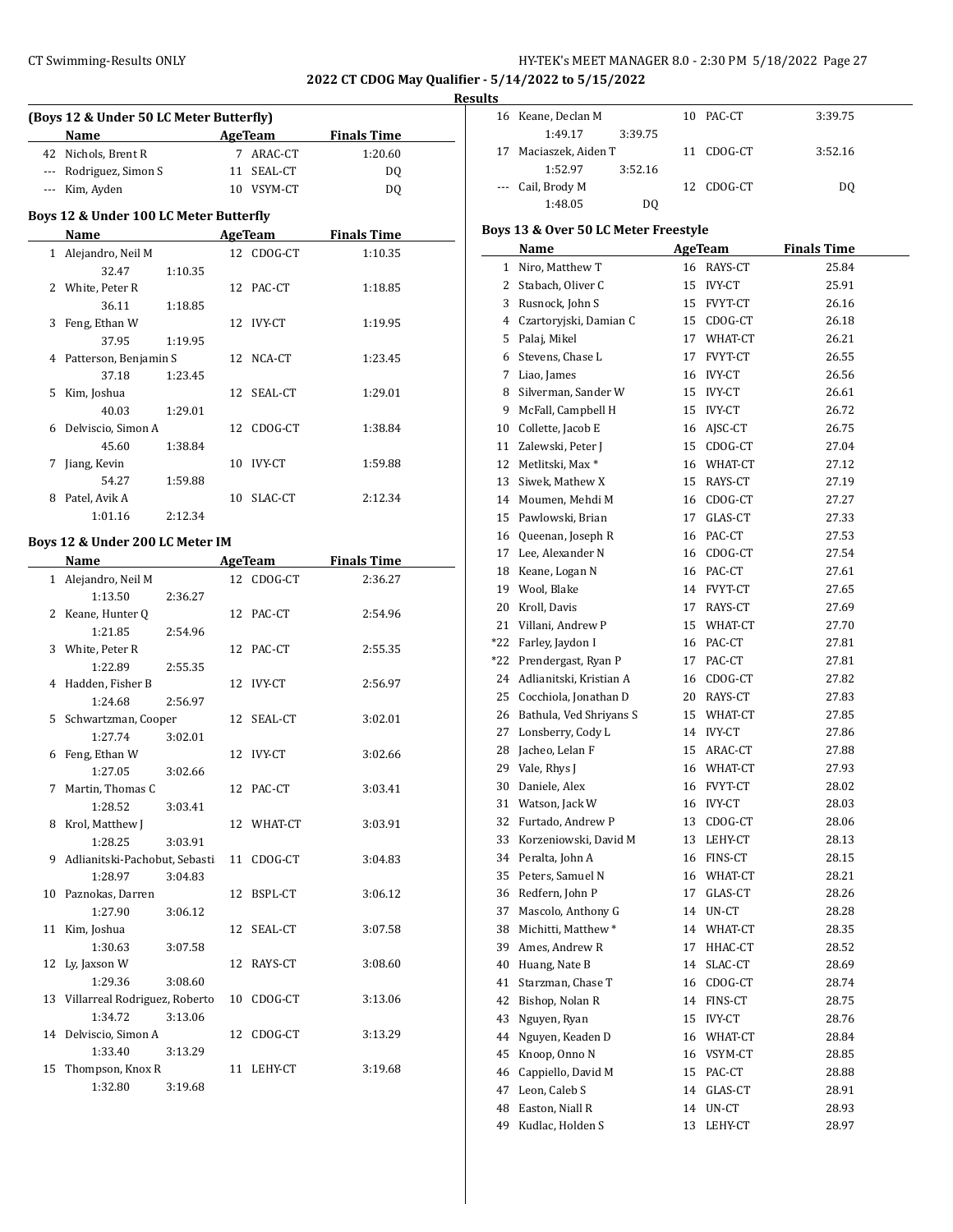**2022 CT CDOG May Qualifier - 5/14/2022 to 5/15/2022 Results**

| (Boys 13 & Over 50 LC Meter Freestyle) |                        |    |               |                    |  |  |  |
|----------------------------------------|------------------------|----|---------------|--------------------|--|--|--|
|                                        | Name                   |    | AgeTeam       | <b>Finals Time</b> |  |  |  |
| 50                                     | Hu, Jason              | 15 | PAC-CT        | 28.99              |  |  |  |
|                                        | 51 Muravnik, Matt C    | 15 | AJSC-CT       | 29.16              |  |  |  |
|                                        | 52 Lui. Derek A        | 15 | <b>IVY-CT</b> | 29.26              |  |  |  |
| 53                                     | McKirryher, Cole T     | 15 | CDOG-CT       | 29.32              |  |  |  |
|                                        | 54 Bordeau, Greyson T  |    | 13 LEHY-CT    | 29.63              |  |  |  |
| 55                                     | Nee, Aidan J           | 17 | PAC-CT        | 29.66              |  |  |  |
| 56                                     | Pawlos, Nick B         | 18 | WHAT-CT       | 29.69              |  |  |  |
| 57                                     | Shen, Isaac F          |    | 15 GLAS-CT    | 29.76              |  |  |  |
|                                        | 58 Gorenbeyn, Daniel M |    | 16 LEHY-CT    | 29.83              |  |  |  |
| 59                                     | Bershtein, Cody S      |    | 13 HHAC-CT    | 30.07              |  |  |  |
| 60                                     | Soccodato, Justin M    | 17 | RAYS-CT       | 30.20              |  |  |  |
| 61                                     | Rajesh, Shreysht       |    | 13 WHAT-CT    | 30.26              |  |  |  |
| 62                                     | Blatchley, Chi J       | 17 | ARAC-CT       | 30.34              |  |  |  |
| 63                                     | Hadden, Hayes W        |    | 14 IVY-CT     | 30.48              |  |  |  |
| 64                                     | Leary, Sean P          | 17 | FVYT-CT       | 30.66              |  |  |  |
| 65                                     | McDonnell, Cole        |    | 14 FINS-CT    | 30.85              |  |  |  |
| 66                                     | Nottingham, Aidan D    |    | 13 CDOG-CT    | 30.90              |  |  |  |
| 67                                     | McCorkle, Logan R      |    | 14 ARAC-CT    | 30.91              |  |  |  |
| 68                                     | Larock, Will M         |    | 14 WHAT-CT    | 30.93              |  |  |  |
| 69                                     | Franco, Alessandro D   |    | 14 UN-CT      | 30.98              |  |  |  |
| 70                                     | Cornelio, Tyson J      | 14 | RAYS-CT       | 31.02              |  |  |  |
| *71                                    | Zschack, Piper G       |    | 18 ARAC-CT    | 31.08              |  |  |  |
| *71                                    | Virgil, Julian D       |    | 13 ARAC-CT    | 31.08              |  |  |  |
| 73                                     | Leon-Chang, Santiago   |    | 14 FVYT-CT    | 31.49              |  |  |  |
| 74                                     | Jandzinski, Konrad*    |    | 16 LEHY-CT    | 31.52              |  |  |  |
| 75                                     | Mashkov, David A       |    | 13 WHAT-CT    | 31.62              |  |  |  |
|                                        | 76 Sowka, Tyler G      |    | 13 LEHY-CT    | 31.65              |  |  |  |
|                                        | 77 Zalewski, Michael   | 17 | RAYS-CT       | 31.74              |  |  |  |
| *78                                    | Padilla, Cesar         |    | 14 ARAC-CT    | 31.86              |  |  |  |
| *78                                    | Grigorian, Daniel      |    | 13 WHAT-CT    | 31.86              |  |  |  |
| 80                                     | Malsheske, Nathan      |    | 16 RAYS-CT    | 32.07              |  |  |  |
| 81                                     | Belejack, Antonio B    |    | 14 FINS-CT    | 32.10              |  |  |  |
| 82                                     | Lyders, Owen J         |    | 15 GLAS-CT    | 32.31              |  |  |  |
| 83                                     | Belejack, Carter V     |    | 13 FINS-CT    | 32.32              |  |  |  |
| *84                                    | Kosovskiy, Benji J     |    | 16 WHAT-CT    | 32.43              |  |  |  |
| $*84$                                  | Burgess, Sean C        | 17 | LEHY-CT       | 32.43              |  |  |  |
| 86                                     | Luo, Alex Y            | 13 | WHAT-CT       | 32.45              |  |  |  |
| 87                                     | Norcott, Shaun S       | 13 | LEHY-CT       | 32.93              |  |  |  |
| 88                                     | Bishop, Daniel K       | 14 | RAYS-CT       | 33.35              |  |  |  |
| 89                                     | Kian, Kian             | 14 | WHAT-CT       | 33.67              |  |  |  |
| 90                                     | McFall, Colin J        | 14 | IVY-CT        | 33.96              |  |  |  |
| 91                                     | Mengold, Grayson S     | 13 | PAC-CT        | 34.08              |  |  |  |
| 92                                     | Murphy, Evan J         | 15 | AJSC-CT       | 34.62              |  |  |  |
| 93                                     | Funk, II I             | 13 | SLAC-CT       | 34.64              |  |  |  |
| 94                                     | Hoyos, Diego*          | 15 | HHAC-CT       | 35.10              |  |  |  |
| 95                                     | Monreal, Miquel S      | 13 | CDOG-CT       | 35.16              |  |  |  |
| 96                                     | Martone, Domenic J     | 13 | CDOG-CT       | 36.17              |  |  |  |
| 97                                     | Crozier, James A       | 13 | SLAC-CT       | 36.45              |  |  |  |
| 98                                     | Christensen, Jacob S   | 13 | LEHY-CT       | 37.02              |  |  |  |
| 99                                     | Kiveliyk, Lucas X      | 13 | RAYS-CT       | 37.66              |  |  |  |
| 100                                    | Rakevicius, Kostas H   | 13 | WHAT-CT       | 38.88              |  |  |  |
| 101                                    | Mavrianos, Georgios I  | 13 | CDOG-CT       | 41.28              |  |  |  |
| 102                                    | Sulewski, Konrad       | 13 | FVYT-CT       | 43.19              |  |  |  |
| ---                                    | Giordano, Lucca B      | 14 | VSYM-CT       | DQ                 |  |  |  |

|     | <b>Name</b>                 |         |    | AgeTeam    | <b>Finals Time</b> |
|-----|-----------------------------|---------|----|------------|--------------------|
|     | 1 Czartoryjski, Damian C    |         |    | 15 CDOG-CT | 54.68              |
|     | 26.98                       | 54.68   |    |            |                    |
|     | 2 Stabach, Oliver C         |         |    | 15 IVY-CT  | 55.70              |
|     | 26.11                       | 55.70   |    |            |                    |
|     | 3 San Vicente, Noah J       |         |    | 18 CDOG-CT | 56.72              |
|     | 27.95                       | 56.72   |    |            |                    |
|     | 4 McFall, Campbell H        |         |    | 15 IVY-CT  | 56.84              |
|     | 26.94                       | 56.84   |    |            |                    |
|     | *5 Zalewski, Peter J        |         | 15 | CDOG-CT    | 57.16              |
|     | 27.56                       | 57.16   |    |            |                    |
|     | *5 Raisner, Carson          |         |    | 17 FVYT-CT | 57.16              |
|     | 27.44                       | 57.16   |    |            |                    |
| 7   | Zuev, Nikita D              |         |    | 18 CDOG-CT | 57.53              |
|     | 28.01                       | 57.53   |    |            |                    |
|     | 8 Colby, Landon             |         |    | 18 RAYS-CT | 57.98              |
|     | 27.72                       | 57.98   |    |            |                    |
| 9   | Metlitski, Max <sup>*</sup> |         |    | 16 WHAT-CT | 58.02              |
|     | 26.95                       | 58.02   |    |            |                    |
|     |                             |         |    |            |                    |
|     | 10 Vale, Rhys J             |         |    | 16 WHAT-CT | 58.20              |
|     | 28.40                       | 58.20   |    |            |                    |
|     | 11 Gauthier, Michael A      |         |    | 16 CDOG-CT | 58.22              |
|     | 28.12                       | 58.22   |    |            |                    |
|     | 12 Niro, Matthew T          |         |    | 16 RAYS-CT | 58.43              |
|     | 26.53                       | 58.43   |    |            |                    |
|     | 13 Pawlowski, Brian         |         | 17 | GLAS-CT    | 58.73              |
|     | 27.08                       | 58.73   |    |            |                    |
|     | 14 Xu, Cyrus                |         |    | 14 FVYT-CT | 59.01              |
|     | 28.00                       | 59.01   |    |            |                    |
|     | 15 Petit, Alex              |         |    | 15 WHAT-CT | 59.04              |
|     | 28.92                       | 59.04   |    |            |                    |
|     | 16 Collette, Jacob E        |         |    | 16 AJSC-CT | 59.14              |
|     | 26.92                       | 59.14   |    |            |                    |
| 17  | Matos, Brendan A            |         |    | 15 CDOG-CT | 59.17              |
|     | 28.97                       | 59.17   |    |            |                    |
| 18  | Moumen, Mehdi M             |         |    | 16 CDOG-CT | 59.41              |
|     | 29.43                       | 59.41   |    |            |                    |
| 19  | Korzeniowski, David M       |         |    | 13 LEHY-CT | 59.46              |
|     | 28.41                       | 59.46   |    |            |                    |
|     | 20 Hallstrom, Connor C      |         |    | 18 CDOG-CT | 59.88              |
|     | 29.28                       | 59.88   |    |            |                    |
| 21  | Villani, Andrew P           |         | 15 | WHAT-CT    | 59.93              |
|     | 28.79                       | 59.93   |    |            |                    |
| 22  | Vale, Owen T                |         |    | 14 WHAT-CT | 59.96              |
|     | 29.82                       | 59.96   |    |            |                    |
| 23  | Lonsberry, Cody L           |         |    | 14 IVY-CT  | 59.99              |
|     | 28.10                       | 59.99   |    |            |                    |
| 24  | Sapru, Anmol X              |         | 18 | CDOG-CT    | 1:00.14            |
|     | 27.86                       | 1:00.14 |    |            |                    |
| 25  | Lagamao, Jerick C           |         | 16 | CDOG-CT    | 1:00.20            |
|     | 29.80                       | 1:00.20 |    |            |                    |
| 26  | Keane, Logan N              |         |    | 16 PAC-CT  | 1:00.28            |
|     | 28.91                       | 1:00.28 |    |            |                    |
| *27 | Watson, Jack W              |         |    | 16 IVY-CT  | 1:00.41            |
|     |                             |         |    |            |                    |
|     | 29.18                       | 1:00.41 |    |            |                    |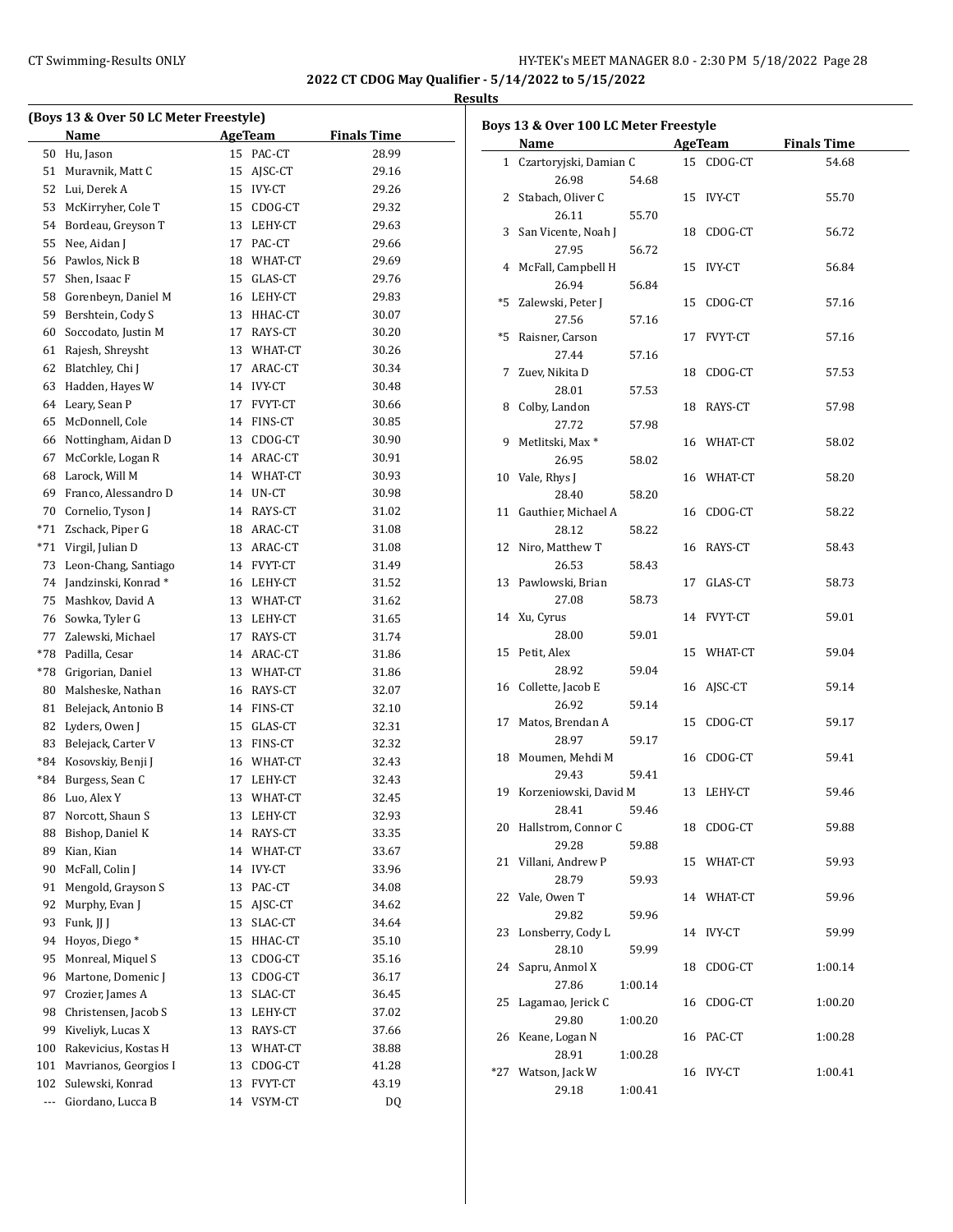## CT Swimming-Results ONLY **CT Swimming-Results ONLY** 1999 1999 1999 HY-TEK's MEET MANAGER 8.0 - 2:30 PM 5/18/2022 Page 29

**2022 CT CDOG May Qualifier - 5/14/2022 to 5/15/2022**

| (Boys 13 & Over 100 LC Meter Freestyle) |                            |    |            |                    |  |  |
|-----------------------------------------|----------------------------|----|------------|--------------------|--|--|
|                                         |                            |    |            |                    |  |  |
|                                         | Name                       |    | AgeTeam    | <b>Finals Time</b> |  |  |
| $*27$                                   | McKirryher, Cole T         |    | 15 CDOG-CT | 1:00.41            |  |  |
|                                         | 28.71<br>1:00.41           |    |            |                    |  |  |
| 29                                      | Chen, Edward P             |    | 18 CDOG-CT | 1:00.44            |  |  |
|                                         | 29.56<br>1:00.44           |    |            |                    |  |  |
| 30                                      | Tomasko, Anthony M         |    | 15 UN-CT   | 1:00.51            |  |  |
|                                         | 28.83<br>1:00.51           |    |            |                    |  |  |
| 31                                      | Queenan, Joseph R          |    | 16 PAC-CT  | 1:00.56            |  |  |
|                                         | 28.99<br>1:00.56           |    |            |                    |  |  |
| 32                                      | Siwek, Mathew X            |    | 15 RAYS-CT | 1:00.64            |  |  |
|                                         | 28.51<br>1:00.64           |    |            |                    |  |  |
| 33                                      | Bathula, Ved Shriyans S    |    | 15 WHAT-CT | 1:00.86            |  |  |
|                                         | 29.45<br>1:00.86           |    |            |                    |  |  |
|                                         | 34 Adlianitski, Kristian A | 16 | CDOG-CT    | 1:00.92            |  |  |
|                                         | 29.73<br>1:00.92           |    |            |                    |  |  |
|                                         | 35 Lee, Alexander N        |    | 16 CDOG-CT | 1:00.93            |  |  |
|                                         | 28.89<br>1:00.93           |    |            |                    |  |  |
| 36                                      | Signorello, Adam J         |    | 15 SLAC-CT | 1:00.97            |  |  |
|                                         | 29.45<br>1:00.97           |    |            |                    |  |  |
| 37                                      | Kroll, Davis               |    | 17 RAYS-CT | 1:01.01            |  |  |
|                                         | 28.42<br>1:01.01           |    |            |                    |  |  |
| 38                                      | Dwyer, John D              |    | 14 WHAT-CT | 1:01.12            |  |  |
|                                         | 29.77<br>1:01.12           |    |            |                    |  |  |
|                                         | 39 Whitaker, Matthew C     |    | 17 RAYS-CT | 1:01.26            |  |  |
|                                         | 28.41<br>1:01.26           |    |            |                    |  |  |
|                                         | 40 LeClair, Alexander      |    | 16 RAYS-CT | 1:01.57            |  |  |
|                                         | 27.80<br>1:01.57           |    |            |                    |  |  |
|                                         | 41 Ames, Andrew R          | 17 | HHAC-CT    | 1:01.82            |  |  |
|                                         | 29.75<br>1:01.82           |    |            |                    |  |  |
| 42                                      | Nguyen, Ryan               |    | 15 IVY-CT  | 1:01.85            |  |  |
|                                         | 29.55<br>1:01.85           |    |            |                    |  |  |
| 43                                      | Nguyen, Keaden D           |    | 16 WHAT-CT | 1:01.86            |  |  |
|                                         | 30.29<br>1:01.86           |    |            |                    |  |  |
| 44                                      | Starzman, Chase T          |    | 16 CDOG-CT | 1:01.93            |  |  |
|                                         | 30.06<br>1:01.93           |    |            |                    |  |  |
| 45                                      | Varghese, Isaac B          |    | 17 FVYT-CT | 1:02.19            |  |  |
|                                         | 30.17<br>1:02.19           |    |            |                    |  |  |
|                                         | 46 Mascolo, Anthony G      |    | 14 UN-CT   | 1:02.21            |  |  |
|                                         | 31.07<br>1:02.21           |    |            |                    |  |  |
| $*47$                                   | Leary, Sean P              |    | 17 FVYT-CT | 1:02.22            |  |  |
|                                         | 29.95<br>1:02.22           |    |            |                    |  |  |
| *47                                     | Bishop, Nolan R            |    | 14 FINS-CT | 1:02.22            |  |  |
|                                         | 29.76<br>1:02.22           |    |            |                    |  |  |
| 49                                      | Michitti, Matthew*         |    | 14 WHAT-CT | 1:02.30            |  |  |
|                                         | 29.30<br>1:02.30           |    |            |                    |  |  |
|                                         | 50 Namoradze, Mike O       |    | 15 FVYT-CT | 1:02.35            |  |  |
|                                         | 29.13<br>1:02.35           |    |            |                    |  |  |
| 51                                      | Stevens, Fischer D         |    | 14 FVYT-CT | 1:02.59            |  |  |
|                                         | 30.00<br>1:02.59           |    |            |                    |  |  |
| 52                                      | Wool, Blake                |    | 14 FVYT-CT | 1:02.62            |  |  |
|                                         | 28.85<br>1:02.62           |    |            |                    |  |  |
| 53                                      | Lanier, William R          |    | 15 CDOG-CT | 1:02.72            |  |  |
|                                         | 29.48<br>1:02.72           |    |            |                    |  |  |
|                                         | 54 Lagamao, Kendrick C     |    | 17 CDOG-CT | 1:03.05            |  |  |
|                                         | 29.71<br>1:03.05           |    |            |                    |  |  |
|                                         | 55 Jacheo, Lelan F         |    | 15 ARAC-CT | 1:03.25            |  |  |
|                                         | 28.89<br>1:03.25           |    |            |                    |  |  |
|                                         |                            |    |            |                    |  |  |

|    | 56 Huang, Nate B                      |         |    | 14 SLAC-CT | 1:03.40 |
|----|---------------------------------------|---------|----|------------|---------|
|    | 29.87                                 | 1:03.40 |    |            |         |
| 57 | Easton, Niall R<br>29.63              | 1:03.46 |    | 14 UN-CT   | 1:03.46 |
|    | 58 Cocchiola, Jonathan D              |         |    | 20 RAYS-CT | 1:03.47 |
|    | 29.49                                 | 1:03.47 |    |            |         |
|    | 59 Furtado, Andrew P                  |         |    | 13 CDOG-CT | 1:03.89 |
|    | 29.33                                 | 1:03.89 |    |            |         |
|    | 60 Hu, Jason                          |         |    | 15 PAC-CT  | 1:04.49 |
|    | 30.63<br>61 Cappiello, David M        | 1:04.49 |    | 15 PAC-CT  | 1:04.54 |
|    | 31.96                                 | 1:04.54 |    |            |         |
|    | 62 Gentil, Matt J                     |         |    | 15 UN-CT   | 1:04.56 |
|    | 31.03                                 | 1:04.56 |    |            |         |
|    | 63 Lui, Derek A                       |         |    | 15 IVY-CT  | 1:04.83 |
|    | 30.26                                 | 1:04.83 |    |            |         |
|    | 64 McDonnell, Cole                    |         |    | 14 FINS-CT | 1:04.94 |
|    | 31.20<br>65 Lamphere, Erik R          | 1:04.94 | 14 | CDOG-CT    | 1:04.98 |
|    | 32.06                                 | 1:04.98 |    |            |         |
|    | 66 Farley, Jaydon I                   |         |    | 16 PAC-CT  | 1:05.13 |
|    | 30.34                                 | 1:05.13 |    |            |         |
| 67 | Blatchley, Chi J                      |         |    | 17 ARAC-CT | 1:05.15 |
|    | 31.29                                 | 1:05.15 |    |            |         |
|    | 68 Green, Brayden J<br>30.69          | 1:05.23 |    | 16 CDOG-CT | 1:05.23 |
|    | 69 Pawlos, Nick B                     |         |    | 18 WHAT-CT | 1:05.28 |
|    | 31.24                                 | 1:05.28 |    |            |         |
|    | 70 Christopoulos, Ryan C              |         |    | 16 SWAT-CT | 1:05.71 |
|    | 31.26                                 | 1:05.71 |    |            |         |
| 71 | Shen, Isaac F                         |         |    | 15 GLAS-CT | 1:05.95 |
|    | 31.36                                 | 1:05.95 |    |            |         |
|    | 72 Hadden, Hayes W<br>31.44           | 1:06.30 |    | 14 IVY-CT  | 1:06.30 |
|    | 73 Bordeau, Greyson T                 |         |    | 13 LEHY-CT | 1:07.08 |
|    | 30.64                                 | 1:07.08 |    |            |         |
|    | 74 Tollis, Brady J                    |         |    | 13 WHAT-CT | 1:07.14 |
|    | 31.68                                 | 1:07.14 |    |            |         |
|    | 75 Gorenbeyn, Daniel M                |         |    | 16 LEHY-CT | 1:07.19 |
|    | 29.84 1:07.19<br>76 Campbell, Grant H |         |    | 14 SLAC-CT | 1:07.30 |
|    | 32.58                                 | 1:07.30 |    |            |         |
| 77 | Kudlac, Holden S                      |         | 13 | LEHY-CT    | 1:07.38 |
|    | 30.57                                 | 1:07.38 |    |            |         |
| 78 | Franco, Alessandro D                  |         |    | 14 UN-CT   | 1:07.46 |
|    | 31.24                                 | 1:07.46 |    |            |         |
| 79 | Mashkov, David A                      |         |    | 13 WHAT-CT | 1:07.87 |
| 80 | 32.32<br>Zalewski, Michael            | 1:07.87 | 17 | RAYS-CT    | 1:08.01 |
|    | 32.85                                 | 1:08.01 |    |            |         |
| 81 | McCorkle, Logan R                     |         |    | 14 ARAC-CT | 1:08.27 |
|    | 32.33                                 | 1:08.27 |    |            |         |
| 82 | Sowka, Tyler G                        |         | 13 | LEHY-CT    | 1:08.28 |
|    | 33.25                                 | 1:08.28 |    |            |         |
| 83 | Grigorian, Daniel                     |         |    | 13 WHAT-CT | 1:08.43 |
| 84 | 31.94<br>King, Stephen D              | 1:08.43 | 17 | FINS-CT    | 1:08.89 |
|    | 32.39                                 | 1:08.89 |    |            |         |
|    |                                       |         |    |            |         |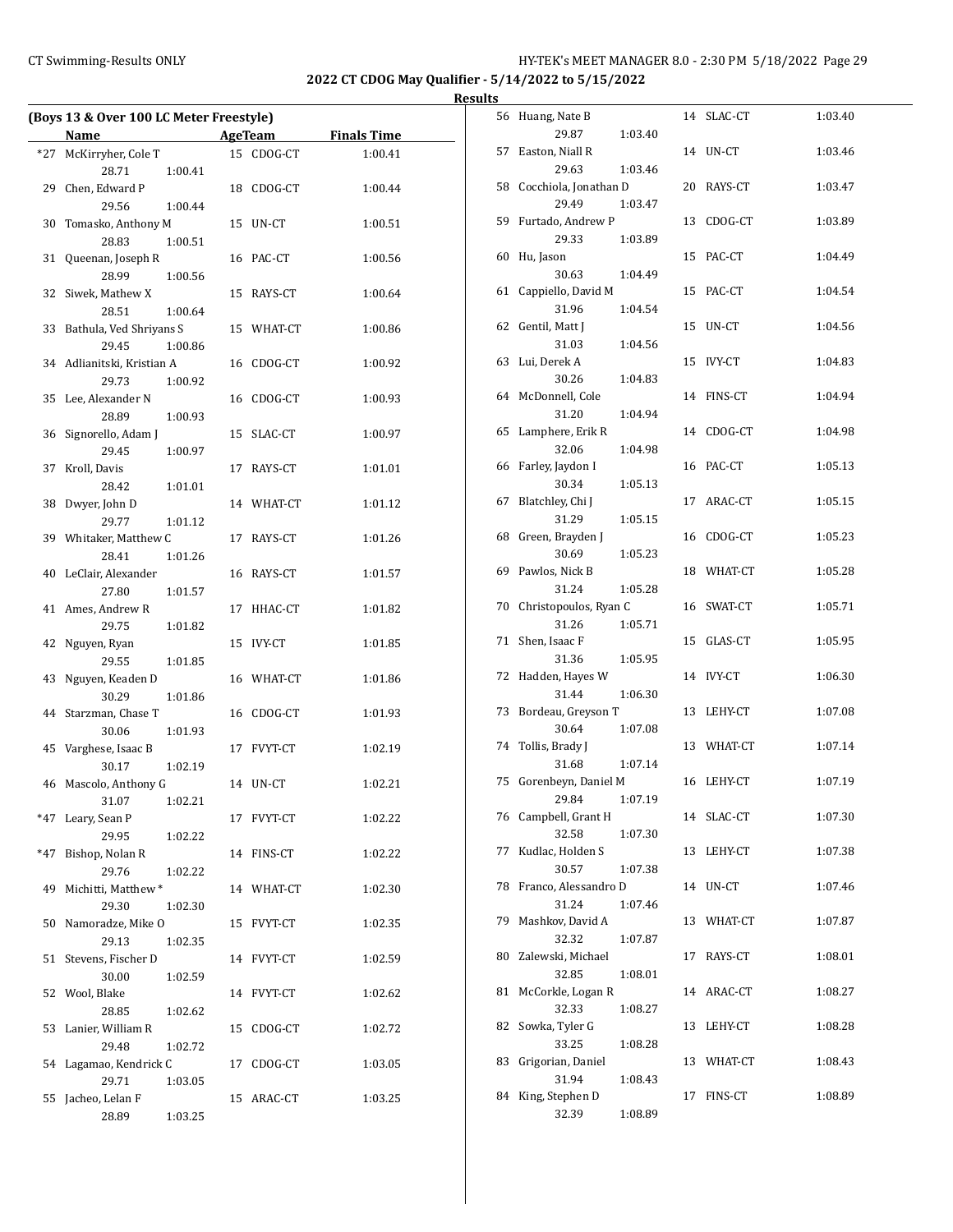**2022 CT CDOG May Qualifier - 5/14/2022 to 5/15/2022**

 $\overline{a}$ 

**Results** 

|     | (Boys 13 & Over 100 LC Meter Freestyle) |         |    |                |                    |
|-----|-----------------------------------------|---------|----|----------------|--------------------|
|     | Name                                    |         |    | <b>AgeTeam</b> | <b>Finals Time</b> |
|     | 85 Cabrera, Noah A                      |         |    | 15 LEHY-CT     | 1:08.94            |
|     | 32.30                                   | 1:08.94 |    |                |                    |
| 86  | Padilla, Cesar                          |         |    | 14 ARAC-CT     | 1:09.26            |
|     | 33.09                                   | 1:09.26 |    |                |                    |
| 87  | Wight, Xander T                         |         | 13 | AJSC-CT        | 1:09.43            |
|     | 33.23                                   | 1:09.43 |    |                |                    |
| 88  | Palmas, Lucas C                         |         | 15 | PAC-CT         | 1:09.45            |
|     | 33.58                                   | 1:09.45 |    |                |                    |
| 89  | Rajesh, Shreysht<br>34.72               | 1:09.59 | 13 | WHAT-CT        | 1:09.59            |
| 90  | Cornelio, Tyson J                       |         |    | 14 RAYS-CT     | 1:09.71            |
|     | 32.58                                   | 1:09.71 |    |                |                    |
| 91  | Leon, Caleb S                           |         | 14 | GLAS-CT        | 1:09.74            |
|     | 32.45                                   | 1:09.74 |    |                |                    |
| 92  | Joby, Joshua                            |         |    | 16 ARAC-CT     | 1:09.76            |
|     | 33.63                                   | 1:09.76 |    |                |                    |
| 93  | Norcott, Shaun S                        |         | 13 | LEHY-CT        | 1:09.79            |
|     | 34.28                                   | 1:09.79 |    |                |                    |
| 94  | Nottingham, Aidan D                     |         |    | 13 CDOG-CT     | 1:10.04            |
|     | 32.75                                   | 1:10.04 |    |                |                    |
| 95  | Burgess, Sean C                         |         | 17 | LEHY-CT        | 1:10.36            |
|     | 34.69                                   | 1:10.36 |    |                |                    |
| 96  | Aleshchyk, Uladzislau Z                 |         |    | 14 RAYS-CT     | 1:10.43            |
|     | 33.40                                   | 1:10.43 |    |                |                    |
| 97  | Malsheske, Nathan                       |         |    | 16 RAYS-CT     | 1:10.47            |
| 98  | 33.05<br>Daniele, Luca                  | 1:10.47 |    | 13 FVYT-CT     | 1:10.92            |
|     | 33.80                                   | 1:10.92 |    |                |                    |
| 99  | Kian, Kian                              |         |    | 14 WHAT-CT     | 1:11.52            |
|     | 34.65                                   | 1:11.52 |    |                |                    |
| 100 | Kapu, Sai Nirmith R                     |         | 13 | IVY-CT         | 1:11.60            |
|     | 32.62                                   | 1:11.60 |    |                |                    |
| 101 | Bishop, Daniel K                        |         |    | 14 RAYS-CT     | 1:12.00            |
|     | 33.38                                   | 1:12.00 |    |                |                    |
| 102 | Luo, Alex Y                             |         |    | 13 WHAT-CT     | 1:12.16            |
|     | 33.23                                   | 1:12.16 |    |                |                    |
| 103 | Zschack, Piper G                        |         |    | 18 ARAC-CT     | 1:13.25            |
|     | 35.04                                   | 1:13.25 |    |                |                    |
|     | 104 Mengold, Grayson S                  |         |    | 13 PAC-CT      | 1:13.31            |
|     | 35.62<br>Virgil, Julian D               | 1:13.31 |    |                |                    |
| 105 | 33.09                                   | 1:13.34 | 13 | ARAC-CT        | 1:13.34            |
| 106 | McFall, Colin J                         |         | 14 | IVY-CT         | 1:13.65            |
|     | 34.72                                   | 1:13.65 |    |                |                    |
| 107 | Murphy, Evan J                          |         | 15 | AJSC-CT        | 1:15.44            |
|     | 35.74                                   | 1:15.44 |    |                |                    |
| 108 | Funk, JJ J                              |         | 13 | SLAC-CT        | 1:15.77            |
|     | 35.88                                   | 1:15.77 |    |                |                    |
| 109 | Hoyos, Diego*                           |         | 15 | HHAC-CT        | 1:16.54            |
|     | 36.50                                   | 1:16.54 |    |                |                    |
| 110 | Martone, Domenic J                      |         | 13 | CDOG-CT        | 1:16.73            |
|     | 34.92                                   | 1:16.73 |    |                |                    |
| 111 | Christensen, Jacob S                    |         | 13 | LEHY-CT        | 1:17.76            |
|     | 36.91                                   | 1:17.76 |    |                |                    |
| 112 | Torres, Troy D<br>37.56                 | 1:18.85 | 13 | HHAC-CT        | 1:18.85            |
|     |                                         |         |    |                |                    |

|                | $-$ 3/17/4044 to 3/13/4044            |            |                    |
|----------------|---------------------------------------|------------|--------------------|
| lts            |                                       |            |                    |
|                | 113 Voss, Gavin X                     | 15 SWAT-CT | 1:19.04            |
|                | 38.12<br>1:19.04                      |            |                    |
| 114            | Rahenkamp, Stephen P                  | 13 RAYS-CT | 1:24.34            |
|                | 38.22<br>1:24.34                      |            |                    |
|                | 115 Obeid, Tim                        | 13 IVY-CT  | 1:28.53            |
|                | 41.10<br>1:28.53                      |            |                    |
|                | 116 Rakevicius, Kostas H              | 13 WHAT-CT | 1:28.64            |
|                | 40.78<br>1:28.64                      |            |                    |
| 117            | Kunjappu, Davis M                     | 14 ARAC-CT | 1:28.65            |
|                | 40.93<br>1:28.65                      |            |                    |
|                | 118 Mavrianos, Georgios I             | 13 CDOG-CT | 1:33.66            |
|                | 41.99<br>1:33.66                      |            |                    |
|                | Boys 13 & Over 200 LC Meter Freestyle |            |                    |
|                | Name                                  | AgeTeam    | <b>Finals Time</b> |
| $\mathbf{1}$   | Palaj, Mikel                          | 17 WHAT-CT | 2:04.47            |
|                | 1:00.19                               | 1:33.88    | 2:04.47            |
| 2              | Liao, James                           | 16 IVY-CT  | 2:05.30            |
|                | 30.09<br>1:01.63                      | 1:34.51    | 2:05.30            |
| 3              | Palaj, Aidan                          | 14 WHAT-CT | 2:06.97            |
|                | 1:01.88                               | 1:35.40    | 2:06.97            |
| $\overline{4}$ | Vale, Rhys J                          | 16 WHAT-CT | 2:07.49            |
|                | 1:02.31                               | 1:34.62    | 2:07.49            |
| 5              | Pawlowski, Brian                      | 17 GLAS-CT | 2:08.86            |
|                | 29.89<br>1:02.43                      | 1:35.37    | 2:08.86            |
| 6              | Moumen, Mehdi M                       | 16 CDOG-CT | 2:09.70            |
|                | 29.85<br>1:03.74                      | 1:37.66    | 2:09.70            |
| 7              | Matos, Brendan A                      | 15 CDOG-CT | 2:10.76            |
|                | 31.49<br>1:05.49                      | 1:38.26    | 2:10.76            |
| 8              | Xu, Cyrus                             | 14 FVYT-CT | 2:11.04            |
|                | 1:03.26<br>30.18                      | 1:36.95    | 2:11.04            |
| 9              | Korzeniowski, David M                 | 13 LEHY-CT | 2:11.18            |
|                | 1:04.17<br>30.84                      | 1:39.51    | 2:11.18            |
| 10             | Lonsberry, Cody L                     | 14 IVY-CT  | 2:11.28            |
|                | 30.42<br>1:03.72                      | 1:38.99    | 2:11.28            |
| 11             | Peralta, John A                       | 16 FINS-CT | 2:11.51            |
|                | 30.30<br>1:03.45                      | 1:38.10    | 2:11.51            |
| 12             | Colby, Landon                         | 18 RAYS-CT | 2:11.70            |
|                | 30.64<br>1:03.40                      | 1:38.37    | 2:11.70            |
| 13             | Vale, Owen T                          | 14 WHAT-CT | 2:11.79            |
|                | 31.48<br>1:04.83                      | 1:39.44    | 2:11.79            |
| 14             | Dwyer, John D                         | 14 WHAT-CT | 2:12.48            |

30.38 1:04.71 1:38.62 2:12.48 15 Ames, Andrew R 17 HHAC-CT 2:12.51 30.67 1:03.88 1:38.67 2:12.51 16 Peters, Samuel N 16 WHAT-CT 2:13.03

17 Lagamao, Jerick C 16 CDOG-CT 2:13.06 31.46 1:05.07 1:40.61 2:13.06 18 Hallstrom, Connor C 18 CDOG-CT 2:13.71 31.63 1:05.38 1:40.54 2:13.71 19 Michitti, Matthew \* 14 WHAT-CT 2:14.23 30.08 1:05.41 1:39.71 2:14.23 20 McKirryher, Cole T 15 CDOG-CT 2:15.72 1:05.76 2:15.72 21 Wool, Blake 14 FVYT-CT 2:15.76 30.45 1:05.61 1:41.14 2:15.76

1:04.41 1:38.32 2:13.03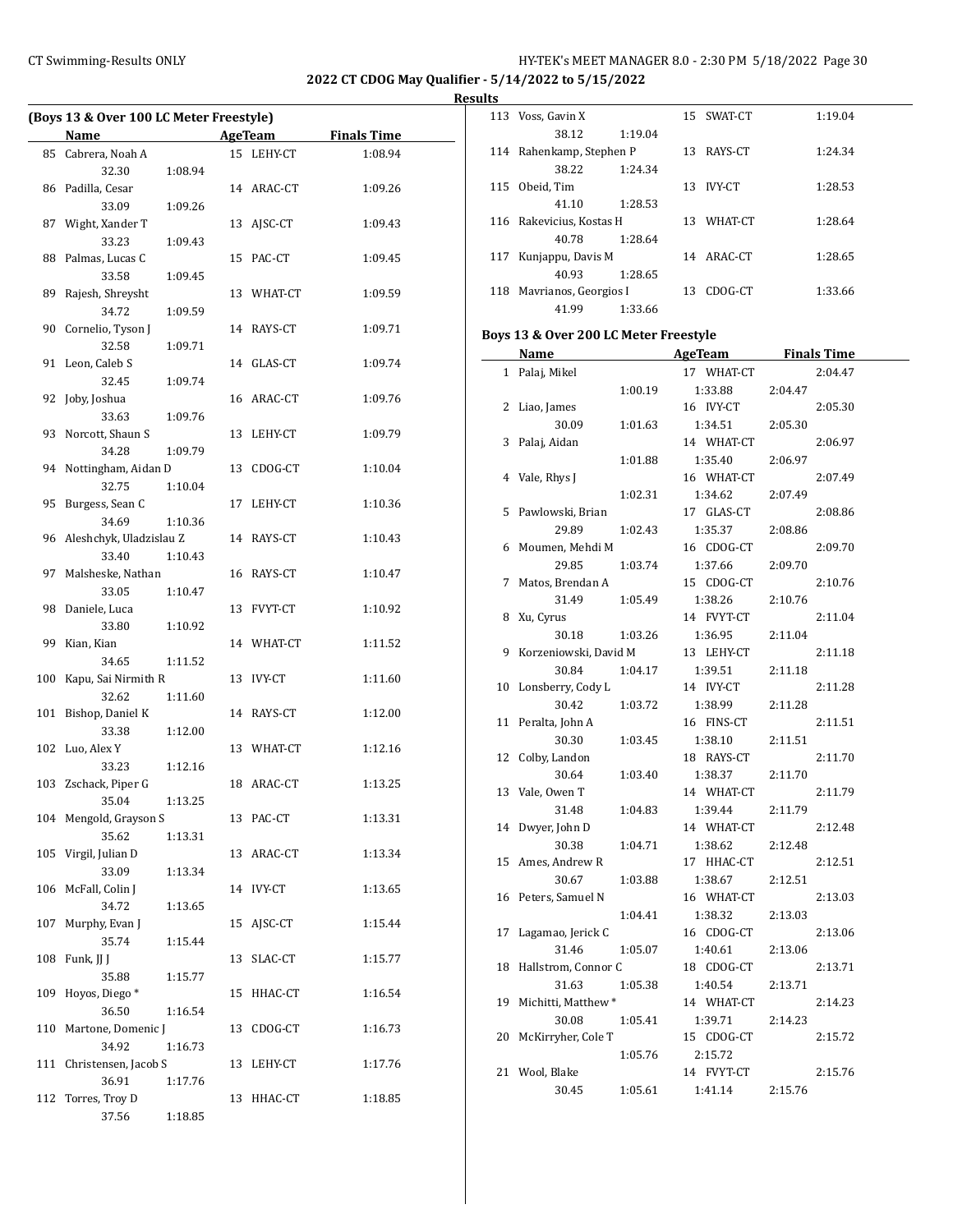**2022 CT CDOG May Qualifier - 5/14/2022 to 5/15/2022**

|     | (Boys 13 & Over 200 LC Meter Freestyle) |         |                       |         |                    |
|-----|-----------------------------------------|---------|-----------------------|---------|--------------------|
|     | Name                                    |         | AgeTeam               |         | <b>Finals Time</b> |
|     |                                         |         | 13 LEHY-CT            |         |                    |
|     | 22 Wong, Jun D                          |         |                       |         | 2:16.65            |
|     | 31.50                                   | 1:05.99 | 1:42.05               | 2:16.65 |                    |
| 23  | Lanier, William R<br>31.89              |         | 15 CDOG-CT            |         | 2:16.94            |
|     |                                         | 1:06.70 | 1:42.59               | 2:16.94 |                    |
| 24  | Nguyen, Keaden D<br>31.37               |         | 16 WHAT-CT            |         | 2:17.15            |
|     |                                         | 1:07.68 | 1:42.03               | 2:17.15 |                    |
| 25  | Latawiec, Kuba<br>32.61                 |         | 14 WHAT-CT<br>1:43.61 |         | 2:17.37            |
|     | Silverman, Sander W                     | 1:07.79 |                       | 2:17.37 |                    |
| 26  | 31.49                                   | 1:05.97 | 15 IVY-CT<br>1:42.35  | 2:17.47 | 2:17.47            |
| 27  | Tomasko, Anthony M                      |         | 15 UN-CT              |         | 2:17.52            |
|     | 32.50                                   | 1:07.98 | 1:44.04               | 2:17.52 |                    |
| 28  | Stevens, Fischer D                      |         | 14 FVYT-CT            |         | 2:17.60            |
|     | 31.71                                   | 1:07.37 | 1:44.12               | 2:17.60 |                    |
| 29  | LeClair, Alexander                      |         | 16 RAYS-CT            |         | 2:17.66            |
|     | 31.88                                   | 1:06.41 | 1:42.89               | 2:17.66 |                    |
| 30  | Keane, Logan N                          |         | 16 PAC-CT             |         | 2:18.30            |
|     | 31.72                                   | 1:06.79 | 1:43.40               | 2:18.30 |                    |
| 31  | Nguyen, Ryan                            |         | 15 IVY-CT             |         | 2:18.99            |
|     | 31.89                                   | 1:06.46 | 1:43.36               | 2:18.99 |                    |
| *32 | Wang, Silas X                           |         | 17 CDOG-CT            |         | 2:19.07            |
|     | 31.09                                   | 1:06.70 | 1:42.66               | 2:19.07 |                    |
| *32 | Starzman, Chase T                       |         | 16 CDOG-CT            |         | 2:19.07            |
|     | 32.33                                   | 1:08.18 | 1:42.97               | 2:19.07 |                    |
| 34  | Villani, Andrew P                       |         | 15 WHAT-CT            |         | 2:19.09            |
|     | 32.17                                   | 1:07.59 | 1:43.63               | 2:19.09 |                    |
| 35  | Lagamao, Kendrick C                     |         | 17 CDOG-CT            |         | 2:19.41            |
|     | 32.85                                   | 1:08.28 | 1:45.08               | 2:19.41 |                    |
| 36  | Queenan, Joseph R                       |         | 16 PAC-CT             |         | 2:19.73            |
|     | 31.58                                   | 1:06.30 | 1:43.30               | 2:19.73 |                    |
| 37  | Riccobon, Robert J                      |         | 14 WHAT-CT            |         | 2:20.13            |
|     | 33.95                                   | 1:09.18 | 1:46.35               | 2:20.13 |                    |
| 38  | Jacheo, Lelan F                         |         | 15 ARAC-CT            |         | 2:21.06            |
|     | 31.45                                   | 1:07.71 | 1:45.38               | 2:21.06 |                    |
| 39  | Hu, Jason                               |         | 15 PAC-CT             |         | 2:22.27            |
|     | 33.04                                   | 1:10.59 | 1:46.67               | 2:22.27 |                    |
| 40  | Larock, Will M                          |         | 14 WHAT-CT            |         | 2:22.44            |
|     | 32.72                                   | 1:09.33 | 1:46.73               | 2:22.44 |                    |
|     | 41 Hadden, Hayes W                      |         | 14 IVY-CT             |         | 2:22.68            |
|     | 30.86                                   | 1:07.43 | 1:45.32               | 2:22.68 |                    |
| 42  | Nee, Aidan J                            |         | 17 PAC-CT             |         | 2:22.71            |
|     | 32.29                                   | 1:07.54 | 1:45.31               | 2:22.71 |                    |
| 43  | Furtado, Andrew P                       |         | 13 CDOG-CT            |         | 2:22.99            |
|     | 33.85                                   | 1:10.69 | 1:46.84               | 2:22.99 |                    |
| 44  | Phan, Andrew T                          |         | 15 WHAT-CT            |         | 2:23.32            |
|     | 32.68                                   | 1:10.31 | 1:46.77               | 2:23.32 |                    |
| *45 | Tollis, Brady J                         |         | 13 WHAT-CT            |         | 2:24.08            |
|     | 32.09                                   | 1:09.04 | 1:48.74               | 2:24.08 |                    |
| *45 | Easton, Niall R                         |         | 14 UN-CT              |         | 2:24.08            |
|     | 33.16                                   | 1:12.28 | 1:48.68               | 2:24.08 |                    |
| 47  | Lui, Derek A                            |         | 15 IVY-CT             |         | 2:24.32            |
|     | 32.47                                   | 1:09.81 | 1:47.67               | 2:24.32 |                    |
| 48  | Siwek, Mathew X                         |         | 15 RAYS-CT            |         | 2:25.41            |
|     | 32.30                                   | 1:09.22 | 1:49.09               | 2:25.41 |                    |
| 49  | McDonnell, Cole                         |         | 14 FINS-CT            |         | 2:25.47            |
|     |                                         | 1:12.08 | 1:50.05               | 2:25.47 |                    |

| 50 | Blatchley, Chi J             |         | 17 ARAC-CT |         | 2:26.87 |
|----|------------------------------|---------|------------|---------|---------|
|    | 33.56                        | 1:11.87 | 1:50.36    | 2:26.87 |         |
| 51 | Bershtein, Cody S            |         | 13 HHAC-CT |         | 2:27.97 |
|    | 33.97                        | 1:12.57 | 1:52.22    | 2:27.97 |         |
| 52 | Cappiello, David M           |         | 15 PAC-CT  |         | 2:28.05 |
|    |                              | 1:14.88 | 2:28.05    |         |         |
| 53 | Bordeau, Greyson T           |         | 13 LEHY-CT |         | 2:28.19 |
|    | 33.15                        | 1:10.77 | 1:50.07    | 2:28.19 |         |
|    | 54 Pawlos, Nick B            |         | 18 WHAT-CT |         | 2:28.87 |
|    | 33.92                        | 1:11.53 | 1:51.55    | 2:28.87 |         |
| 55 | Gentil, Matt J               |         | 15 UN-CT   |         | 2:29.85 |
|    | 33.57                        | 1:12.75 | 1:50.43    | 2:29.85 |         |
| 56 | Franco, Alessandro D         |         | 14 UN-CT   |         | 2:30.74 |
|    | 34.47                        | 1:12.20 | 1:51.67    | 2:30.74 |         |
| 57 | Mashkov, David A             |         | 13 WHAT-CT |         | 2:31.73 |
|    | 35.36                        | 1:14.21 | 1:55.29    | 2:31.73 |         |
| 58 | Zalewski, Michael            |         | 17 RAYS-CT |         | 2:32.22 |
|    | 33.50                        | 1:12.16 | 1:52.30    | 2:32.22 |         |
| 59 | Norcott, Shaun S             |         | 13 LEHY-CT |         | 2:32.74 |
|    | 34.91                        | 1:13.38 | 1:54.46    | 2:32.74 |         |
| 60 | Farley, Jaydon I             |         | 16 PAC-CT  |         | 2:32.96 |
|    | 35.60                        | 1:14.45 | 1:56.09    | 2:32.96 |         |
| 61 | Grigorian, Daniel            |         | 13 WHAT-CT |         | 2:33.45 |
|    | 33.00                        | 1:12.86 | 1:52.92    | 2:33.45 |         |
|    |                              |         | 16 LEHY-CT |         |         |
| 62 | Gorenbeyn, Daniel M<br>34.35 |         |            | 2:33.49 | 2:33.49 |
|    |                              | 1:13.20 | 1:54.19    |         |         |
| 63 | Bishop, Daniel K             |         | 14 RAYS-CT |         | 2:34.11 |
|    | 35.52                        | 1:15.63 | 1:55.43    | 2:34.11 |         |
| 64 | Malsheske, Nathan            |         | 16 RAYS-CT |         | 2:34.30 |
|    | 35.12                        | 1:14.66 | 1:56.10    | 2:34.30 |         |
| 65 | Kian, Kian                   |         | 14 WHAT-CT |         | 2:34.42 |
|    | 35.23                        | 1:14.39 | 1:54.96    | 2:34.42 |         |
| 66 | Narayanan, Omkar             |         | 15 CDOG-CT |         | 2:34.57 |
|    | 36.23                        | 1:16.32 | 1:55.90    | 2:34.57 |         |
| 67 | Consiglio, J.R. R            |         | 16 FINS-CT |         | 2:34.82 |
|    | 34.37                        | 1:14.18 | 1:55.06    | 2:34.82 |         |
| 68 | Padilla, Cesar               |         | 14 ARAC-CT |         | 2:35.21 |
|    | 35.63                        | 1:14.36 | 1:56.15    | 2:35.21 |         |
| 69 | McCorkle, Logan R            |         | 14 ARAC-CT |         | 2:35.86 |
|    |                              | 1:14.19 | 2:35.86    |         |         |
| 70 | Belejack, Carter V           |         | 13 FINS-CT |         | 2:36.83 |
|    | 35.22                        | 1:14.14 | 1:56.38    | 2:36.83 |         |
| 71 | Nottingham, Aidan D          |         | 13 CDOG-CT |         | 2:37.06 |
|    | 35.80                        | 1:16.00 | 1:57.18    | 2:37.06 |         |
| 72 | Kosovskiy, Benji J           |         | 16 WHAT-CT |         | 2:37.09 |
|    | 34.83                        | 1:14.17 | 1:56.20    | 2:37.09 |         |
| 73 | Jandzinski, Konrad*          |         | 16 LEHY-CT |         | 2:37.33 |
|    | 34.23                        | 1:13.92 | 1:55.64    | 2:37.33 |         |
| 74 | Virgil, Julian D             |         | 13 ARAC-CT |         | 2:37.79 |
|    | 35.46                        | 1:16.24 | 1:57.52    | 2:37.79 |         |
| 75 | Leon-Chang, Santiago         |         | 14 FVYT-CT |         | 2:38.19 |
|    | 34.74                        | 1:15.55 | 1:56.93    | 2:38.19 |         |
| 76 | Cornelio, Tyson J            |         | 14 RAYS-CT |         | 2:38.38 |
|    | 37.56                        | 1:18.55 | 2:00.47    | 2:38.38 |         |
| 77 | Soccodato, Justin M          |         | 17 RAYS-CT |         | 2:39.23 |
|    | 37.40                        | 1:16.82 | 2:39.23    |         |         |
| 78 | Cocchiola, Jonathan D        |         | 20 RAYS-CT |         | 2:40.59 |
|    | 34.44                        | 1:14.03 | 1:56.65    | 2:40.59 |         |
|    |                              |         |            |         |         |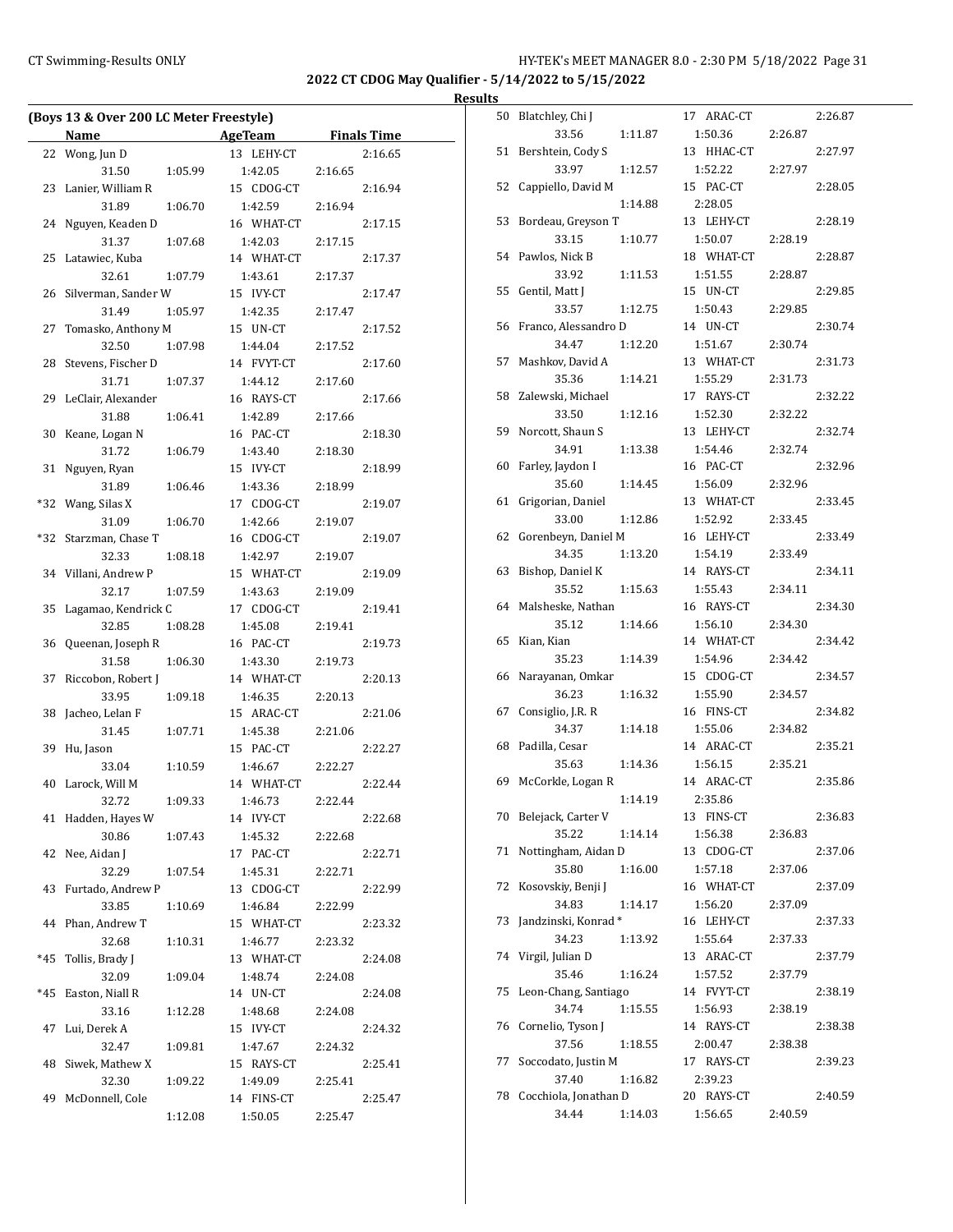**2022 CT CDOG May Qualifier - 5/14/2022 to 5/15/2022**

## **Results**

|     | (Boys 13 & Over 200 LC Meter Freestyle) |         |  |            |         |                    |  |  |  |
|-----|-----------------------------------------|---------|--|------------|---------|--------------------|--|--|--|
|     | Name                                    |         |  | AgeTeam    |         | <b>Finals Time</b> |  |  |  |
| 79. | Crozier, James A                        |         |  | 13 SLAC-CT |         | 2:41.96            |  |  |  |
|     | 37.52                                   | 1:19.50 |  | 2:03.45    | 2:41.96 |                    |  |  |  |
| 80  | Mengold, Grayson S                      |         |  | 13 PAC-CT  |         | 2:42.65            |  |  |  |
|     | 37.18                                   | 1:18.72 |  | 2:02.55    | 2:42.65 |                    |  |  |  |
| 81  | Funk, JJ J                              |         |  | 13 SLAC-CT |         | 2:45.31            |  |  |  |
|     | 36.49 1:18.29                           |         |  | 2:02.48    | 2:45.31 |                    |  |  |  |
|     | 82 Voss, Gavin X                        |         |  | 15 SWAT-CT |         | 2:46.69            |  |  |  |
|     | 39.49                                   | 1:21.12 |  | 2:05.68    | 2:46.69 |                    |  |  |  |
| 83  | Christensen, Jacob S                    |         |  | 13 LEHY-CT |         | 2:50.11            |  |  |  |
|     | 39.25                                   | 1:22.36 |  | 2:06.97    | 2:50.11 |                    |  |  |  |
|     | 84 Martone, Domenic J                   |         |  | 13 CDOG-CT |         | 2:55.64            |  |  |  |
|     | 37.96                                   | 1:24.22 |  | 2:09.13    | 2:55.64 |                    |  |  |  |
|     | 85 Monreal, Miquel S                    |         |  | 13 CDOG-CT |         | 2:57.10            |  |  |  |
|     | 39.89                                   | 1:26.02 |  | 2:11.26    | 2:57.10 |                    |  |  |  |
|     | 86 Kiveliyk, Lucas X                    |         |  | 13 RAYS-CT |         | 3:08.13            |  |  |  |
|     | 42.55                                   | 1:30.13 |  | 2:21.58    | 3:08.13 |                    |  |  |  |
| 87  | Mavrianos, Georgios I                   |         |  | 13 CDOG-CT |         | 3:23.08            |  |  |  |
|     | 45.59                                   | 1:38.89 |  | 2:34.64    | 3:23.08 |                    |  |  |  |

## **Boys 13 & Over 100 LC Meter Backstroke**

|    | Name                     |         |    | <b>AgeTeam</b> | <b>Finals Time</b> |  |
|----|--------------------------|---------|----|----------------|--------------------|--|
|    | 1 Czartoryjski, Damian C |         |    | 15 CDOG-CT     | 1:04.52            |  |
|    | 32.28                    | 1:04.52 |    |                |                    |  |
| 2  | Gutierrez, Gerold M      |         |    | 16 AJSC-CT     | 1:05.27            |  |
|    | 32.18                    | 1:05.27 |    |                |                    |  |
| 3  | Rusnock, John S          |         | 15 | <b>FVYT-CT</b> | 1:05.84            |  |
|    | 33.70                    | 1:05.84 |    |                |                    |  |
|    | 4 Collette, Jacob E      |         |    | 16 AISC-CT     | 1:06.30            |  |
|    | 31.82                    | 1:06.30 |    |                |                    |  |
|    | 5 Watson, Jack W         |         | 16 | <b>IVY-CT</b>  | 1:06.65            |  |
|    | 32.66                    | 1:06.65 |    |                |                    |  |
| 6  | Vale, Rhys J             |         |    | 16 WHAT-CT     | 1:06.78            |  |
|    | 33.22                    | 1:06.78 |    |                |                    |  |
| 7  | Niro, Matthew T          |         |    | 16 RAYS-CT     | 1:07.12            |  |
|    | 32.03                    | 1:07.12 |    |                |                    |  |
| 8  | LeClair, Alexander       |         |    | 16 RAYS-CT     | 1:07.52            |  |
|    | 33.04                    | 1:07.52 |    |                |                    |  |
| 9  | Xu, Cyrus                |         |    | 14 FVYT-CT     | 1:07.65            |  |
|    | 32.31                    | 1:07.65 |    |                |                    |  |
| 10 | Dwyer, John D            |         |    | 14 WHAT-CT     | 1:08.18            |  |
|    | 33.04                    | 1:08.18 |    |                |                    |  |
|    | 11 Metlitski, Max*       |         |    | 16 WHAT-CT     | 1:08.19            |  |
|    | 32.20                    | 1:08.19 |    |                |                    |  |
| 12 | Tomasko, Anthony M       |         | 15 | UN-CT          | 1:09.06            |  |
|    | 35.01                    | 1:09.06 |    |                |                    |  |
| 13 | Chen, Edward P           |         | 18 | CDOG-CT        | 1:09.38            |  |
|    | 33.64                    | 1:09.38 |    |                |                    |  |
|    | 14 Lagamao, Jerick C     |         |    | 16 CDOG-CT     | 1:09.63            |  |
|    | 34.34                    | 1:09.63 |    |                |                    |  |
|    | 15 Matos, Brendan A      |         | 15 | CDOG-CT        | 1:09.69            |  |
|    | 35.04                    | 1:09.69 |    |                |                    |  |
| 16 | Palaj, Aidan             |         |    | 14 WHAT-CT     | 1:09.87            |  |
|    | 34.67                    | 1:09.87 |    |                |                    |  |
| 17 | Bathula, Ved Shriyans S  |         | 15 | WHAT-CT        | 1:09.89            |  |
|    | 34.46                    | 1:09.89 |    |                |                    |  |

| 18    | Adlianitski, Kristian A     |         |    | 16 CDOG-CT    | 1:09.99 |
|-------|-----------------------------|---------|----|---------------|---------|
|       | 34.79                       | 1:09.99 |    |               |         |
| 19    | McKirryher, Cole T          |         | 15 | CDOG-CT       | 1:10.32 |
|       | 33.83                       | 1:10.32 |    |               |         |
| 20    | Gauthier, Peter J           |         |    | 17 CDOG-CT    | 1:10.34 |
|       | 33.84                       | 1:10.34 |    |               |         |
| 21    | Wong, Jun D                 |         |    | 13 LEHY-CT    | 1:10.73 |
|       | 34.61                       | 1:10.73 |    |               |         |
| 22    | Lagamao, Kendrick C         |         | 17 | CDOG-CT       | 1:11.15 |
|       | 34.40<br>Kroll, Davis       | 1:11.15 |    | RAYS-CT       | 1:11.30 |
| 23    | 33.86                       | 1:11.30 | 17 |               |         |
| 24    | Lonsberry, Cody L           |         |    | 14 IVY-CT     | 1:11.33 |
|       | 34.96                       | 1:11.33 |    |               |         |
| 25    | Daniele, Alex               |         | 16 | FVYT-CT       | 1:11.36 |
|       | 33.66                       | 1:11.36 |    |               |         |
| 26    | Gauthier, Michael A         |         | 16 | CDOG-CT       | 1:11.45 |
|       | 35.71                       | 1:11.45 |    |               |         |
| 27    | Stevens, Chase L            |         |    | 17 FVYT-CT    | 1:11.52 |
|       | 34.62                       | 1:11.52 |    |               |         |
| 28    | Jacheo, Lelan F             |         |    | 15 ARAC-CT    | 1:12.10 |
|       | 34.92                       | 1:12.10 |    |               |         |
| 29    | Riccobon, Robert J<br>36.50 | 1:12.51 |    | 14 WHAT-CT    | 1:12.51 |
| 30    | Vale, Owen T                |         |    | 14 WHAT-CT    | 1:13.35 |
|       | 37.21                       | 1:13.35 |    |               |         |
| 31    | Leon, Caleb S               |         |    | 14 GLAS-CT    | 1:13.38 |
|       | 35.23                       | 1:13.38 |    |               |         |
| 32    | Hu, Jason                   |         | 15 | PAC-CT        | 1:13.44 |
|       | 35.14                       | 1:13.44 |    |               |         |
| 33    | Furtado, Andrew P           |         | 13 | CDOG-CT       | 1:13.60 |
|       | 35.10                       | 1:13.60 |    |               |         |
| 34    | Nguyen, Ryan                |         | 15 | <b>IVY-CT</b> | 1:13.80 |
|       | 35.79                       | 1:13.80 |    |               |         |
| 35    | Wang, Silas X<br>36.24      | 1:14.83 | 17 | CDOG-CT       | 1:14.83 |
| 36    | Giordano, Lucca B           |         |    | 14 VSYM-CT    | 1:14.93 |
|       | 36.59                       | 1:14.93 |    |               |         |
| 37    | Hale, Brayden D             |         |    | 13 CDOG-CT    | 1:15.00 |
|       | 37.36                       | 1:15.00 |    |               |         |
| 38    | Redfern, John P             |         | 17 | GLAS-CT       | 1:15.08 |
|       | 36.54                       | 1:15.08 |    |               |         |
| 39    | Latawiec, Kuba              |         |    | 14 WHAT-CT    | 1:15.81 |
|       | 36.83                       | 1:15.81 |    |               |         |
| 40    | Consiglio, J.R. R           |         | 16 | FINS-CT       | 1:16.91 |
|       | 38.52                       | 1:16.91 |    |               |         |
| 41    | Kantorovich, Yaron<br>38.86 | 1:17.64 | 13 | FVYT-CT       | 1:17.64 |
| 42    | Phan, Andrew T              |         | 15 | WHAT-CT       | 1:17.68 |
|       | 37.65                       | 1:17.68 |    |               |         |
| 43    | Kudlac, Holden S            |         | 13 | LEHY-CT       | 1:18.10 |
|       | 37.13                       | 1:18.10 |    |               |         |
| *44   | Lamphere, Erik R            |         | 14 | CDOG-CT       | 1:18.30 |
|       | 37.95                       | 1:18.30 |    |               |         |
| $*44$ | Bishop, Nolan R             |         | 14 | FINS-CT       | 1:18.30 |
|       | 37.81                       | 1:18.30 |    |               |         |
| 46    | Nee, Aidan J                |         | 17 | PAC-CT        | 1:18.31 |
|       | 37.45                       | 1:18.31 |    |               |         |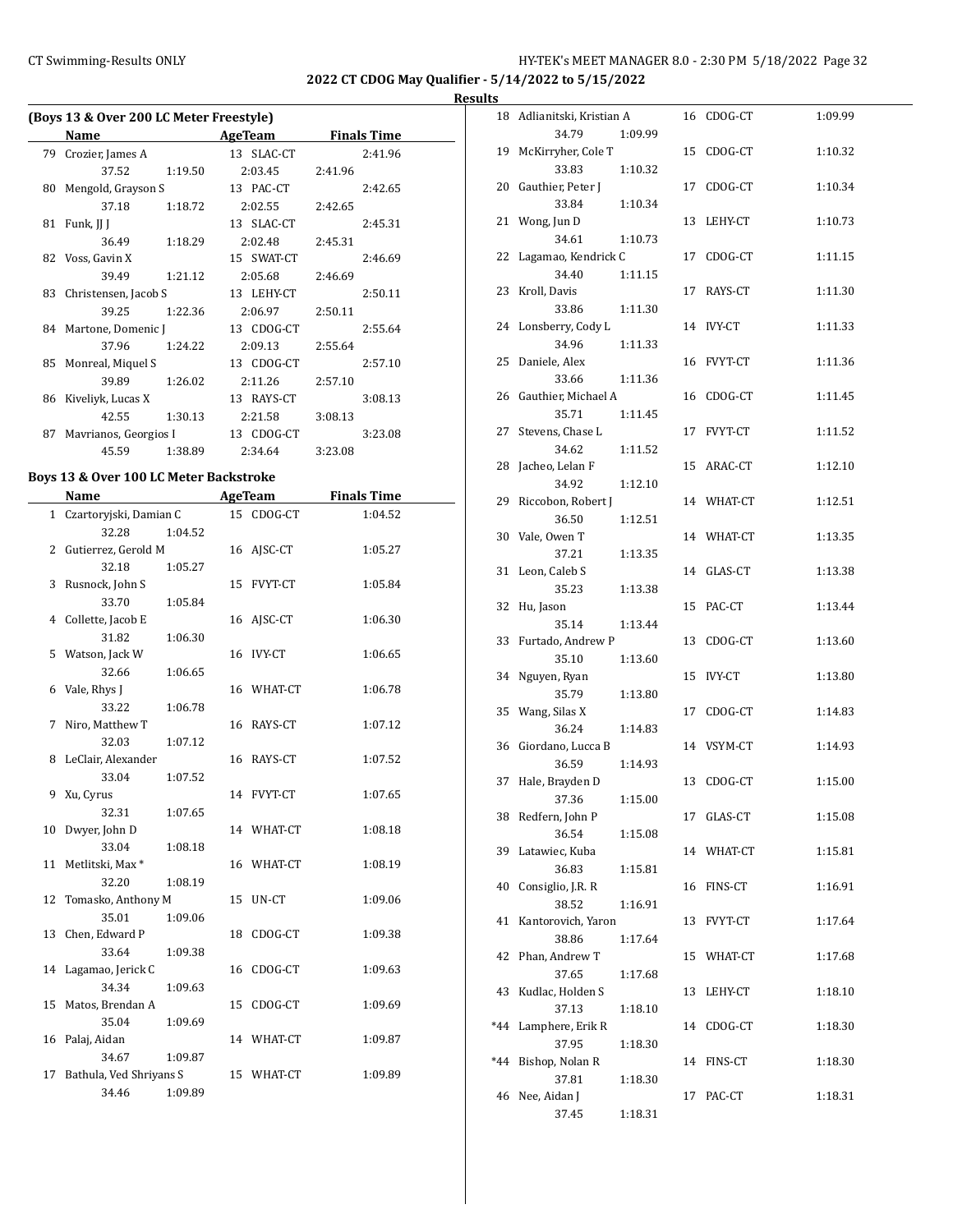÷,

## CT Swimming-Results ONLY **CT Swimming-Results ONLY** 13 1999 13

**2022 CT CDOG May Qualifier - 5/14/2022 to 5/15/2022**

**Results**

 $\overline{\phantom{a}}$ 

|    | (Boys 13 & Over 100 LC Meter Backstroke) |         |    |                     |         |  |  |
|----|------------------------------------------|---------|----|---------------------|---------|--|--|
|    | <b>Name</b>                              |         |    | AgeTeam Finals Time |         |  |  |
|    | 47 Zalewski, Michael                     |         |    | 17 RAYS-CT          | 1:18.65 |  |  |
|    | 38.48                                    | 1:18.65 |    |                     |         |  |  |
| 48 | Lanier, William R                        |         |    | 15 CDOG-CT          | 1:19.40 |  |  |
|    | 38.73                                    | 1:19.40 |    |                     |         |  |  |
| 49 | Mascolo, Anthony G                       |         |    | 14 UN-CT            | 1:19.51 |  |  |
|    | 38.32                                    | 1:19.51 |    |                     |         |  |  |
| 50 | Sowka, Tyler G                           |         |    | 13 LEHY-CT          | 1:20.21 |  |  |
|    | 38.41                                    | 1:20.21 |    |                     |         |  |  |
| 51 | Narayanan, Omkar                         |         |    | 15 CDOG-CT          | 1:20.40 |  |  |
|    | 39.95                                    | 1:20.40 |    |                     |         |  |  |
| 52 | Daniele, Luca                            |         |    | 13 FVYT-CT          | 1:20.47 |  |  |
|    | 39.02                                    | 1:20.47 |    |                     |         |  |  |
| 53 | Nottingham, Aidan D                      |         |    | 13 CDOG-CT          | 1:21.39 |  |  |
|    | 39.53                                    | 1:21.39 |    |                     |         |  |  |
|    | 54 Larock, Will M                        |         |    | 14 WHAT-CT          | 1:21.51 |  |  |
|    | 40.10                                    | 1:21.51 |    |                     |         |  |  |
| 55 | Funk, JJ J                               |         |    | 13 SLAC-CT          | 1:22.56 |  |  |
|    | 40.10                                    | 1:22.56 |    |                     |         |  |  |
| 56 | McFall, Colin J                          |         |    | 14 IVY-CT           | 1:22.64 |  |  |
|    | 39.34                                    | 1:22.64 |    |                     |         |  |  |
| 57 | Burgess, Sean C                          |         |    | 17 LEHY-CT          | 1:23.09 |  |  |
|    | 41.04                                    | 1:23.09 |    |                     |         |  |  |
| 58 | Gorenbeyn, Daniel M                      |         |    | 16 LEHY-CT          | 1:23.31 |  |  |
|    | 39.52                                    | 1:23.31 |    |                     |         |  |  |
|    | 59 Christensen, Jacob S                  |         |    | 13 LEHY-CT          | 1:23.61 |  |  |
|    | 42.17                                    | 1:23.61 |    |                     |         |  |  |
| 60 | Leon-Chang, Santiago                     |         |    | 14 FVYT-CT          | 1:24.18 |  |  |
|    | 39.96                                    | 1:24.18 |    |                     |         |  |  |
| 61 | Bishop, Daniel K                         |         |    | 14 RAYS-CT          | 1:24.67 |  |  |
|    | 41.54                                    | 1:24.67 |    |                     |         |  |  |
| 62 | Kosovskiy, Benji J                       |         |    | 16 WHAT-CT          | 1:25.55 |  |  |
|    | 42.07                                    | 1:25.55 |    |                     |         |  |  |
| 63 | Shen, Isaac F                            |         |    | 15 GLAS-CT          | 1:26.82 |  |  |
|    | 42.92                                    | 1:26.82 |    |                     |         |  |  |
|    | 64 McCorkle, Logan R                     |         |    | 14 ARAC-CT          | 1:27.12 |  |  |
|    | 43.22                                    | 1:27.12 |    |                     |         |  |  |
|    | 65 Jandzinski, Konrad*                   |         |    | 16 LEHY-CT          | 1:27.41 |  |  |
|    | 66 Hoyos, Diego*                         |         |    | 15 HHAC-CT          | 1:27.74 |  |  |
|    | 42.23                                    | 1:27.74 |    |                     |         |  |  |
| 67 | Padilla, Cesar                           |         |    | 14 ARAC-CT          | 1:27.81 |  |  |
|    | 42.85                                    | 1:27.81 |    |                     |         |  |  |
| 68 | Martone, Domenic J                       |         |    | 13 CDOG-CT          | 1:28.01 |  |  |
|    | 43.00                                    | 1:28.01 |    |                     |         |  |  |
| 69 | Norcott, Shaun S                         |         |    | 13 LEHY-CT          | 1:28.27 |  |  |
|    | 44.56                                    | 1:28.27 |    |                     |         |  |  |
| 70 | Luo, Alex Y                              |         |    | 13 WHAT-CT          | 1:28.35 |  |  |
| 71 | Belejack, Antonio B                      |         |    | 14 FINS-CT          | 1:29.72 |  |  |
|    | 43.15                                    | 1:29.72 |    |                     |         |  |  |
| 72 | Belejack, Carter V                       |         |    | 13 FINS-CT          | 1:29.99 |  |  |
|    | 44.47                                    | 1:29.99 |    |                     |         |  |  |
| 73 | Murphy, Evan J                           |         |    | 15 AJSC-CT          | 1:31.09 |  |  |
|    | 46.07                                    | 1:31.09 |    |                     |         |  |  |
|    | 74 Crozier, James A                      |         | 13 | SLAC-CT             | 1:32.07 |  |  |
|    | 42.14                                    | 1:32.07 |    |                     |         |  |  |
|    | 75 Voss, Gavin X                         |         | 15 | SWAT-CT             | 1:32.52 |  |  |
|    | 46.54                                    | 1:32.52 |    |                     |         |  |  |

|    | 76 Mengold, Grayson S   |         | 13 | PAC-CT         | 1:35.26 |
|----|-------------------------|---------|----|----------------|---------|
|    | 47.95                   | 1:35.26 |    |                |         |
| 77 | Kiveliyk, Lucas X       |         | 13 | RAYS-CT        | 1:37.91 |
|    | 48.81                   | 1:37.91 |    |                |         |
| 78 | Rakevicius, Kostas H    |         | 13 | WHAT-CT        | 1:41.90 |
|    | 49.37                   | 1:41.90 |    |                |         |
| 79 | Sulewski, Konrad        |         | 13 | <b>FVYT-CT</b> | 1:45.98 |
|    | 51.85                   | 1:45.98 |    |                |         |
| 80 | Mavrianos, Georgios I   |         | 13 | CDOG-CT        | 1:50.96 |
|    | --- Prendergast, Ryan P |         | 17 | PAC-CT         | DO      |
|    | 35.27                   | DO      |    |                |         |

## **Boys 13 & Over 200 LC Meter Backstroke**

|    | Name                        |         | <b>AgeTeam</b> |            |         | <b>Finals Time</b> |
|----|-----------------------------|---------|----------------|------------|---------|--------------------|
| 1  | San Vicente, Noah J         |         |                | 18 CDOG-CT |         | 2:16.72            |
|    | 32.20                       | 1:06.71 |                | 1:42.81    | 2:16.72 |                    |
| 2  | Zalewski, Peter J           |         |                | 15 CDOG-CT |         | 2:19.72            |
|    | 33.12                       | 1:07.51 |                | 1:44.65    | 2:19.72 |                    |
| 3  | Liao, James                 |         |                | 16 IVY-CT  |         | 2:20.30            |
|    | 33.44                       | 1:09.28 |                | 1:45.43    | 2:20.30 |                    |
| 4  | Dwyer, John D               |         |                | 14 WHAT-CT |         | 2:20.61            |
|    | 32.59                       | 1:09.24 |                | 1:44.27    | 2:20.61 |                    |
| 5  | Stabach, Oliver C           |         |                | 15 IVY-CT  |         | 2:20.92            |
|    | 32.66                       | 1:07.86 |                | 1:44.94    | 2:20.92 |                    |
| 6  | Raisner, Carson             |         |                | 17 FVYT-CT |         | 2:21.03            |
|    | 32.21                       | 1:09.12 |                | 1:44.91    | 2:21.03 |                    |
| 7  | Vale, Rhys J                |         |                | 16 WHAT-CT |         | 2:21.37            |
|    | 33.81                       | 1:09.36 |                | 1:45.09    | 2:21.37 |                    |
| 8  | McFall, Campbell H          |         |                | 15 IVY-CT  |         | 2:21.96            |
|    | 33.74                       | 1:09.45 |                | 1:46.81    | 2:21.96 |                    |
| 9  | Moumen, Mehdi M             |         |                | 16 CDOG-CT |         | 2:23.63            |
|    | 33.92                       | 1:11.07 |                | 1:48.51    | 2:23.63 |                    |
| 10 | Czartoryjski, Damian C      |         |                | 15 CDOG-CT |         | 2:23.90            |
|    | 34.97                       | 1:11.81 |                | 1:50.18    | 2:23.90 |                    |
| 11 | Gutierrez, Gerold M         |         |                | 16 AJSC-CT |         | 2:24.09            |
|    | 33.93                       | 1:08.91 |                | 1:47.15    | 2:24.09 |                    |
| 12 | Matos, Brendan A            |         |                | 15 CDOG-CT |         | 2:26.05            |
|    | 35.58                       | 1:11.70 |                | 1:50.19    | 2:26.05 |                    |
| 13 | Xu, Cyrus                   |         |                | 14 FVYT-CT |         | 2:28.34            |
|    | 34.95                       | 1:12.34 |                | 1:50.82    | 2:28.34 |                    |
| 14 | Pawlowski, Brian            |         |                | 17 GLAS-CT |         | 2:29.27            |
|    | 36.23                       | 1:14.23 |                | 1:52.15    | 2:29.27 |                    |
| 15 | Watson, Jack W              |         |                | 16 IVY-CT  |         | 2:29.44            |
|    | 34.87                       | 1:12.12 |                | 1:51.98    | 2:29.44 |                    |
| 16 | Niro, Matthew T             |         |                | 16 RAYS-CT |         | 2:29.65            |
|    | 34.38                       | 1:13.46 |                | 1:51.26    | 2:29.65 |                    |
| 17 | LeClair, Alexander          |         |                | 16 RAYS-CT |         | 2:30.20            |
|    | 35.28                       | 1:12.00 |                | 1:51.45    | 2:30.20 |                    |
| 18 | Signorello, Adam J          |         |                | 15 SLAC-CT |         | 2:30.88            |
|    | 35.46                       | 1:14.36 |                | 1:53.60    | 2:30.88 |                    |
| 19 | Lonsberry, Cody L           |         |                | 14 IVY-CT  |         | 2:33.53            |
|    | 34.80                       | 1:14.69 |                | 1:55.25    | 2:33.53 |                    |
| 20 | Metlitski, Max <sup>*</sup> |         |                | 16 WHAT-CT |         | 2:35.90            |
|    | 33.31                       | 1:11.69 |                | 1:55.20    | 2:35.90 |                    |
| 21 | Gauthier, Peter J           |         |                | 17 CDOG-CT |         | 2:37.10            |
|    | 36.14                       | 1:17.20 |                | 1:56.41    | 2:37.10 |                    |
| 22 | Wong, Jun D                 |         |                | 13 LEHY-CT |         | 2:39.26            |
|    | 37.08                       | 1:17.91 |                | 2:00.46    | 2:39.26 |                    |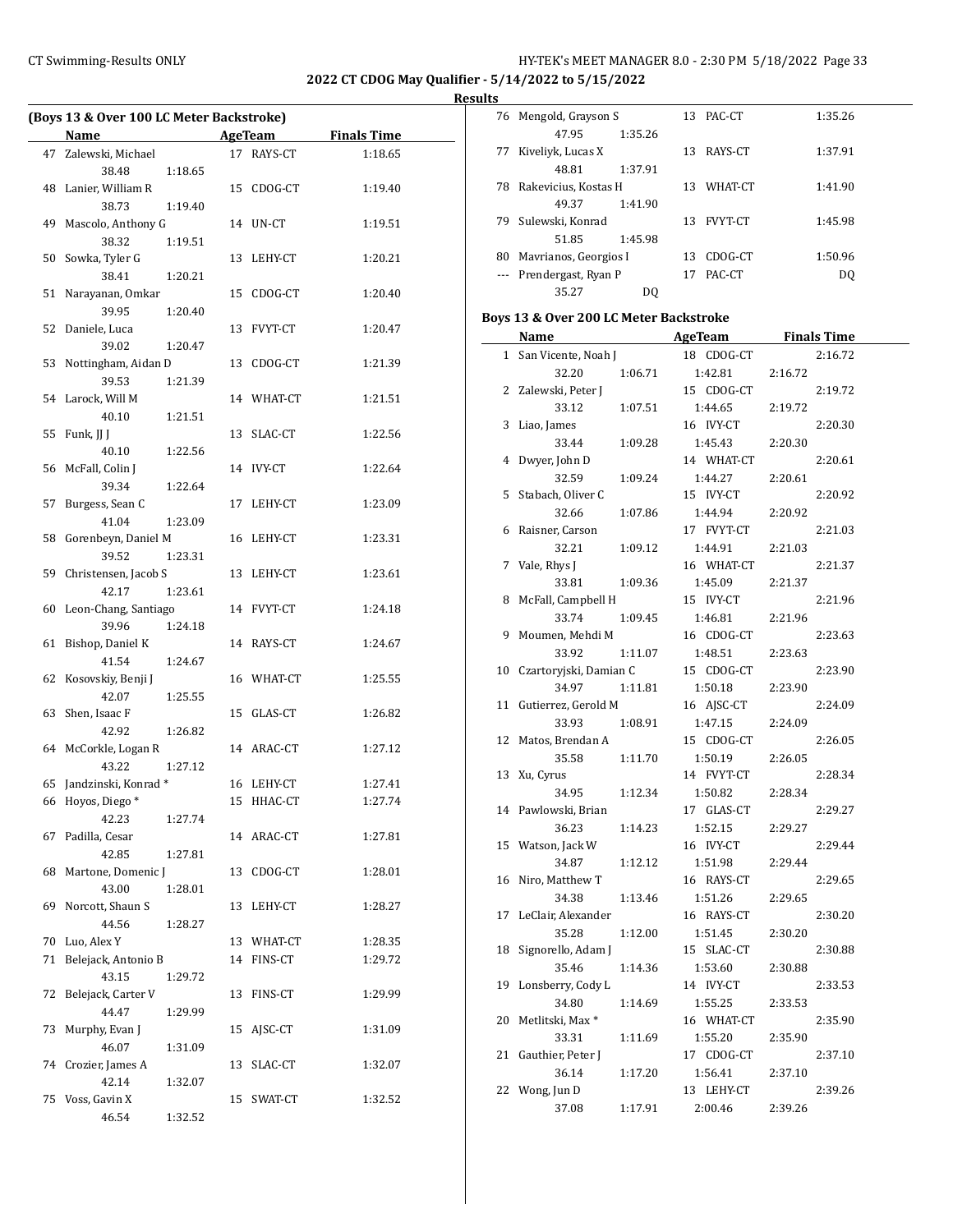## CT Swimming-Results ONLY **CONCER 8.0 - 2:30 PM 5/18/2022** Page 34

**2022 CT CDOG May Qualifier - 5/14/2022 to 5/15/2022**

|     | (Boys 13 & Over 200 LC Meter Backstroke) |         |                             |         |                    |
|-----|------------------------------------------|---------|-----------------------------|---------|--------------------|
|     | <b>Name</b>                              |         | <b>Example 2016</b> AgeTeam |         | <b>Finals Time</b> |
| 23  | Kroll, Davis                             |         | 17 RAYS-CT                  |         | 2:39.61            |
|     | 35.57                                    | 1:16.28 | 1:57.80                     | 2:39.61 |                    |
| 24  | Bathula, Ved Shriyans S                  |         | 15 WHAT-CT                  |         | 2:40.25            |
|     | 34.52                                    | 1:17.82 | 1:58.53                     | 2:40.25 |                    |
| 25  | Nguyen, Ryan                             |         | 15 IVY-CT                   |         | 2:41.09            |
|     | 35.64                                    | 1:17.08 | 1:57.65                     | 2:41.09 |                    |
| 26  | Hu, Jason                                |         | 15 PAC-CT                   |         | 2:41.41            |
|     | 38.71                                    | 1:19.85 | 2:02.38                     | 2:41.41 |                    |
| 27  | Furtado, Andrew P                        |         | 13 CDOG-CT                  |         | 2:42.19            |
|     | 38.58                                    | 1:20.12 | 2:02.20                     | 2:42.19 |                    |
| 28  | Zalewski, Michael                        |         | 17 RAYS-CT                  |         | 2:47.50            |
|     | 38.75                                    | 1:21.66 | 2:06.46                     | 2:47.50 |                    |
| 29  | Leon, Caleb S                            |         | 14 GLAS-CT                  |         | 2:48.10            |
|     | 38.47                                    | 1:21.73 | 2:06.95                     | 2:48.10 |                    |
| 30  | Jacheo, Lelan F                          |         | 15 ARAC-CT                  |         | 2:51.00            |
|     | 40.11                                    | 1:25.31 | 2:09.09                     | 2:51.00 |                    |
| 31  | Nottingham, Aidan D                      |         | 13 CDOG-CT                  |         | 2:52.29            |
|     | 41.57                                    | 1:24.60 | 2:11.04                     | 2:52.29 |                    |
| 32  | Narayanan, Omkar                         |         | 15 CDOG-CT                  |         | 2:54.49            |
|     | 39.91                                    | 1:25.86 | 2:09.54                     | 2:54.49 |                    |
| 33  | Kudlac, Holden S                         |         | 13 LEHY-CT                  |         | 2:54.96            |
|     | 40.96                                    | 1:26.14 | 2:12.91                     | 2:54.96 |                    |
| 34  | Daniele, Luca                            |         | 13 FVYT-CT                  |         | 2:57.24            |
|     | 42.86                                    | 1:29.08 | 2:16.40                     | 2:57.24 |                    |
| 35  | Christopoulos, Ryan C                    |         | 16 SWAT-CT                  |         | 2:58.81            |
|     | 42.04                                    | 1:28.31 | 2:14.45                     | 2:58.81 |                    |
| 36  | Christensen, Jacob S                     |         | 13 LEHY-CT                  |         | 3:01.39            |
|     | 42.91                                    | 1:29.60 | 2:15.41                     | 3:01.39 |                    |
| 37  | Campbell, Grant H                        |         | 14 SLAC-CT                  |         | 3:03.03            |
|     | 43.15                                    | 1:29.91 | 2:17.22                     | 3:03.03 |                    |
| 38  | Malsheske, Nathan                        |         | 16 RAYS-CT                  |         | 3:03.90            |
|     | 43.09                                    | 1:31.42 | 2:17.11                     | 3:03.90 |                    |
| 39  | Franco, Alessandro D                     |         | 14 UN-CT                    |         | 3:04.33            |
|     | 44.73                                    | 1:30.92 | 2:20.08                     | 3:04.33 |                    |
| 40  | Martone, Domenic J                       |         | 13 CDOG-CT                  |         | 3:05.68            |
|     | 44.03                                    | 1:29.99 | 2:19.61                     | 3:05.68 |                    |
| 41  | Grigorian, Daniel                        |         | 13 WHAT-CT                  |         | 3:06.30            |
|     | 43.45                                    | 1:29.27 | 2:19.90                     | 3:06.30 |                    |
| 42  | Gorenbeyn, Daniel M                      |         | 16 LEHY-CT                  |         | 3:07.01            |
|     | 42.30                                    | 1:29.45 | 2:19.44                     | 3:07.01 |                    |
| 43  | Cabrera, Noah A                          |         | 15 LEHY-CT                  |         | 3:08.49            |
|     | 44.86                                    | 1:33.23 | 2:19.99                     | 3:08.49 |                    |
| 44  | Norcott, Shaun S                         |         | 13<br>LEHY-CT               |         | 3:08.68            |
|     | 45.81                                    | 1:32.43 | 2:20.98                     | 3:08.68 |                    |
| 45  | Voss, Gavin X                            |         | SWAT-CT<br>15               |         | 3:21.03            |
|     | 50.98                                    | 1:41.94 | 2:32.66                     | 3:21.03 |                    |
| 46  | Rahenkamp, Stephen P                     |         | 13 RAYS-CT                  |         | 3:28.10            |
|     | 47.17                                    | 1:41.13 | 2:38.50                     | 3:28.10 |                    |
| --- | Mavrianos, Georgios I                    |         | 13 CDOG-CT                  |         | DQ                 |
|     | 59.81                                    |         | 3:06.54                     | DQ      |                    |
| --- | McKirryher, Cole T                       |         | 15 CDOG-CT                  |         | DQ                 |
|     | 36.17                                    | 1:13.93 | 1:53.85                     | DQ      |                    |
| --- | Funk, JJ J                               |         | 13 SLAC-CT                  |         | DQ                 |
|     | 40.90                                    | 1:25.48 | 2:14.60                     | DQ      |                    |

|    | Boys 13 & Over 100 LC Meter Breaststroke |    |                |                    |
|----|------------------------------------------|----|----------------|--------------------|
|    | Name                                     |    | <b>AgeTeam</b> | <b>Finals Time</b> |
|    | 1 Chen, Edward P                         |    | 18 CDOG-CT     | 1:10.62            |
|    | 33.77<br>1:10.62                         |    |                |                    |
|    | *2 Gutierrez, Gerold M                   |    | 16 AJSC-CT     | 1:13.51            |
|    | 35.18<br>1:13.51                         |    |                |                    |
|    | *2 Gauthier, Peter J                     |    | 17 CDOG-CT     | 1:13.51            |
|    | 34.69<br>1:13.51                         |    |                |                    |
|    | 4 Vale, Owen T                           |    | 14 WHAT-CT     | 1:15.61            |
|    | 35.78<br>1:15.61                         |    |                |                    |
|    | 5 Namoradze, Mike O                      |    | 15 FVYT-CT     | 1:16.44            |
|    | 35.09<br>1:16.44                         |    |                |                    |
|    | 6 Korzeniowski, David M                  |    | 13 LEHY-CT     | 1:16.63            |
|    | 36.37<br>1:16.63                         |    |                |                    |
| 7  | Gentil, Matt J                           |    | 15 UN-CT       | 1:16.84            |
|    | 36.94<br>1:16.84                         |    |                |                    |
| 8  | Colby, Landon                            |    | 18 RAYS-CT     | 1:17.04            |
|    | 34.97<br>1:17.04                         |    |                |                    |
|    | 9 Whitaker, Matthew C                    |    | 17 RAYS-CT     | 1:17.23            |
|    | 36.77<br>1:17.23                         |    |                |                    |
|    | 10 Cocchiola, Jonathan D                 |    | 20 RAYS-CT     | 1:17.49            |
|    | 36.35<br>1:17.49                         |    |                |                    |
|    | 11 Leary, Sean P                         |    |                | 1:18.77            |
|    |                                          |    | 17 FVYT-CT     |                    |
|    | 36.23<br>1:18.77                         |    |                |                    |
|    | 12 Varghese, Isaac B                     |    | 17 FVYT-CT     | 1:19.29            |
|    | 35.87<br>1:19.29                         |    |                |                    |
|    | 13 Lagamao, Jerick C                     |    | 16 CDOG-CT     | 1:19.74            |
|    | 38.13<br>1:19.74                         |    |                |                    |
|    | 14 Green, Brayden J                      |    | 16 CDOG-CT     | 1:19.88            |
|    | 37.85<br>1:19.88                         |    |                |                    |
| 15 | Muravnik, Matt C                         |    | 15 AJSC-CT     | 1:20.37            |
|    | 37.68<br>1:20.37                         |    |                |                    |
|    | 16 Keane, Logan N                        |    | 16 PAC-CT      | 1:20.38            |
|    | 37.00<br>1:20.38                         |    |                |                    |
| 17 | Sapru, Anmol X                           |    | 18 CDOG-CT     | 1:20.70            |
|    | 38.69<br>1:20.70                         |    |                |                    |
|    | 18 Hale, Brayden D                       |    | 13 CDOG-CT     | 1:20.78            |
|    | 38.57<br>1:20.78                         |    |                |                    |
| 19 | Huang, Nate B                            |    | 14 SLAC-CT     | 1:20.91            |
|    | 1:20.91<br>36.71                         |    |                |                    |
| 20 | Tollis, Brady J                          |    | 13 WHAT-CT     | 1:22.56            |
|    | 39.05<br>1:22.56                         |    |                |                    |
| 21 | Queenan, Joseph R                        |    | 16 PAC-CT      | 1:23.64            |
|    | 39.85<br>1:23.64                         |    |                |                    |
| 22 | Kumar, Gautham S                         |    | 16 FVYT-CT     | 1:24.24            |
|    | 37.31<br>1:24.24                         |    |                |                    |
| 23 | Pawlos, Nick B                           |    | 18 WHAT-CT     | 1:24.56            |
|    | 39.46                                    |    |                |                    |
|    | 1:24.56<br>24 Shen, Isaac F              | 15 | GLAS-CT        |                    |
|    | 41.07                                    |    |                | 1:24.93            |
|    | 1:24.93                                  |    |                |                    |
| 25 | Guenther, Nicholas J                     |    | 18 LEHY-CT     | 1:26.22            |
|    | 41.75<br>1:26.22                         |    |                |                    |
| 26 | Joby, Joshua                             |    | 16 ARAC-CT     | 1:26.55            |
|    | 40.01<br>1:26.55                         |    |                |                    |
| 27 | Hadden, Hayes W                          |    | 14 IVY-CT      | 1:26.76            |
|    | 41.00<br>1:26.76                         |    |                |                    |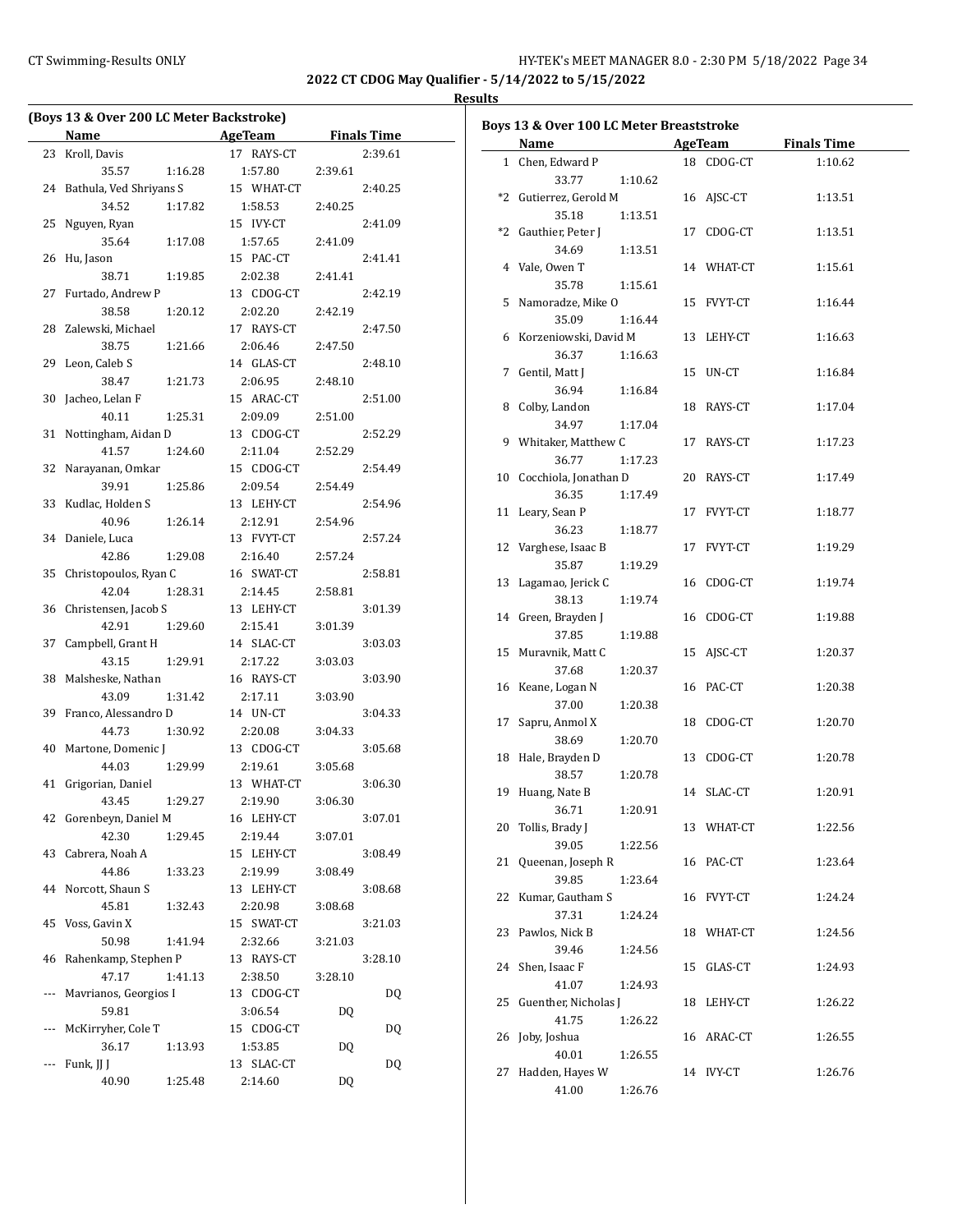## CT Swimming-Results ONLY **CONCER 8.0 - 2:30 PM 5/18/2022** Page 35

**2022 CT CDOG May Qualifier - 5/14/2022 to 5/15/2022**

**Results**

| (Boys 13 & Over 100 LC Meter Breaststroke) |                                    |    |            |                    |  |
|--------------------------------------------|------------------------------------|----|------------|--------------------|--|
|                                            | <b>Example 2.1 AgeTeam</b><br>Name |    |            | <b>Finals Time</b> |  |
|                                            | 28 Bordeau, Greyson T              |    | 13 LEHY-CT | 1:27.25            |  |
|                                            | 40.88<br>1:27.25                   |    |            |                    |  |
| 29                                         | Starzman, Chase T                  |    | 16 CDOG-CT | 1:27.62            |  |
|                                            | 41.52<br>1:27.62                   |    |            |                    |  |
| 30                                         | Grigorian, Daniel                  |    | 13 WHAT-CT | 1:27.82            |  |
|                                            | 41.67<br>1:27.82                   |    |            |                    |  |
| 31                                         | Michitti, Matthew*                 |    | 14 WHAT-CT | 1:27.94            |  |
|                                            | 42.73<br>1:27.94                   |    |            |                    |  |
| 32                                         | King, Stephen D                    |    | 17 FINS-CT | 1:29.10            |  |
|                                            | 40.51<br>1:29.10                   |    |            |                    |  |
| 33                                         | Siwek, Mathew X                    |    | 15 RAYS-CT | 1:29.12            |  |
|                                            | 42.04<br>1:29.12                   |    |            |                    |  |
|                                            | 34 Wool, Blake                     |    | 14 FVYT-CT | 1:29.57            |  |
|                                            | 42.23<br>1:29.57                   |    |            |                    |  |
| 35                                         | Sowka, Tyler G                     |    | 13 LEHY-CT | 1:30.97            |  |
|                                            | 43.25<br>1:30.97                   |    |            |                    |  |
|                                            | 36 Zschack, Piper G                |    | 18 ARAC-CT | 1:31.43            |  |
|                                            | 41.54<br>1:31.43                   |    |            |                    |  |
| 37                                         | Cappiello, David M                 |    | 15 PAC-CT  | 1:31.71            |  |
|                                            | 44.24<br>1:31.71                   |    |            |                    |  |
|                                            | 38 Palmas, Lucas C                 |    | 15 PAC-CT  | 1:33.21            |  |
|                                            | 42.21<br>1:33.21                   |    |            |                    |  |
| 39                                         | Cornelio, Tyson J                  |    | 14 RAYS-CT | 1:33.36            |  |
|                                            | 42.17<br>1:33.36                   |    |            |                    |  |
| 40                                         | Easton, Niall R                    |    | 14 UN-CT   | 1:33.73            |  |
|                                            | 46.11<br>1:33.73                   |    |            |                    |  |
| 41                                         | Christopoulos, Ryan C              |    | 16 SWAT-CT | 1:33.76            |  |
|                                            | 41.25<br>1:33.76                   |    |            |                    |  |
|                                            | 42 Malsheske, Nathan               |    | 16 RAYS-CT | 1:34.05            |  |
|                                            | 44.89<br>1:34.05                   |    |            |                    |  |
| 43                                         | Aleshchyk, Uladzislau Z            |    | 14 RAYS-CT | 1:34.34            |  |
|                                            | 43.51<br>1:34.34                   |    |            |                    |  |
| 44                                         | Bishop, Nolan R                    |    | 14 FINS-CT | 1:34.37            |  |
|                                            | 44.62<br>1:34.37                   |    |            |                    |  |
| 45                                         | Kapu, Sai Nirmith R                |    | 13 IVY-CT  | 1:36.62            |  |
|                                            | 45.33<br>1:36.62                   |    |            |                    |  |
|                                            | 46 Mashkov, David A                |    | 13 WHAT-CT | 1:36.67            |  |
|                                            | 44.07<br>1:36.67                   |    |            |                    |  |
| 47                                         | Bishop, Daniel K                   |    | 14 RAYS-CT | 1:37.75            |  |
|                                            | 46.88<br>1:37.75                   |    |            |                    |  |
| 48                                         | Mascolo, Anthony G                 |    | 14 UN-CT   | 1:38.00            |  |
|                                            | 45.14<br>1:38.00                   |    |            |                    |  |
| 49                                         | Martone, Domenic J                 | 13 | CDOG-CT    | 1:38.05            |  |
|                                            | 48.17<br>1:38.05                   |    |            |                    |  |
| 50                                         | Padilla, Cesar                     |    | 14 ARAC-CT | 1:39.09            |  |
|                                            | 44.03<br>1:39.09                   |    |            |                    |  |
| 51                                         | Campbell, Grant H                  | 14 | SLAC-CT    | 1:39.97            |  |
|                                            | 46.98<br>1:39.97                   |    |            |                    |  |
| 52                                         | Mengold, Grayson S                 |    | 13 PAC-CT  | 1:40.00            |  |
|                                            | 46.36<br>1:40.00                   |    |            |                    |  |
| 53                                         | McCorkle, Logan R                  |    | 14 ARAC-CT | 1:41.47            |  |
|                                            | 46.14<br>1:41.47                   |    |            |                    |  |
| 54                                         | Luo, Alex Y                        |    | 13 WHAT-CT | 1:41.73            |  |
|                                            | 49.89<br>1:41.73                   |    |            |                    |  |
| 55                                         | Rajesh, Shreysht                   |    | 13 WHAT-CT | 1:42.77            |  |
|                                            | 49.72<br>1:42.77                   |    |            |                    |  |

| 56 Torres, Troy D        |         | 13 HHAC-CT | 1:44.14        |
|--------------------------|---------|------------|----------------|
| 50.08                    | 1:44.14 |            |                |
| 57 McDonnell, Cole       |         | 14 FINS-CT | 1:44.20        |
| 50.91                    | 1:44.20 |            |                |
| 58 Kian, Kian            |         | 14 WHAT-CT | 1:44.32        |
| 47.78                    | 1:44.32 |            |                |
| 59 Virgil, Julian D      |         | 13 ARAC-CT | 1:44.96        |
| 52.63                    | 1:44.96 |            |                |
| 60 Rakevicius, Kostas H  |         | 13 WHAT-CT | 1:46.26        |
| 50.52                    | 1:46.26 |            |                |
| 61 Nottingham, Aidan D   |         | 13 CDOG-CT | 1:46.58        |
| 51.82                    | 1:46.58 |            |                |
| 62 Voss, Gavin X         |         | 15 SWAT-CT | 1:49.44        |
| 53.70                    | 1:49.44 |            |                |
| 63 Kunjappu, Davis M     |         | 14 ARAC-CT | 2:01.10        |
| 55.63                    | 2:01.10 |            |                |
| 64 Obeid, Tim            |         | 13 IVY-CT  | 2:03.54        |
| 58.79                    | 2:03.54 |            |                |
| 65 Mavrianos, Georgios I |         | 13 CDOG-CT | 2:20.58        |
| 1:09.64                  | 2:20.58 |            |                |
| Rahenkamp, Stephen P     |         | 13 RAYS-CT | D <sub>0</sub> |
| 55.93                    | DQ      |            |                |
| Hovos, Diego*            |         | 15 HHAC-CT | DQ             |
| 52.69                    | DO.     |            |                |
|                          |         |            |                |

## **Boys 13 & Over 200 LC Meter Breaststroke**

|    | Name                       | AgeTeam    | <b>Finals Time</b> |
|----|----------------------------|------------|--------------------|
|    | 1 Chen, Edward P           | 18 CDOG-CT | 2:37.40            |
|    | 37.27<br>1:16.83           | 1:58.56    | 2:37.40            |
|    | 2 Lee, Alexander N         | 16 CDOG-CT | 2:40.13            |
|    | 36.39<br>1:17.74           | 1:59.26    | 2:40.13            |
|    | 3 Gutierrez, Gerold M      | 16 AJSC-CT | 2:40.70            |
|    | 37.03<br>1:17.24           | 1:59.64    | 2:40.70            |
|    | 4 Vale, Owen T             | 14 WHAT-CT | 2:41.78            |
| 5  | Colby, Landon              | 18 RAYS-CT | 2:48.50            |
|    | 6 Gauthier, Michael A      | 16 CDOG-CT | 2:48.64            |
|    | 38.94<br>1:21.28           | 2:05.87    | 2:48.64            |
| 7  | McFall, Campbell H         | 15 IVY-CT  | 2:49.12            |
|    | 39.36<br>1:23.39           | 2:07.55    | 2:49.12            |
|    | 8 Korzeniowski, David M    | 13 LEHY-CT | 2:49.19            |
|    | 37.41<br>1:19.18           | 2:05.40    | 2:49.19            |
|    | 9 Leary, Sean P            | 17 FVYT-CT | 2:49.53            |
|    | 37.87<br>1:19.96           | 2:04.84    | 2:49.53            |
|    | 10 Lagamao, Kendrick C     | 17 CDOG-CT | 2:49.60            |
|    | 38.88<br>1:21.22           | 2:06.10    | 2:49.60            |
|    | 11 Adlianitski, Kristian A | 16 CDOG-CT | 2:51.50            |
|    | 12 Hale, Brayden D         | 13 CDOG-CT | 2:51.93            |
|    | 38.18<br>1:24.86           | 2:08.32    | 2:51.93            |
|    | 13 Muravnik, Matt C        | 15 AJSC-CT | 2:52.82            |
|    | 38.44<br>1:24.71           | 2:09.51    | 2:52.82            |
|    | 14 Hallstrom, Connor C     | 18 CDOG-CT | 2:53.02            |
|    | 38.68<br>1:24.14           | 2:08.36    | 2:53.02            |
|    | 15 Wang, Silas X           | 17 CDOG-CT | 2:53.94            |
|    | 40.04<br>1:23.55           | 2:09.71    | 2:53.94            |
|    | 16 Gauthier, Peter J       | 17 CDOG-CT | 2:54.01            |
|    | 39.68<br>1:22.90           | 2:09.40    | 2:54.01            |
| 17 | Matos, Brendan A           | 15 CDOG-CT | 2:54.84            |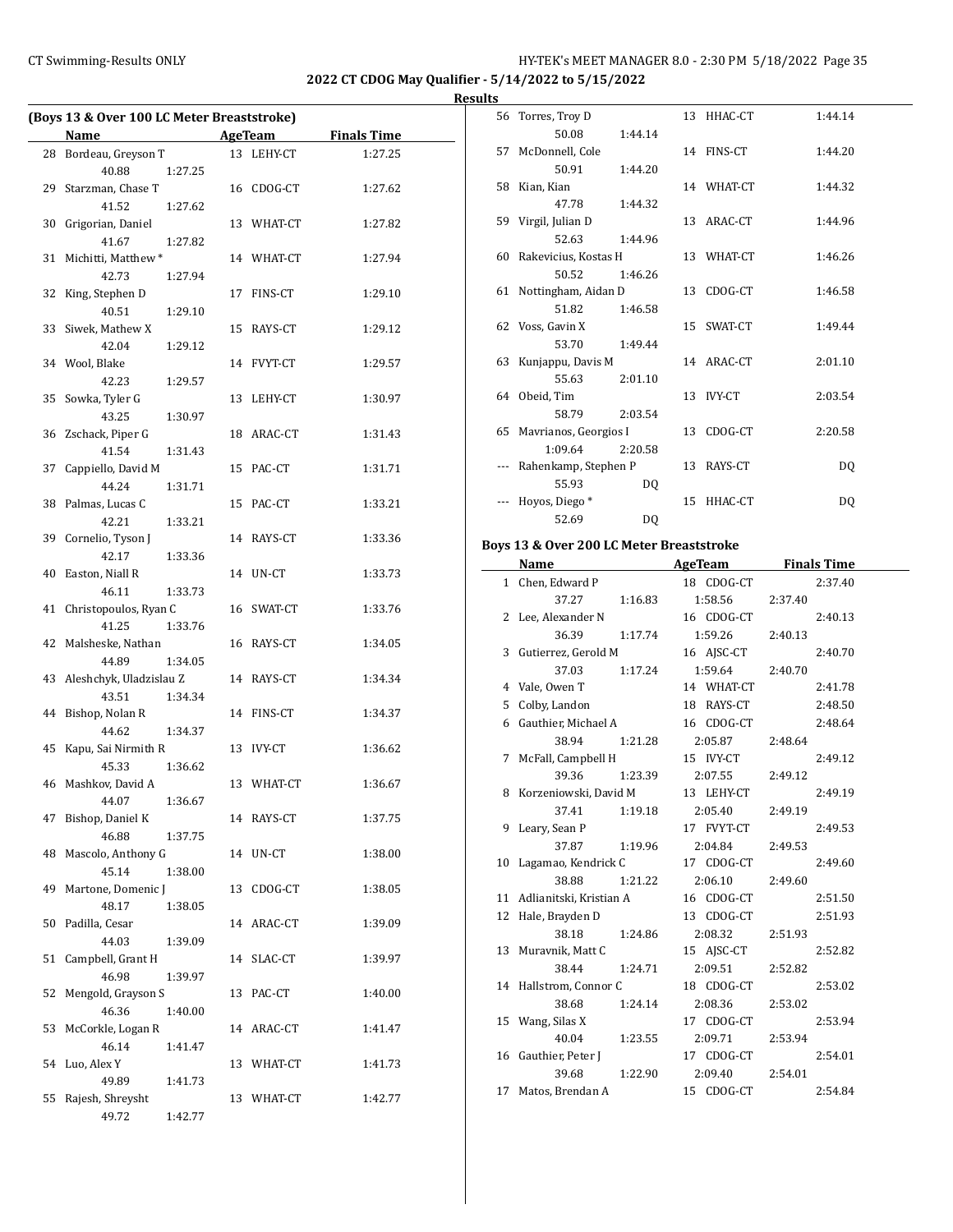## CT Swimming-Results ONLY **CT Swimming-Results ONLY** 100 12:30 PM 5/18/2022 Page 36

**2022 CT CDOG May Qualifier - 5/14/2022 to 5/15/2022**

 $\overline{\phantom{0}}$ 

|       | (Boys 13 & Over 200 LC Meter Breaststroke)<br><b>Name</b> | AgeTeam             | <b>Finals Time</b> |
|-------|-----------------------------------------------------------|---------------------|--------------------|
| 18    | Tollis, Brady J                                           | 13 WHAT-CT          | 2:55.70            |
|       | 40.24<br>1:24.83                                          | 2:12.35             | 2:55.70            |
|       | 19 Peters, Samuel N                                       | 16 WHAT-CT          | 2:55.75            |
|       | 37.07<br>1:22.38                                          | 2:07.72             | 2:55.75            |
|       |                                                           |                     |                    |
|       | 20 Zalewski, Peter J                                      | 15 CDOG-CT          | 2:57.00            |
| 21    | Hadden, Hayes W                                           | 14 IVY-CT           | 2:57.82            |
|       | 38.65<br>1:24.80                                          | 2:10.76             | 2:57.82            |
| 22    | Peralta, John A                                           | 16 FINS-CT          | 2:59.43            |
|       | 40.44<br>1:25.56                                          | 2:13.80             | 2:59.43            |
|       | 23 Lamphere, Erik R                                       | 14 CDOG-CT          | 3:01.37            |
| 24    | Huang, Nate B                                             | 14 SLAC-CT          | 3:03.36            |
|       | 39.10<br>1:25.91                                          | 2:14.77             | 3:03.36            |
| 25    | Lanier, William R                                         | 15 CDOG-CT          | 3:05.46            |
|       | 41.26<br>1:27.43                                          | 2:16.98             | 3:05.46            |
|       | 26 Pawlos, Nick B                                         | 18 WHAT-CT          | 3:06.72            |
| 27    | Starzman, Chase T                                         | 16 CDOG-CT          | 3:07.61            |
|       | 43.52<br>1:29.90                                          | 2:19.76             | 3:07.61            |
| 28    | Kumar, Gautham S                                          | 16 FVYT-CT          | 3:10.39            |
|       | 41.07<br>1:27.94                                          | 2:20.25             | 3:10.39            |
| 29    | Shen, Isaac F                                             | 15 GLAS-CT          | 3:11.38            |
|       | 42.08<br>1:31.27                                          | 2:18.94             | 3:11.38            |
| 30    | Bordeau, Greyson T                                        | 13 LEHY-CT          | 3:11.54            |
|       | 41.28<br>1:30.53                                          | 2:20.41             | 3:11.54            |
| 31    | Zschack, Piper G                                          | 18 ARAC-CT          | 3:19.04            |
| 32    | Lyders, Owen J                                            | 15 GLAS-CT          | 3:23.13            |
|       | 44.80<br>1:37.59                                          | 2:32.84             | 3:23.13            |
| 33    | Rajesh, Shreysht                                          | 13 WHAT-CT          | 3:28.94            |
|       | 47.09<br>1:41.33                                          | 2:34.62             | 3:28.94            |
| 34    | Monreal, Miquel S                                         | 13 CDOG-CT          | 3:34.45            |
|       | 51.78<br>1:45.21                                          | 2:42.09             | 3:34.45            |
|       | Malsheske, Nathan                                         | 16 RAYS-CT          | DQ                 |
|       | 47.07<br>1:37.45                                          | 2:30.15             | DQ                 |
| $---$ | Cocchiola, Jonathan D                                     | 20 RAYS-CT          | DQ                 |
|       | 40.92<br>1:27.66                                          | 2:16.40             | D <sub>0</sub>     |
|       |                                                           |                     |                    |
|       | Boys 13 & Over 100 LC Meter Butterfly                     |                     |                    |
|       | Name                                                      | AgeTeam             | <b>Finals Time</b> |
|       | 1 Czartoryjski, Damian C                                  | 15 CDOG-CT          | 1:00.29            |
|       | 28.51<br>1:00.29                                          |                     |                    |
| 2     | Palaj, Mikel                                              | 17 WHAT-CT          | 1:02.25            |
|       | 28.94<br>1:02.25                                          |                     |                    |
| 3     | Stabach, Oliver C                                         | <b>IVY-CT</b><br>15 | 1:02.38            |
|       | 28.34<br>1:02.38                                          |                     |                    |
| 4     | San Vicente, Noah J                                       | CDOG-CT<br>18       | 1:02.61            |
|       | 29.12<br>1:02.61                                          |                     |                    |
| 5     | Zuev, Nikita D                                            | 18<br>CDOG-CT       | 1:02.91            |
|       | 30.00<br>1:02.91                                          |                     |                    |
| 6     | Rusnock, John S                                           | 15<br>FVYT-CT       | 1:02.96            |
|       | 30.31<br>1:02.96                                          |                     |                    |
| 7     | Colby, Landon                                             | RAYS-CT<br>18       | 1:03.01            |
|       | 28.88<br>1:03.01                                          |                     |                    |
| 8     | Villani, Andrew P                                         | 15 WHAT-CT          | 1:03.21            |
|       | 30.02<br>1:03.21                                          |                     |                    |
| 9     | Lee, Alexander N                                          | 16<br>CDOG-CT       | 1:04.33            |
|       | 30.03<br>1:04.33                                          |                     |                    |

|    | 10 Moumen, Mehdi M       |         |    | 16 CDOG-CT | 1:04.65 |
|----|--------------------------|---------|----|------------|---------|
|    | 29.46                    | 1:04.65 |    |            |         |
| 11 | Lagamao, Jerick C        |         | 16 | CDOG-CT    | 1:04.66 |
|    | 30.95                    | 1:04.66 |    |            |         |
| 12 | Zalewski, Peter J        |         | 15 | CDOG-CT    | 1:04.91 |
|    | 29.92<br>13 Wong, Jun D  | 1:04.91 | 13 | LEHY-CT    |         |
|    | 30.88                    | 1:05.02 |    |            | 1:05.02 |
| 14 | Ames, Andrew R           |         | 17 | HHAC-CT    | 1:05.41 |
|    | 30.12                    | 1:05.41 |    |            |         |
| 15 | Daniele, Alex            |         |    | 16 FVYT-CT | 1:06.31 |
|    | 30.37                    | 1:06.31 |    |            |         |
|    | 16 Watson, Jack W        |         | 16 | IVY-CT     | 1:06.39 |
|    | 30.29                    | 1:06.39 |    |            |         |
| 17 | Hallstrom, Connor C      |         | 18 | CDOG-CT    | 1:06.74 |
|    | 31.76                    | 1:06.74 |    |            |         |
| 18 | Leary, Sean P            |         |    | 17 FVYT-CT | 1:06.80 |
|    | 31.07                    | 1:06.80 |    |            |         |
| 19 | Niro, Matthew T          |         | 16 | RAYS-CT    | 1:06.88 |
|    | 30.53                    | 1:06.88 |    |            |         |
| 20 | Gauthier, Michael A      |         | 16 | CDOG-CT    | 1:06.92 |
|    | 31.33                    | 1:06.92 |    |            |         |
| 21 | Tomasko, Anthony M       |         | 15 | UN-CT      | 1:07.03 |
|    | 31.50                    | 1:07.03 |    |            |         |
| 22 | Chen, Edward P           |         | 18 | CDOG-CT    | 1:08.30 |
|    | 32.13                    | 1:08.30 |    |            |         |
| 23 | Palaj, Aidan             |         |    | 14 WHAT-CT | 1:08.39 |
|    | 32.07                    | 1:08.39 |    |            |         |
| 24 | Kroll, Davis             |         |    | 17 RAYS-CT | 1:08.44 |
|    | 30.49                    | 1:08.44 |    |            |         |
| 25 | Bathula, Ved Shriyans S  |         |    | 15 WHAT-CT | 1:08.49 |
|    | 31.15                    | 1:08.49 |    |            |         |
| 26 | Silverman, Sander W      |         | 15 | IVY-CT     | 1:08.94 |
|    | 31.62                    | 1:08.94 |    |            |         |
| 27 | Hale, Brayden D          |         | 13 | CDOG-CT    | 1:09.31 |
|    | 33.32                    | 1:09.31 |    |            |         |
|    | 28 Gauthier, Peter J     |         | 17 | CDOG-CT    | 1:09.40 |
|    | 31.68                    | 1:09.40 |    |            |         |
|    | 29 LeClair, Alexander    |         | 16 | RAYS-CT    | 1:09.48 |
|    | 31.88                    | 1:09.48 |    |            |         |
|    | 30 Blatchley, Chi J      |         |    | 17 ARAC-CT | 1:09.61 |
|    | 32.86                    | 1:09.61 |    |            |         |
| 31 | Dwyer, John D            |         | 14 | WHAT-CT    | 1:09.70 |
|    | 32.60                    | 1:09.70 |    |            |         |
| 32 | Siwek, Mathew X<br>31.24 |         | 15 | RAYS-CT    | 1:09.72 |
| 33 | Pawlowski, Brian         | 1:09.72 | 17 |            |         |
|    | 31.87                    | 1:10.13 |    | GLAS-CT    | 1:10.13 |
| 34 | Michitti, Matthew*       |         |    | 14 WHAT-CT | 1:10.20 |
|    | 31.42                    | 1:10.20 |    |            |         |
| 35 | Mascolo, Anthony G       |         | 14 | UN-CT      | 1:10.21 |
|    | 33.10                    | 1:10.21 |    |            |         |
| 36 | Nguyen, Keaden D         |         | 16 | WHAT-CT    | 1:10.23 |
|    | 32.86                    | 1:10.23 |    |            |         |
| 37 | Queenan, Joseph R        |         | 16 | PAC-CT     | 1:10.32 |
|    | 30.82                    | 1:10.32 |    |            |         |
| 38 | Xu, Cyrus                |         |    | 14 FVYT-CT | 1:10.57 |
|    | 32.46                    | 1:10.57 |    |            |         |
|    |                          |         |    |            |         |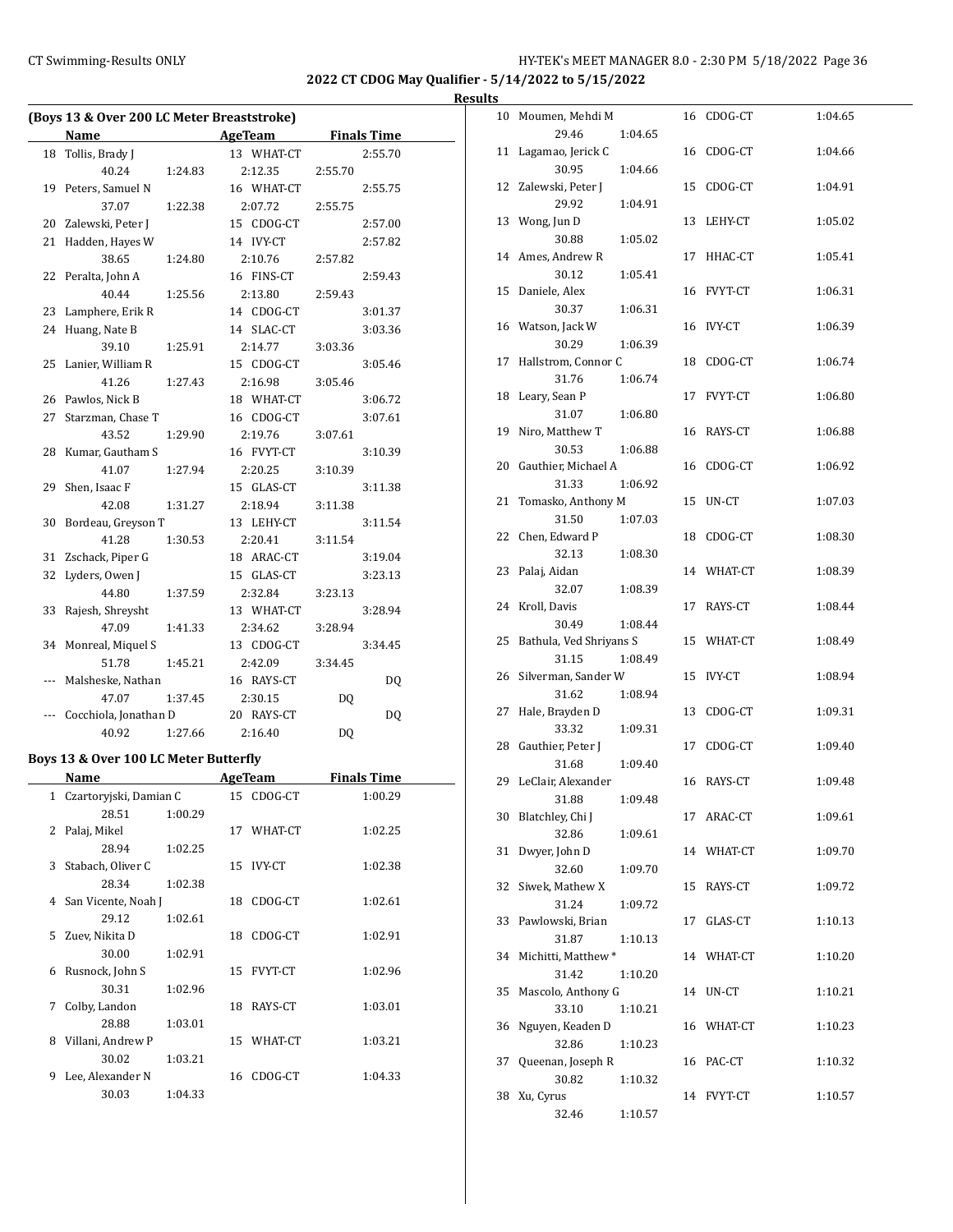**2022 CT CDOG May Qualifier - 5/14/2022 to 5/15/2022**

**Results**

|     | (Boys 13 & Over 100 LC Meter Butterfly) |         |            |                    |
|-----|-----------------------------------------|---------|------------|--------------------|
|     | Name                                    |         | AgeTeam    | <b>Finals Time</b> |
|     | 39 Riccobon, Robert J                   |         | 14 WHAT-CT | 1:10.63            |
|     | 34.18                                   |         |            |                    |
|     |                                         | 1:10.63 |            |                    |
|     | 40 Phan, Andrew T                       |         | 15 WHAT-CT | 1:10.74            |
|     | 33.97                                   | 1:10.74 |            |                    |
|     | 41 Prendergast, Ryan P                  |         | 17 PAC-CT  | 1:11.13            |
|     | 33.62                                   | 1:11.13 |            |                    |
|     | 42 Redfern, John P                      |         | 17 GLAS-CT | 1:11.94            |
|     | 33.57                                   | 1:11.94 |            |                    |
|     | 43 Giordano, Lucca B                    |         | 14 VSYM-CT | 1:12.15            |
|     | 32.08                                   | 1:12.15 |            |                    |
|     | 44 Bershtein, Cody S                    |         | 13 HHAC-CT | 1:12.42            |
|     | 34.39                                   | 1:12.42 |            |                    |
|     | 45 Kudlac, Holden S                     |         | 13 LEHY-CT | 1:12.61            |
|     | 31.89                                   | 1:12.61 |            |                    |
| *46 | Huang, Nate B                           |         | 14 SLAC-CT | 1:12.74            |
|     | 33.67                                   | 1:12.74 |            |                    |
|     | *46 McDonnell, Cole                     |         | 14 FINS-CT | 1:12.74            |
|     | 34.20                                   | 1:12.74 |            |                    |
|     | 48 Lamphere, Erik R                     |         | 14 CDOG-CT | 1:13.44            |
|     | 34.42                                   | 1:13.44 |            |                    |
|     |                                         |         |            |                    |
| 49  | Narayanan, Omkar                        |         | 15 CDOG-CT | 1:13.95            |
|     | 33.02                                   | 1:13.95 |            |                    |
|     | 50 Easton, Niall R                      |         | 14 UN-CT   | 1:14.03            |
|     | 33.18                                   | 1:14.03 |            |                    |
|     | 51 Kantorovich, Yaron                   |         | 13 FVYT-CT | 1:15.23            |
|     | 35.96                                   | 1:15.23 |            |                    |
|     | 52 Cornelio, Tyson J                    |         | 14 RAYS-CT | 1:16.49            |
|     | 36.33                                   | 1:16.49 |            |                    |
|     | 53 Burgess, Sean C                      |         | 17 LEHY-CT | 1:16.84            |
|     | 33.91                                   | 1:16.84 |            |                    |
|     | *54 Leon, Caleb S                       |         | 14 GLAS-CT | 1:17.18            |
|     | 34.38                                   | 1:17.18 |            |                    |
| *54 | Tollis, Brady J                         |         | 13 WHAT-CT | 1:17.18            |
|     | 34.28                                   | 1:17.18 |            |                    |
|     | 56 Knoop, Onno N                        |         | 16 VSYM-CT | 1:17.21            |
|     | 33.68                                   | 1:17.21 |            |                    |
| 57  | Consiglio, J.R. R                       |         | 16 FINS-CT | 1:18.00            |
|     | 34.65                                   | 1:18.00 |            |                    |
|     | 58 Bishop, Nolan R                      |         | 14 FINS-CT | 1:18.22            |
|     | 35.06                                   | 1:18.22 |            |                    |
|     | 59 Franco, Alessandro D                 |         | 14 UN-CT   |                    |
|     | 36.99                                   |         |            | 1:18.83            |
|     |                                         | 1:18.83 |            |                    |
|     | 60 Latawiec, Kuba                       |         | 14 WHAT-CT | 1:19.00            |
|     | 37.64                                   | 1:19.00 |            |                    |
| 61  | Kumar, Gautham S                        |         | 16 FVYT-CT | 1:19.01            |
|     | 34.41                                   | 1:19.01 |            |                    |
| 62  | Belejack, Antonio B                     |         | 14 FINS-CT | 1:19.21            |
|     | 37.20                                   | 1:19.21 |            |                    |
| 63  | Sowka, Tyler G                          |         | 13 LEHY-CT | 1:19.60            |
|     | 37.76                                   | 1:19.60 |            |                    |
|     | 64 Grigorian, Daniel                    |         | 13 WHAT-CT | 1:19.82            |
|     | 36.37                                   | 1:19.82 |            |                    |
|     | 65 Mashkov, David A                     |         | 13 WHAT-CT | 1:23.08            |
|     | 39.16                                   | 1:23.08 |            |                    |
|     | 66 Kian, Kian                           |         | 14 WHAT-CT | 1:23.51            |
|     | 39.46                                   | 1:23.51 |            |                    |
|     |                                         |         |            |                    |

| э  |                      |         |    |                |         |  |
|----|----------------------|---------|----|----------------|---------|--|
| 67 | Farley, Jaydon I     |         |    | 16 PAC-CT      | 1:24.10 |  |
|    | 35.12                | 1:24.10 |    |                |         |  |
| 68 | Zschack, Piper G     |         |    | 18 ARAC-CT     | 1:24.66 |  |
|    | 36.93                | 1:24.66 |    |                |         |  |
| 69 | Virgil, Julian D     |         |    | 13 ARAC-CT     | 1:27.72 |  |
|    | 38.84                | 1:27.72 |    |                |         |  |
| 70 | Rajesh, Shreysht     |         |    | 13 WHAT-CT     | 1:28.67 |  |
|    | 41.31                | 1:28.67 |    |                |         |  |
|    | 71 Lyders, Owen J    |         | 15 | GLAS-CT        | 1:29.55 |  |
|    | 39.93                | 1:29.55 |    |                |         |  |
|    | 72 Luo, Alex Y       |         | 13 | WHAT-CT        | 1:31.91 |  |
|    | 40.52                | 1:31.91 |    |                |         |  |
| 73 | Rakevicius, Kostas H |         |    | 13 WHAT-CT     | 1:39.19 |  |
|    | 44.78                | 1:39.19 |    |                |         |  |
|    | 74 Voss, Gavin X     |         | 15 | SWAT-CT        | 1:46.63 |  |
|    | 45.36                | 1:46.63 |    |                |         |  |
|    | Daniele, Luca        |         | 13 | <b>FVYT-CT</b> | DQ      |  |
|    | 41.88                | DQ      |    |                |         |  |
|    |                      |         |    |                |         |  |

## **Boys 13 & Over 200 LC Meter Butterfly**

|              | Name                   | AgeTeam    | <b>Finals Time</b> |
|--------------|------------------------|------------|--------------------|
| $\mathbf{1}$ | Zuev, Nikita D         | 18 CDOG-CT | 2:16.28            |
|              | 30.63<br>1:05.26       | 1:40.58    | 2:16.28            |
| 2            | Guenther, Nicholas J   | 18 LEHY-CT | 2:20.74            |
|              | 30.66<br>1:05.74       | 1:43.55    | 2:20.74            |
| 3            | San Vicente, Noah J    | 18 CDOG-CT | 2:21.32            |
|              | 31.18<br>1:06.80       | 1:44.65    | 2:21.32            |
| 4            | Matos, Brendan A       | 15 CDOG-CT | 2:22.49            |
|              | 30.85<br>1:07.38       | 1:43.75    | 2:22.49            |
| 5            | Zalewski, Peter J      | 15 CDOG-CT | 2:22.93            |
|              | 32.24<br>1:08.47       | 1:47.20    | 2:22.93            |
| 6            | Hallstrom, Connor C    | 18 CDOG-CT | 2:24.91            |
|              | 31.14<br>1:07.06       | 1:46.41    | 2:24.91            |
| 7            | Lee, Alexander N       | 16 CDOG-CT | 2:26.14            |
|              | 31.39<br>1:08.64       | 1:47.21    | 2:26.14            |
| 8            | Moumen, Mehdi M        | 16 CDOG-CT | 2:27.64            |
|              | 29.91<br>1:05.54       | 1:44.04    | 2:27.64            |
| 9            | Sapru, Anmol X         | 18 CDOG-CT | 2:27.87            |
|              | 31.43<br>1:08.00       | 1:47.15    | 2:27.87            |
| 10           | Wong, Jun D            | 13 LEHY-CT | 2:28.08            |
|              | 31.17<br>1:07.33       | 1:47.21    | 2:28.08            |
| 11           | Lonsberry, Cody L      | 14 IVY-CT  | 2:28.55            |
|              | 32.33<br>1:10.77       | 1:50.79    | 2:28.55            |
|              | 12 Villani, Andrew P   | 15 WHAT-CT | 2:29.16            |
|              | 32.29<br>1:10.10       | 1:50.93    | 2:29.16            |
|              | 13 Ames, Andrew R      | 17 HHAC-CT | 2:29.67            |
|              | 31.82<br>1:08.11       | 1:47.82    | 2:29.67            |
|              | 14 Gauthier, Michael A | 16 CDOG-CT | 2:31.83            |
|              | 33.08<br>1:11.63       | 1:51.15    | 2:31.83            |
| 15           | Daniele, Alex          | 16 FVYT-CT | 2:32.25            |
|              | 31.49<br>1:09.48       | 1:50.09    | 2:32.25            |
|              | 16 Lagamao, Jerick C   | 16 CDOG-CT | 2:32.90            |
|              | 31.90<br>1:08.35       | 1:49.14    | 2:32.90            |
| 17           | Tomasko, Anthony M     | 15 UN-CT   | 2:34.98            |
|              | 32.82<br>1:12.03       | 1:53.02    | 2:34.98            |
|              | 18 Signorello, Adam J  | 15 SLAC-CT | 2:35.40            |
|              | 31.49<br>1:09.51       | 1:51.18    | 2:35.40            |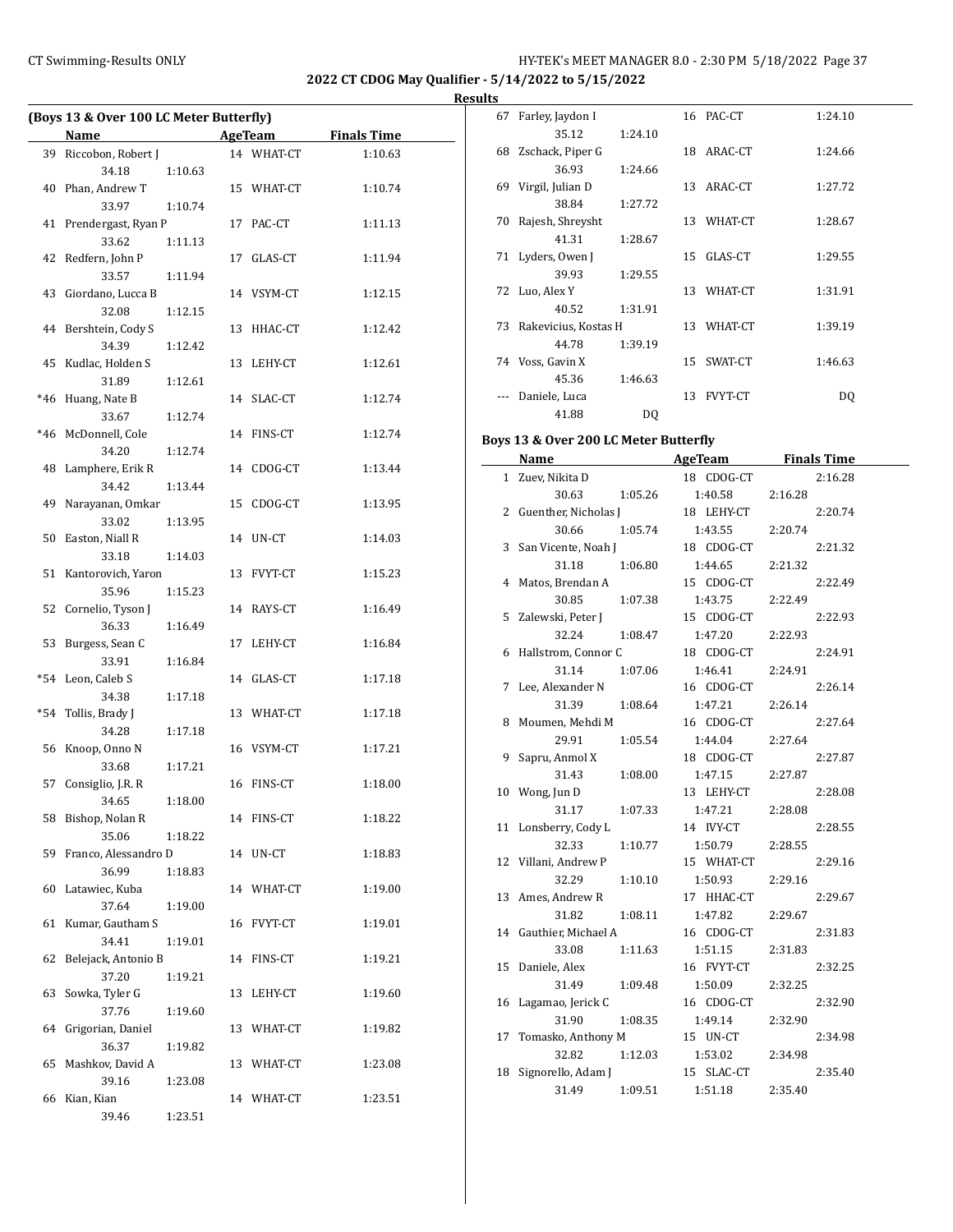**2022 CT CDOG May Qualifier - 5/14/2022 to 5/15/2022**

#### **Results**

| (Boys 13 & Over 200 LC Meter Butterfly) |                                |         |            |                    |                    |  |
|-----------------------------------------|--------------------------------|---------|------------|--------------------|--------------------|--|
|                                         | <b>Name</b>                    |         | AgeTeam    | <b>Finals Time</b> |                    |  |
| 19                                      | Chen, Edward P                 |         | 18 CDOG-CT |                    | 2:35.82            |  |
|                                         | 31.31                          | 1:10.21 | 1:52.00    | 2:35.82            |                    |  |
| 20                                      | Hale, Brayden D                |         | 13 CDOG-CT |                    | 2:38.16            |  |
|                                         | 35.00                          | 1:14.73 | 1:57.23    | 2:38.16            |                    |  |
| 21                                      | Lagamao, Kendrick C            |         | 17 CDOG-CT |                    | 2:41.61            |  |
|                                         | 33.77                          | 1:13.29 | 1:57.23    | 2:41.61            |                    |  |
| 22                                      | Bathula, Ved Shriyans S        |         | 15 WHAT-CT |                    | 2:42.13            |  |
|                                         | 32.08                          | 1:12.49 | 1:55.06    | 2:42.13            |                    |  |
| 23                                      | Adlianitski, Kristian A        |         | 16 CDOG-CT |                    | 2:42.45            |  |
|                                         | 34.57                          | 1:14.11 | 1:58.29    | 2:42.45            |                    |  |
| 24                                      | Narayanan, Omkar               |         | 15 CDOG-CT |                    | 2:49.17            |  |
|                                         | 35.50                          | 1:18.89 | 2:03.81    | 2:49.17            |                    |  |
| 25                                      | Burgess, Sean C                |         | 17 LEHY-CT |                    | 2:52.49            |  |
|                                         | 34.29                          | 1:17.07 | 2:04.02    | 2:52.49            |                    |  |
| 26                                      | Lamphere, Erik R               |         | 14 CDOG-CT |                    | 2:53.38            |  |
|                                         | 37.28                          | 1:18.46 | 2:06.64    | 2:53.38            |                    |  |
| 27                                      | Kantorovich, Yaron             |         | 13 FVYT-CT |                    | 2:58.82            |  |
|                                         | 36.38                          | 1:21.29 | 2:08.58    | 2:58.82            |                    |  |
|                                         | Lanier, William R              |         | 15 CDOG-CT |                    | DQ                 |  |
|                                         | 34.53                          | 1:16.76 | 2:05.08    | DQ                 |                    |  |
|                                         | Boys 13 & Over 200 LC Meter IM |         |            |                    |                    |  |
|                                         | <b>Name</b>                    |         | AgeTeam    |                    | <b>Finals Time</b> |  |
| $\mathbf{1}$                            | Czartoryjski, Damian C         |         | 15 CDOG-CT |                    | 2:23.32            |  |
|                                         | 28.95                          | 1:07.43 | 1:51.92    | 2:23.32            |                    |  |
| 2                                       | Vale, Owen T                   |         | 14 WHAT-CT |                    | 2:24.50            |  |
|                                         | 31.65                          | 1:11.05 | 1:51.36    | 2:24.50            |                    |  |
| 3                                       | Vale, Rhys J                   |         | 16 WHAT-CT |                    | 2:24.99            |  |
|                                         | 32.65                          | 1:07.76 | 1:52.65    | 2:24.99            |                    |  |
| 4                                       | Lee, Alexander N               |         | 16 CDOG-CT |                    | 2:25.42            |  |
|                                         | 30.63                          | 1:10.12 | 1:51.31    | 2:25.42            |                    |  |
| 5                                       | Gutierrez, Gerold M            |         | 16 AJSC-CT |                    | 2:25.68            |  |
|                                         | 31.66                          | 1:08.30 | 1:51.52    | 2:25.68            |                    |  |
| 6                                       | Dwyer, John D                  |         | 14 WHAT-CT |                    | 2:27.63            |  |
|                                         | 32.55                          | 1:09.10 | 1:53.92    | 2:27.63            |                    |  |

7 Gauthier, Peter J 17 CDOG-CT 2:28.67 30.61 1:11.31 1:54.21 2:28.67 8 Guenther, Nicholas J 18 LEHY-CT 2:28.77 29.67 1:08.58 1:57.30 2:28.77 9 Korzeniowski, David M 13 LEHY-CT 2:28.97 32.08 1:13.79 1:56.89 2:28.97 10 Leary, Sean P 17 FVYT-CT 2:29.50 30.99 1:11.26 1:54.34 2:29.50 11 LeClair, Alexander 16 RAYS-CT 2:30.16 31.92 1:10.98 1:54.68 2:30.16 12 Gauthier, Michael A 16 CDOG-CT 2:30.60 31.35 1:13.05 1:54.91 2:30.60 13 Adlianitski, Kristian A 16 CDOG-CT 2:30.73 32.32 1:12.63 1:55.53 2:30.73 14 Colby, Landon 18 RAYS-CT 2:31.11 29.95 1:12.99 1:56.90 2:31.11 15 Lagamao, Kendrick C 17 CDOG-CT 2:31.32 31.96 1:11.80 1:55.50 2:31.32 16 Tomasko, Anthony M 15 UN-CT 2:32.39 31.39 1:13.63 1:58.90 2:32.39

| 17 | Whitaker, Matthew C |         | 17 RAYS-CT |         | 2:32.48 |
|----|---------------------|---------|------------|---------|---------|
|    | 32.43               | 1:15.76 | 1:57.22    | 2:32.48 |         |
| 18 | Zuev, Nikita D      |         | 18 CDOG-CT |         | 2:32.98 |
|    | 31.81               | 1:13.21 | 2:01.20    | 2:32.98 |         |
| 19 | Hallstrom, Connor C |         | 18 CDOG-CT |         | 2:33.39 |
|    | 31.46               | 1:13.77 | 1:58.72    | 2:33.39 |         |
| 20 | Villani, Andrew P   |         | 15 WHAT-CT |         | 2:34.73 |
|    | 31.78               | 1:12.18 | 2:02.20    | 2:34.73 |         |
| 21 | Hale, Brayden D     |         | 13 CDOG-CT |         | 2:35.81 |
|    |                     |         |            |         |         |
|    | 33.72               | 1:14.76 | 2:00.08    | 2:35.81 |         |
| 22 | Xu, Cyrus           |         | 14 FVYT-CT |         | 2:35.83 |
|    | 33.71               | 1:12.10 | 2:01.30    | 2:35.83 |         |
| 23 | Namoradze, Mike O   |         | 15 FVYT-CT |         | 2:36.37 |
|    | 30.84               | 1:14.42 | 1:58.04    | 2:36.37 |         |
| 24 | Muravnik, Matt C    |         | 15 AJSC-CT |         | 2:36.47 |
|    | 34.48               | 1:15.77 | 2:01.25    | 2:36.47 |         |
| 25 | Daniele, Alex       |         | 16 FVYT-CT |         | 2:36.49 |
|    | 30.24               | 1:11.81 | 2:00.64    | 2:36.49 |         |
| 26 | Kroll, Davis        |         | 17 RAYS-CT |         | 2:37.93 |
|    | 32.91               | 1:12.79 | 2:00.67    | 2:37.93 |         |
| 27 | Lamphere, Erik R    |         | 14 CDOG-CT |         | 2:37.98 |
|    | 33.64               | 1:17.40 | 2:02.24    | 2:37.98 |         |
| 28 | Starzman, Chase T   |         | 16 CDOG-CT |         | 2:38.07 |
|    | 31.58               | 1:14.42 | 2:02.97    |         |         |
|    |                     |         |            | 2:38.07 |         |
| 29 | Wong, Jun D         |         | 13 LEHY-CT |         | 2:38.26 |
|    | 31.50               | 1:14.16 | 2:03.43    | 2:38.26 |         |
| 30 | Nguyen, Keaden D    |         | 16 WHAT-CT |         | 2:38.90 |
|    | 32.26               | 1:12.15 | 2:04.29    | 2:38.90 |         |
| 31 | Michitti, Matthew*  |         | 14 WHAT-CT |         | 2:39.68 |
|    | 33.78               | 1:16.46 | 2:05.75    | 2:39.68 |         |
| 32 | Collette, Jacob E   |         | 16 AJSC-CT |         | 2:40.59 |
|    | 32.54               | 1:10.83 | 2:05.81    | 2:40.59 |         |
| 33 | Lanier, William R   |         | 15 CDOG-CT |         | 2:41.11 |
|    | 33.94               | 1:18.79 | 2:04.80    | 2:41.11 |         |
| 34 | Niro, Matthew T     |         | 16 RAYS-CT |         | 2:42.40 |
|    | 31.25               | 1:12.42 | 2:07.34    | 2:42.40 |         |
| 35 | Pawlos, Nick B      |         | 18 WHAT-CT |         | 2:42.56 |
|    | 34.77               | 1:18.17 | 2:05.52    | 2:42.56 |         |
| 36 | Queenan, Joseph R   |         | 16 PAC-CT  |         | 2:43.12 |
|    | 29.76               | 1:19.31 | 2:06.67    | 2:43.12 |         |
|    | 37 Ames, Andrew R   |         | 17 HHAC-CT |         | 2:43.66 |
|    |                     |         |            |         |         |
|    | 30.76               | 1:14.10 | 2:08.83    | 2:43.66 |         |
| 38 | Jacheo, Lelan F     |         | 15 ARAC-CT |         | 2:43.85 |
|    | 32.82               | 1:17.51 | 2:08.05    | 2:43.85 |         |
| 39 | Tollis, Brady J     |         | 13 WHAT-CT |         | 2:44.22 |
|    | 35.71               | 1:19.97 | 2:07.31    | 2:44.22 |         |
| 40 | Siwek, Mathew X     |         | 15 RAYS-CT |         | 2:44.42 |
|    | 30.70               | 1:15.57 | 2:07.70    | 2:44.42 |         |
| 41 | Hu, Jason           |         | 15 PAC-CT  |         | 2:44.65 |
|    | 35.81               | 1:18.00 | 2:08.50    | 2:44.65 |         |
| 42 | Stevens, Fischer D  |         | 14 FVYT-CT |         | 2:45.50 |
|    | 33.21               | 1:18.12 | 2:09.67    | 2:45.50 |         |
| 43 | Huang, Nate B       |         | 14 SLAC-CT |         | 2:45.59 |
|    | 33.25               | 1:20.56 | 2:06.38    | 2:45.59 |         |
| 44 | Furtado, Andrew P   |         | 13 CDOG-CT |         | 2:46.52 |
|    | 34.67               | 1:18.60 |            |         |         |
|    |                     |         | 2:09.11    | 2:46.52 |         |
| 45 | Kantorovich, Yaron  |         | 13 FVYT-CT |         | 2:48.43 |
|    | 36.33               | 1:20.95 | 2:12.06    | 2:48.43 |         |